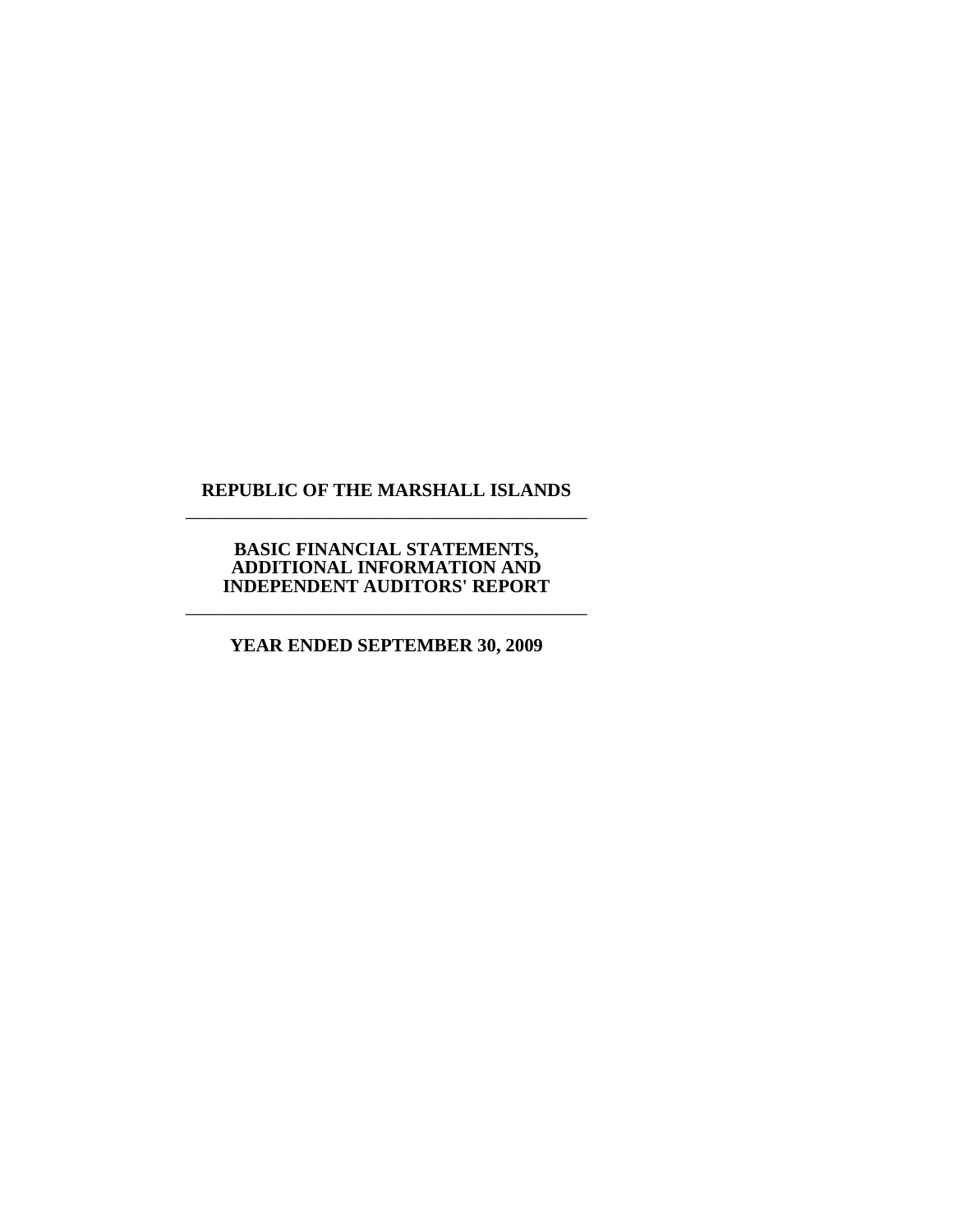# FINANCIAL STATEMENTS YEAR ENDED SEPTEMBER 30, 2009

#### TABLE OF CONTENTS

|      |                                                                                                                                                                                                                                                                                           | Page No.       |
|------|-------------------------------------------------------------------------------------------------------------------------------------------------------------------------------------------------------------------------------------------------------------------------------------------|----------------|
| I.   | <b>Independent Auditors' Report</b>                                                                                                                                                                                                                                                       | 1              |
| Π.   | <b>Basic Financial Statements</b>                                                                                                                                                                                                                                                         |                |
|      | Management's Discussion and Analysis                                                                                                                                                                                                                                                      | 3              |
|      | Government-Wide Financial Statements:<br><b>Statement of Net Assets</b><br><b>Statement of Activities</b>                                                                                                                                                                                 | 15<br>16       |
|      | <b>Governmental Fund Financial Statements:</b><br><b>Balance Sheet</b><br>Statement of Revenues, Expenditures, and Changes in Fund Balances<br>Reconciliation of Statement of Revenues, Expenditures and Changes in Fund<br>Balances of Governmental Funds to the Statement of Activities | 17<br>18<br>19 |
|      | <b>Fiduciary Fund Financial Statements:</b><br><b>Statement of Fiduciary Net Assets</b><br><b>Statement of Changes in Fiduciary Net Assets</b>                                                                                                                                            | 20<br>21       |
|      | Discretely Presented Component Unit Financial Statements:<br><b>Combining Statement of Net Assets</b><br>Combining Statement of Revenues, Expenses and Changes in Net Assets                                                                                                              | 22<br>23       |
|      | Notes to the Basic Financial Statements                                                                                                                                                                                                                                                   | 24             |
| III. | Required Supplementary Information - Other than Management's Discussion<br>and Analysis                                                                                                                                                                                                   | 63             |
|      | Schedule of Revenues, Expenditures and Changes in Deficit - Budget and<br><b>Actual - General Fund</b>                                                                                                                                                                                    | 64             |
|      | Notes to Required Supplementary Information - Budgetary Reporting                                                                                                                                                                                                                         | 65             |
| IV.  | Other Supplementary Information                                                                                                                                                                                                                                                           | 66             |
|      | Combining Schedule of Expenditures by Account - Governmental Funds                                                                                                                                                                                                                        | 67             |
|      | General Fund:                                                                                                                                                                                                                                                                             | 68             |
|      | Statement of Revenues, Expenditures by Function, and Changes in<br><b>Fund Balance</b>                                                                                                                                                                                                    | 69             |
|      | Statement of Revenues, Expenditures, and Changes in Deficit - Budget<br>and Actual                                                                                                                                                                                                        | 71             |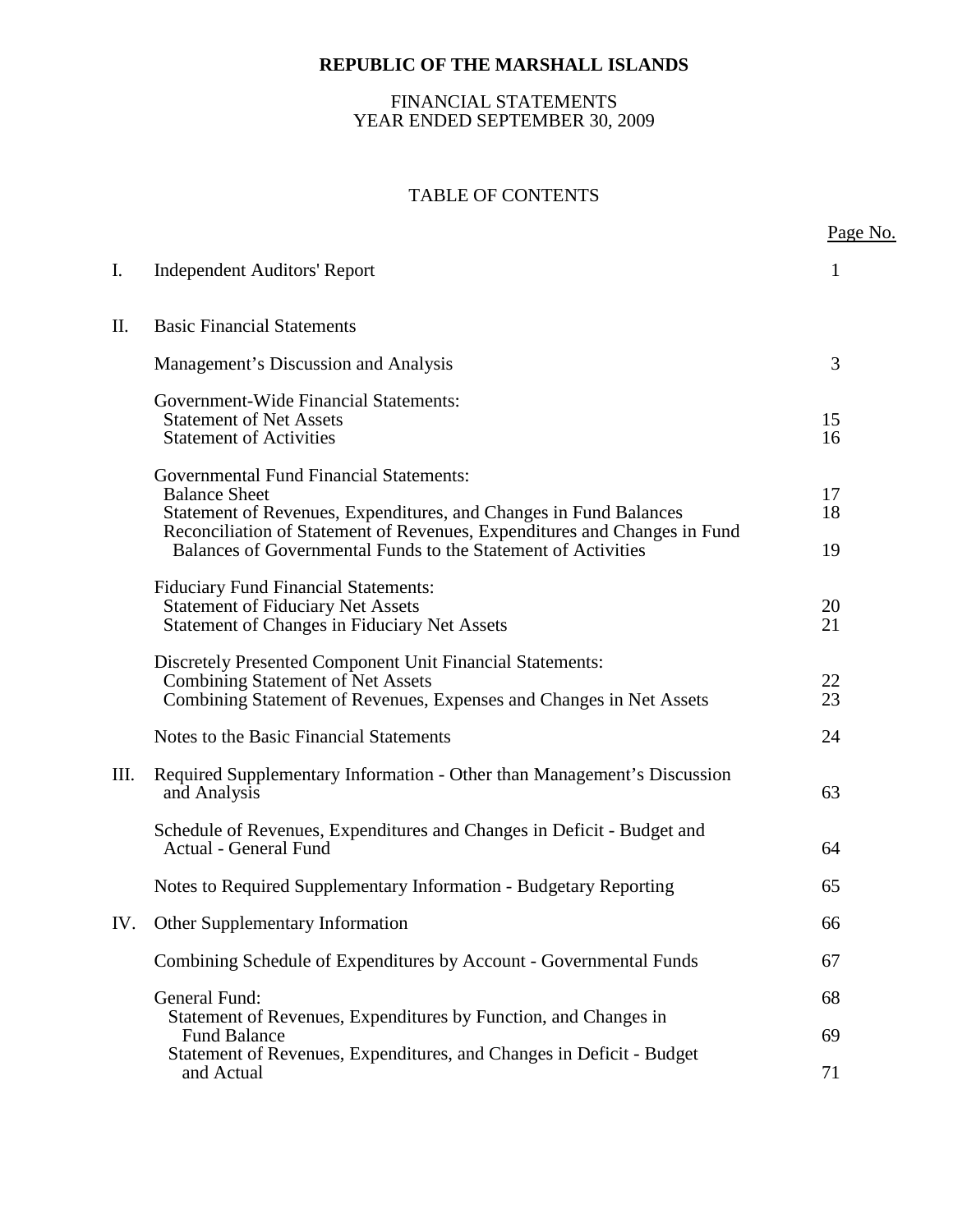## FINANCIAL STATEMENTS YEAR ENDED SEPTEMBER 30, 2009

# TABLE OF CONTENTS, CONTINUED

# IV. Other Supplementary Information, Continued

| Nonmajor Governmental Funds - Special Revenue Funds:<br><b>Combining Balance Sheet</b>                                                                                                    | 73<br>77       |
|-------------------------------------------------------------------------------------------------------------------------------------------------------------------------------------------|----------------|
| Combining Statement of Revenues, Expenditures by Function, and Changes<br>in Fund Balances                                                                                                | 79             |
| Combining Statement of Revenues, Expenditures by Account, and Changes<br>in Fund Balances                                                                                                 | 81             |
| Fiduciary Funds - Private Purpose Trusts:<br>Combining Statement of Fiduciary Net Assets<br>Combining Statement of Changes in Fiduciary Net Assets                                        | 83<br>84<br>85 |
| Nonmajor Component Units:<br><b>Combining Statement of Net Assets</b><br>Combining Statement of Revenues, Expenses, and Changes in Net Assets                                             | 86<br>88<br>89 |
| <b>Grants Assistance Fund:</b><br><b>Combining Balance Sheet</b>                                                                                                                          | 90<br>92       |
| Combining Statement of Revenues, Expenditures by Functions, and Changes in<br><b>Fund Balances (Deficits)</b><br>Combining Statement of Revenues, Expenditures by Account, and Changes in | 93             |
| <b>Fund Balances (Deficits)</b>                                                                                                                                                           | 94             |
| <b>Compact of Free Association Sector Grants:</b><br><b>Combining Balance Sheet</b>                                                                                                       | 95<br>97       |
| Combining Statement of Expenditures by Function, and Changes in Fund<br>Balances (Deficit)                                                                                                | 98             |
| Combining Statement of Expenditures by Account, and Changes in Fund<br>Balances (Deficit)                                                                                                 | 99             |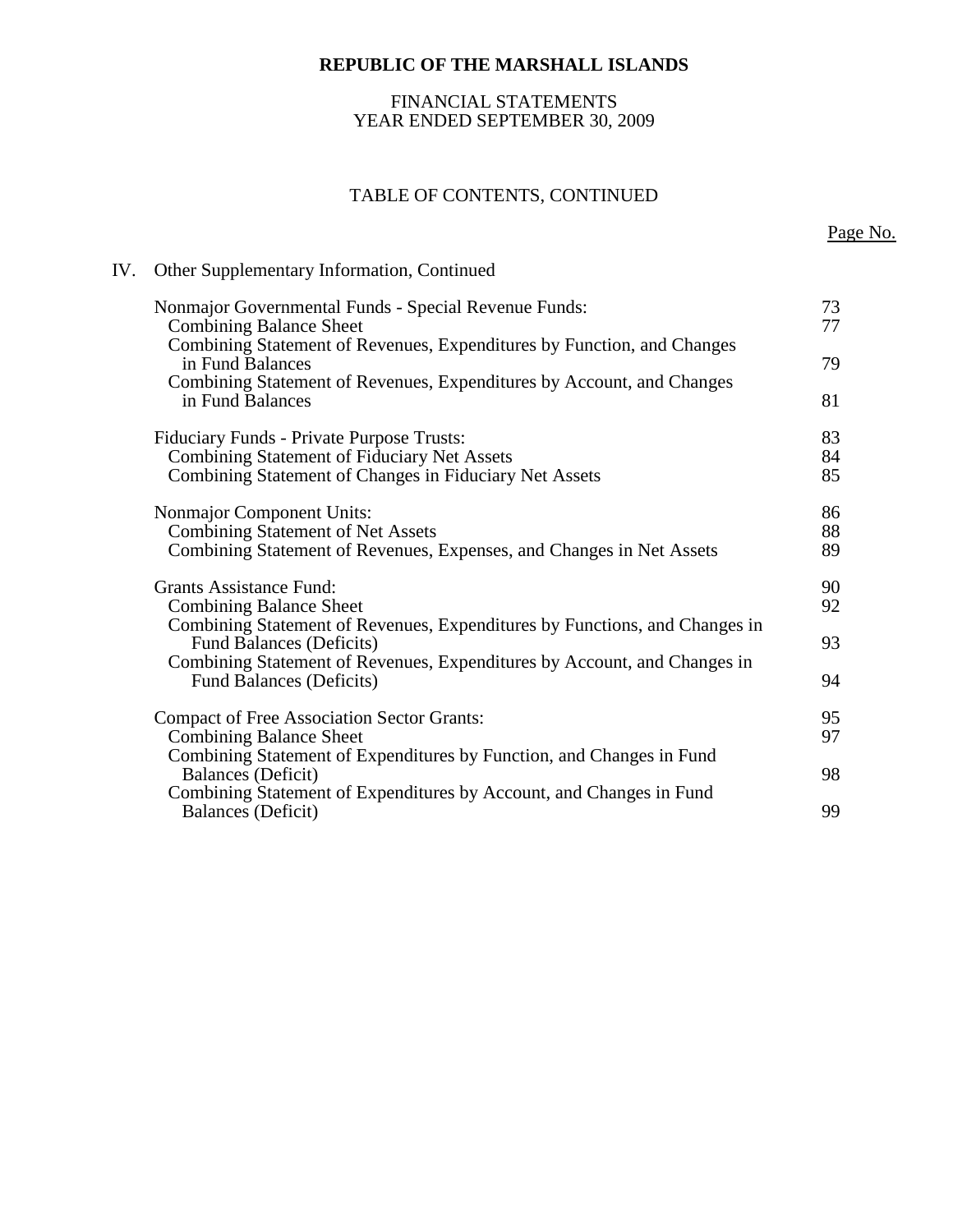# Deloitte.

Deloitte & Touche LLP 361 South Marine Corps Drive Tamuning, GU 96913-3911 USA Tel: (671)646-3884 Fax: (671)649-4932 www.deloitte.com

# **INDEPENDENT AUDITORS' REPORT**

His Excellency Jurelang Zedkaia President Republic of the Marshall Islands:

We have audited the accompanying financial statements of the governmental activities, the aggregate discretely presented component units, each major fund, and the aggregate remaining fund information of the Republic of the Marshall Islands (RepMar), as of and for the year ended September 30, 2009, which collectively comprise RepMar's basic financial statements as set forth in Section II of the foregoing table of contents. These financial statements are the responsibility of the management of RepMar. Our responsibility is to express an opinion on the respective financial statements based on our audit. We did not audit the financial statements of the Marshall Islands National Telecommunications Authority, which represents 22%, 11% and 13%, respectively, of the assets, net assets and operating revenues of RepMar's discretely presented component units. Those financial statements were audited by other auditors whose report thereon has been furnished to us, and our opinion expressed herein, insofar as it relates to the amounts included for the Marshall Islands National Telecommunications Authority, is based solely on the report of the other auditors.

We conducted our audit in accordance with auditing standards generally accepted in the United States of America and the standards applicable to financial audits contained in *Government Auditing Standards*, issued by the Comptroller General of the United States. Those standards require that we plan and perform the audit to obtain reasonable assurance about whether the financial statements are free of material misstatement. An audit includes consideration of internal control over financial reporting as a basis for designing audit procedures that are appropriate in the circumstances, but not for the purpose of expressing an opinion on the effectiveness of RepMar's internal control over financial reporting. Accordingly, we express no such opinion. An audit also includes examining, on a test basis, evidence supporting the amounts and disclosures in the financial statements, assessing the accounting principles used and significant estimates made by management, as well as evaluating the overall financial statement presentation. We believe that our audit provides a reasonable basis for our opinions.

In our opinion, based on our audit and the report of other auditors, the financial statements referred to above present fairly, in all material respects, the respective financial position of the governmental activities, the aggregate discretely presented component units, each major fund, and the aggregate remaining fund information of the Republic of the Marshall Islands as of September 30, 2009, and the respective changes in financial position thereof for the year then ended in conformity with accounting principles generally accepted in the United States of America.

As discussed in Note 13 to the financial statements, the beginning net assets of the governmental activities and the beginning fund balance of the governmental funds have been restated for the correction of an error.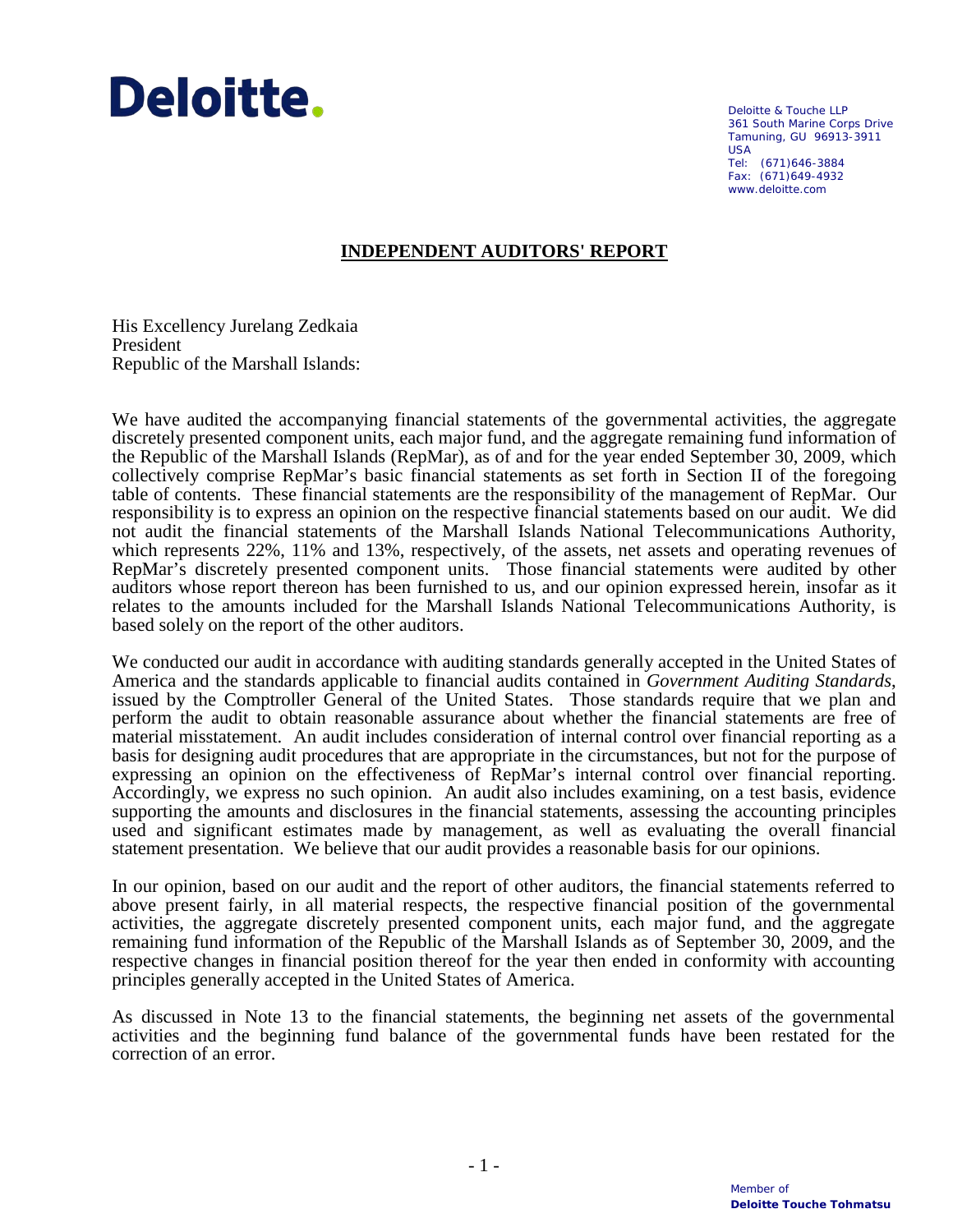The Management's Discussion and Analysis, on pages 3 through 14, as well as the Schedule of Revenues, Expenditures, and Changes in Deficit - Budget and Actual - General Fund and notes thereto, as set forth in Section III of the foregoing table of contents, are not a required part of the basic financial statements but are supplementary information required by the Governmental Accounting Standards Board. This supplementary information is the responsibility of the management of RepMar. We have applied certain limited procedures, which consisted principally of inquiries of management regarding the methods of measurement and presentation of the supplementary information. However, we did not audit such information and we do not express an opinion on it.

Our audit was conducted for the purpose of forming an opinion on RepMar's respective financial statements that collectively comprise RepMar's basic financial statements. The Other Supplementary Information, as set forth in Section IV of the foregoing table of contents, is presented for the purpose of additional analysis and is not a required part of the basic financial statements of RepMar. This supplementary information is the responsibility of the management of RepMar. Such additional information has been subjected to the auditing procedures applied by us in the audit of the basic financial statements and, in our opinion, is fairly stated in all material respects in relation to the basic financial statements taken as a whole.

In accordance with *Government Auditing Standards*, we have also issued our report dated June 25, 2010, on our consideration of the Republic of the Marshall Islands' internal control over financial reporting and on our tests of its compliance with certain provisions of laws, regulations, contracts, and grant agreements and other matters. The purpose of that report is to describe the scope of our testing of internal control over financial reporting and compliance and the results of that testing, and not to provide an opinion on the internal control over financial reporting or on compliance. That report is an integral part of an audit performed in accordance with *Government Auditing Standards* and should be considered in assessing the results of our audit.

loite Washell

June 25, 2010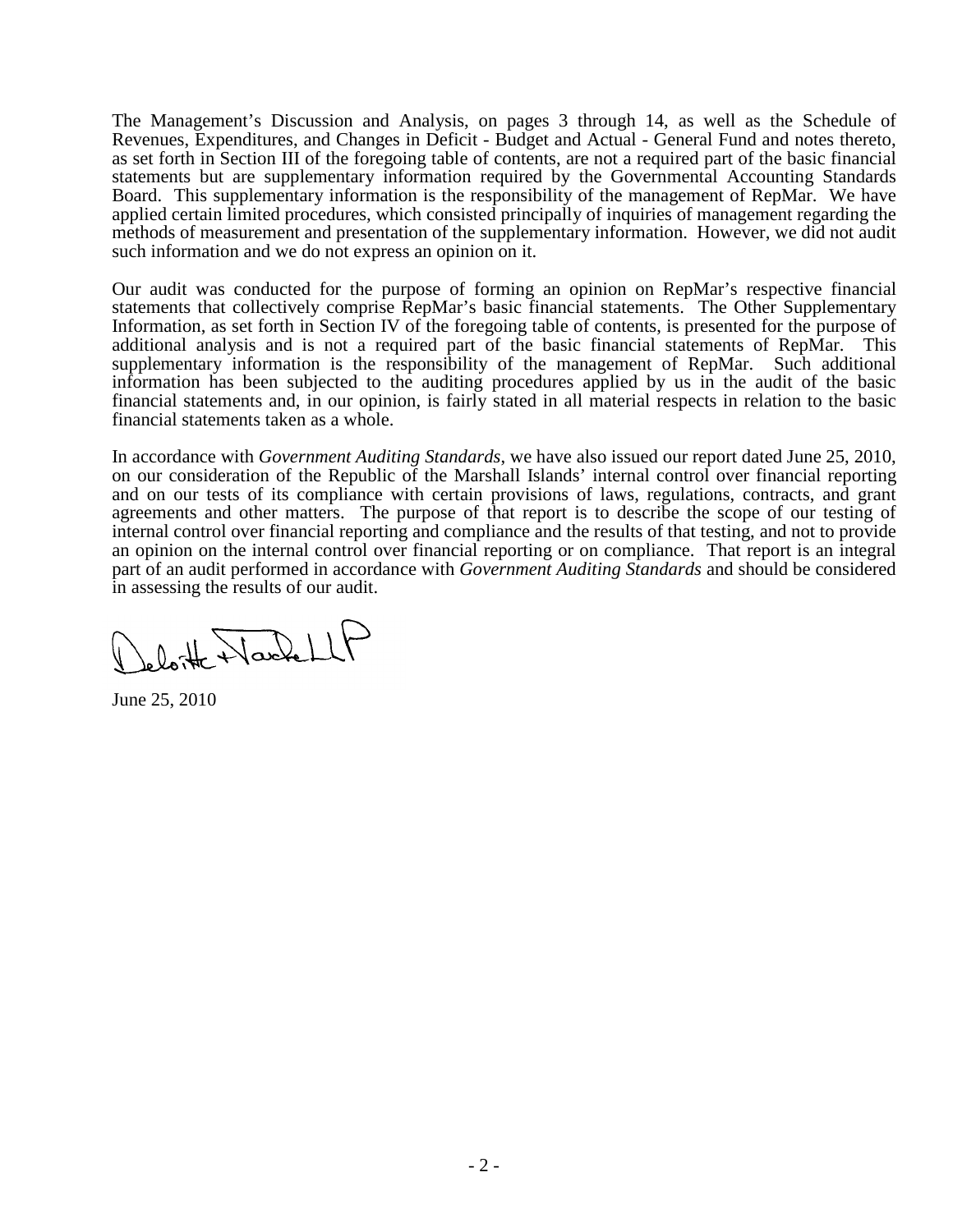Management's Discussion and Analysis Year Ended September 30, 2009

As management of the Government of the Republic of the Marshall Islands (RepMar), we offer readers of RepMar's financial statements this narrative overview and analysis of the financial activities of RepMar for the fiscal year ended September 30, 2009. We encourage readers to consider the information presented here in conjunction with RepMar's basic financial statements, which follow this section. Fiscal year 2008 comparative information has been included, where appropriate.

# **FINANCIAL HIGHLIGHTS**

- The assets of RepMar exceeded its liabilities at the close of the most recent fiscal year by \$74 million (net assets), increasing by \$3.5 million (or 4.9%) from \$70.5 million in the prior year. This increase is primarily attributable to the investment in capital assets within the Health and Education sectors funded primarily by Compact grants in conjunction with the receipt of grant revenues from the Republic of China that were utilized to retire a portion of outstanding Asian Development Bank long-term debt.
- During the current fiscal year, RepMar's expenses for governmental activities were \$102.1 million, including special appropriations made to the autonomous agencies, and were funded in part by \$65.9 million in program revenues and \$39.7 million in taxes and other general revenues. Program revenues increased by \$15.1 million (or 29.6%) from \$50.8 million in the prior year to \$65.9 million, which was attributable primarily to the increase in investment earnings generated by the Compact Trust Fund. Expenses remained stable in the current year and decreased slightly by \$2.1 million (or 2%) from \$104.2 million in the prior year to \$102.1 million.
- For the current fiscal year, the General Fund reported appropriations (and transfers out) of \$35.5 million, \$0.7 million in excess of revenues (and transfers in) of \$34.8 million. General fund revenues were down \$4.8 million (or 12.3%) from prior year primarily due to a decrease in onetime transfers from other governmental funds. Concurrently, General Fund appropriations were down \$1.2 million (or 3.2%) from prior year primarily due to a decrease in appropriations associated with debt service payments on Asian Development Bank loans. Debt service of \$2.4 million was appropriated from the General Fund in prior year whereas \$1.4 million was appropriated from the General Fund during the current fiscal year with the remaining portion of \$1.3 million appropriated from the Republic of China Projects Fund. Revenues collected, including transfers in, of \$34.8 million were higher than budgeted amounts of \$34 million. Additionally, charges to appropriations, including transfers out, of \$36.1 million were higher than budgeted amounts of \$35.1 million resulting in an overall net budgetary deficit for the current year of \$0.2 million.

# **OVERVIEW OF THE FINANCIAL STATEMENTS**

This discussion and analysis is intended to serve as an introduction to RepMar's basic financial statements, which comprise of the following three components: 1) government-wide financial statements, 2) fund financial statements, and 3) notes to the financial statements. This report also contains additional required supplementary information in the form of a budgetary schedule, which is prepared on the budgetary basis of accounting, and other supplementary information, in addition to the basic financial statements themselves, which includes combining statements for governmental funds, fiduciary funds and component units.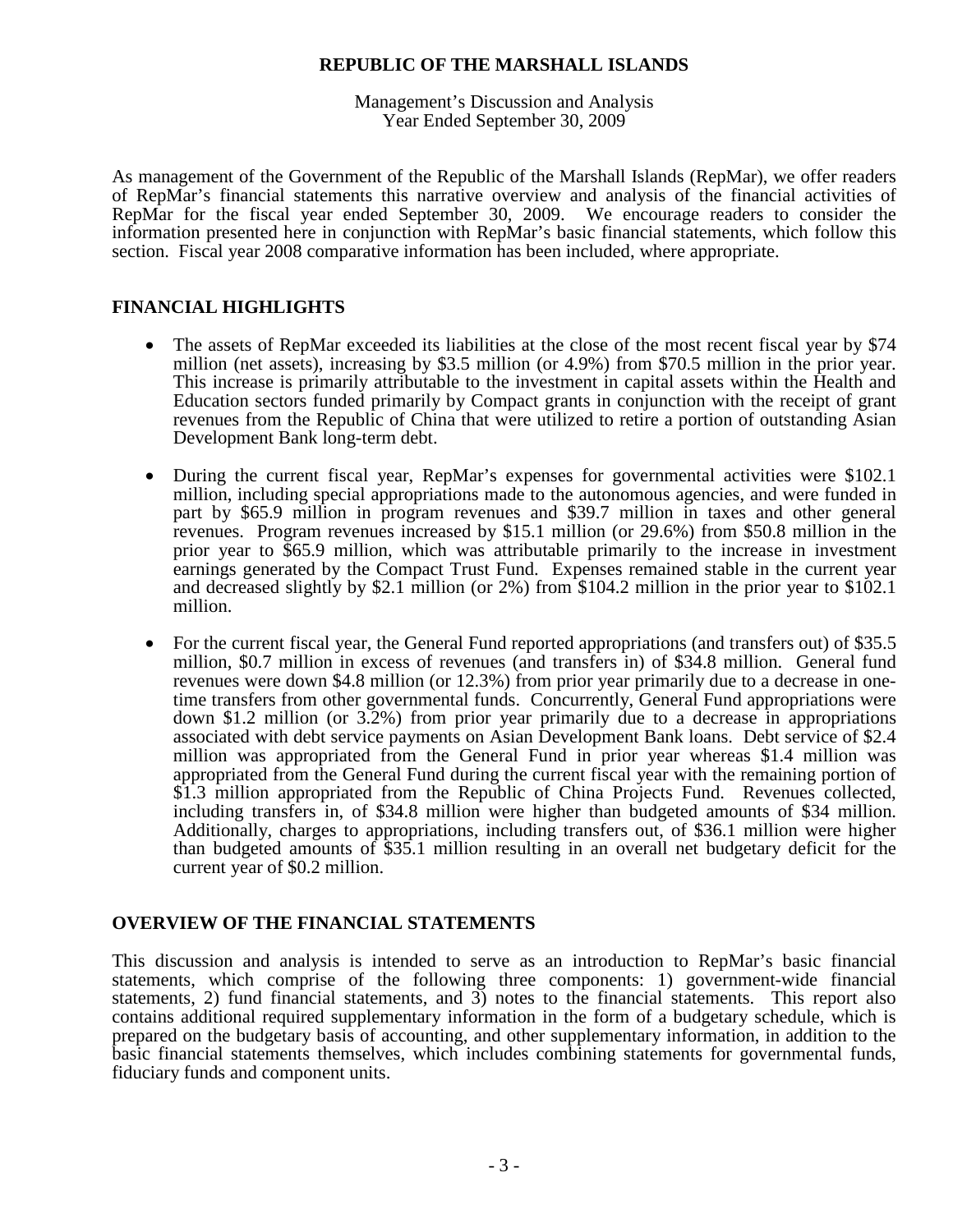Management's Discussion and Analysis Year Ended September 30, 2009

#### **Government-wide Financial Statements**

The government-wide financial statements are designed to provide readers with a broad overview of RepMar's finances, in a manner similar to a private-sector business. The statement of net assets presents information on all of RepMar's assets and liabilities, with the difference between the two reported as net assets. All of the current year's revenues and expenses are accounted for in the statement of activities regardless of when cash is received or paid.

The two government-wide financial statements report RepMar's net assets and how they have changed. Net assets, being the difference between RepMar's assets and liabilities, is one way to measure RepMar's financial health or position.

- Over time, increases or decreases in RepMar's net assets are an indicator of whether its financial health is improving or deteriorating, respectively.
- To assess the overall health of RepMar, additional non-financial factors such as changes in RepMar's tax base, the condition of RepMar's roads and infrastructure, and the quality of services needs to be considered.

The government-wide financial statements of RepMar are divided into two categories:

- Primary government this grouping comprises governmental activities, which includes most of RepMar's basic services such as education, health, special appropriations, finance, judiciary, and general administration. Compact and other federal grants finance most activities of the primary government.
- Discretely presented component units RepMar includes numerous other entities in its report. Although legally separate, these "component units" are important because RepMar is financially accountable for them.

The government-wide financial statements can be found on pages 15 and 16 of this report.

#### **Fund Financial Statements**

A fund is a grouping of related accounts that is used to maintain control over resources that have been segregated for specific activities or objectives. RepMar, like other governments, uses fund accounting to ensure and demonstrate compliance with finance-related legal matters.

- Some funds are required by Nitijela legislation.
- RepMar establishes other funds to control and manage money for particular purposes (like the Republic of China Projects Fund) or to show that it is properly using certain grants (like federal grants reported in the U.S. Federal Grants Fund).

All of the funds of RepMar can be divided into two categories - governmental and fiduciary.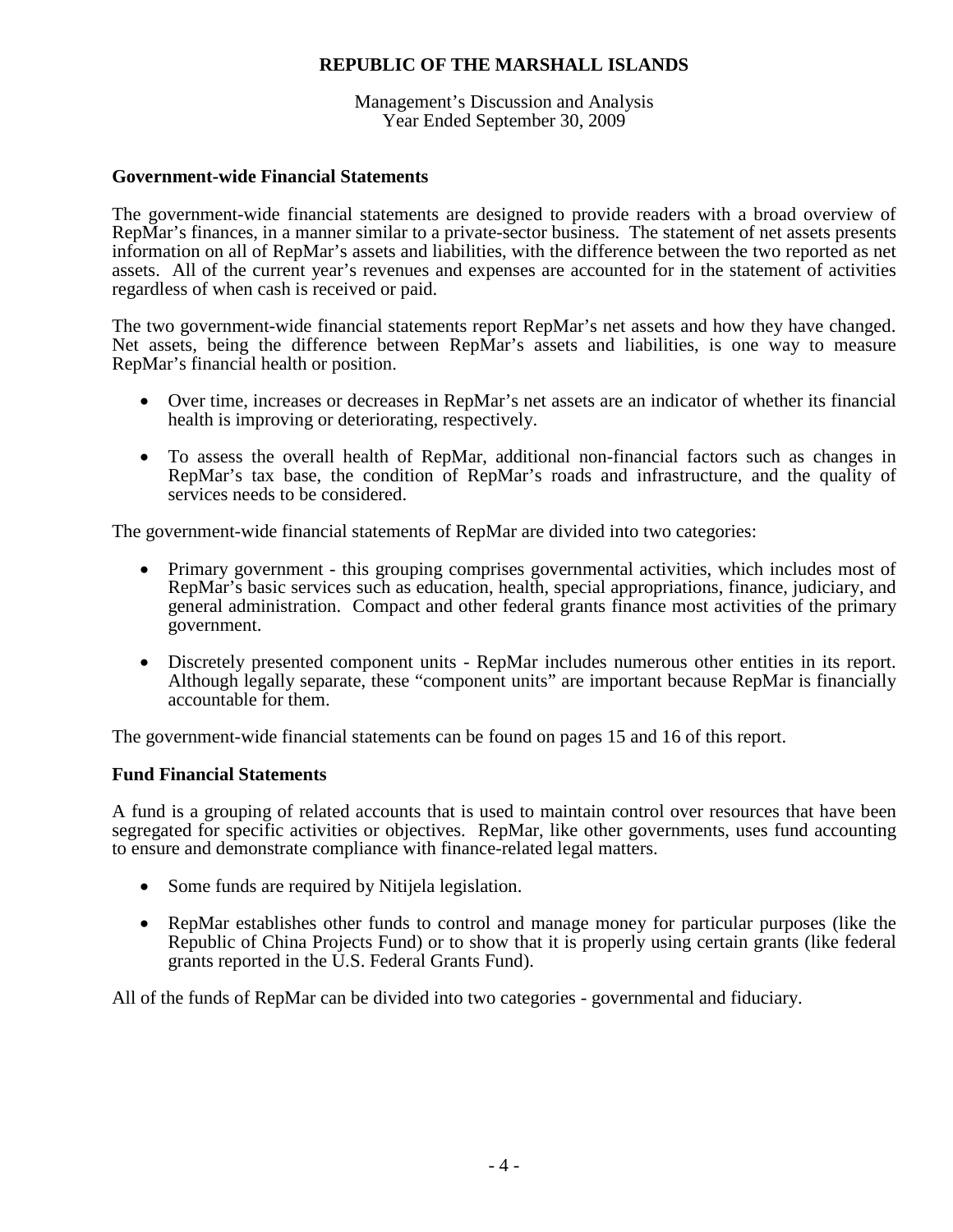Management's Discussion and Analysis Year Ended September 30, 2009

## **Fund Financial Statements, Continued**

Governmental funds – These are used to account for essentially the same functions reported as government activities in the government-wide financial statements. However, unlike the government- wide financial statements, governmental fund financial statements focus on how money flows into and out of those funds and the balances left at year-end that are available for spending. These funds are reported using an accounting method called modified accrual accounting, which measures cash and all other financial assets that can readily be converted to cash. The governmental fund financial statements provide a detailed short-term view of RepMar's general government operations and the basic services it provides. Governmental fund information helps determine whether there are more or fewer financial resources that can be spent in the near future to finance RepMar's programs.

The basic governmental fund financial statements can be found on pages 17 and 18 of this report.

Fiduciary funds – These are used to account for resources held for the benefit of parties outside of the government. Fiduciary funds are not reflected in the government-wide financial statements because the resources of those funds are not available to support RepMar's own programs. RepMar is the trustee, or fiduciary, for other assets that because of trust arrangements, can be used only for the trust beneficiaries. RepMar is responsible for ensuring that the assets reported in these funds are used for their intended purposes. All of RepMar's fiduciary activities are reported in a separate statement of fiduciary net assets and a statement of change in fiduciary net assets.

The basic fiduciary fund financial statements can be found on pages 20 and 21 of this report.

Discretely presented component unit financial statements are presented for entities where RepMar has financial accountability, but are independent of the core RepMar operations. Most operate similar to private-sector businesses.

The discretely presented component unit financial statements can be found on pages 22 and 23 of this report.

#### **Notes to the Financial Statements**

The notes provide additional information that is essential to a full understanding of the data provided in the government-wide and fund financial statements. The notes to the financial statements can be found on pages 24 through 62 of this report.

#### **Other Information**

In addition to the basic financial statements and accompanying notes, this report also presents certain required supplementary information concerning budgetary comparisons. Required supplementary information can be found on pages 63 through 65 of this report.

The other supplementary information referred to earlier is presented immediately following the required supplementary information on budgetary comparisons, and can be found on pages 66 through 99 of this report.

#### **Restatement**

The beginning net assets of the governmental activities have been restated for the correction of an error. Additional information on this restatement can be found in note 13 to the financial statements.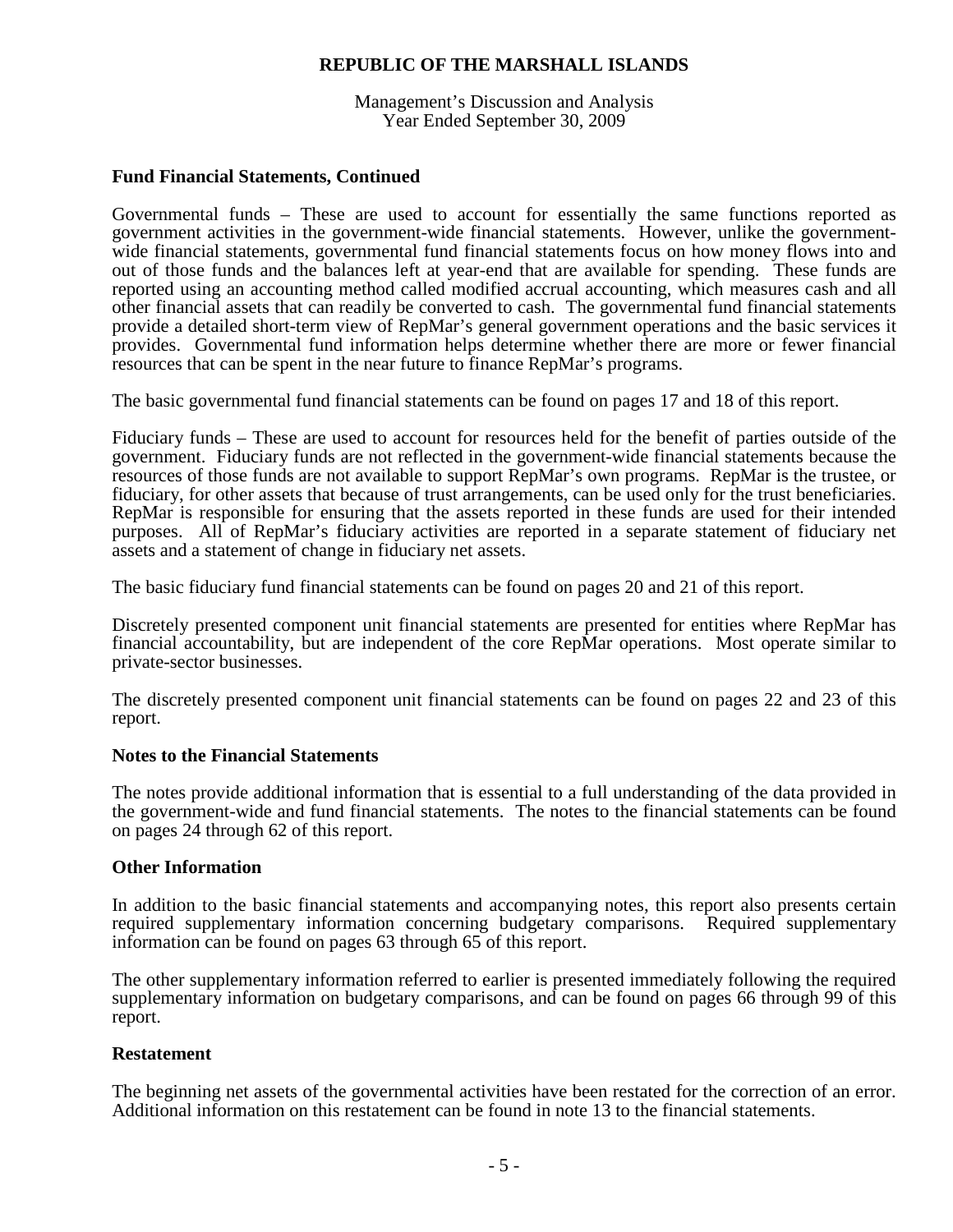Management's Discussion and Analysis Year Ended September 30, 2009

## **A FINANCIAL ANALYSIS OF REPMAR AS A WHOLE**

#### **Net Assets**

As noted earlier, net assets may serve over time as a useful indicator of a government's financial position. In the case of RepMar, assets exceeded liabilities by \$74 million at the close of the most recent fiscal year. However, all these net assets are either restricted as to the purpose they can be used for or are invested in capital assets. RepMar uses these capital assets to provide services to citizens; consequently, these assets are not available for future spending. Although RepMar's investment in its capital assets is reported net of related debt, it should be noted that the resources needed to repay this debt must be provided from other sources, since the capital assets themselves cannot be used to liquidate the liabilities. The majority of RepMar's net assets are comprised of its capital assets and long-term liabilities. Current assets and liabilities are amounts that are available in the current period and obligations that will be paid within one year, respectively. RepMar's current assets amounted to \$45.6 million while its current liabilities were \$40 million. Restricted net assets represent resources that are subject to external constraints. The table below summarizes RepMar's net assets at the close of the current year compared with prior year.

#### RepMar's Net Assets As of September 30

|                                                                                                                       | 2009                                     | (As Restated)<br>2008                      |
|-----------------------------------------------------------------------------------------------------------------------|------------------------------------------|--------------------------------------------|
| Current and other assets<br>Capital assets                                                                            | \$<br>85,993,498<br>86,436,108           | \$<br>81,173,835<br>85,094,528             |
| <b>Total Assets</b>                                                                                                   | 172,429,606                              | 166,268,363                                |
| Long-term liabilities<br>Other liabilities                                                                            | 58,425,229<br>39,956,504                 | 60,834,066<br>34,876,467                   |
| <b>Total Liabilities</b>                                                                                              | 98,381,733                               | 95,710,533                                 |
| Net assets:<br>Invested in capital assets,<br>net of related debt<br>Restricted net assets<br>Unrestricted net assets | 65,332,188<br>44,030,935<br>(35,315,250) | 63,291,638<br>42,994,623<br>(35, 728, 431) |
| <b>Total Net Assets</b>                                                                                               | 74,047,873                               | 70,557,830                                 |

At the end of the current fiscal year, RepMar's unrestricted net asset deficiency was \$35.3 million, a slight improvement on the prior year amount by \$0.4 million (or 1.2%). This deficiency is the result of having long-term commitments that are greater than currently available resources. Specifically, RepMar did not include in past annual budgets the full amounts needed to finance future liabilities arising from Asian Development Bank (ADB) loans as well as to pay for unused employee annual leave balances. RepMar will include these amounts in future years' budgets as they become due.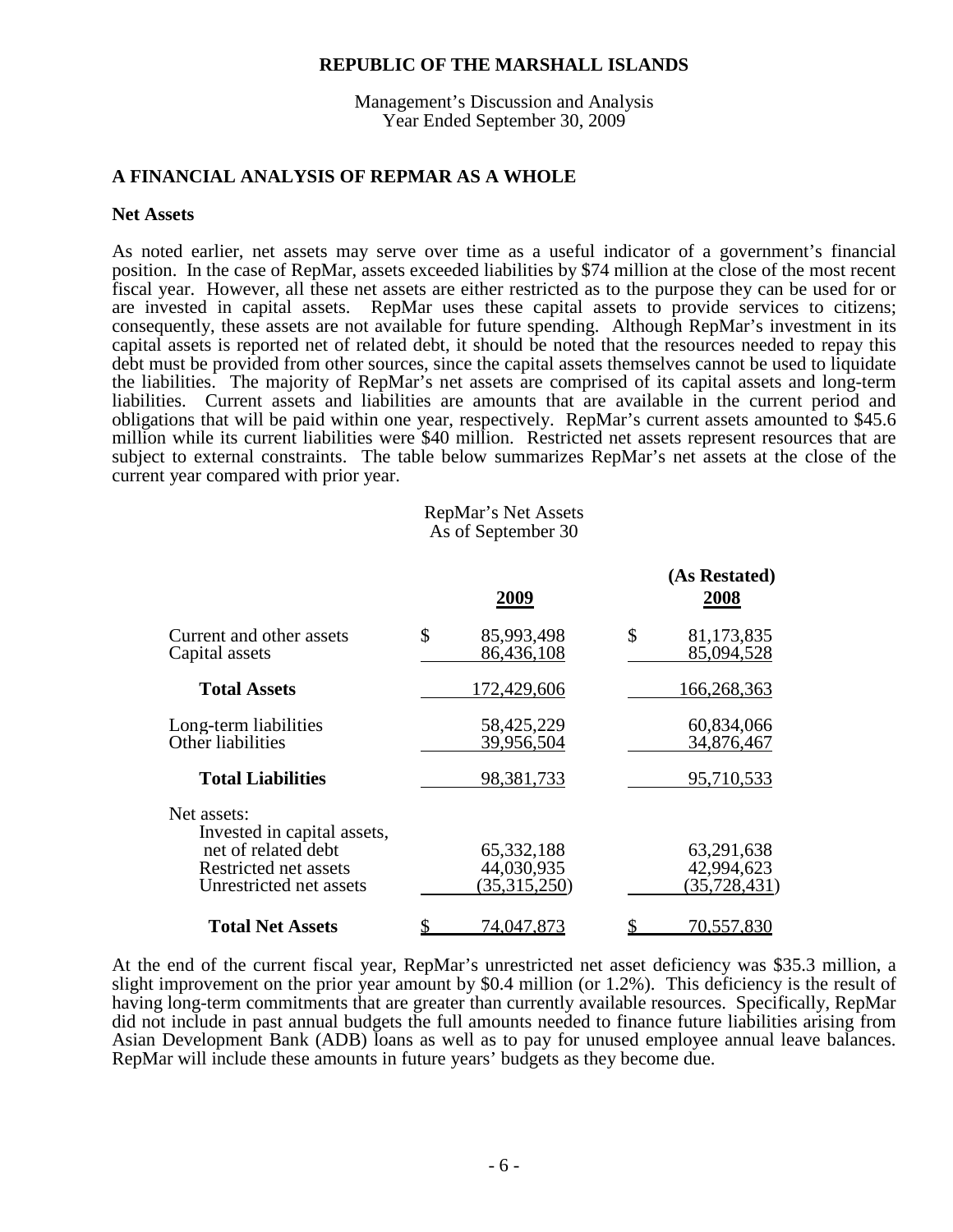#### Management's Discussion and Analysis Year Ended September 30, 2009

#### **Changes in Net Assets**

As discussed earlier, net assets of the primary government increased by \$3.5 million, which represents an increase of 4.9% from the prior year's amount of \$70.5 million. This result indicates that RepMar's financial condition, as a whole, improved from the prior year. The table below summarizes RepMar's change in net assets for the current fiscal year as compared with prior year.

#### RepMar's Changes in Net Assets For the Years Ended September 30

**(As Restated)**

|                                           | 2009             | $(A)$ Restated<br>2008                 |
|-------------------------------------------|------------------|----------------------------------------|
| <b>Revenues:</b>                          |                  |                                        |
| Program revenues:                         |                  |                                        |
| Charges for services                      | \$<br>8,222,886  | \$<br>8,572,876                        |
| Operating grants and contributions        | 43,822,007       | 30,348,255                             |
| Capital grants and contributions          | 13,820,642       | 11,882,287                             |
|                                           | 65,865,535       | 50,803,418                             |
| General revenues:                         |                  |                                        |
| Taxes                                     | 24,328,751       | 26,159,223                             |
| Grants and contributions not restricted   | 10,114,584       | 16,332,637                             |
| Fishing rights                            | 1,500,000        | 1,500,000                              |
| Ship registry                             | 3,250,000        | 2,000,000                              |
| Unrestricted investment earnings          | 92,428           | 405,302                                |
| Other                                     | 450,088          | 459,055                                |
|                                           | 39,735,851       | 46,856,217                             |
| Total revenues                            | 105,601,386      | 97,659,635                             |
| <b>Expenses:</b>                          |                  |                                        |
| President and Cabinet                     | 1,825,539        | 1,841,983                              |
| Office of the Chief Secretary             | 1,135,561        | 867,656                                |
| Special appropriations                    | 8,709,632        | 6,405,976                              |
| Council of Iroij                          | 460,785          | 484,337                                |
| Nitijela                                  | 1,664,083        | 1,662,253                              |
| Office of the Auditor-General             | 1,130,815        | 946,276                                |
| <b>Public Service Commission</b>          | 469,173          | 475,109                                |
| Judiciary                                 | 868,701          | 828,340                                |
| Office of the Attorney General            | 623,547          | 598,239                                |
| Education                                 | 35,188,154       | 31,416,869                             |
| <b>Health and Environment</b>             | 20,460,965       | 21,425,886                             |
| Transportation and Communication          | 2,184,388        | 2,869,163                              |
| <b>Resources and Development</b>          | 1,779,630        | 1,083,389                              |
| <b>Internal Affairs</b>                   | 2,783,043        | 2,768,994                              |
| Justice                                   | 3,448,841        | 3,569,787                              |
| Finance                                   | 8,286,417        | 11,202,602                             |
| Foreign Affairs and Trade                 | 3,159,398        | 2,647,214                              |
| <b>Public Works</b>                       | 4,630,763        | 5,941,489                              |
| <b>Environmental Protection Authority</b> | 402,148          | 416,711                                |
| Nuclear claims related                    | 1,208,928        | 1,465,647                              |
| Future operations                         |                  | 304,810                                |
| Interest on long-term debt                | 901,340          | 1,501,331                              |
| Capital projects                          | 789,492          | 3,490,670                              |
| Total expenses                            | 102,111,343      | 104,214,731                            |
| <b>Change in net assets</b>               | 3,490,043        | (6,655,096)                            |
| Net assets – beginning of year            | 70,557,830       | 77,112,926                             |
| Net assets – end of year                  | \$<br>74,047,873 | $\overline{\mathcal{L}}$<br>70,557,830 |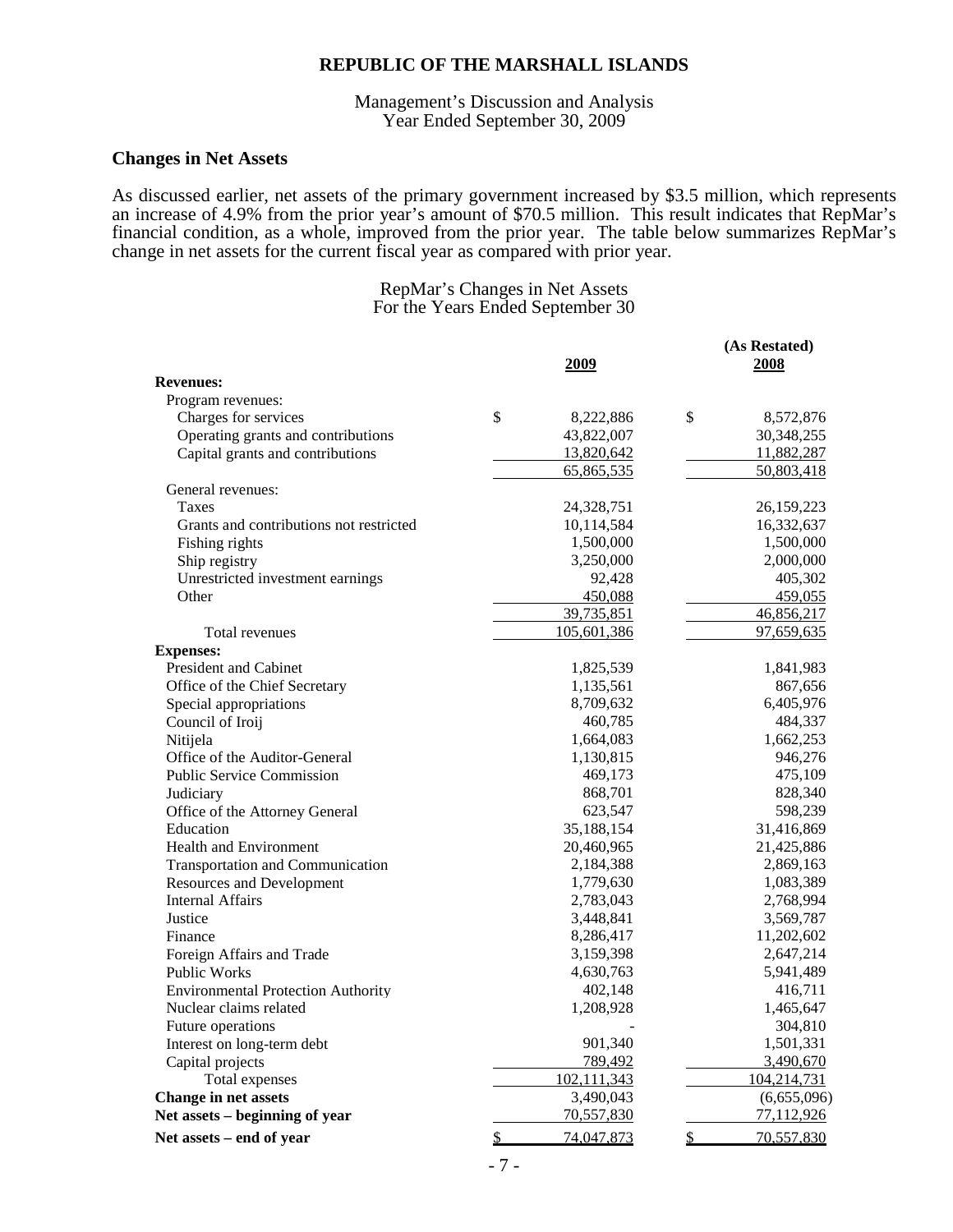Management's Discussion and Analysis Year Ended September 30, 2009

#### **Changes in Net Assets, Continued**

Key elements of the increase in net assets are as follows:

• Overall revenues increased in the current year by \$7.9 million (or 16.1%) due to an increase in program revenues of \$15.1 million (or 29.6%) offset by a decrease in general revenues of \$7.2 million (or 15.2%) as compared with prior year.

The increase in program revenues is primarily attributable to an increase in operating grants and contributions of \$13.5 million (or 44.4%), as compared with prior year, which was attributable primarily to the increase in investment earnings generated by the Compact Trust Fund. The decrease in general revenues is primarily attributable to a decrease in the infusion of resources from the Government of the Republic of China of \$6.2 million (or 38.1%), as compared with prior year, for various designated projects. A significant portion of RepMar's program revenues involve contributions from the Government of the United States under the Compact of Free Association. A graphic summary of overall Compact grant revenues received by RepMar for the current year compared with prior year follows:





A significant portion of RepMar's general revenues involves tax revenue collections. A graphic summary of RepMar's tax revenue collections for the current year compared with prior year follows:



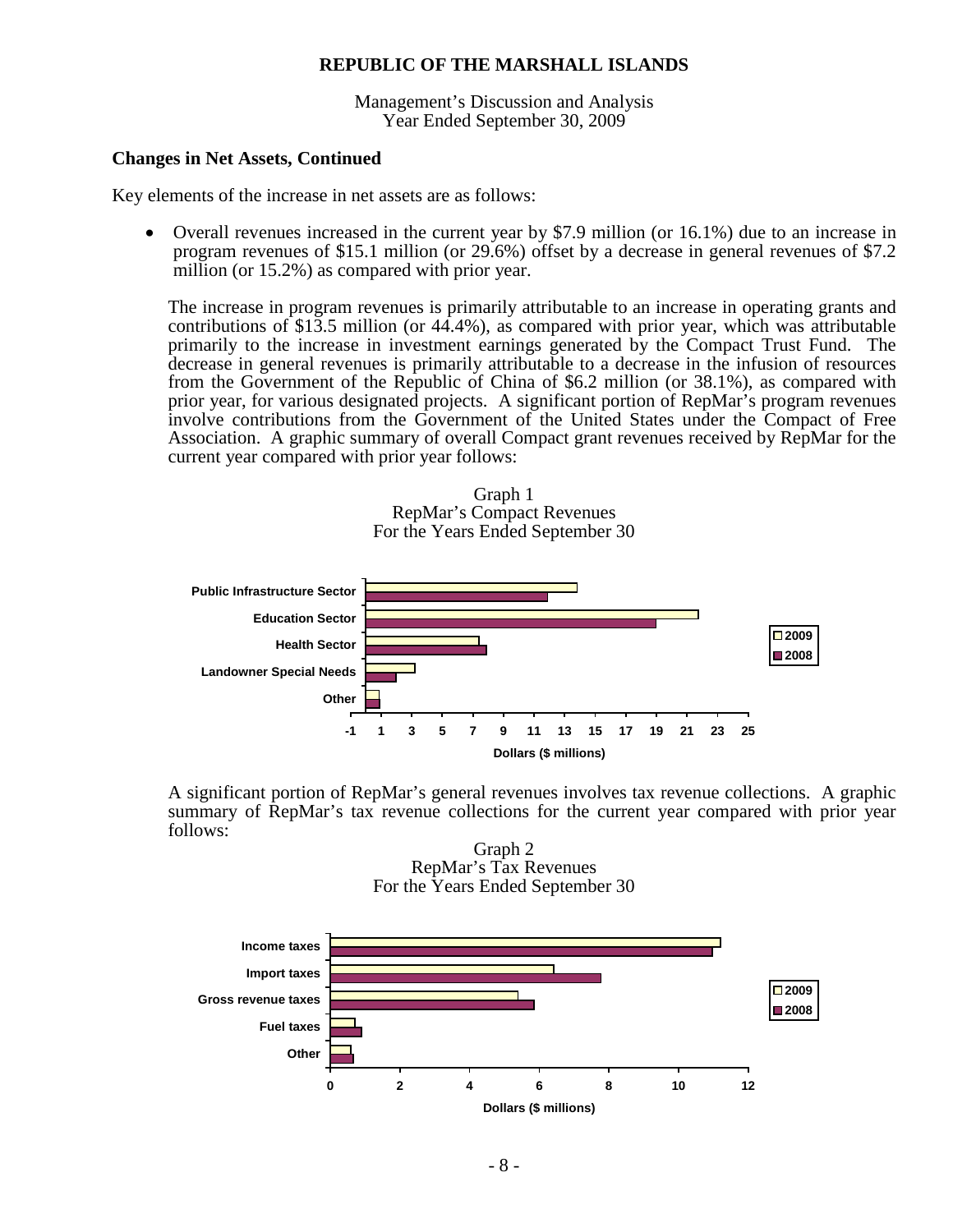Management's Discussion and Analysis Year Ended September 30, 2009

#### **Changes in Net Assets, Continued**

• Cost of governmental activities decreased slightly in the current year by \$2.1 million (or 2%) compared with prior year. Education and health related expenses comprised of \$55.6 million (or 54.5%) of total expenses in the current year as compared with \$52.8 million (or 50.7%) in the prior year, which reflects RepMar's highest priorities in terms of expenditure appropriations.

Graphs 3 and 4 below indicate the major components of revenues and cost of governmental activities.



Graph 3 RepMar's Revenue Sources For the Year Ended September 30, 2009

As in prior years, Compact funding and federal and other grants are the major sources of revenue for RepMar, which comprise 64% of the total revenues for the current year. The remaining 36% is predominantly comprised of local sourced tax revenues, including income taxes and gross revenue taxes.





Other expenses that make up a portion of the costs of governmental activities include ministerial expenses within the Ministry of Foreign Affairs and Trade (\$3.2 million), the Ministry of Internal Affairs (\$2.8 million), the Ministry of Transportation and Communication (\$2.2 million), and the Ministry of Resources and Development (\$1.8 million); legislative expenses within the Nitijela (\$1.7 million); and executive expenses within the President's Office and Cabinet (\$1.8 million).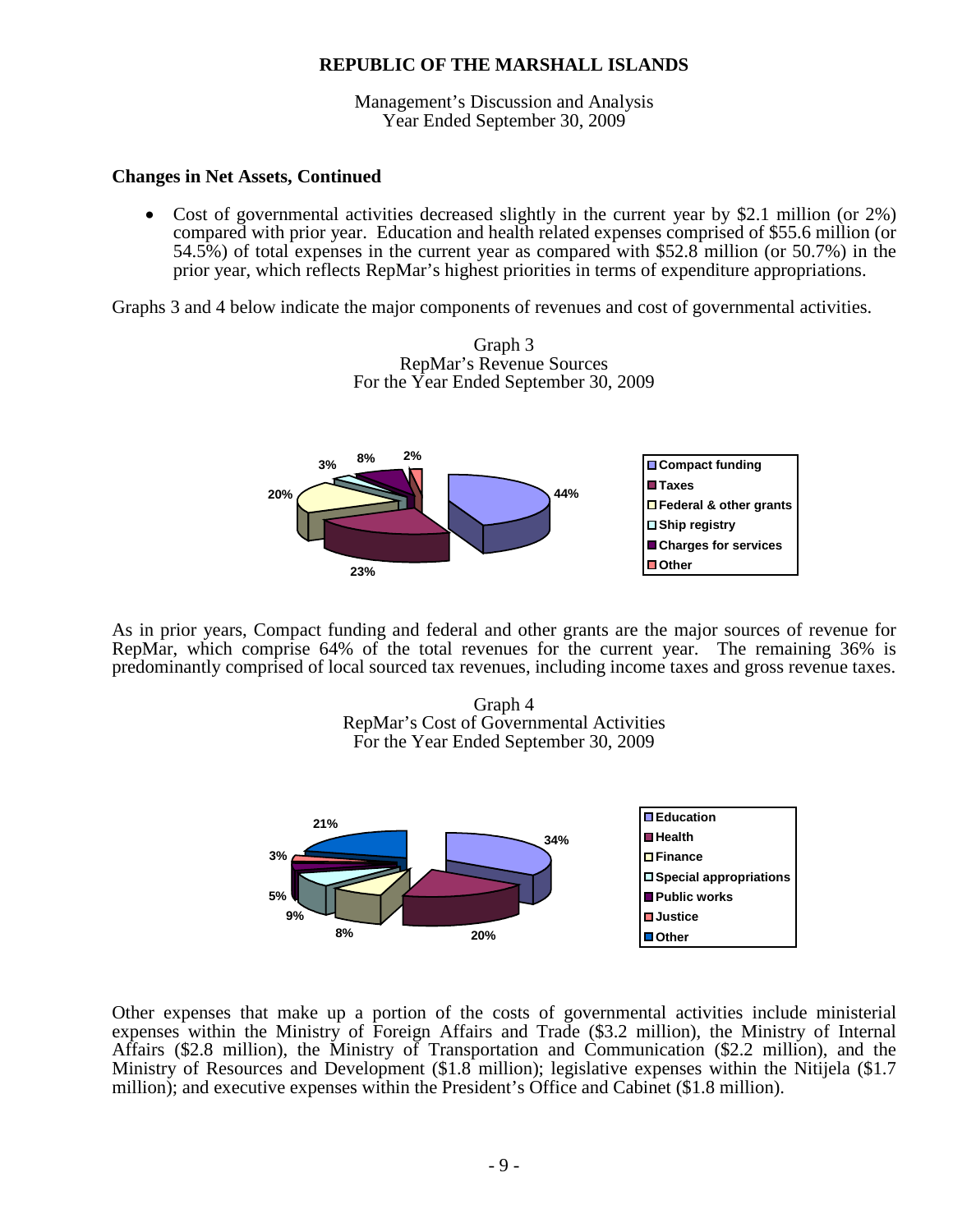Management's Discussion and Analysis Year Ended September 30, 2009

#### **Changes in Net Assets, Continued**

Graphs 5 and 6 below show a comparison of the major components of revenues and cost of governmental activities for fiscal years 2008 and 2009.





Finance expenses in the current year include subsidies to component units of \$3.2 million, down from \$4.4 million in the prior year. Special appropriation expenses in the current year include subsidies to component units of \$2.7 million, down from \$3.4 million in the prior year. Other expenses in the current year includes ministerial expenses within the Ministry of Transportation and Communication of \$2.2 million, down from \$2.9 million in the prior year; the Ministry of Foreign Affairs and Trade of \$3.2 million, up from \$2.6 million in the prior year; the Ministry of Internal Affairs of \$2.8 million, unchanged from the prior year; legislative expenses within the Nitijela of \$1.7 million, unchanged from the prior year; and executive expenses within the President's Office and Cabinet of \$1.8 million, also unchanged from the prior year.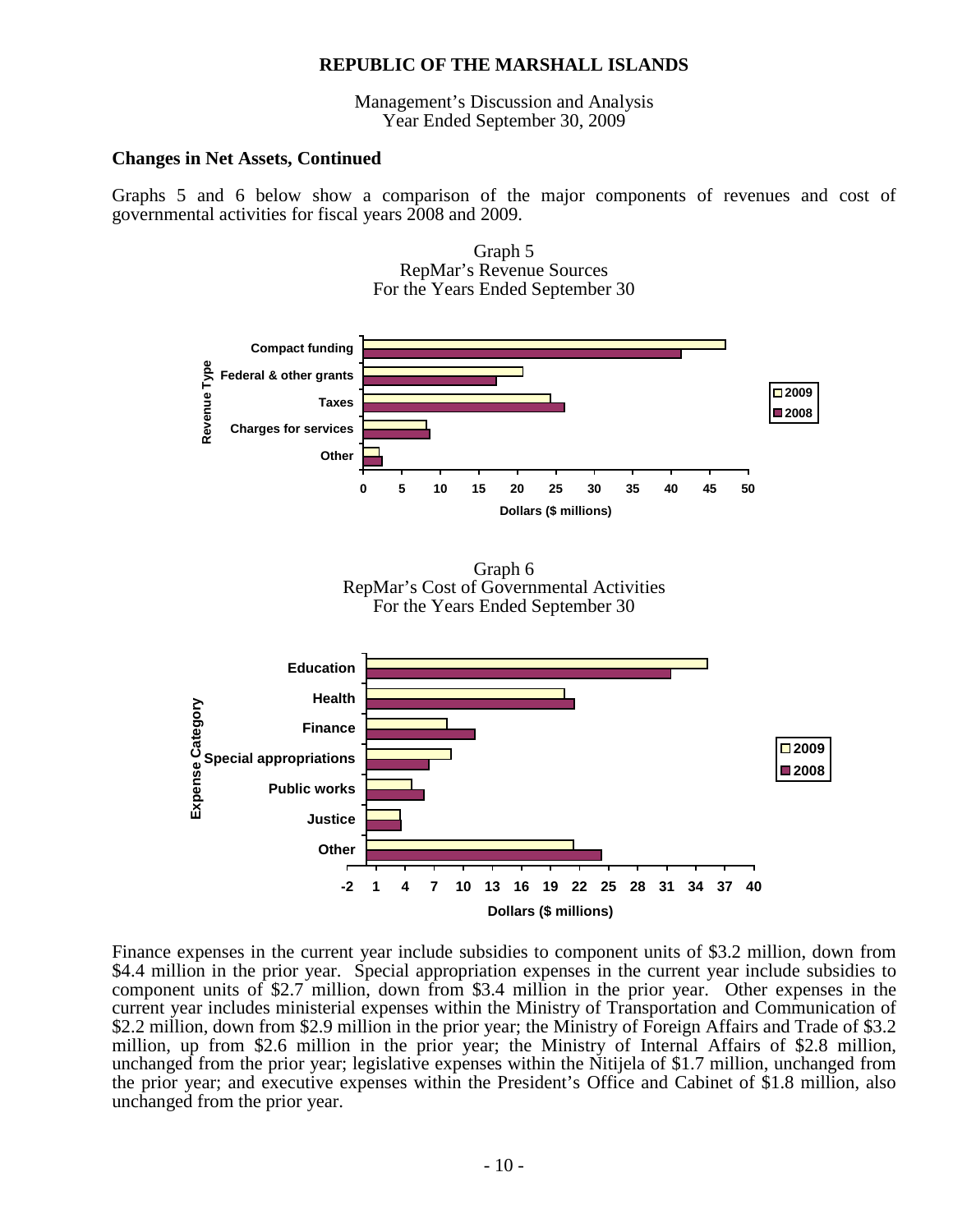Management's Discussion and Analysis Year Ended September 30, 2009

# **FINANCIAL ANALYSIS OF REPMAR'S FUNDS**

As noted earlier, RepMar uses fund accounting to ensure and demonstrate compliance with finance- related legal requirements.

## **Governmental Funds**

The focus of RepMar's governmental funds is to provide information on near-term inflows, outflows, and balances of spendable resources. Such information is useful in assessing RepMar's financing requirements. In particular, unreserved fund balance may serve as a useful measure of a government's net resources available for spending at the end of the fiscal year. As of the end of the current fiscal year, RepMar's governmental funds reported combined ending fund balances of \$49.5 million, which represents a slight increase of \$0.5 million (or 0.9%) in comparison with the prior year. This increase is primarily attributable to an increase in fund balance of the Grants Assistance Fund and the Compact Trust Fund offset by a decrease in the fund balance of the General Fund. Of this total combined fund balance, \$68.8 million is reserved to indicate that it is not available for new spending because it has already been committed: 1) to generate income for future operations (\$37.4 million); 2) to continuing appropriations through grant awards or enabling legislation (\$10 million); 3) to liquidate contracts and purchase orders of the prior period (\$14.7 million); or 4) for a variety of other restricted purposes (\$6.7 million). The combined unreserved deficit of RepMar's governmental funds is \$19.3 million, an increase of \$4.7 million (or 32.2%) from the prior year. This deficit will be funded through future budgetary surpluses.

The General Fund is the chief operating fund of RepMar. At the end of the current fiscal year, the unreserved fund deficit of the General Fund was \$3.0 million as compared with the prior year ending unreserved fund deficit of \$4.1 million, an improvement of \$1.1 million (or 27.7%), while total fund balance was \$3.9 million compared with a total fund balance of \$4.6 million at the end of the prior fiscal year, a deterioration of \$0.7 million. The decrease in the overall fund balance of the General Fund was primarily the result of an unanticipated increase in utility billings reflecting continued high world prices for fuel.

The Grants Assistance Fund has a total fund balance of \$3.9 million, which primarily represents Compact Sector grant revenues received not yet expended at year end. The net increase in fund balance during the current year in the Grants Assistance Fund was \$0.4 million (or 13%), which primarily was the result of unexpended Compact revenue receipts of \$0.2 million together with the local match of \$0.2 million associated with the Disaster Assistance Emergency Fund.

The Compact Trust Fund has a total fund balance of \$37.4 million, all of which is reserved for the funding of future operations of the primary government commencing in fiscal year 2023. The net increase in fund balance during the current year in the Compact Trust Fund was \$0.5 million (or 1.3%), which continues to reflect the weakness in global financial markets.

# **GENERAL FUND BUDGETARY HIGHLIGHTS**

During the course of the fiscal year, management and elected officials of RepMar revised the General Fund budget. The revised budget included an increase in overall budgetary appropriations of \$0.8 million. The primary reason for the upward revision was due to emergency payments appropriated to the Marshalls Energy Company, Inc. in order to continue to assist in the payment of delinquent billings relating to fuel shipments and to Air Marshall Islands, Inc. as assistance towards aircraft repairs.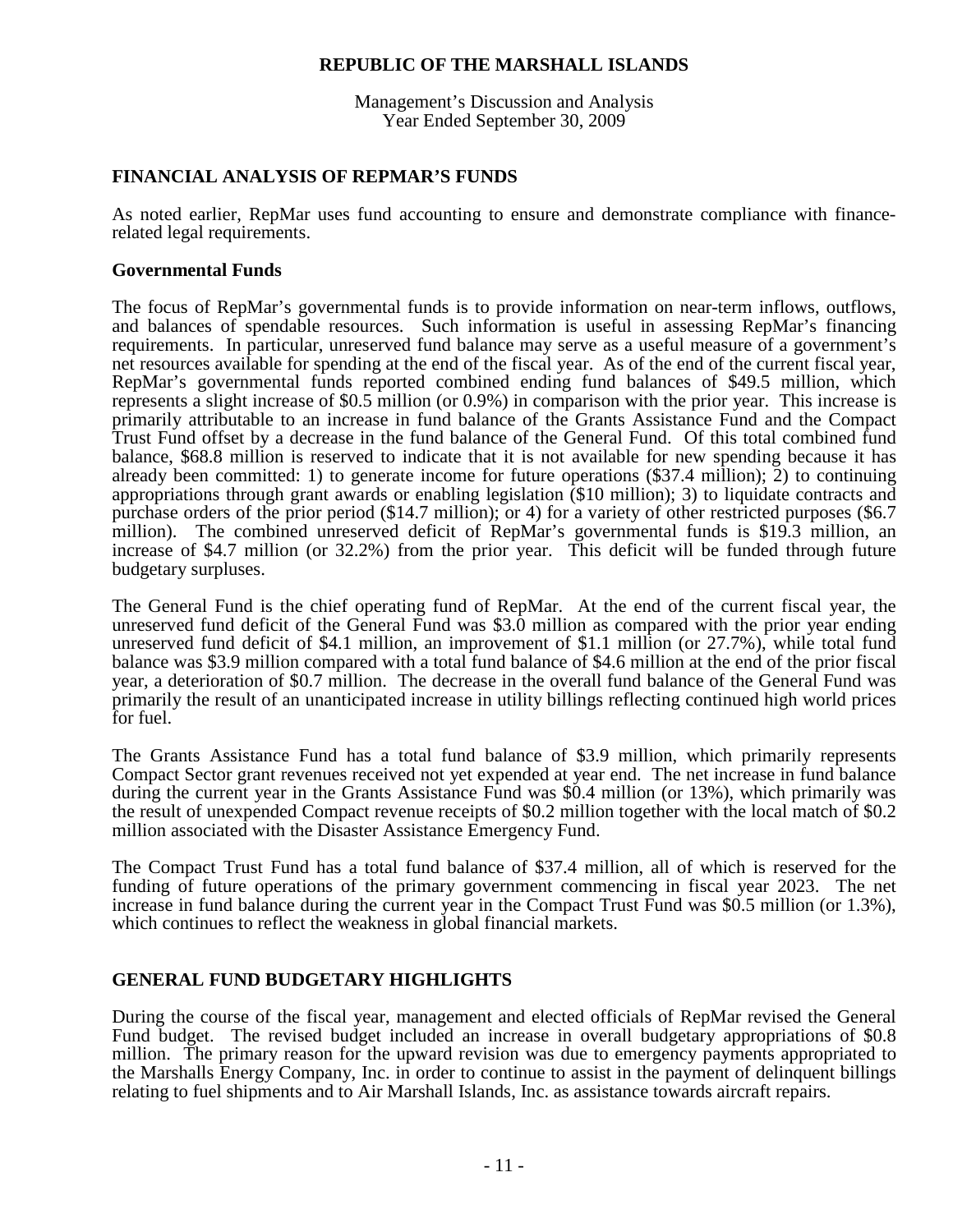Management's Discussion and Analysis Year Ended September 30, 2009

As previously discussed, revenues collected (including transfers in) of \$34.8 million were higher than budgeted amounts of \$34 million due primarily to transfers in from the Republic of China Projects Fund, which exceeded budgeted amounts. In addition, charges to appropriations (including transfers out) of \$36.1 million were higher than budgeted amounts of \$35.1 million due primarily to the unanticipated increase in utility billings.

# **CAPITAL ASSET AND DEBT ADMINISTRATION**

#### **Capital Assets**

RepMar's investment in capital assets for its governmental activities as of September 30, 2009 amounted to \$171.1 million, net of accumulated depreciation of \$84.7 million, leaving a net book value of \$86.4 million. This represents a net increase of \$1.3 million (or 1.6%) from the prior year. RepMar's capital assets include electrical and water infrastructure, roads and bridges, heavy equipment, ships, buildings, and various projects under construction.

#### RepMar's Capital Assets September 30, (Net of depreciation)

|                             | 2009               | 2008       |
|-----------------------------|--------------------|------------|
| Electrical distribution     | \$<br>4,824,755 \$ | 5,842,772  |
| <b>Buildings</b>            | 56,403,426         | 56,689,566 |
| Water infrastructure system | 4,576,153          | 4,960,830  |
| Docks, roads and bridges    | 7,427,733          | 7,995,768  |
| <b>Ships</b>                | 7,164,432          | 7,707,123  |
| Software                    | 1,233,814          | 591,883    |
| Heavy equipment             | 506,830            | 858,056    |
| Dry-dock                    |                    | 193,818    |
| Construction in progress    | 4,298,965          | 254,712    |
|                             |                    |            |
|                             | 86,436,108         | 85,094,528 |

Major capital asset additions during the current year were as follows:

• Completion of the following Compact funded education facilities infrastructure projects:

|                                     | <b>Current Year</b>     | Completed               |
|-------------------------------------|-------------------------|-------------------------|
| <b>Infrastructure Project</b>       | Additions (\$ millions) | $Cost$ ( $\$$ millions) |
| N.I. High School Dormitories        | \$0.3                   | \$0.3                   |
| M.I. High School Science Lab        | \$ 0.2                  | \$0.2                   |
| Namdrik Elementary School Toilet    | \$0.1                   | \$0.1                   |
| <b>Aur/Tabal Elementary Schools</b> | \$ 0.2                  | \$0.8                   |

• Completion of the Health Administration Information and Email system in the amount of \$0.8 million.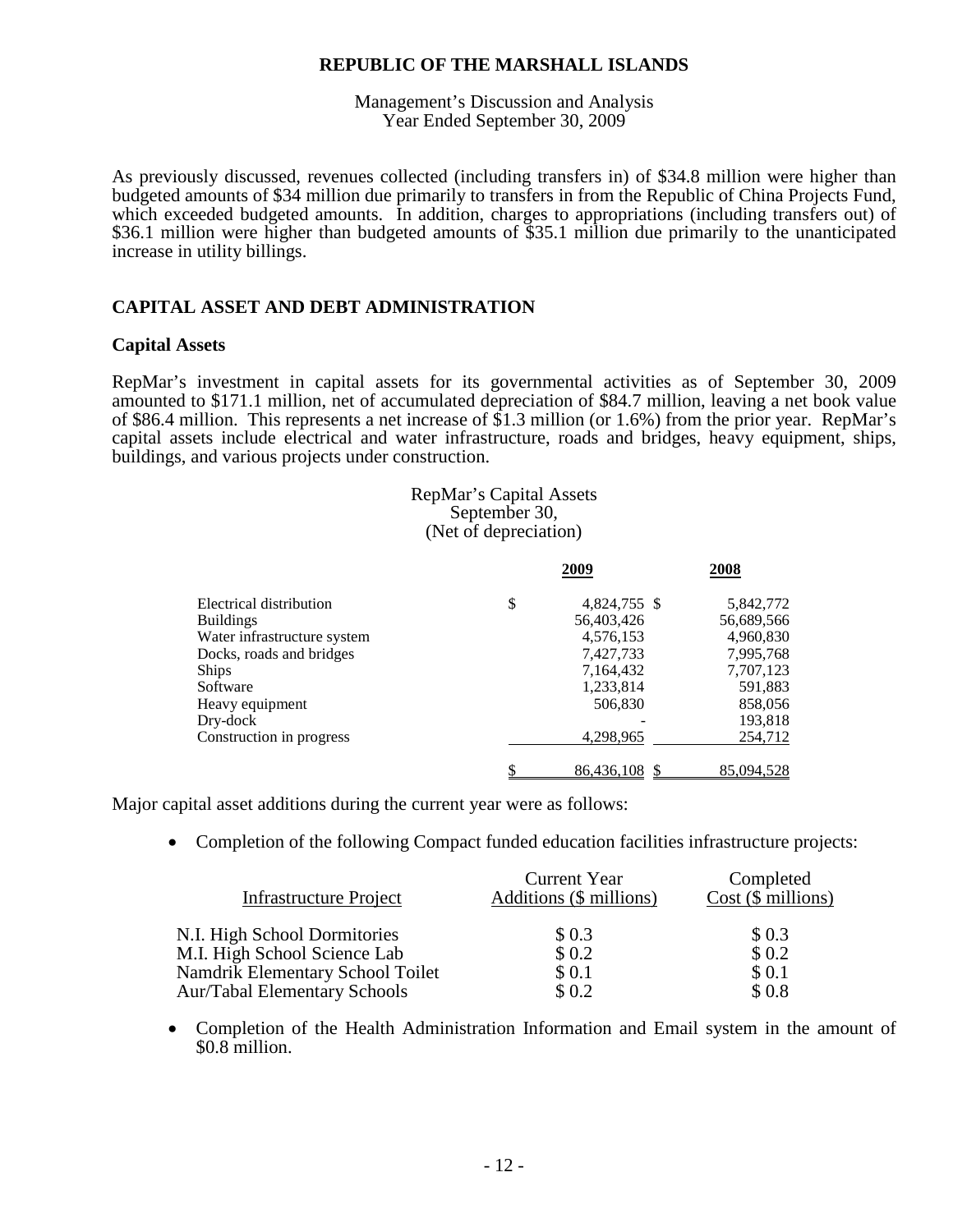Management's Discussion and Analysis Year Ended September 30, 2009

## **Capital Assets, Continued**

• Ongoing construction in progress of the following infrastructure projects:

|                                   | <b>Current Year</b>     | <b>Estimated Completed</b> |
|-----------------------------------|-------------------------|----------------------------|
| <b>Infrastructure Project</b>     | Additions (\$ millions) | $Cost$ ( $$$ millions)     |
|                                   |                         |                            |
| Laura High School - Phase III     | \$1.2                   | \$1.7                      |
| Delap Elementary School           | \$0.8                   | \$1.0                      |
| Mili Elementary School            | \$0.5                   | \$0.7                      |
| <b>Enewetak Elementary School</b> | \$0.3                   | \$1.4                      |
| Longar/Lukoj Elementary Schools   | \$0.2                   | \$0.6                      |
| <b>Ollet Elementary School</b>    | \$ 0.1                  | \$0.3                      |
| Majuro Hospital Redevelopment     | \$1.2                   | \$4.0                      |

Additional information on RepMar's capital assets can be found in note 5 to the financial statements.

#### **Long-term Debt**

The Government Borrowing Act of 1985 authorizes RepMar to borrow for such purposes as approved by the Nitijela. Since 1991 RepMar has entered into twelve separate loans with the Asian Development Bank (See table below). Long-term debt obligations decreased by \$1.8 million (or 2.9%) in the current fiscal year.

#### RepMar's Outstanding Debt Asian Development Bank September 30,

|                                                         | 2009            | 2008            |
|---------------------------------------------------------|-----------------|-----------------|
| <b>Fisheries Development Project</b>                    | \$<br>2,958,842 | \$<br>3,029,201 |
| <b>Typhoon Rehabilitation</b>                           | 442,555         | 452,600         |
| <b>Basic Education Project</b>                          | 6,942,884       | 7,098,982       |
| Majuro Water Supply Project No. 1                       | 635,224         | 649,713         |
| <b>Health and Population Project</b>                    | 4,700,562       | 4,805,064       |
| Majuro Water Supply Project No. 2                       | 7,638,881       | 7,888,332       |
| <b>Public Sector Reform Program</b>                     | 10,725,741      | 10,951,516      |
| Ebeye Health and Infrastructure Project                 | 8,207,493       | 8,767,093       |
| <b>Skills Training and Vocational Education Project</b> | 4,820,775       | 4,923,345       |
| Fiscal and Financial Management Program No. 1           | 2,869,400       | 3,141,600       |
| Fiscal and Financial Management Program No. 2           | 8,388,966       | 8,388,966       |
| <b>Outer Island Transport Infrastructure Project</b>    | 507,517         | 507,517         |
|                                                         | 58,838,840      | 60,603,929      |

Additional information on RepMar's long-term debt can be found in note 7 to the financial statements.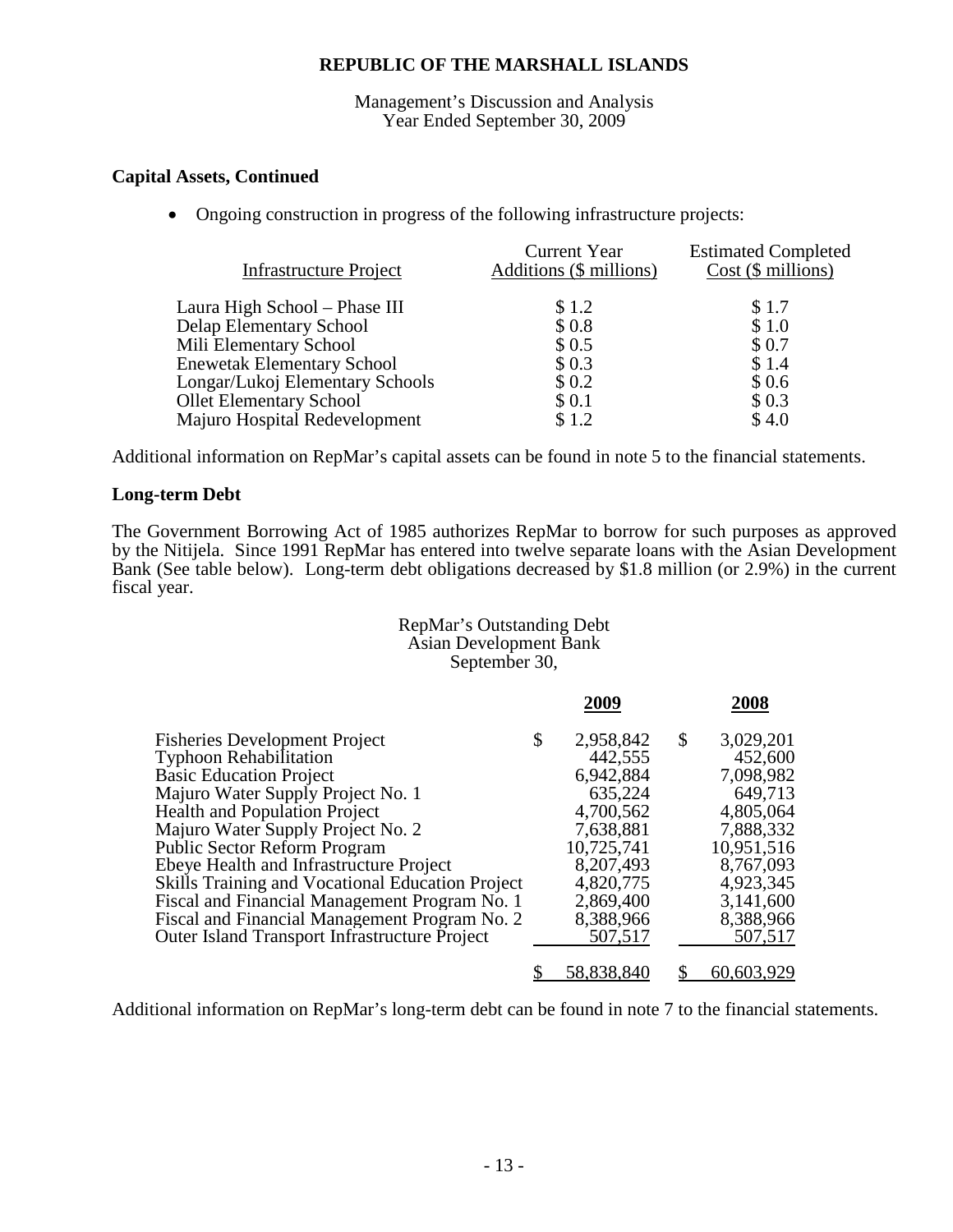Management's Discussion and Analysis Year Ended September 30, 2009

# **ECONOMIC FACTORS AND NEXT YEAR'S BUDGET AND RATES**

For the past eight years, the Marshall Islands' economy has experienced modest growth of between 2% to 4% per annum. However, when the global economic crisis peaked at the end of fiscal year 2008, economic growth bottomed out and actually contracted by 2%. This was exacerbated further by sudden and sharp increases in the global prices of fuel and food. As a result, RepMar introduced amendments to legislation to assist in cushioning the increase in the cost of food products, and to grant tax exemption to the Marshalls Energy Company, Inc. for fuel imports in order to suppress the rising cost of energy. Inflation in the Marshall Islands hovered around 3% to 5% per annum; however, as soon as the global economic turmoil hit the country, the cost of both fuel and food skyrocketed pushing inflation up to an unprecedented rate of 20%.

Economic growth is expected to remain low throughout 2010 at a rate of 0.5% and will be positively influenced by ongoing Compact infrastructure project activities approved by RepMar to build schools around the country; expansion in the nation's fish processing facilities, including the re-opening of the Tuna Fish Loining Plant with anticipated employment opportunities upwards of 600 Marshallese, and the stabilization of global oil prices. Economic growth will also be aided with government expenditures expected to increase by 10% to \$137 million. Such is made possible by the extension of more grants from Republic of China and the European Union.

For fiscal year 2010, the budget approved by the Nitijela of \$137.4 million continues RepMar's focus on the education and health sectors, including their infrastructure needs. Such is an increase over the fiscal year 2009 approved budget of \$124.5 million. The General Fund appropriation amounts to \$34.7 million, which is an increase of \$1.5 million (or 4.5%) compared with the fiscal year 2009 budget. This increase is primarily attributable to an increase in receipts from the Trust Company of the Marshall Islands to \$3 million per year offset by a decrease in budgeted tax collections corresponding with the reduction in employment at the U.S. military base in Kwajalein.

In a proactive response at promoting fiscal reform, the Cabinet recently endorsed the findings of the Comprehensive Adjustment Program (CAP) Advisory Group, which is comprised of government officials as well as private sector representatives and officials from the U.S. government. The focus of this CAP Advisory Group was to assist the Cabinet in devising a strategy to address public sector reform.

# **CONTACTING REPMAR'S FINANCIAL MANAGEMENT**

This financial report is designed to provide our citizens, taxpayers, customers and investors and creditors a general overview of RepMar's finances and to demonstrate its accountability for the money it receives. If you have questions about this report or need additional financial information, contact the Secretary of Finance, P.O. Box D, Majuro, MH 96960.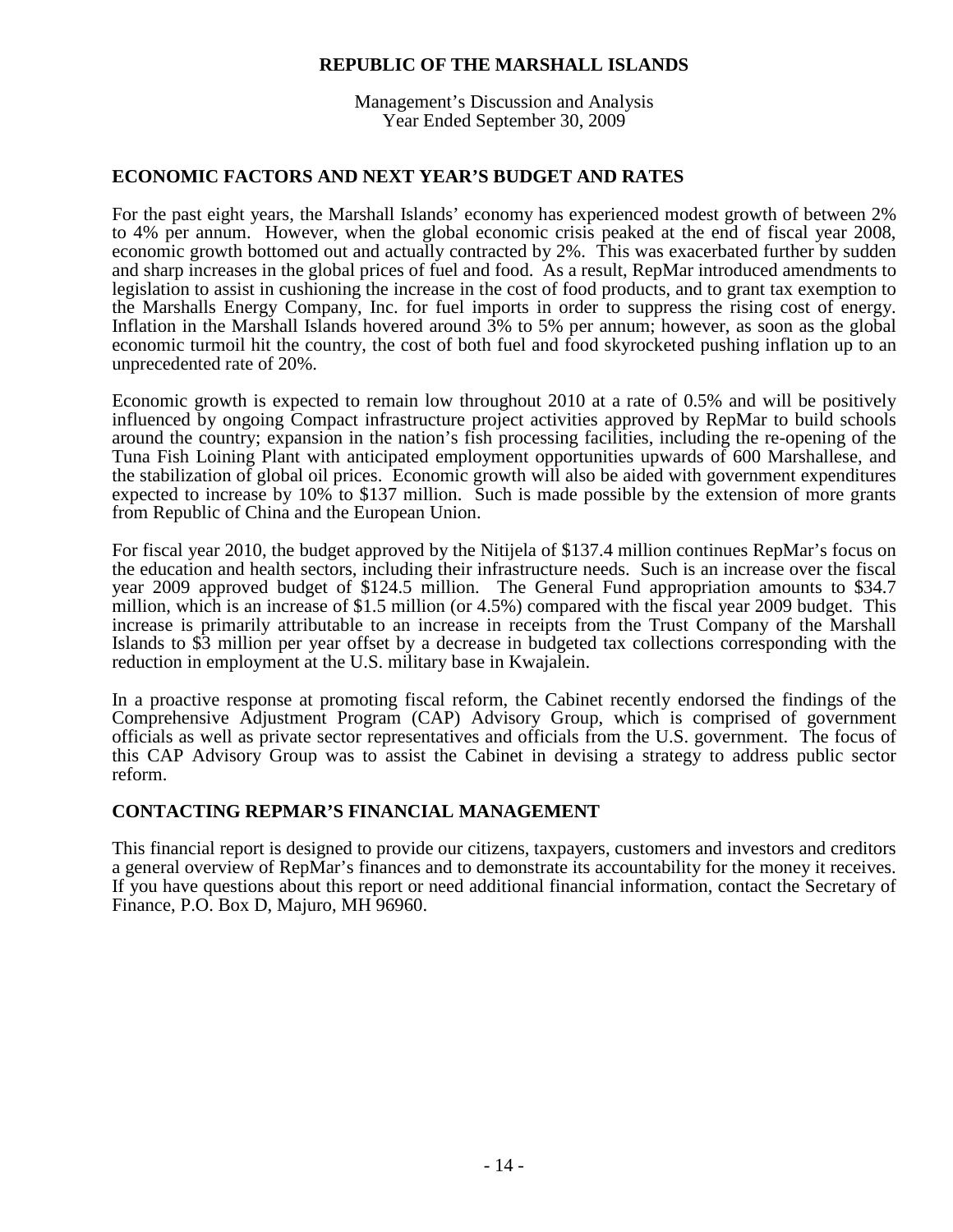# Statement of Net Assets September 30, 2009

|                                                              | Primary<br>Government  | Component<br>Units |  |  |
|--------------------------------------------------------------|------------------------|--------------------|--|--|
| <b>ASSETS</b>                                                |                        |                    |  |  |
| Current assets:                                              |                        |                    |  |  |
| Cash and cash equivalents                                    | \$<br>5,103,700        | \$<br>5,207,088    |  |  |
| Time certificates of deposit                                 | 154,226                | 3,455,705          |  |  |
| Investments                                                  |                        | 1,293,271          |  |  |
| Receivables, net of allowance for uncollectibles<br>Advances | 8,834,070              | 25,463,203         |  |  |
| Inventories                                                  | 174,018                | 8,852,570          |  |  |
| Due from component units                                     | 3,140,171              |                    |  |  |
| Other current assets                                         |                        | 1,556,401          |  |  |
| Restricted assets:                                           |                        |                    |  |  |
| Cash and cash equivalents                                    | 28,188,507             |                    |  |  |
| Time certificates of deposit                                 | 55,000                 |                    |  |  |
| Total current assets                                         | 45,649,692             | 45,828,238         |  |  |
|                                                              |                        |                    |  |  |
| Noncurrent assets:<br>Restricted assets:                     |                        |                    |  |  |
| Time certificates of deposit                                 |                        | 1,298,492          |  |  |
| Investments                                                  | 37,396,848             |                    |  |  |
| Investments                                                  | 318,630                | 5,613,546          |  |  |
| Due from component units                                     | 2,628,328              |                    |  |  |
| Capital assets, net of accumulated depreciation              | 86,436,108             | 117,155,046        |  |  |
| Other noncurrent assets                                      |                        | 1,102,900          |  |  |
| Total noncurrent assets                                      | 126,779,914            | 125,169,984        |  |  |
|                                                              |                        |                    |  |  |
| <b>Total assets</b>                                          | \$<br>172,429,606      | \$<br>170,998,222  |  |  |
| <b>LIABILITIES</b>                                           |                        |                    |  |  |
| Current liabilities:                                         |                        |                    |  |  |
| Current portion of long-term obligations and short-term debt | \$<br>2,413,199        | \$<br>3,676,069    |  |  |
| Accounts payable                                             | 4,816,023              | 9,489,045          |  |  |
| Customer deposits                                            |                        | 914,945            |  |  |
| Other liabilities and accruals                               | 3,456,060              | 8,675,082          |  |  |
| Payable to federal agencies                                  | 691,730                |                    |  |  |
| Retention payable                                            | 974,350<br>392,278     | 424,670            |  |  |
| Contracts payable<br>Accrued interest payable                | 271,650                | 1,233,842          |  |  |
| Compensated absences payable                                 | 1,114,656              |                    |  |  |
| Due to primary government                                    |                        | 6,744,910          |  |  |
| Due to component units                                       | 566,317                |                    |  |  |
| Due to external parties                                      | 25,260,241             |                    |  |  |
| Deferred revenues                                            |                        | 3,893,612          |  |  |
| Total current liabilities                                    | 39,956,504             | 35,052,175         |  |  |
| Noncurrent liabilities:                                      |                        |                    |  |  |
| Noncurrent portion of long-term obligations                  | 56,626,860             | 44,237,489         |  |  |
| Compensated absences payable, net of current portion         | 1,798,369              |                    |  |  |
| Due to primary government                                    |                        | 2,628,328          |  |  |
| Other noncurrent liabilities                                 |                        | 1,818,443          |  |  |
| Total noncurrent liabilities                                 |                        |                    |  |  |
|                                                              | 58,425,229             | 48,684,260         |  |  |
| <b>Total liabilities</b>                                     | 98,381,733             | 83,736,435         |  |  |
| Commitments and contingencies                                |                        |                    |  |  |
| <b>NET ASSETS</b>                                            |                        |                    |  |  |
| Invested in capital assets, net of related debt              | 65,332,188             | 81,546,704         |  |  |
| Restricted for:                                              |                        |                    |  |  |
| Nonexpendable:                                               |                        |                    |  |  |
| Future operations                                            | 37,396,848             |                    |  |  |
| Expendable:                                                  |                        |                    |  |  |
| Compact related                                              | 2,618,463<br>4,015,624 | 940,514            |  |  |
| Other purposes<br>Unrestricted (deficits)                    | (35,315,250)           | 4,774,569          |  |  |
|                                                              |                        |                    |  |  |
| Total net assets                                             | 74,047,873             | 87,261,787         |  |  |
| Total liabilities and net assets                             | \$<br>172,429,606      | \$<br>170,998,222  |  |  |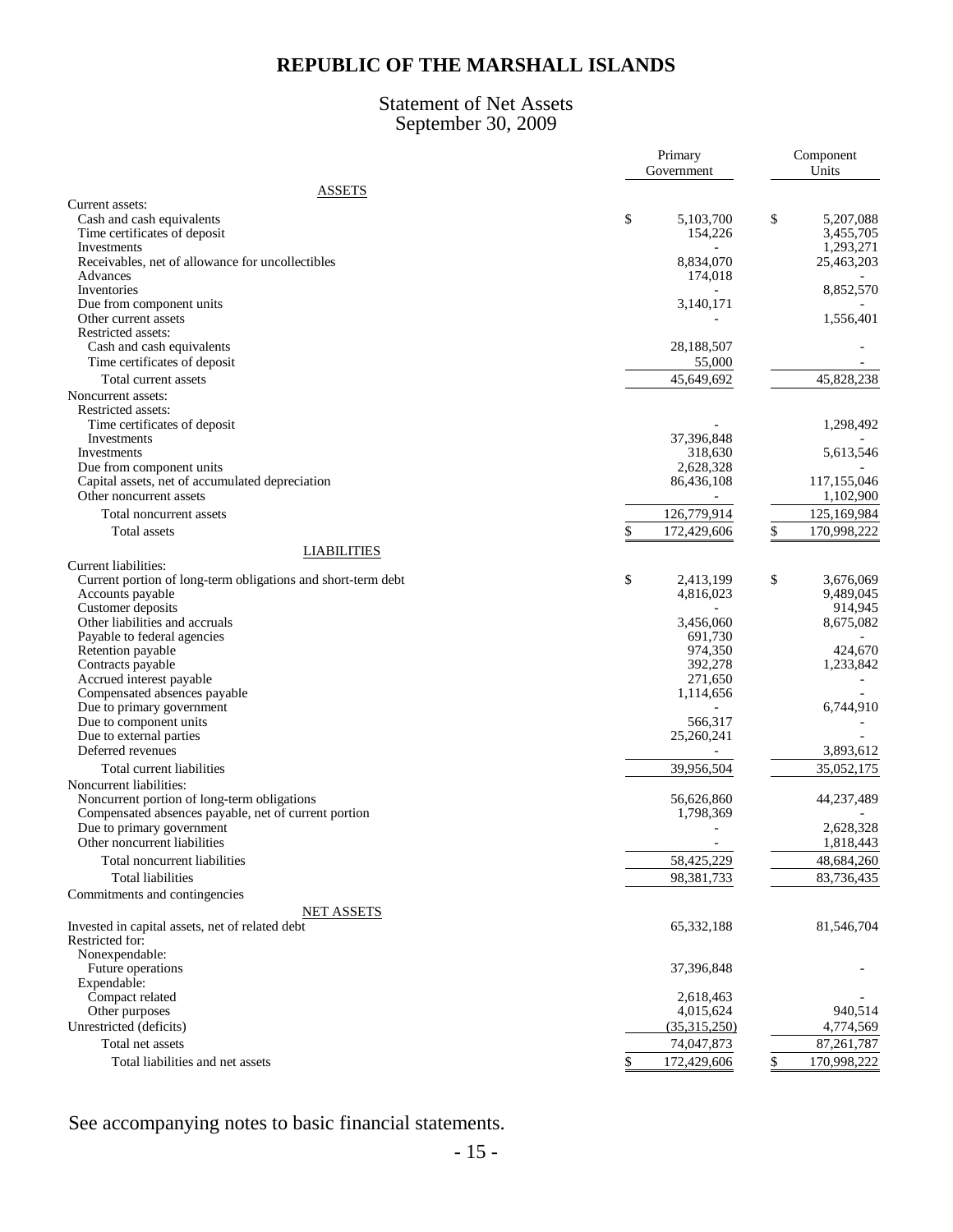# Statement of Activities Year Ended September 30, 2009

|                                              |                      |                                   | Program Revenues   |                                                                 |      |                                                              |            |                                        | Net (Expenses) Revenues<br>and Changes in Net Assets |                              |  |                    |  |  |
|----------------------------------------------|----------------------|-----------------------------------|--------------------|-----------------------------------------------------------------|------|--------------------------------------------------------------|------------|----------------------------------------|------------------------------------------------------|------------------------------|--|--------------------|--|--|
|                                              |                      | Expenses                          |                    | Charges for<br>Services                                         |      | Operating<br>Grants and<br>Contributions                     |            | Capital<br>Grants and<br>Contributions |                                                      | Primary<br>Government        |  | Component<br>Units |  |  |
| Functions/Programs                           |                      |                                   |                    |                                                                 |      |                                                              |            |                                        |                                                      |                              |  |                    |  |  |
| Primary government:                          |                      |                                   |                    |                                                                 |      |                                                              |            |                                        |                                                      |                              |  |                    |  |  |
| Governmental activities:                     |                      |                                   |                    |                                                                 |      |                                                              |            |                                        |                                                      |                              |  |                    |  |  |
| <b>President and Cabinet</b>                 | \$                   | 1,825,539                         | $\mathbb{S}$       |                                                                 | \$   |                                                              | \$         |                                        | \$                                                   | $(1,825,539)$ \$             |  |                    |  |  |
| Office of the Chief Secretary                |                      | 1,135,561                         |                    |                                                                 |      | 777,065                                                      |            |                                        |                                                      | (358, 496)                   |  |                    |  |  |
| Special appropriations                       |                      | 8,709,632                         |                    |                                                                 |      |                                                              |            |                                        |                                                      | (8,709,632)                  |  |                    |  |  |
| Council of Iroij                             |                      | 460,785                           |                    |                                                                 |      |                                                              |            |                                        |                                                      | (460, 785)                   |  |                    |  |  |
| Nitijela                                     |                      | 1,664,083                         |                    |                                                                 |      | 64,517                                                       |            |                                        |                                                      | (1,599,566)                  |  |                    |  |  |
| Office of the Auditor-General                |                      | 1,130,815                         |                    |                                                                 |      | 563,337                                                      |            |                                        |                                                      | (567, 478)                   |  |                    |  |  |
| <b>Public Service Commission</b>             |                      | 469,173                           |                    |                                                                 |      |                                                              |            |                                        |                                                      | (469, 173)                   |  |                    |  |  |
| Judiciary                                    |                      | 868,701                           |                    | 1,025                                                           |      |                                                              |            |                                        |                                                      | (867, 676)                   |  |                    |  |  |
| Office of the Attorney General               |                      | 623,547                           |                    | 25,881                                                          |      |                                                              |            |                                        |                                                      | (597,666)                    |  |                    |  |  |
| Education<br>Health and Environment          |                      | 35,188,154                        |                    | 22,293<br>7.080.106                                             |      | 24, 112, 725<br>12,200,365                                   |            | 6,428,951                              |                                                      | (4,624,185)                  |  |                    |  |  |
| Transportation and Communication             |                      | 20,460,965<br>2,184,388           |                    | 205                                                             |      |                                                              |            | 1,000,000                              |                                                      | (1,180,494)<br>(1, 184, 183) |  |                    |  |  |
| Resources and Development                    |                      | 1,779,630                         |                    | 22,568                                                          |      | 85,411                                                       |            |                                        |                                                      | (1,671,651)                  |  |                    |  |  |
| Internal Affairs                             |                      | 2,783,043                         |                    | 51,917                                                          |      | 176,479                                                      |            |                                        |                                                      | (2,554,647)                  |  |                    |  |  |
| Justice                                      |                      | 3,448,841                         |                    | 579,634                                                         |      |                                                              |            |                                        |                                                      | (2,869,207)                  |  |                    |  |  |
| Finance                                      |                      | 8,286,417                         |                    | 351,609                                                         |      | 4,679,596                                                    |            |                                        |                                                      | (3,255,212)                  |  |                    |  |  |
| Foreign Affairs and Trade                    |                      | 3,159,398                         |                    | 55,185                                                          |      | 310,087                                                      |            |                                        |                                                      | (2,794,126)                  |  |                    |  |  |
| Public Works                                 |                      | 4,630,763                         |                    | 13,965                                                          |      |                                                              |            |                                        |                                                      | (4,616,798)                  |  |                    |  |  |
| <b>Environmental Protection Authority</b>    |                      | 402,148                           |                    |                                                                 |      | 236,734                                                      |            |                                        |                                                      | (165, 414)                   |  |                    |  |  |
| Nuclear claims related                       |                      | 1,208,928                         |                    | 18,498                                                          |      | 128,000                                                      |            |                                        |                                                      | (1,062,430)                  |  |                    |  |  |
| Future operations                            |                      |                                   |                    |                                                                 |      | 487,691                                                      |            |                                        |                                                      | 487,691                      |  |                    |  |  |
| Capital projects                             |                      | 789.492                           |                    |                                                                 |      |                                                              |            | 6,391,691                              |                                                      | 5,602,199                    |  |                    |  |  |
| Unallocated interest - long-term debt        |                      | 901,340                           |                    |                                                                 |      |                                                              |            |                                        |                                                      | (901, 340)                   |  |                    |  |  |
| Total primary government                     | S                    | 102,111,343                       | \$                 | 8,222,886                                                       | \$   | 43,822,007                                                   | \$         | 13,820,642                             |                                                      | (36, 245, 808)               |  |                    |  |  |
| Component units:                             |                      |                                   |                    |                                                                 |      |                                                              |            |                                        |                                                      |                              |  |                    |  |  |
| College of the Marshall Islands              | \$                   | 10,451,124                        | $\mathbf{\hat{S}}$ | 4,847,242                                                       | - \$ |                                                              | \$         | 5,766,308                              |                                                      |                              |  | 162,426            |  |  |
| Marshalls Energy Company, Inc.               |                      | 29,281,238                        |                    | 27,412,933                                                      |      | 2,215,906                                                    |            |                                        |                                                      |                              |  | 347,601            |  |  |
| Marshall Islands Development Bank            |                      | 2,190,395                         |                    | 3,470,009                                                       |      |                                                              |            |                                        |                                                      |                              |  | 1,279,614          |  |  |
| Marshall Islands Marine Resources Authority  |                      | 2,319,151                         |                    | 1,809,231                                                       |      | 112,079                                                      |            |                                        |                                                      |                              |  | (397, 841)         |  |  |
| Marshall Islands National Telecom. Authority |                      | 7,833,047                         |                    | 7,792,259                                                       |      |                                                              |            | 2,910                                  |                                                      |                              |  | (37, 878)          |  |  |
| <b>RMI</b> Ports Authority                   |                      | 3,874,870                         |                    | 2,238,609                                                       |      |                                                              |            | 10,906,500                             |                                                      |                              |  | 9,270,239          |  |  |
| Other nonmajor component units               |                      | 22,798,779                        |                    | 12,035,166                                                      |      | 777,131                                                      |            | $\overline{a}$                         |                                                      |                              |  | (9,986,482)        |  |  |
| Total component units                        | \$                   | 78,748,604                        | \$                 | 59,605,449                                                      | \$   | 3,105,116                                                    | \$         | 16,675,718                             |                                                      | $\overline{a}$               |  | 637,679            |  |  |
|                                              |                      | General revenues:                 |                    |                                                                 |      |                                                              |            |                                        |                                                      |                              |  |                    |  |  |
|                                              |                      | Taxes:                            |                    |                                                                 |      |                                                              |            |                                        |                                                      |                              |  |                    |  |  |
|                                              |                      | Income taxes                      |                    |                                                                 |      |                                                              |            |                                        |                                                      | 11,203,742                   |  |                    |  |  |
|                                              |                      | Import taxes                      |                    |                                                                 |      |                                                              |            |                                        |                                                      | 6,422,748<br>5,394,373       |  |                    |  |  |
|                                              |                      | Gross revenue taxes<br>Fuel taxes |                    |                                                                 |      |                                                              |            |                                        |                                                      | 715,327                      |  |                    |  |  |
|                                              |                      | Penalties and interest            |                    |                                                                 |      |                                                              |            |                                        |                                                      | 77,133                       |  |                    |  |  |
|                                              |                      | Other                             |                    |                                                                 |      |                                                              |            |                                        |                                                      | 515,428                      |  |                    |  |  |
|                                              |                      |                                   |                    |                                                                 |      | Grants and contributions not restricted to specific programs |            |                                        |                                                      | 10,114,584                   |  |                    |  |  |
|                                              |                      | Fishing rights                    |                    |                                                                 |      |                                                              |            |                                        |                                                      | 1,500,000                    |  |                    |  |  |
|                                              |                      | Ship registry                     |                    |                                                                 |      |                                                              |            |                                        |                                                      | 3,250,000                    |  |                    |  |  |
|                                              |                      | Unrestricted investment earnings  |                    |                                                                 |      |                                                              |            |                                        |                                                      | 92,428                       |  | 1,324,038          |  |  |
|                                              |                      |                                   |                    | Contributions from primary government                           |      |                                                              |            |                                        |                                                      |                              |  | 12,343,658         |  |  |
|                                              |                      | Other                             |                    |                                                                 |      |                                                              |            |                                        |                                                      | 450,088                      |  |                    |  |  |
|                                              |                      |                                   |                    | Total general revenues and special items                        |      |                                                              |            |                                        |                                                      | 39,735,851                   |  | 13,667,696         |  |  |
|                                              | Change in net assets |                                   |                    |                                                                 |      |                                                              |            |                                        |                                                      | 3,490,043                    |  | 14,305,375         |  |  |
|                                              |                      |                                   |                    | Net assets at the beginning of the year, as previously reported |      |                                                              | 71,057,830 |                                        | 72,956,412                                           |                              |  |                    |  |  |
|                                              |                      | Prior-period adjustment (Note 13) |                    |                                                                 |      |                                                              |            |                                        |                                                      | (500,000)                    |  |                    |  |  |
|                                              |                      |                                   |                    | Net assets at the beginning of the year, as restated            |      |                                                              |            |                                        |                                                      | 70,557,830                   |  | 72,956,412         |  |  |
|                                              |                      | Net assets at the end of the year |                    |                                                                 |      |                                                              |            |                                        | \$                                                   | 74,047,873<br>\$             |  | 87,261,787         |  |  |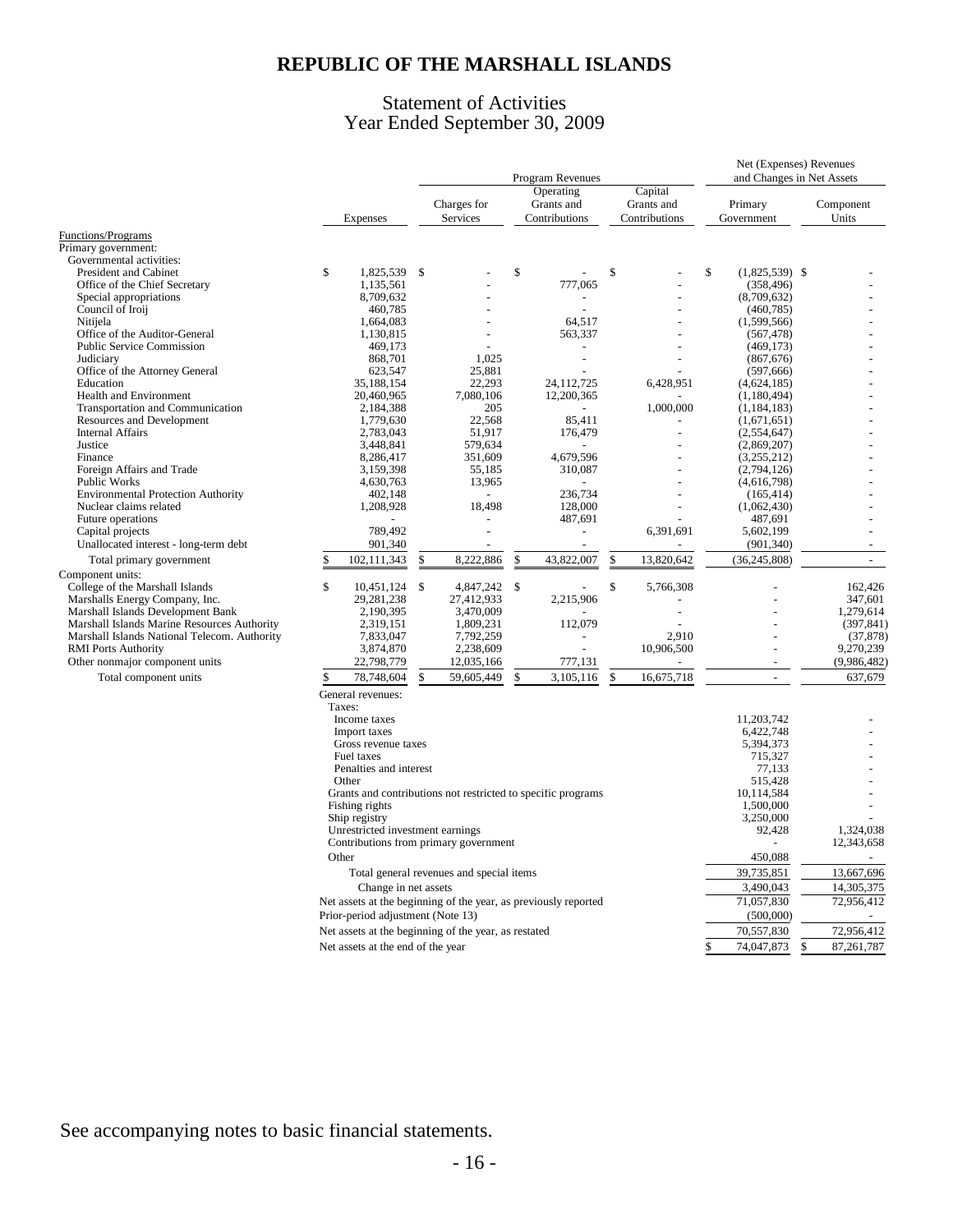# Balance Sheet Governmental Funds September 30, 2009

|                                                    |    |                                       | Special<br>Revenue                            | Permanent                                                                            |                                |      |                               |
|----------------------------------------------------|----|---------------------------------------|-----------------------------------------------|--------------------------------------------------------------------------------------|--------------------------------|------|-------------------------------|
|                                                    |    | General                               | Grants<br>Assistance                          | Compact<br>Trust                                                                     | Other<br>Governmental<br>Funds |      | Total                         |
| <b>ASSETS</b>                                      |    |                                       |                                               |                                                                                      |                                |      |                               |
| Cash and cash equivalents                          | \$ | 3,428,352                             | \$                                            | \$                                                                                   | \$<br>1,675,348                | - \$ | 5,103,700                     |
| Time certificates of deposit                       |    |                                       |                                               |                                                                                      | 154,226                        |      | 154,226                       |
| Investments                                        |    |                                       |                                               |                                                                                      | 318,630                        |      | 318,630                       |
| Receivables, net:                                  |    |                                       |                                               |                                                                                      |                                |      |                               |
| Taxes                                              |    | 1,987,022                             |                                               |                                                                                      | 66,315                         |      | 2,053,337                     |
| Federal agencies<br>General                        |    | 31.337<br>1,250,000                   | 1,902,083<br>814,584                          |                                                                                      | 313.375<br>1,211,185           |      | 2,246,795<br>3,275,769        |
| Other                                              |    |                                       |                                               |                                                                                      | 1,258,169                      |      | 1,258,169                     |
| Due from other funds                               |    | 1,559,234                             | 6,799,802                                     |                                                                                      | 1,989,869                      |      | 10,348,905                    |
| Due from component units                           |    | 5,768,499                             |                                               |                                                                                      |                                |      | 5,768,499                     |
| Advances                                           |    | 58,486                                | 54,989                                        |                                                                                      | 60,543                         |      | 174,018                       |
| Restricted assets:                                 |    |                                       |                                               |                                                                                      |                                |      |                               |
| Cash and cash equivalents                          |    | 28,188,507                            |                                               |                                                                                      |                                |      | 28,188,507                    |
| Time certificates of deposit                       |    | 55,000                                |                                               |                                                                                      |                                |      | 55,000                        |
| <b>Investments</b>                                 |    |                                       |                                               | 37,396,848                                                                           |                                |      | 37,396,848                    |
| <b>Total</b> assets                                | \$ | 42,326,437                            | \$<br>9,571,458                               | \$<br>37,396,848                                                                     | \$<br>7,047,660                | \$   | 96,342,403                    |
| <b>LIABILITIES AND FUND BALANCES</b>               |    |                                       |                                               |                                                                                      |                                |      |                               |
| Liabilities:                                       |    |                                       |                                               |                                                                                      | \$                             | \$   |                               |
| Accounts payable<br>Other liabilities and accruals | \$ | 2,147,837                             | \$<br>2,087,970<br>200,062                    | \$                                                                                   | 580,216                        |      | 4,816,023<br>3,456,060        |
| Payable to federal agencies                        |    | 2,149,433                             | 691,730                                       |                                                                                      | 1,106,565                      |      | 691,730                       |
| Loans payable                                      |    | 201,219                               |                                               |                                                                                      |                                |      | 201,219                       |
| Retention payable                                  |    |                                       | 974,350                                       |                                                                                      |                                |      | 974,350                       |
| Contracts payable                                  |    |                                       | 392,278                                       |                                                                                      |                                |      | 392,278                       |
| Deferred revenue                                   |    | 174,563                               | $\overline{\phantom{a}}$                      |                                                                                      |                                |      | 174,563                       |
| Due to component units                             |    | 566,317                               |                                               |                                                                                      |                                |      | 566,317                       |
| Due to other funds                                 |    | 33,187,035                            | 1,286,013                                     |                                                                                      | 1,136,098                      |      | 35,609,146                    |
| <b>Total liabilities</b>                           |    | 38,426,404                            | 5,632,403                                     |                                                                                      | 2,822,879                      |      | 46,881,686                    |
| Fund balances:                                     |    |                                       |                                               |                                                                                      |                                |      |                               |
| Reserved for:                                      |    |                                       |                                               |                                                                                      |                                |      |                               |
| Related assets                                     |    | 6,303,499                             |                                               | 37,396,848                                                                           | 340,898                        |      | 44,041,245                    |
| Encumbrances                                       |    | 592,254                               | 13,177,623                                    |                                                                                      | 947,596                        |      | 14,717,473                    |
| Continuing appropriations                          |    |                                       | 9,993,717                                     |                                                                                      |                                |      | 9,993,717                     |
| Unreserved:                                        |    |                                       |                                               |                                                                                      |                                |      |                               |
| General fund<br>Special revenue funds              |    | (2,995,720)                           | (19, 232, 285)                                |                                                                                      | 2,936,287                      |      | (2,995,720)<br>(16, 295, 998) |
| Total fund balances                                |    | 3,900,033                             | 3,939,055                                     |                                                                                      |                                |      |                               |
|                                                    |    |                                       |                                               | 37,396,848                                                                           | 4,224,781                      |      | 49,460,717                    |
| Total liabilities and fund<br>balances             | \$ | 42,326,437                            | \$<br>9,571,458                               | \$<br>37,396,848                                                                     | \$<br>7,047,660                |      |                               |
|                                                    |    |                                       |                                               | Amounts reported for governmental activities in the statement of net assets          |                                |      |                               |
|                                                    |    | are different because:                |                                               |                                                                                      |                                |      |                               |
|                                                    |    |                                       |                                               | Capital assets used in governmental activities are not financial resources and,      |                                |      |                               |
|                                                    |    |                                       | therefore, are not reported in the funds      |                                                                                      |                                |      | 86,436,108                    |
|                                                    |    |                                       | and, therefore, are not reported in the funds | Other long-term assets are not available to pay for current-period expenditures      |                                |      | 174,563                       |
|                                                    |    |                                       |                                               | Long-term liabilities, including loans payable, are not due and payable in the       |                                |      |                               |
|                                                    |    |                                       |                                               | current period and therefore are not reported in the funds. The liabilities include: |                                |      |                               |
|                                                    |    |                                       | Accrued interest payable                      |                                                                                      | (271, 650)                     |      |                               |
|                                                    |    |                                       | Loans payable                                 |                                                                                      | (58, 838, 840)                 |      |                               |
|                                                    |    |                                       | Compensated absences payable                  |                                                                                      | (2,913,025)                    |      |                               |
|                                                    |    |                                       |                                               |                                                                                      |                                |      | (62,023,515)                  |
|                                                    |    | Net assets of governmental activities |                                               |                                                                                      |                                | \$   | 74,047,873                    |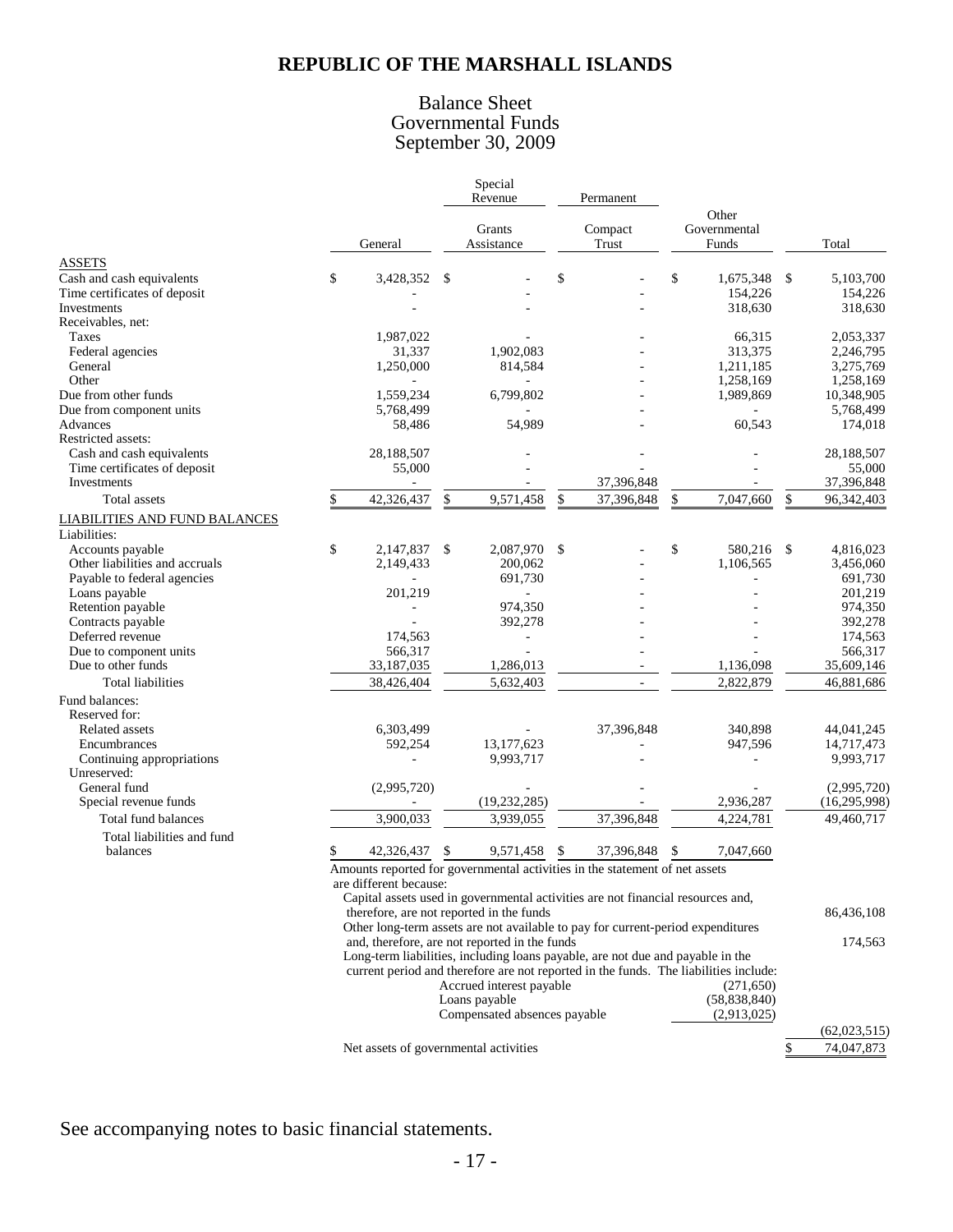## Statement of Revenues, Expenditures, and Changes in Fund Balances Governmental Funds Year Ended September 30, 2009

|                                                                                                            |                        | Special<br>Revenue       | Permanent        |                                |                         |
|------------------------------------------------------------------------------------------------------------|------------------------|--------------------------|------------------|--------------------------------|-------------------------|
|                                                                                                            | General                | Grants<br>Assistance     | Compact<br>Trust | Other<br>Governmental<br>Funds | Total                   |
| Revenues:                                                                                                  |                        |                          |                  |                                |                         |
| Taxes                                                                                                      | \$<br>24,328,751 \$    |                          | \$               | \$                             | \$<br>24,328,751        |
| Federal and other grants                                                                                   | 4,040,153              | 62,461,577               | 1,750,000        | 587,393                        | 68,839,123              |
| <b>Sales</b>                                                                                               | 3,250,000              |                          |                  | 69,274                         | 69,274<br>3,250,000     |
| Ship registry<br>Fishing rights                                                                            | 1,500,000              |                          |                  |                                | 1,500,000               |
| Net decrease in the fair value of                                                                          |                        |                          |                  |                                |                         |
| investments                                                                                                |                        |                          | (1,262,309)      |                                | (1,262,309)             |
| Interest and dividends                                                                                     | 92,428                 |                          |                  |                                | 92,428                  |
| Fees and charges                                                                                           | 31,330                 |                          |                  | 8,122,282                      | 8,153,612               |
| Other                                                                                                      | 450,088                |                          |                  |                                | 450,088                 |
| Total revenues                                                                                             | 33,692,750             | 62,461,577               | 487,691          | 8,778,949                      | 105,420,967             |
| Expenditures:<br>Current:                                                                                  |                        |                          |                  |                                |                         |
| President and Cabinet                                                                                      | 1,737,647              | 78,363                   |                  |                                | 1,816,010               |
| Office of the Chief Secretary                                                                              | 652,821                | 402,503                  |                  |                                | 1,055,324               |
| Special appropriations<br>Council of Iroij                                                                 | 7,526,840<br>450,220   | 1,182,792<br>4,218       |                  |                                | 8,709,632<br>454,438    |
| Nitijela                                                                                                   | 1,626,281              | 29,852                   |                  | 300                            | 1,656,433               |
| Office of the Auditor-General                                                                              | 613,550                | 510,918                  |                  | $\sim$                         | 1,124,468               |
| <b>Public Service Commission</b>                                                                           | 447,826                |                          |                  |                                | 447,826                 |
| Judiciary                                                                                                  |                        |                          |                  | 862,354                        | 862,354                 |
| Office of the Attorney General<br>Ministries:                                                              | 591,330                |                          |                  | 25,870                         | 617,200                 |
| Education                                                                                                  | 3,667,951              | 29,079,104               |                  | 1,194,498                      | 33,941,553              |
| <b>Health and Environment</b>                                                                              | 2,568,717              | 10,909,355               |                  | 7,444,161                      | 20,922,233              |
| Transportation and Communication                                                                           | 581,833                | 1,074,550                |                  |                                | 1,656,383               |
| Resources and Development                                                                                  | 586,356                | 1,088,716                |                  | 17,986                         | 1,693,058               |
| Internal Affairs                                                                                           | 1,909,202              | 181,955                  |                  | 460,957                        | 2,552,114               |
| Justice                                                                                                    | 2,881,084              | 81,522                   |                  | 233,347                        | 3,195,953               |
| Finance                                                                                                    | 2,729,547              | 4,852,214                |                  | 548,013                        | 8,129,774               |
| Foreign Affairs and Trade                                                                                  | 2,636,204              | 332,991                  |                  | 19,200                         | 2,988,395               |
| Public Works                                                                                               | 1,135,624              | 497,620                  |                  | 25,441                         | 1,658,685               |
| <b>Environmental Protection Authority</b>                                                                  | 170,430                | 225,371                  |                  | $\sim$                         | 395,801                 |
| Nuclear claims related<br>Debt service:                                                                    |                        | $\overline{\phantom{a}}$ |                  | 1,208,928                      | 1,208,928               |
| Principal repayment                                                                                        | 898,206                | 866,883                  |                  |                                | 1,765,089               |
| Interest                                                                                                   | 492,091                | 404,595<br>6,924,567     |                  |                                | 896,686                 |
| Capital outlay                                                                                             |                        |                          |                  |                                | 6,924,567               |
| Total expenditures                                                                                         | 33,903,760             | 58,728,089               |                  | 12,041,055                     | 104,672,904             |
| Excess (deficiency) of revenues<br>over (under) expenditures                                               | (211, 010)             | 3,733,488                | 487,691          | (3,262,106)                    | 748,063                 |
| Other financing sources (uses):                                                                            |                        |                          |                  |                                |                         |
| Operating transfers in                                                                                     | 1,099,252              | 802,369                  |                  | 6,459,379                      | 8,361,000               |
| Operating transfers out                                                                                    | (1, 557, 575)          | (4,080,787)              |                  | (3,020,850)                    | (8,659,212)             |
| Total other financing sources<br>$(uses)$ , net                                                            | (458, 323)             | (3,278,418)              |                  | 3,438,529                      | (298, 212)              |
| Net change in fund balances                                                                                | (669, 333)             | 455,070                  | 487,691          | 176,423                        | 449,851                 |
| Fund balances at the beginning of the year,<br>as previously reported<br>Prior-period adjustment (Note 13) | 5,069,366<br>(500,000) | 3,483,985                | 36,909,157       | 4,048,358                      | 49,510,866<br>(500,000) |
| Fund balances at the beginning of the year,<br>as restated                                                 | 4,569,366              | 3,483,985                | 36,909,157       | 4,048,358                      | 49,010,866              |
| Fund balances at the end of the year                                                                       | \$<br>3,900,033        | \$<br>3,939,055          | \$<br>37,396,848 | \$<br>4,224,781                | \$<br>49,460,717        |
|                                                                                                            |                        |                          |                  |                                |                         |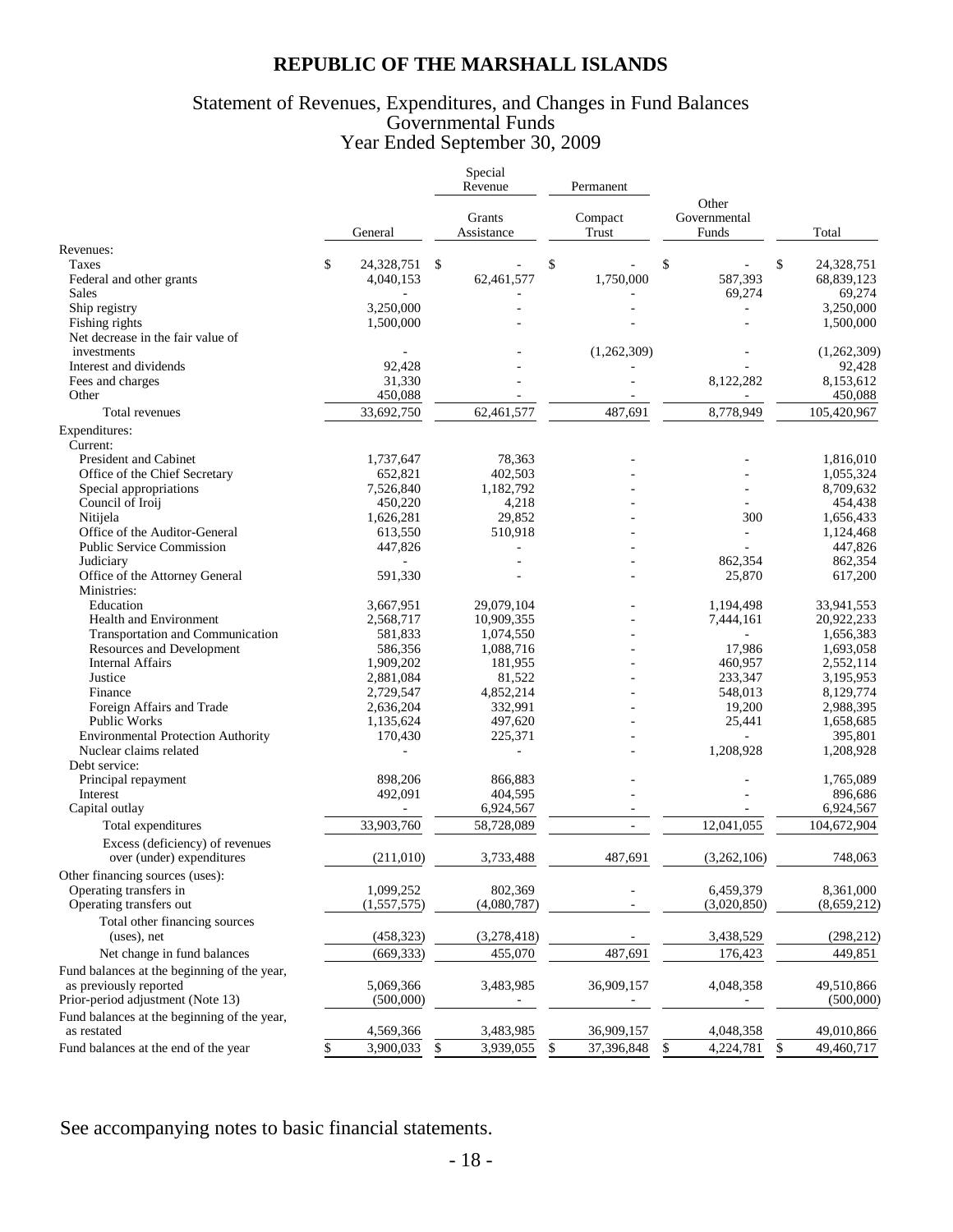#### Reconciliation of the Statement of Revenues, Expenditures, and Changes in Fund Balances of Governmental Funds to the Statement of Activities Year ended September 30, 2009

Amounts reported for governmental activities in the statement of activities are different because:

| Net change in fund balances - total governmental funds                                                                                                                                                                                                                                                                                                                                                      | \$<br>449,851          |
|-------------------------------------------------------------------------------------------------------------------------------------------------------------------------------------------------------------------------------------------------------------------------------------------------------------------------------------------------------------------------------------------------------------|------------------------|
| Capital outlays are reported as expenditures in governmental funds.<br>However, in the statement of activities, the cost of capital assets is<br>allocated over their estimated useful lives as depreciation expense.<br>For the current year, these amounts consist of:                                                                                                                                    |                        |
| \$6,276,071<br>Capital outlays, net of disposals<br>Depreciation expense, net<br>(4,934,491)                                                                                                                                                                                                                                                                                                                |                        |
| The issuance of long-term debt (e.g. bonds, leases) provides current<br>financial resources to governmental funds, while the repayment of<br>principal of long-term debt consumes the current financial<br>resources of governmental funds. Neither transaction has any effect<br>on net assets. This amount is the net effect of these differences in<br>the treatment of long-term debt and related items | 1,341,580<br>1,765,089 |
| Some revenues reported in the statement of activities do not provide<br>current financial resources and, therefore, are not reported as<br>revenues in governmental funds: For the current year, these<br>activities consist of:                                                                                                                                                                            |                        |
| Deferred revenues                                                                                                                                                                                                                                                                                                                                                                                           | 52,419                 |
| Some expenses reported in the statement of activities do not require<br>the use of current financial resources and, therefore, are not<br>reported as expenditures in governmental funds. For the current<br>year, these activities consist of:                                                                                                                                                             |                        |
| Change in accrued interest payable<br>(4,654)<br>Change in compensated absences payable<br>(114, 242)                                                                                                                                                                                                                                                                                                       | (118,896)              |
| Change in net assets of governmental activities                                                                                                                                                                                                                                                                                                                                                             | \$3,490,043            |
|                                                                                                                                                                                                                                                                                                                                                                                                             |                        |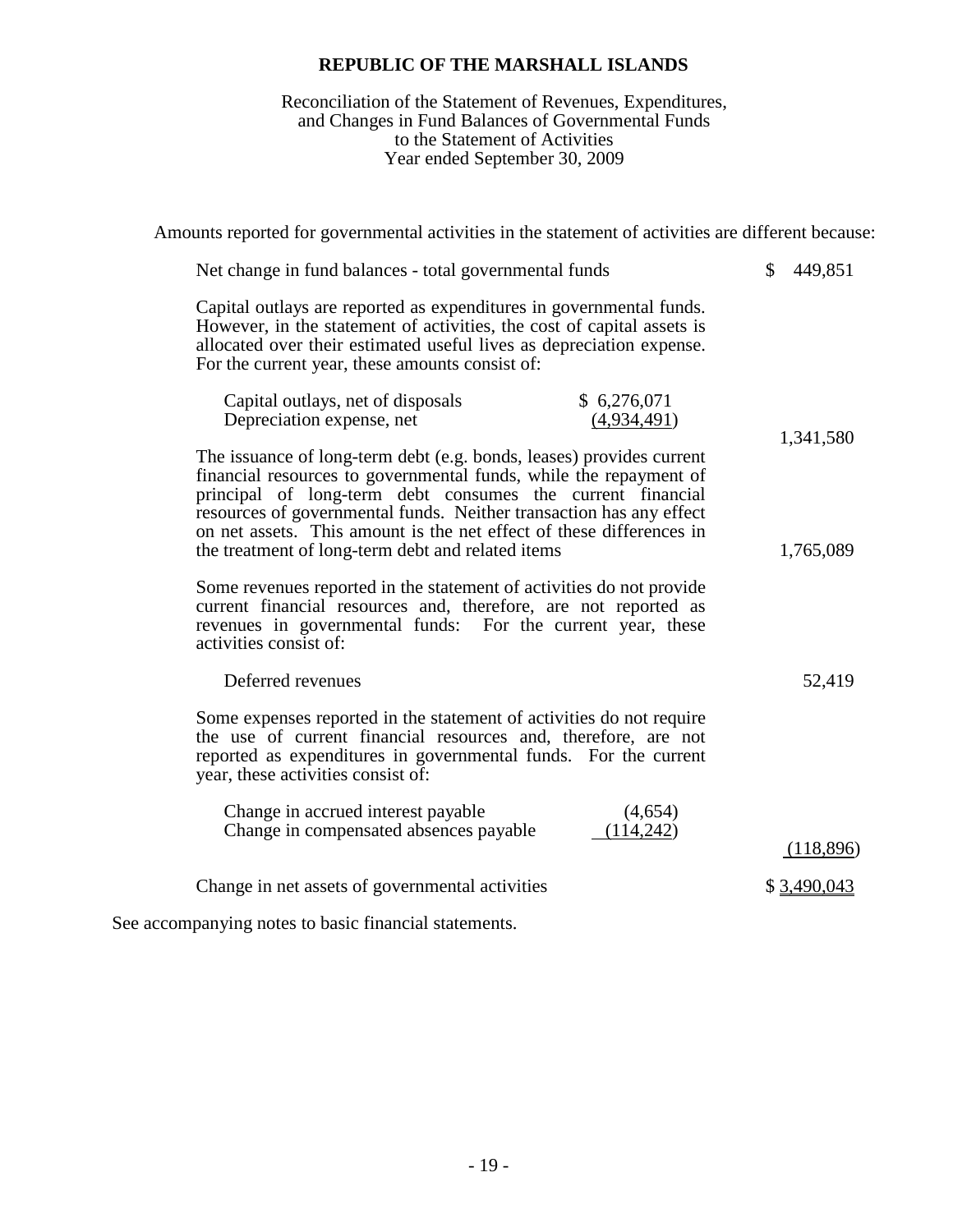# Statement of Fiduciary Net Assets September 30, 2009 Fiduciary Funds

|                                                 | Private      |                      |                           |         |
|-------------------------------------------------|--------------|----------------------|---------------------------|---------|
|                                                 |              | <b>Purpose Trust</b> | Agency                    |         |
| <b>ASSETS</b>                                   |              |                      |                           |         |
| Cash and cash equivalents                       | $\mathbb{S}$ | 836,178              | $\boldsymbol{\mathsf{S}}$ |         |
| Time certificates of deposit                    |              | 4,775,752            |                           |         |
| Receivables, net:                               |              |                      |                           |         |
| Contributions                                   |              | 2,114,800            |                           |         |
| Other                                           |              | 1,531,557            |                           |         |
| Investments                                     |              | 56,928,344           |                           |         |
| Due from other funds                            |              | 25,098,692           |                           | 161,549 |
| Capital assets, net of accumulated depreciation |              | 88,151               |                           |         |
| <b>Total assets</b>                             |              | 91,373,474           | $\boldsymbol{\mathsf{S}}$ | 161,549 |
| <b>LIABILITIES</b>                              |              |                      |                           |         |
| Accounts payable                                |              | 72,943               | $\mathcal{S}$             |         |
| Other liabilities and accruals                  |              | 1,192,550            |                           | 161,549 |
| <b>Total liabilities</b>                        |              | 1,265,493            | \$                        | 161,549 |
| <b>NET ASSETS</b>                               |              |                      |                           |         |
| Held in trust for:                              |              |                      |                           |         |
| Social security benefits                        |              | 64,882,760           |                           |         |
| Nuclear claims                                  |              | 136,990              |                           |         |
| Land use distributions                          |              | 25,088,231           |                           |         |
| Total net assets                                | \$           | 90,107,981           |                           |         |
|                                                 |              |                      |                           |         |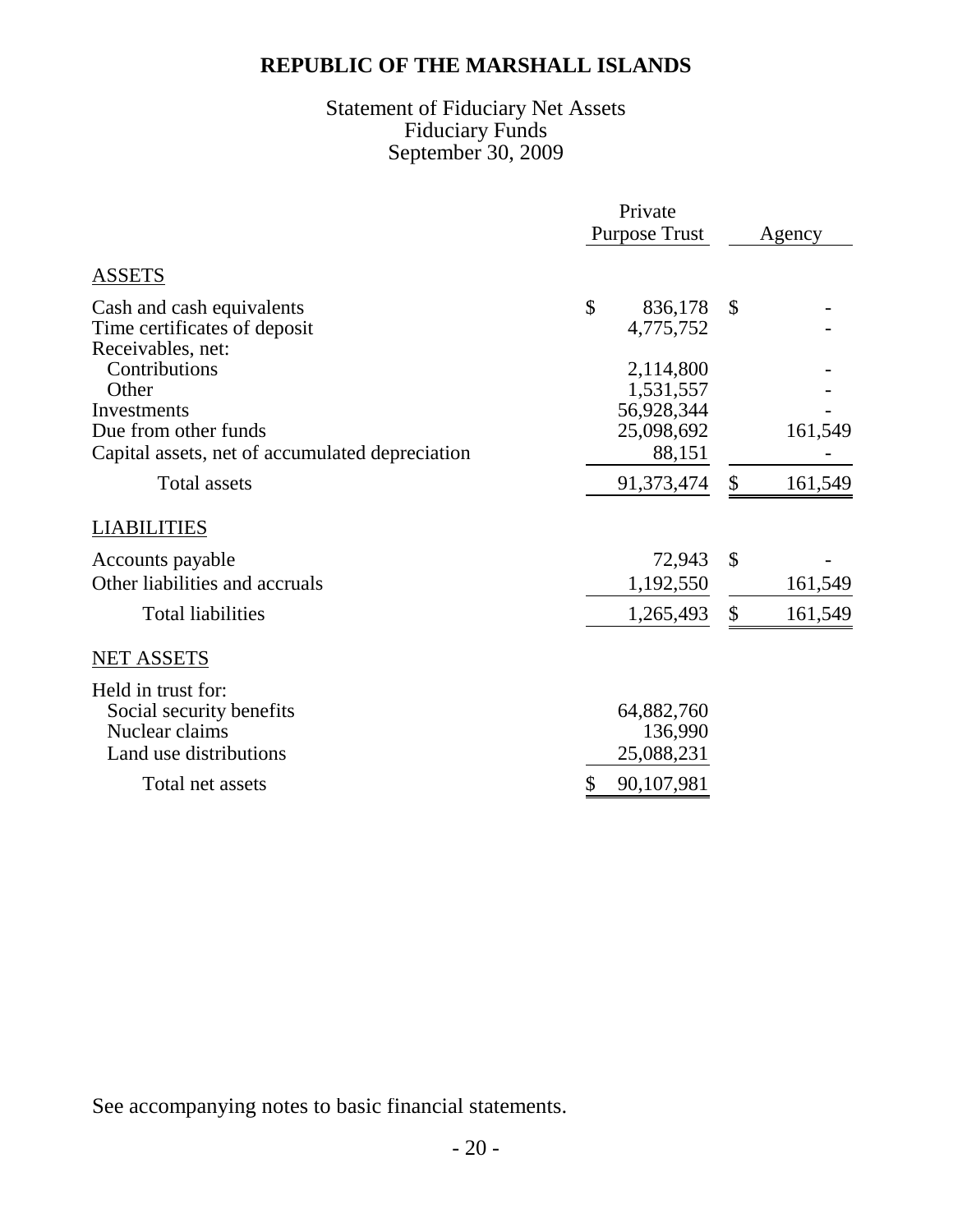# Statement of Changes in Fiduciary Net Assets Fiduciary Funds Year Ended September 30, 2009

|                                                                                                                                                     | Private<br><b>Purpose Trust</b>                   |
|-----------------------------------------------------------------------------------------------------------------------------------------------------|---------------------------------------------------|
| <b>Additions:</b><br>Contributions:<br>Private employees<br>Government employees<br>Penalties and interest                                          | $\mathbb{S}$<br>7,912,754<br>3,896,499<br>794,938 |
| <b>Total contributions</b>                                                                                                                          | 12,604,191                                        |
| Investment income:<br>Net increase in the fair value of investments<br>Interest and dividends<br>Total investment income<br>Less investment expense | 2,128,267<br>1,376,596<br>3,504,863<br>111,412    |
| Net investment income                                                                                                                               | 3,393,451                                         |
| Other:<br>Compact funding<br>Other<br><b>Total additions</b>                                                                                        | 17,110,328<br>362,598<br>17,472,926<br>33,470,568 |
| Deductions:<br>Land use distributions<br><b>Benefits</b><br>Administrative expenses<br>Transfers out                                                | 12, 101, 158<br>13,645,174<br>972,966<br>128,000  |
| <b>Total deductions</b>                                                                                                                             | 26,847,298                                        |
| Change in net assets                                                                                                                                | 6,623,270                                         |
| Net assets at the beginning of the year                                                                                                             | 83,484,711                                        |
| Net assets at the end of the year                                                                                                                   | \$<br>90,107,981                                  |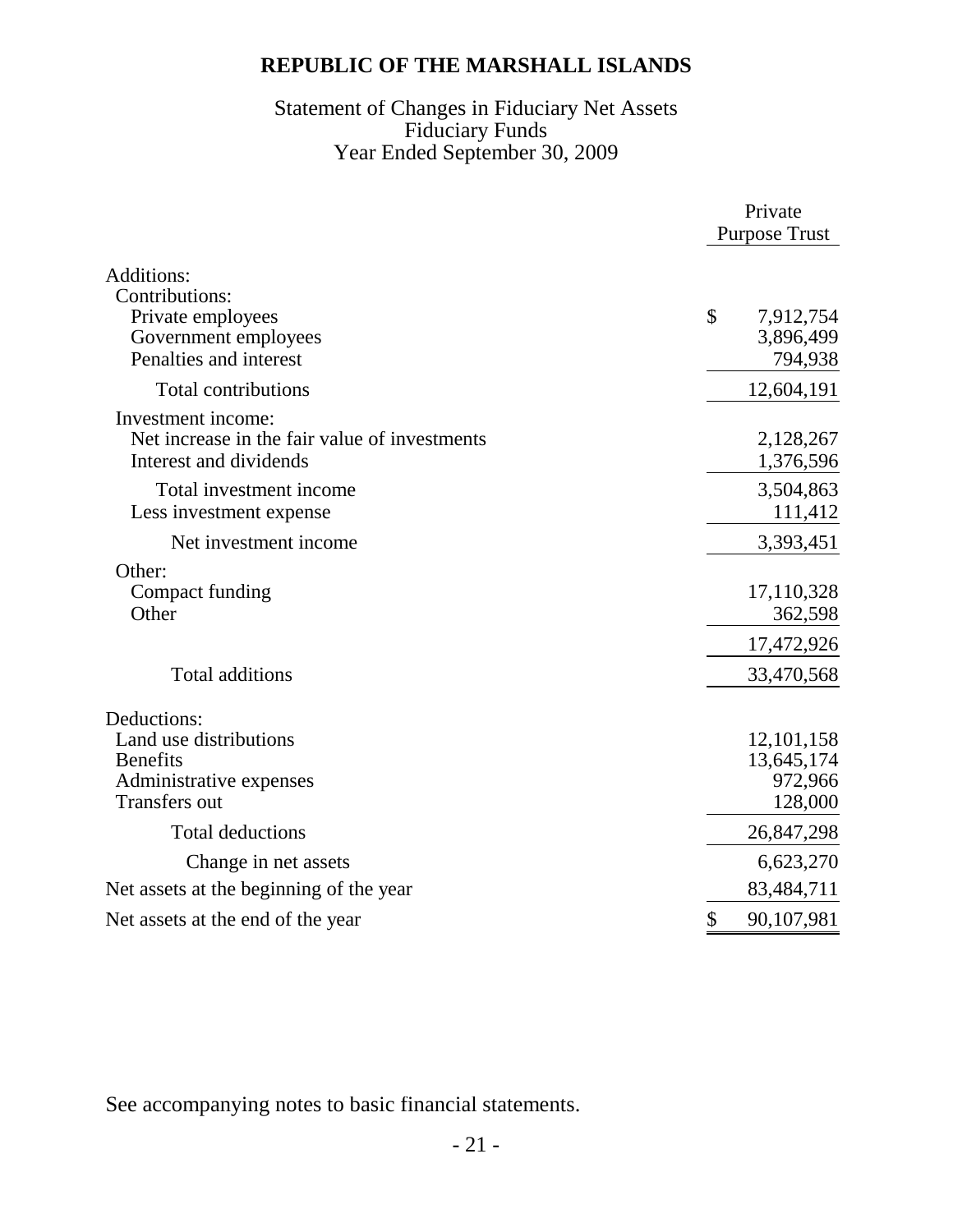## Combining Statement of Net Assets Component Units September 30, 2009

|                                                                                                                                                                                                             | College<br>of the<br>Marshall<br><b>Islands</b>                    | Marshalls<br>Energy<br>Company,<br>Inc.                                | Marshall<br>Islands<br>Development<br><b>Bank</b>                  | Marshall<br><b>Islands</b><br>Marine<br><b>Resources</b><br>Authority                 | Marshall<br>Islands<br>National<br>Telecom.<br>Authority        | RMI<br>Ports<br>Authority                                                                      | Nonmajor<br>Component<br>Units                            | Total                                                                                     |
|-------------------------------------------------------------------------------------------------------------------------------------------------------------------------------------------------------------|--------------------------------------------------------------------|------------------------------------------------------------------------|--------------------------------------------------------------------|---------------------------------------------------------------------------------------|-----------------------------------------------------------------|------------------------------------------------------------------------------------------------|-----------------------------------------------------------|-------------------------------------------------------------------------------------------|
| <b>ASSETS</b>                                                                                                                                                                                               |                                                                    |                                                                        |                                                                    |                                                                                       |                                                                 |                                                                                                |                                                           |                                                                                           |
| Current assets:<br>Cash and cash equivalents<br>Time certificates of deposit<br>Investments<br>Receivables, net<br>Inventories<br>Other current assets                                                      | \$<br>887.739<br>$\overline{a}$<br>1,870,020<br>197,171<br>214,742 | 1,457,813<br>\$<br>$\overline{a}$<br>3,807,112<br>6,485,043<br>245,548 | - \$<br>17.179<br>$\overline{a}$<br>16,108,153                     | 191.324 \$<br>S<br>1,481,938<br>$\sim$<br>163,160<br>$\overline{a}$<br>$\overline{a}$ | 930.408<br>830,529<br>1,293,271<br>762,136<br>387,070<br>$\sim$ | $\mathbf S$<br>729,433<br>1,143,238<br>$\overline{a}$<br>1,369,666<br>$\overline{a}$<br>32,810 | 993,192 \$<br>- \$<br>1,382,956<br>1,783,286<br>1,063,301 | 5,207,088<br>3,455,705<br>1,293,271<br>25,463,203<br>8,852,570<br>1,556,401               |
| Total current assets                                                                                                                                                                                        | 3,169,672                                                          | 11,995,516                                                             | 16,125,332                                                         | 1,836,422                                                                             | 4,203,414                                                       | 3,275,147                                                                                      | 5,222,735                                                 | 45,828,238                                                                                |
| Noncurrent assets:<br>Time certificates of deposit - restricted<br>Investments<br>Capital assets, net of accumulated<br>depreciation                                                                        | 606,240<br>15,955,037                                              | $\overline{a}$<br>$\overline{a}$<br>8,840,097                          | 548,492<br>423,748<br>1,287,109                                    | 4,583,558<br>152,279                                                                  | 33,947,192                                                      | 750,000<br>45,343,122                                                                          | $\overline{a}$<br>11,630,210                              | 1,298,492<br>5,613,546<br>117,155,046                                                     |
| Other noncurrent assets                                                                                                                                                                                     |                                                                    | $\overline{\phantom{a}}$                                               | 144,691                                                            | $\overline{\phantom{a}}$                                                              | 958,209                                                         | $\overline{\phantom{a}}$                                                                       | $\sim$                                                    | 1,102,900                                                                                 |
| Total noncurrent assets                                                                                                                                                                                     | 16,561,277                                                         | 8,840,097                                                              | 2,404,040                                                          | 4,735,837                                                                             | 34,905,401                                                      | 46,093,122                                                                                     | 11,630,210                                                | 125,169,984                                                                               |
| Total assets                                                                                                                                                                                                | \$19,730,949                                                       | \$20,835,613                                                           | \$18,529,372                                                       | \$6,572,259                                                                           | \$39,108,815                                                    | \$49,368,269                                                                                   | \$16,852,945                                              | \$170,998,222                                                                             |
| <b>LIABILITIES</b>                                                                                                                                                                                          |                                                                    |                                                                        |                                                                    |                                                                                       |                                                                 |                                                                                                |                                                           |                                                                                           |
| Current liabilities:<br>Current portion of long-term debt<br>Accounts payable<br>Customer deposits<br>Other liabilities and accruals<br>Retention payable<br>Contracts payable<br>Due to primary government | \$<br>630,681<br>690,344<br>424,670<br>144,399                     | \$2,022,622<br>4,983,472<br>3,411,021<br>$\sim$<br>3,303,020           | -S<br>504,127 \$<br>339,825<br>633,247<br>91,738<br>$\overline{a}$ | 506,702<br>$\overline{a}$<br>199,519                                                  | \$<br>802,576<br>982,838<br>281,698<br>65,135                   | - \$<br>43,451<br>219,258<br>$\overline{a}$<br>163,405<br>1,089,443                            | -\$<br>303,293<br>1,826,269<br>4,053,920<br>3,441,890     | -S<br>3,676,069<br>9,489,045<br>914.945<br>8,675,082<br>424,670<br>1,233,842<br>6,744,910 |
| Deferred revenues                                                                                                                                                                                           | 1,037,513                                                          | 2,147,601                                                              | 272,533                                                            |                                                                                       |                                                                 |                                                                                                | 435,965                                                   | 3,893,612                                                                                 |
| Total current liabilities                                                                                                                                                                                   | 2,927,607                                                          | 15,867,736                                                             | 1,841,470                                                          | 706,221                                                                               | 2,132,247                                                       | 1,515,557                                                                                      | 10,061,337                                                | 35,052,175                                                                                |
| Noncurrent liabilities:<br>Noncurrent portion of long-term debt<br>Due to primary government<br>Other noncurrent liabilities                                                                                | $\overline{a}$<br>$\overline{a}$<br>$\overline{\phantom{a}}$       | 14,445,281<br>$\overline{a}$<br>$\sim$                                 | 1,770,849<br>2,628,328<br>$\sim$                                   | 1,818,443                                                                             | 27,766,373                                                      | $\overline{a}$                                                                                 | 254,986<br>$\overline{a}$                                 | 44,237,489<br>2,628,328<br>1,818,443                                                      |
| Total noncurrent liabilities                                                                                                                                                                                | $\overline{\phantom{a}}$                                           | 14,445,281                                                             | 4,399,177                                                          | 1,818,443                                                                             | 27,766,373                                                      | $\overline{\phantom{a}}$                                                                       | 254,986                                                   | 48,684,260                                                                                |
| <b>Total liabilities</b>                                                                                                                                                                                    | 2,927,607                                                          | 30,313,017                                                             | 6,240,647                                                          | 2,524,664                                                                             | 29,898,620                                                      | 1,515,557                                                                                      | 10,316,323                                                | 83,736,435                                                                                |
| <b>NET ASSETS</b>                                                                                                                                                                                           |                                                                    |                                                                        |                                                                    |                                                                                       |                                                                 |                                                                                                |                                                           |                                                                                           |
| Invested in capital assets, net of related debt<br>Restricted<br>Unrestricted                                                                                                                               | 15,955,037<br>626,240<br>222,065                                   | 1,844,155<br>(11, 321, 559)                                            | 1,287,109<br>275.839<br>10,725,777                                 | 152,279<br>3,895,316                                                                  | 5,378,243<br>3,831,952                                          | 45,299,671<br>2,553,041                                                                        | 11,630,210<br>38,435<br>(5, 132, 023)                     | 81,546,704<br>940,514<br>4,774,569                                                        |
| Total net assets                                                                                                                                                                                            | 16,803,342                                                         | (9,477,404)                                                            | 12,288,725                                                         | 4,047,595                                                                             | 9,210,195                                                       | 47,852,712                                                                                     | 6,536,622                                                 | 87,261,787                                                                                |
|                                                                                                                                                                                                             | \$19,730,949                                                       | \$20,835,613                                                           | \$18,529,372                                                       | $\mathbb{S}$<br>6,572,259                                                             | \$39,108,815                                                    | \$49,368,269                                                                                   | \$16,852,945                                              | \$.<br>170.998.222                                                                        |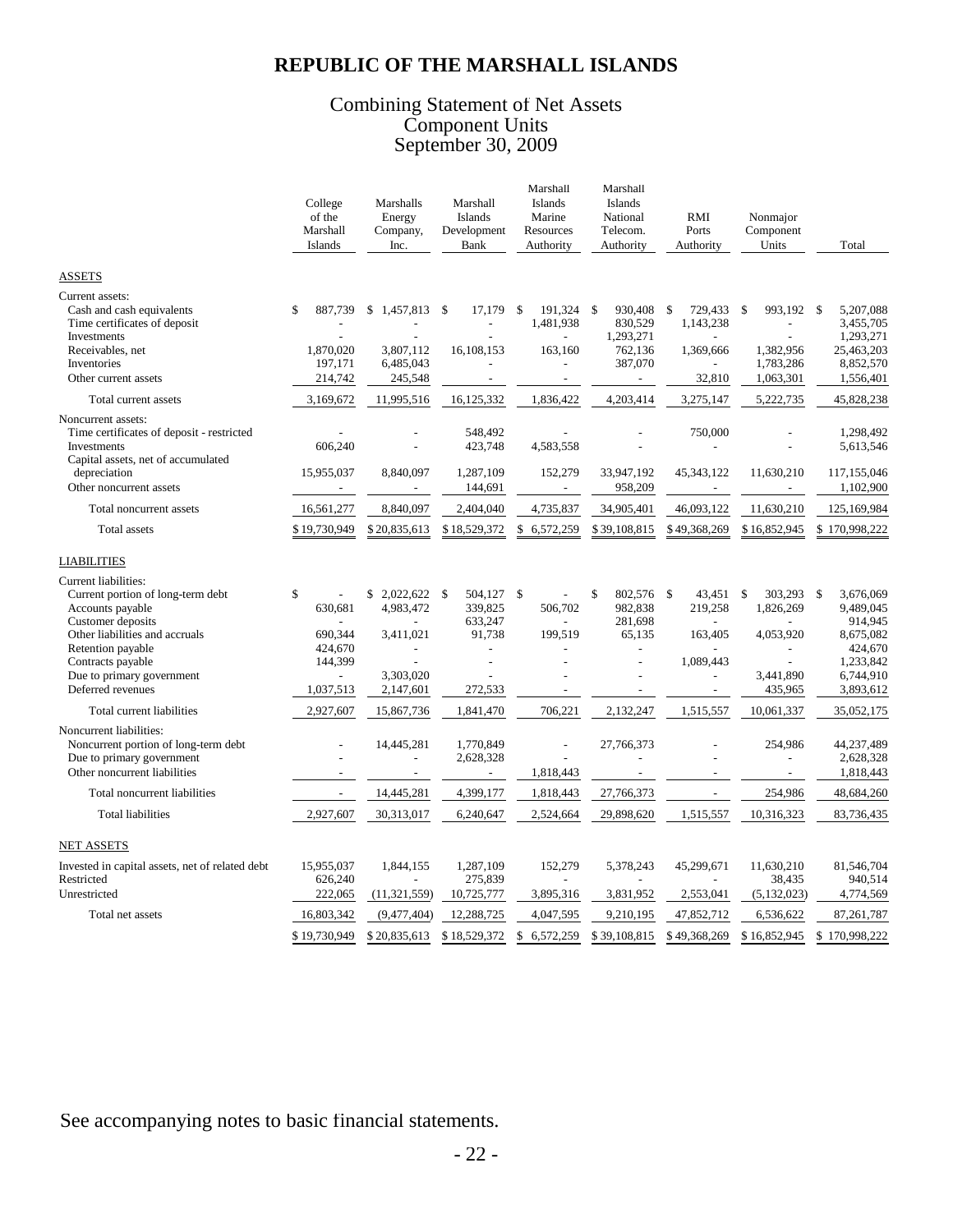# Combining Statement of Revenues, Expenses, and Changes in Net Assets Component Units Year Ended September 30, 2009

| College<br>of the<br>Marshall<br>Islands   | Marshalls<br>Energy<br>Company,<br>Inc. | Marshall<br>Islands<br>Development<br>Bank                | Islands<br>Marine<br>Resources<br>Authority                         | Islands<br>National<br>Telecom.<br>Authority | <b>RMI</b><br>Ports<br>Authority | Nonmajor<br>Component<br>Units                | Total                                                                                                |
|--------------------------------------------|-----------------------------------------|-----------------------------------------------------------|---------------------------------------------------------------------|----------------------------------------------|----------------------------------|-----------------------------------------------|------------------------------------------------------------------------------------------------------|
| \$.<br>332,670<br>525,339<br>3,989,233     | \$14,383,939<br>13,028,994              | 2,544,722<br>\$<br>925,287                                | 1,774,227<br>\$<br>35,004                                           | 7,792,259<br>\$                              | 2,238,609<br>\$                  | \$ 8,237,792<br>3,674,897<br>122,477          | 37, 304, 218<br>\$<br>17,229,230<br>5,072,001                                                        |
| 4,847,242                                  | 27,412,933                              | 3,470,009                                                 | 1,809,231                                                           | 7,792,259                                    | 2,238,609                        | 12,035,166                                    | 59,605,449                                                                                           |
| 7,581,251<br>2,255,400<br>1,146,742        | 25,920,649<br>1,171,073<br>1,044,604    | 258,154<br>1,671,387<br>254,464                           | 1,546,107<br>69,789                                                 | 4,195,961<br>947,819<br>2,047,661            | 2,009,983<br>1,827,281           | 18,763,004<br>2,164,114<br>1,994,504          | 60,275,109<br>8,209,793<br>8,385,045                                                                 |
| 10,983,393                                 | 28,136,326                              | 2,184,005                                                 | 1,615,896                                                           | 7,191,441                                    | 3,837,264                        | 22,921,622                                    | 76,869,947                                                                                           |
| (6, 136, 151)                              | (723, 393)                              | 1,286,004                                                 | 193,335                                                             | 600,818                                      | (1,598,655)                      | (10,886,456)                                  | (17, 264, 498)                                                                                       |
| 3,243,632<br>(79, 530)<br>5,967<br>532,269 | 1,153,927<br>(1,144,912)<br>2,215,906   | 250,000<br>157,542<br>27,612<br>$\overline{a}$<br>(6,390) | (635, 572)<br>1,171,277<br>$\sim$<br>57,722<br>(67, 683)<br>112,079 | 1,000,000<br>(129, 930)<br>(641, 606)        | 113,378<br>(16,606)<br>(21,000)  | 6,696,099<br>(191, 320)<br>777,131<br>314,163 | 12,343,658<br>(635, 572)<br>1,171,277<br>(51, 918)<br>204,679<br>(2,062,127)<br>3,105,116<br>819,042 |
| 3,702,338                                  | 2,224,921                               | 428,764                                                   | 637,823                                                             | 228,464                                      | 75,772                           | 7,596,073                                     | 14,894,155                                                                                           |
| 5,766,308                                  |                                         |                                                           |                                                                     | 2,910                                        | 10,906,500                       |                                               | 16,675,718                                                                                           |
| 3,332,495                                  | 1,501,528                               | 1,714,768                                                 | 831,158                                                             | 832,192                                      | 9,383,617                        | (3,290,383)                                   | 14,305,375                                                                                           |
| 13,470,847                                 | (10,978,932)                            | 10,573,957                                                | 3,216,437                                                           | 8,378,003                                    | 38,469,095                       | 9,827,005                                     | 72,956,412                                                                                           |
| \$16,803,342                               | \$ (9,477,404)                          | \$12,288,725                                              | \$4,047,595                                                         | \$9,210,195                                  | \$47,852,712                     | \$6,536,622                                   | \$ 87,261,787                                                                                        |
|                                            |                                         |                                                           |                                                                     | Marshall                                     | Marshall                         |                                               |                                                                                                      |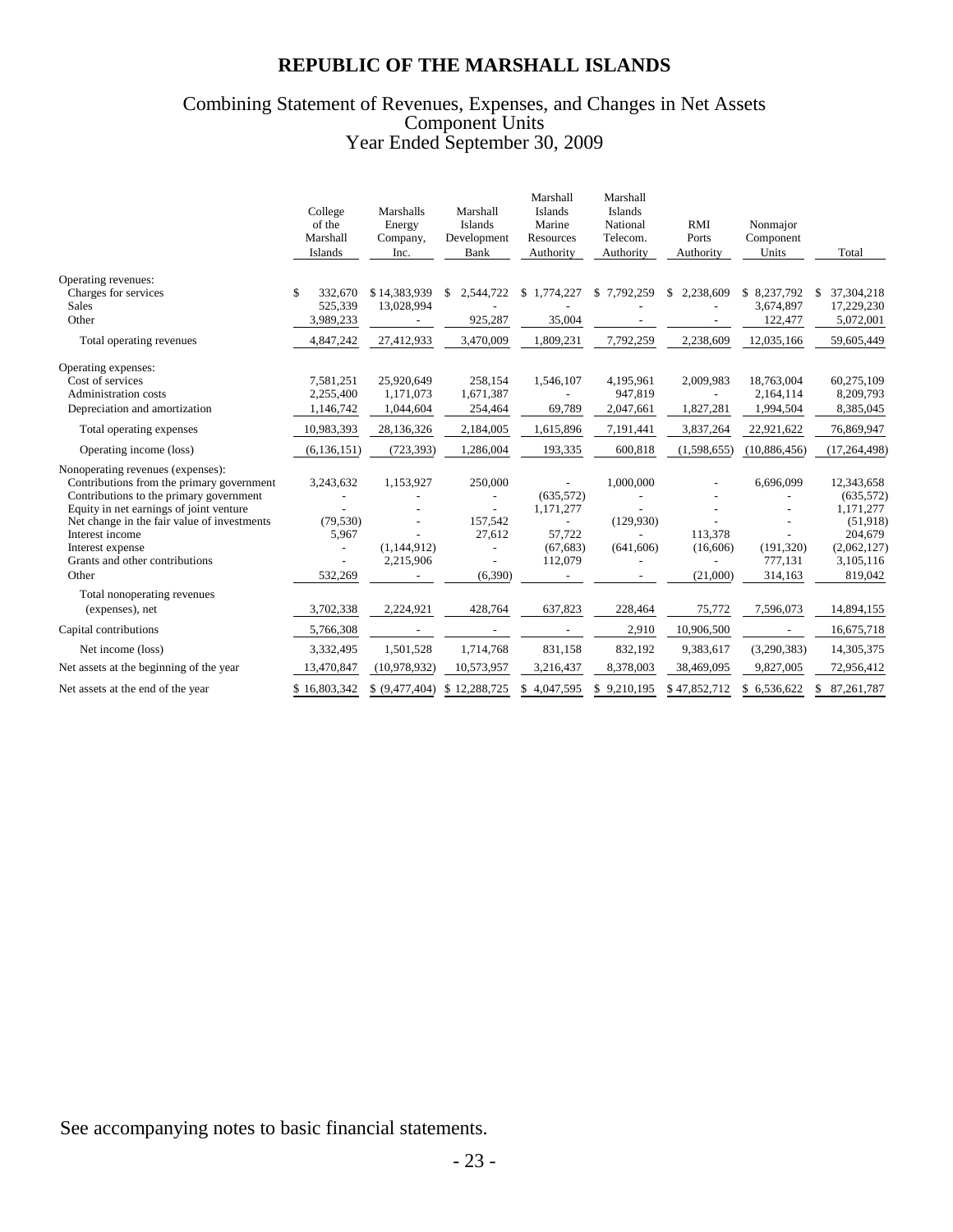Notes to Financial Statements September 30, 2009

#### (1) Summary of Significant Accounting Policies

The accompanying financial statements of the Republic of the Marshall Islands (RepMar) have been prepared in accordance with accounting principles generally accepted in the United States of America (GAAP). The Governmental Accounting Standards Board (GASB) is the recognized standard-setting body for establishing governmental accounting and financial reporting principles. The more significant of RepMar's accounting policies are described below.

#### A. Reporting Entity

The Government of RepMar is a constitutional government comprised of three branches: the Legislative Branch (the Nitijela), consisting of 33 members elected for a term of four years; the Executive Branch, consisting of the Cabinet; and the Judiciary Branch made up of the High Court, the Supreme Court, and the Traditional Rights Court that advises the High Court on matters concerning customary law and traditional practice. The Nitijela elects one of its members at its first session following an election to serve as President. The President, in turn, appoints six to ten members of the Nitijela to serve as Ministers who collectively comprise the Cabinet.

For financial reporting purposes, RepMar has included all funds, organizations, agencies, boards, commissions and institutions. RepMar has also considered all potential component units for which it is financially accountable as well as other entities for which the nature and significance of their relationship with RepMar are such that exclusion would cause RepMar's financial statements to be misleading or incomplete. The criteria to be considered in determining financial accountability include whether RepMar, as the primary government, has appointed a voting majority of an organization's governing body and either has the ability to impose its will on that organization or there is potential for the organization to provide specific financial benefits to or impose specific financial burdens on RepMar. Financial accountability also exists if an organization is determined to be fiscally dependent on the primary government, although the primary government does not appoint a voting majority of the organization's governing board.

Each blended and discretely presented component unit of RepMar has a September 30 yearend except for the Four-Atoll Medical Fund, which has a December 31 year-end.

Once financial accountability has been determined for a potential component unit, that component unit is either blended into the primary government or discretely presented from the primary government. Potential component units that do not meet the financial accountability criteria, but where a voting majority of the governing board is appointed by RepMar, are deemed to be related organizations. The nature and relationship of RepMar's component units and related organizations are disclosed in the following section.

Blended component units are entities that are legally separate from RepMar, but are so related to RepMar that they are, in substance, the same as RepMar or entities providing services entirely or almost entirely to RepMar. The net assets and results of operations of the following legally separate entities are presented as part of RepMar's operations: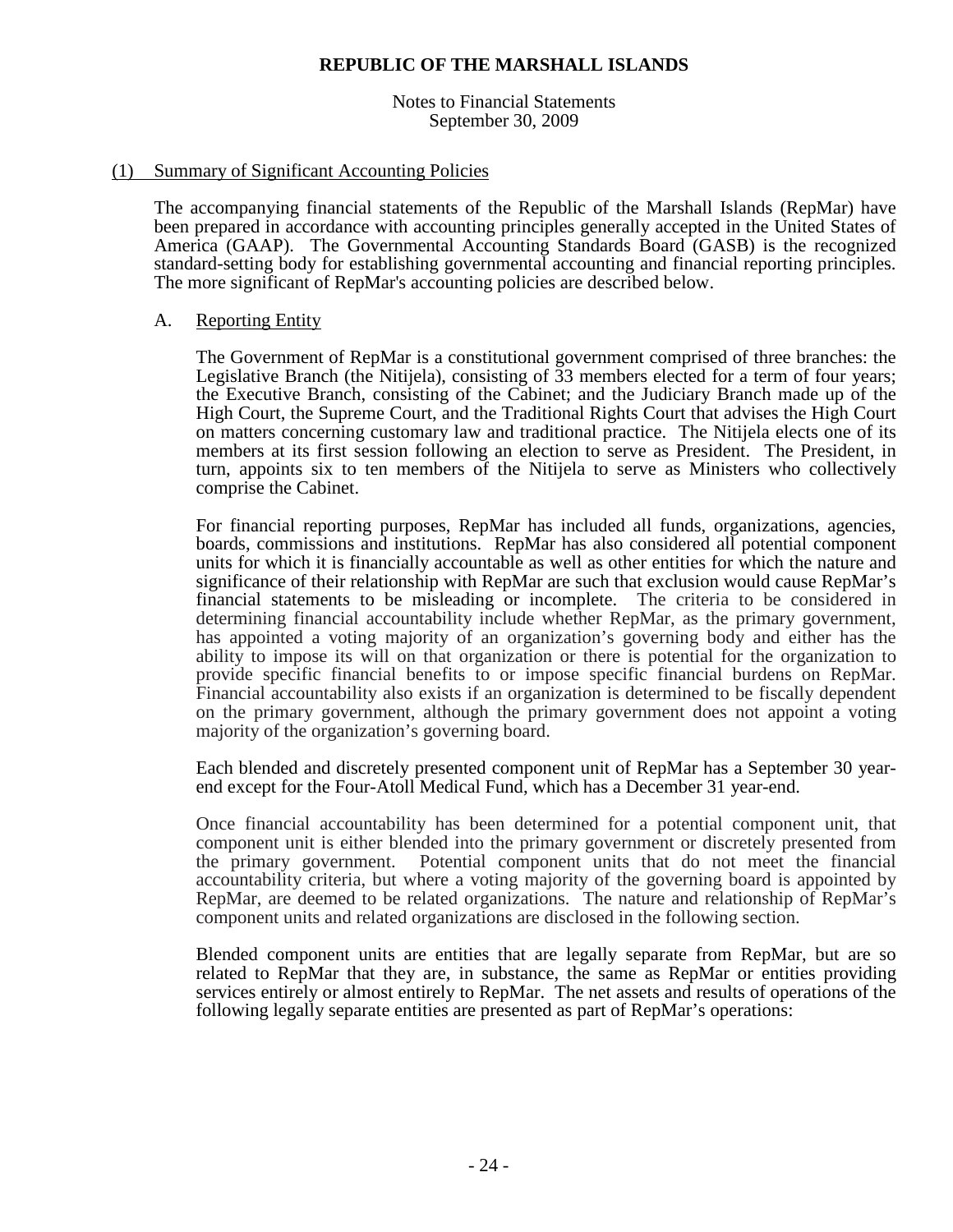Notes to Financial Statements September 30, 2009

#### (1) Summary of Significant Accounting Policies, Continued

#### A. Reporting Entity, Continued

#### i. Blended Component Units

The following Component Units are blended within the Primary Government:

Marshall Islands Scholarship Grant and Loan Board, a Governmental Fund Type - Special Revenue Fund. This fund was established under Public Law No. 1979-19 to account for all disbursements of scholarship funds and is governed by a seven-member Board appointed by the Cabinet of RepMar.

Health Care Revenue Fund, a Governmental Fund Type - Special Revenue Fund. This fund was established under Public Law No. 1989-59 within the Ministry of Health and Environment to control the expenditure of funds for health care related services.

Marshall Islands Health Fund, a Governmental Fund Type - Special Revenue Fund. This fund was established under Public Law No. 1990-75, as amended by Public Law Nos. 2001-31 and 2001-35, to account for the operations of the Basic and Supplemental Health Funds delivering comprehensive medical care.

Nuclear Claims Tribunal, a Governmental Fund Type - Special Revenue Fund. This fund was established to render final determination upon claims arising as a result of the Nuclear Testing Program, and disputes arising from distributions made under the (Compact of Free Association) Section 177 Agreement.

Marshall Islands Social Security Administration, a Fiduciary Fund Type - Private Purpose Trust Fund. This fund was established to provide a financially sound social security system with pension benefits and early retirement.

#### ii. Discretely Presented Component Units

Discretely presented component units are entities which are legally separate from RepMar, but are financially accountable to RepMar, or whose relationships with RepMar are such that exclusion would cause RepMar's basic financial statements to be misleading or incomplete. The component units' column of the basic financial statements includes the financial data of the following major component units:

College of the Marshall Islands (CMI): CMI was established as an independent institution pursuant to the College of the Marshall Islands Act of 1992 (Public Law No. 1992-13) to provide post-secondary education services to meet the needs of the Marshall Islands. CMI is governed by a nine-member Board of Regents appointed by the President upon approval of the Cabinet of RepMar.

Marshalls Energy Company, Inc. (MEC): MEC was granted a corporate charter by the Cabinet of RepMar on February 2, 1984 to engage in the business of generating and transmitting electricity, and the import and marketing of petroleum products. MEC is governed by a seven-member Board of Directors appointed by the Cabinet of RepMar.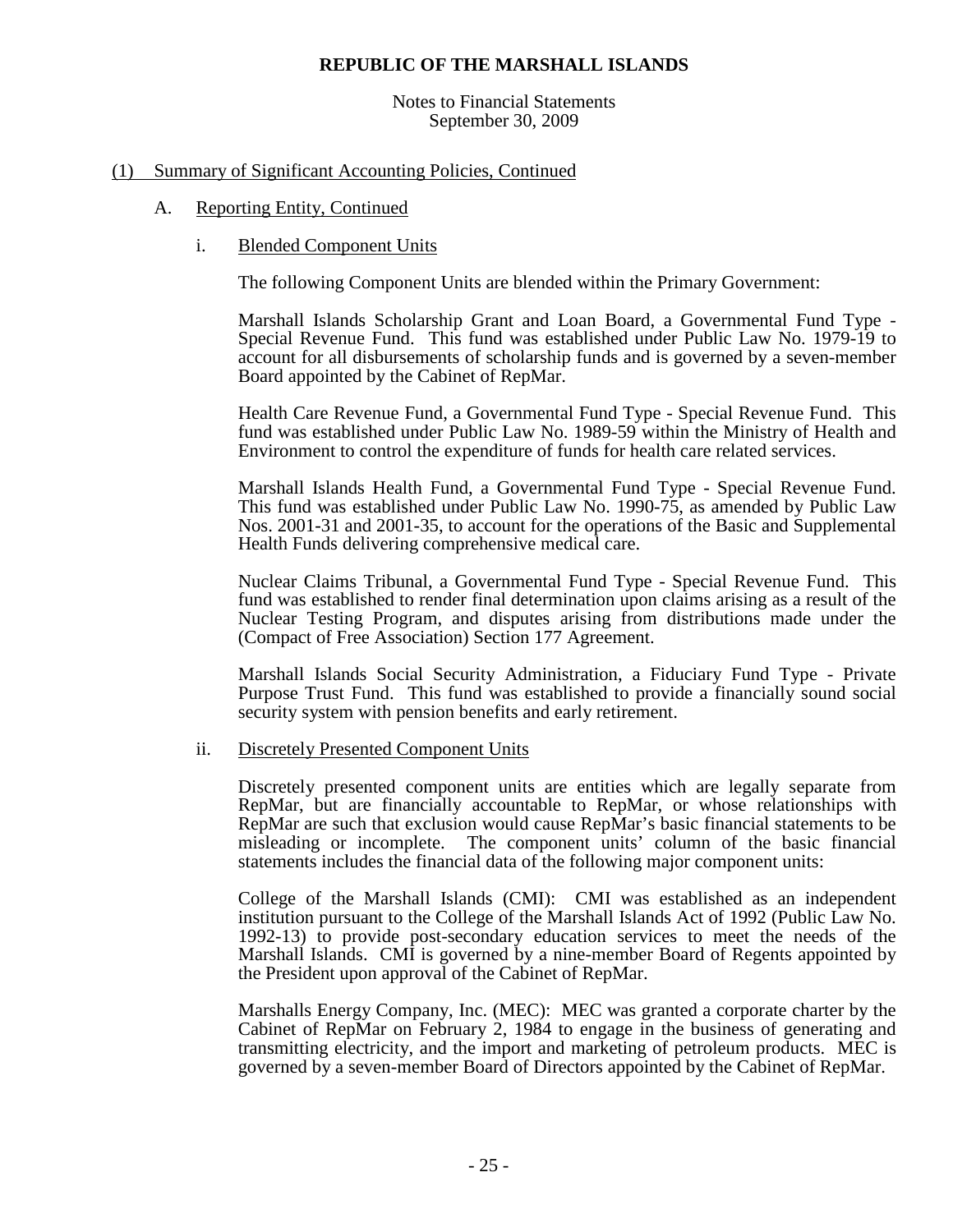Notes to Financial Statements September 30, 2009

#### (1) Summary of Significant Accounting Policies, Continued

- A. Reporting Entity, Continued
	- ii. Discretely Presented Component Units, Continued

Marshall Islands Development Bank (MIDB): MIDB was established under Public Law No. 1988-1 to promote the development and expansion of the economy of the Marshall Islands and is governed by a seven-member Board of Directors appointed by the Cabinet. MIDB has received funds under Sections 111 and 211 of the Compact of Free Association and funds from the U.S. Department of Agriculture under the Rural Housing and Community Development Service Housing Preservation Grant.

Marshall Islands Marine Resources Authority (MIMRA): MIMRA was established as a body corporate pursuant to the Marshall Islands Marine Resources Authority Act of 1997 (Public Law No. 1997-60) to facilitate the sustainable and responsible use of the marine resources in the Marshall Islands. MIMRA is governed by a seven-member Board of Directors, including the Minister of Resources and Development, the Minister of Foreign Affairs, the Minister of Internal Affairs, and four members appointed by the President.

Marshall Islands National Telecommunications Authority (MINTA): MINTA was incorporated under Public Law No. 1990-105 to engage in the business of providing local and international telecommunication services. MINTA is governed by a sevenmember Board of Directors elected by a majority vote of its shareholders.

RMI Ports Authority (RMIPA): RMIPA was incorporated under Public Law No. 2003- 81 to engage in the operation and maintenance of commercial port facilities in the Marshall Islands. RMIPA is governed by a seven-member Board of Directors appointed by the President upon the approval of the Cabinet of RepMar.

In addition, the component units' column of the basic financial statements includes the financial data of the following nonmajor component units: Air Marshall Islands, Inc., Kwajalein Atoll Joint Utilities Resources, Inc., Majuro Atoll Waste Company, Inc., Majuro Resort, Inc., Majuro Water and Sewer Company, Inc., Marshall Islands Postal Service Authority, Marshall Islands Shipping Corporation, Marshall Islands Visitors Authority, RMI Environmental Protection Authority, and Tobolar Copra Processing Plant, Inc.

RepMar's component units, departments, and funds that are separately audited issue their own financial statements. These statements may be obtained by directly contacting the various entities or obtaining them directly from the Office of the Auditor-General:

> P.O. Box 245 Majuro, Marshall Islands 96960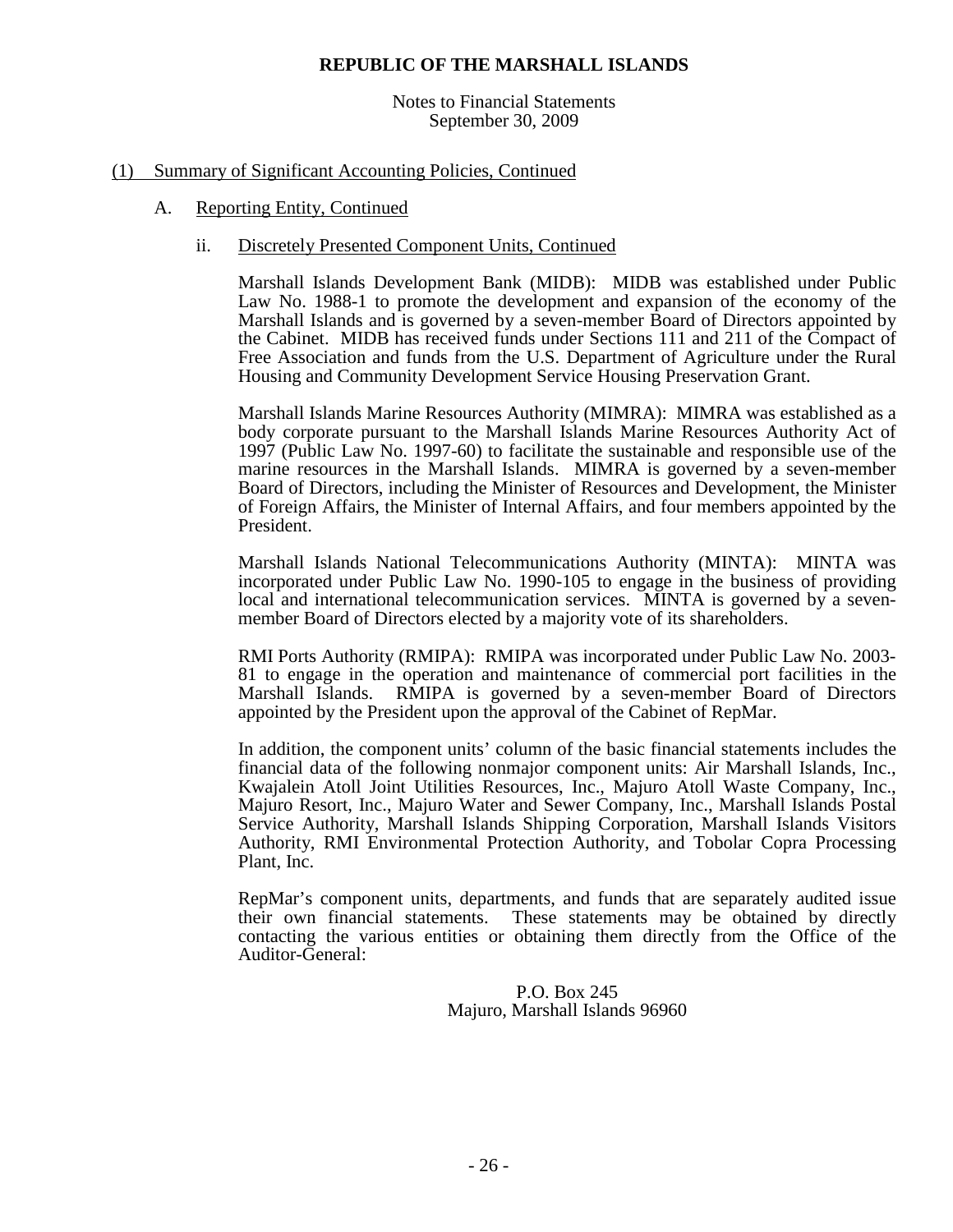Notes to Financial Statements September 30, 2009

#### (1) Summary of Significant Accounting Policies, Continued

- A. Reporting Entity, Continued
	- ii. Discretely Presented Component Units, Continued

In addition to the aforementioned College of the Marshall Islands (CMI) component unit, the accompanying component units' column of the basic financial statements includes the College of the Marshall Islands Foundation, Inc. and the Friends of the College of the Marshall Islands Foundation, Inc., which are legally separate, taxexempt, separately audited, component units of CMI. Inclusion of these component units is in accordance with GASB Statement No. 39, *Determining Whether Certain Organizations are Component Units*, an amendment of GASB Statement No. 14.

GASB Statement No. 39 provides additional guidance for determining whether certain organizations should be reported as component units based on the nature and significance of their relationship with the primary government and to clarify reporting requirements for those organizations. The foundations' resources can only be used by or are for the benefit of CMI to which they serve. They are presented within the financial statements of CMI because of their nature and significance to these entities. The foundations are not considered major component units of RepMar under the definitions put forth under GASB Statement 34, but are blended within CMI. Complete financial statements of the foundations may be obtained directly from the College:

> P.O. Box 1258 Majuro, Marshall Islands 96960

#### iii. Related Organizations

RepMar is responsible for appointing voting members to the governing boards of the following legally separate organizations, but RepMar's financial accountability for these organizations does not extend beyond making the appointments. Therefore, the financial data of these entities are excluded from RepMar's financial statements. Those organizations are Alele Museum, Inc. and the Republic of the Marshall Islands Private Industry Council, Inc.

#### iv. Omitted Governmental Funds

The following funds are considered to be nonmajor governmental funds of RepMar but are not included in the accompanying basic financial statements due to absence of account balances and financial activities. Accordingly, the omission of these funds is not considered material to either the nonmajor governmental funds or the governmental activities reporting units:

Communication Regulation Fund: This fund was established under Public Law No. 1993-42 to account for all monies received for the specific purpose of regulating radio communication activities in the Marshall Islands.

Council of Churches Fund: This fund was established under Public Law No. 1991-124 to account for all monies received for the specific purpose of providing educational, spiritual, health and recreational needs of the children of the Marshall Islands.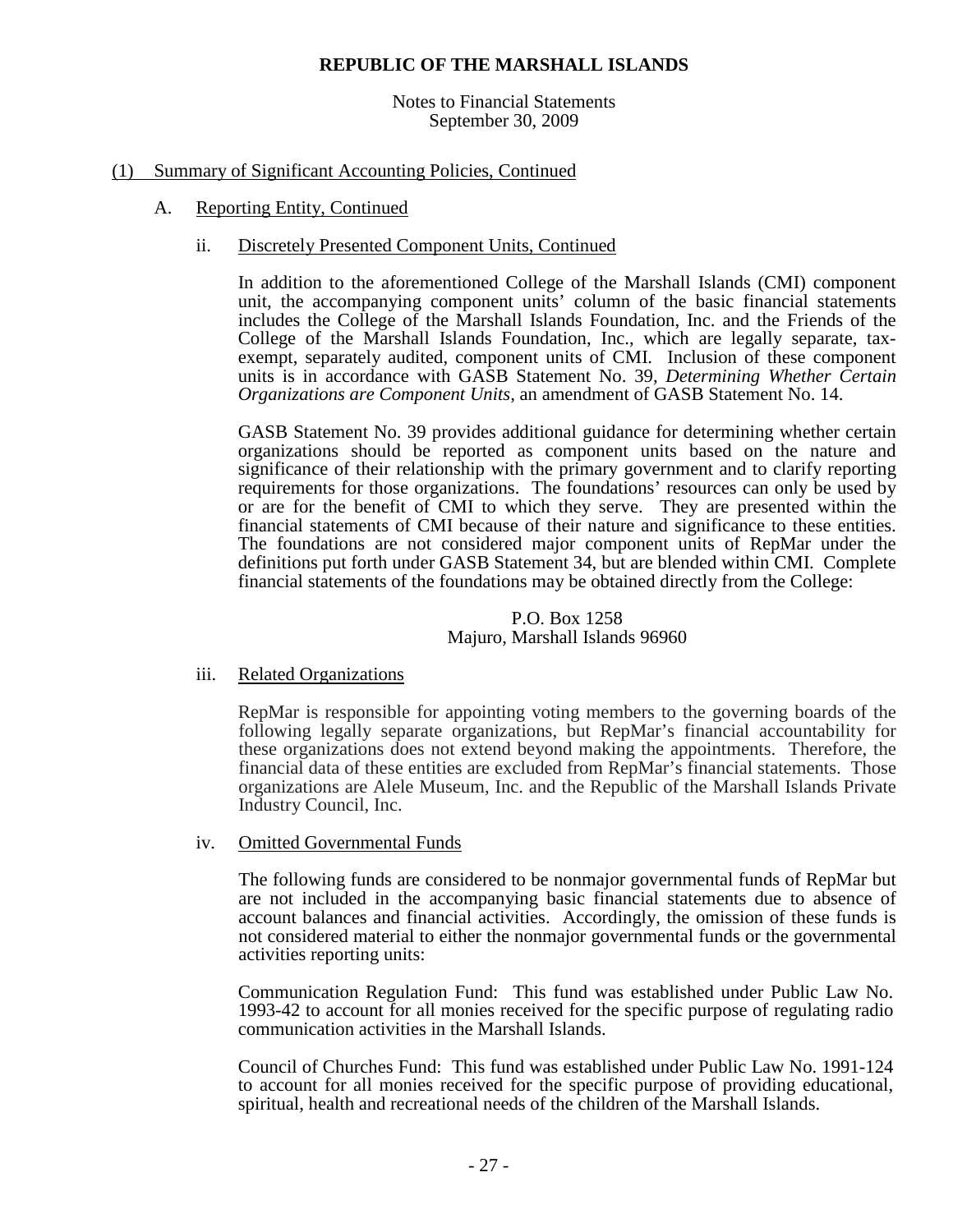Notes to Financial Statements September 30, 2009

#### (1) Summary of Significant Accounting Policies, Continued

#### A. Reporting Entity, Continued

#### iv. Omitted Governmental Funds, Continued

Global Fund: This fund was established under Public Law No. 2009-18 to account for all monies received from the Secretariat of the Pacific Community to fight HIV/AIDS and tuberculosis in the Marshall Islands.

Historic Preservation Fund: This fund was established under Public Law No. 1991-111 to account for all monies received by the Historic Preservation Office.

Marshallese Language Trust Fund: This fund was established under Public Law No. 1983-34 to account for all monies received for the specific purpose of encouraging the preservation, development and use of the Marshallese language.

#### B. Government-Wide Financial Statements

The Statement of Net Assets and the Statement of Activities report financial information on all of the non-fiduciary activities of the primary government and its component units. For the most part, the effect of interfund activity has been eliminated from these statements except for other charges between the primary government and the discretely presented component units. Elimination of these charges would distort the direct costs and program revenues reported for the various functions concerned.

Primary government activities are defined as either governmental or business-type activities. Governmental activities, which normally are supported by taxes, intergovernmental revenues and other non-exchange revenues, are reported separately from business-type activities, which rely to a significant extent on fees charged to external parties for goods or services. As such, business-type activities account for operations similarly to a for-profit business. Likewise, the primary government is reported separately from certain legally separate component units for which the primary government is financially accountable. Discretely presented component unit activities are presented with their business-type focus.

The Statement of Net Assets presents all of the reporting entity's non-fiduciary assets and liabilities, with the difference reported as net assets. Net assets are reported in three categories:

- Invested in capital assets, net of related debt consists of capital assets, net of accumulated depreciation and reduced by outstanding balances for bonds, notes and other debt that are attributed to the acquisition, construction or improvement of those assets.
- Restricted net assets nonexpendable consists of permanent funds in which donors or other outside sources have stipulated that the principal is to be maintained inviolate and in perpetuity, and invested for the purpose of producing present and future income, which may either be expended or added to the principal.
- Restricted net assets expendable consists of resources in which RepMar is legally or contractually obligated to spend resources in accordance with restrictions either externally imposed by creditors, grantors, contributors, and the like, or imposed by law.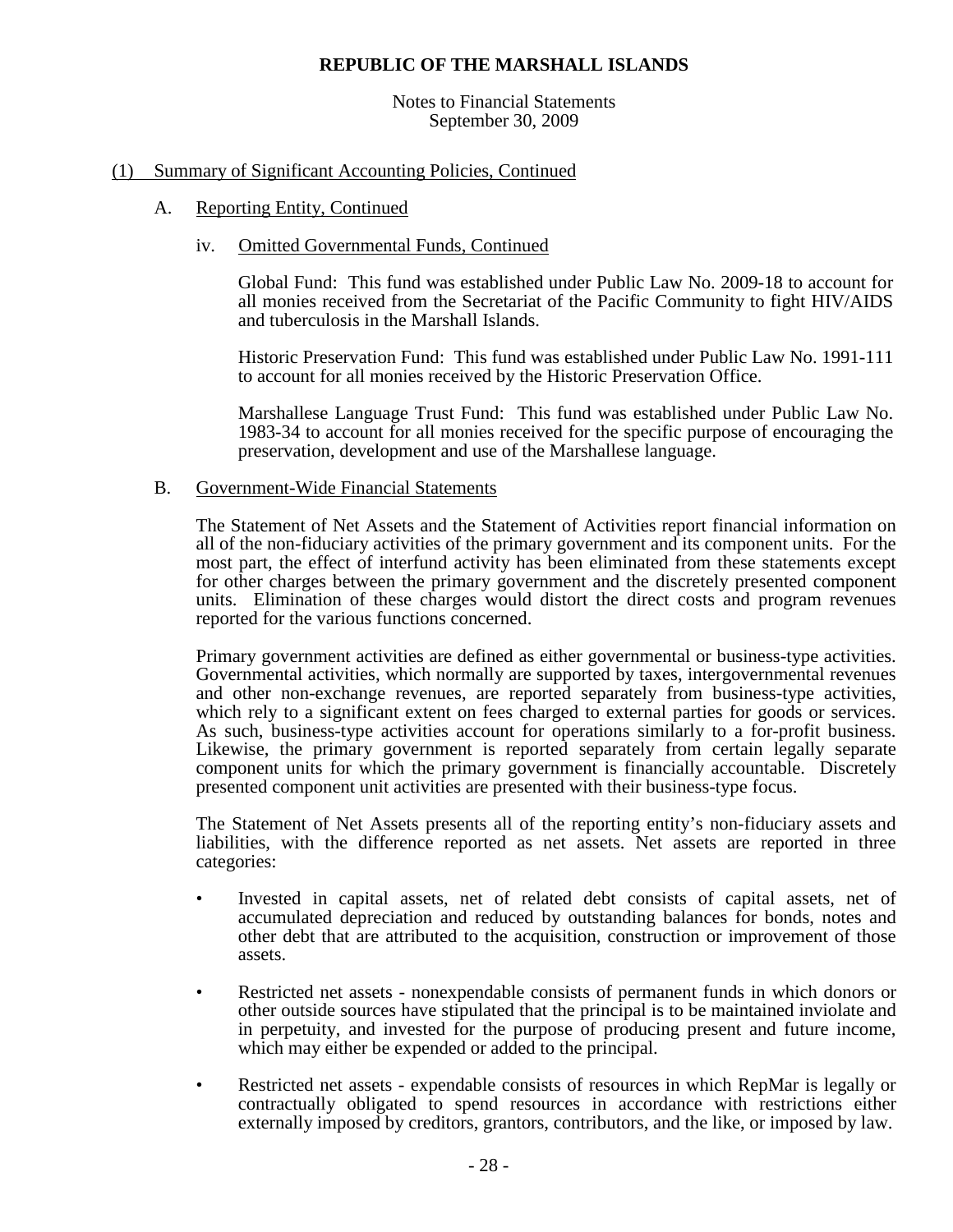Notes to Financial Statements September 30, 2009

#### (1) Summary of Significant Accounting Policies, Continued

- B. Government-Wide Financial Statements, Continued
	- Unrestricted net assets consist of net assets, which do not meet the definition of the two preceding categories. Unrestricted net assets often are designated, (for example, internally restricted), to indicate that management does not consider them to be available for general operations.

The government-wide Statement of Net Assets reports \$44,030,935 of restricted net assets, of which \$4,015,624 is restricted by enabling legislation.

The Statement of Activities demonstrates the degree to which the direct expenses of given functions or segments are offset by program revenues. Direct expenses are those that are clearly identifiable within a specific function or segment. Program revenues include charges to customers or applicants who purchase, use, or directly benefit from goods, services, or privileges that are restricted to meeting the operational or capital requirements of a particular function. Taxes and other items not meeting the definition of program revenues are, instead, reported as general revenue.

#### C. Fund Financial Statements

Separate financial statements are provided for governmental funds and fiduciary funds even though the latter are excluded from the government-wide financial statements. Major individual governmental funds are reported as separate columns in the fund financial statements pursuant to GASB reporting standards, with nonmajor governmental funds being combined into a single column.

RepMar reports its financial position and results of operations in funds, each of which is considered a separate accounting entity. The operations of each fund are accounted for with a set of self-balancing accounts that comprise its assets, liabilities, fund equity, revenues and expenditures/expenses. Transactions between funds within a fund type, if any, have not been eliminated.

#### D. Measurement Focus and Basis of Accounting

The government-wide financial statements are reported using the economic resources management focus and the accrual basis of accounting, as are the fiduciary fund financial statements. Revenues are recorded when earned and expenses are recorded when a liability is incurred, regardless of the timing of related cash flows. Grants and similar items are recognized as revenue as soon as all eligibility requirements imposed by the provider have been met.

Governmental fund financial statements account for the general governmental activities of RepMar and are reported using the current financial resources measurement focus and the modified accrual basis of accounting. Revenues are recognized as they become susceptible to accrual*;* generally when they are both measurable and available. Revenues are considered to be available when they are collectible within the current period or soon enough thereafter to pay liabilities of the current period. For this purpose, RepMar considers revenues to be available if they are collected within 90 days of the end of the current fiscal period.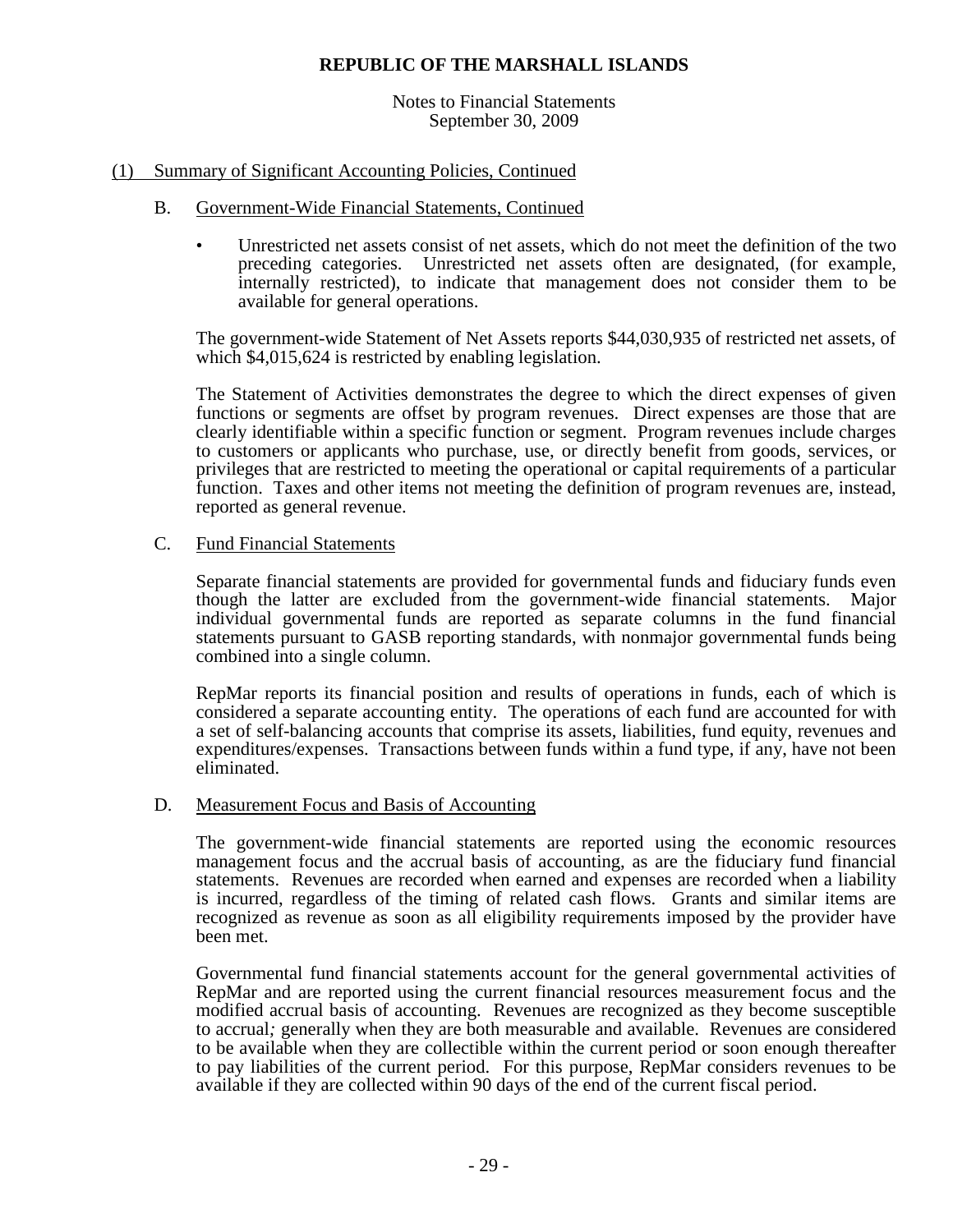Notes to Financial Statements September 30, 2009

#### (1) Summary of Significant Accounting Policies, Continued

#### D. Measurement Focus and Basis of Accounting, Continued

Significant revenues susceptible to accrual include income and gross revenue taxes, federal grants, federal reimbursements and other reimbursements for use of materials and services. Miscellaneous revenues from other financing sources are recognized when received in cash because they are generally not measurable until actually received. Investment earnings are recorded as earned, since they are both measurable and available. Investments and related investment earnings are recorded at fair value. Fair value is the amount at which a financial instrument could be exchanged in a current transaction between willing parties, other than in a forced or liquidation sale. Expenditures generally are recorded in the period in which the related fund liability is incurred, as under accrual accounting. However, debt service expenditures, as well as expenditures related to compensated absences and claims and judgments, are recorded only when payment is due.

Amounts reported as program revenue include 1) charges to customers or applicants for goods, services, or privileges provided, 2) operating grants and contributions, and 3) capital grants and contributions. Internally dedicated resources are reported as general revenues rather than as program revenues. General revenue is derived from taxation, investment income and other fees that are not allocated to specific programs.

Discretely presented component units distinguish operating revenues and expenses from nonoperating items. Operating revenues and expenses generally result from providing services and producing and delivering goods in connection with a component unit's principal ongoing operations. All other revenues are reported as nonoperating. Operating expenses includes the cost of sales and services, administrative expenses, and depreciation on capital assets. All revenues and expenses not meeting this definition are reported as nonoperating revenues and expenses.

RepMar reports the following fund types:

- 1. Governmental Fund Types
	- i. General Fund

This fund is the primary operating fund of RepMar. It is used to account for all governmental transactions, except those required to be accounted for in another fund.

ii. Special Revenue Funds

These funds account for specific revenue sources that have been aggregated according to enabling legislation to support specific governmental activities.

iii. Capital Projects Funds

These funds account for the acquisition or construction of major RepMar capital facilities financed primarily from loans and federal reimbursements.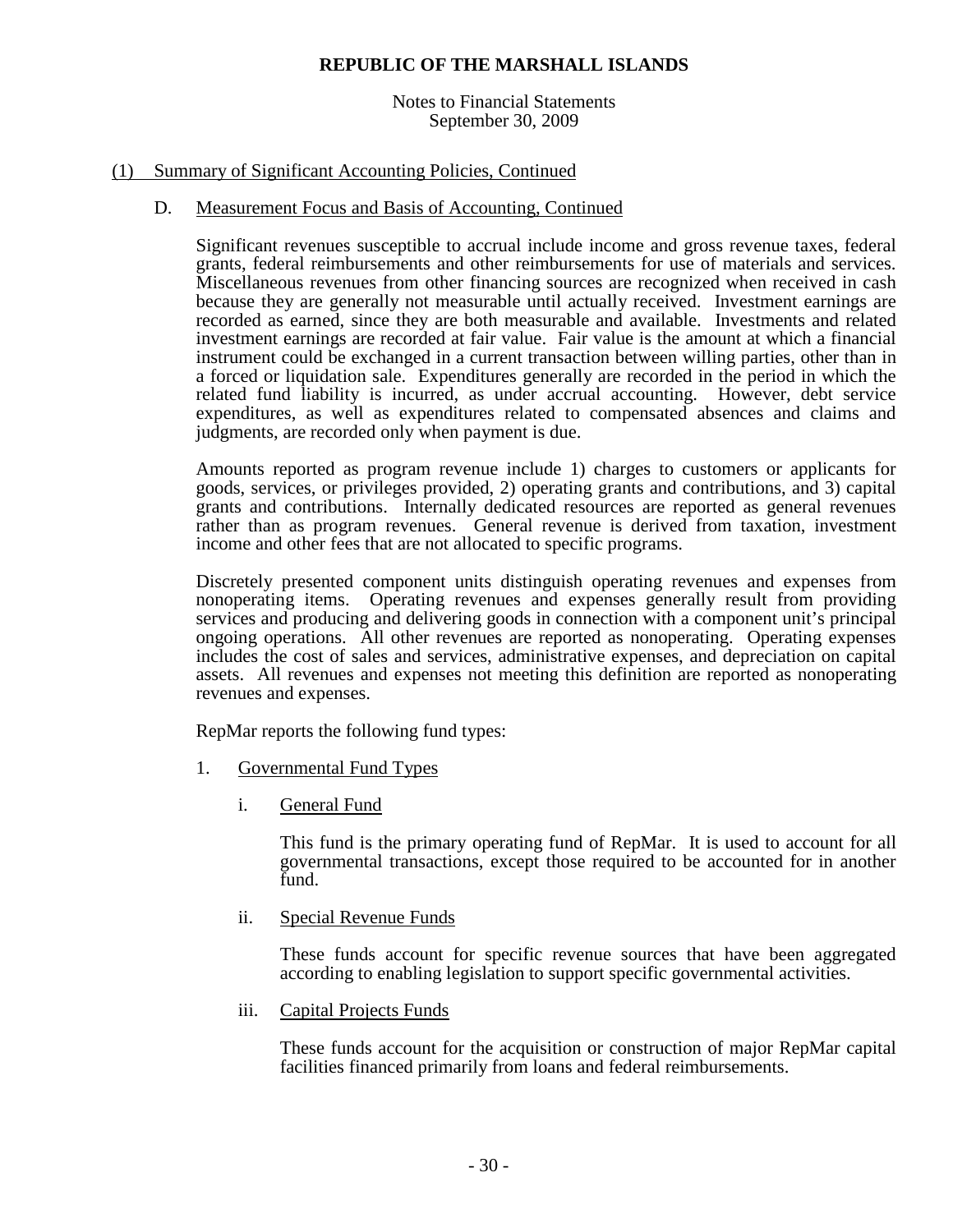Notes to Financial Statements September 30, 2009

#### (1) Summary of Significant Accounting Policies, Continued

#### D. Measurement Focus and Basis of Accounting, Continued

iv. Permanent Funds

This fund accounts for resources that are legally restricted to the extent that only earnings, and not principal, may be used to support programs for the benefit of the government.

- 2. Fiduciary Fund Types
	- i. Private Purpose Funds

These funds are used to account for resources held in trust under which principal and income benefit certain individuals.

These include funds held in trust by the Marshall Islands Social Security Administration (MISSA) for the beneficiaries of the MISSA Retirement Fund; funds received under the Interim Use Agreement for the benefit of Kwajalein landowners; and funds received under Section 177 of the Compact of Free Association for the benefit of victims related to the United States Nuclear Testing Program.

ii. Agency Funds

This fund is used to report resources held by the primary government relating to unclaimed property in a purely custodial capacity.

GASB Statement No. 34, *Basic Financial Statements - and Management's Discussion and Analysis - For State and Local Governments,* as amended by GASB Statement No. 37, *Basic Financial Statements - and Management's Discussion and Analysis - For State and Local Governments: Omnibus,* sets forth minimum criteria (percentage of the assets, liabilities, revenues or expenditures/expenses for either fund category or the governmental and enterprise combined) for the determination of major funds. Major individual governmental funds are reported as separate columns in the fund financial statements. The nonmajor funds are combined in a column in the fund financial statements and detailed in the combining statements. RepMar reports the following major funds:

Grants Assistance Fund, a Governmental Fund Type - Special Revenue Fund, which accounts for all financial transactions that are subgranted to RepMar, including United States Congress appropriations under United States Public Law 99-239, as amended, Title II, Article I, Section 211(a) and approved by Nitijela resolution 123 to promote economic advancement and budgetary self-reliance as well as other direct grants that RepMar received from the United States government and other donor countries.

Compact Trust Fund, a Governmental Fund Type - Permanent Fund, which accounts for RepMar's contributions to the Trust Fund established in accordance with Section 216 of the Compact of Free Association, as amended, to provide for an additional source of revenue for the government budget that will be needed to substitute for the absence of Compact of Free Association funding.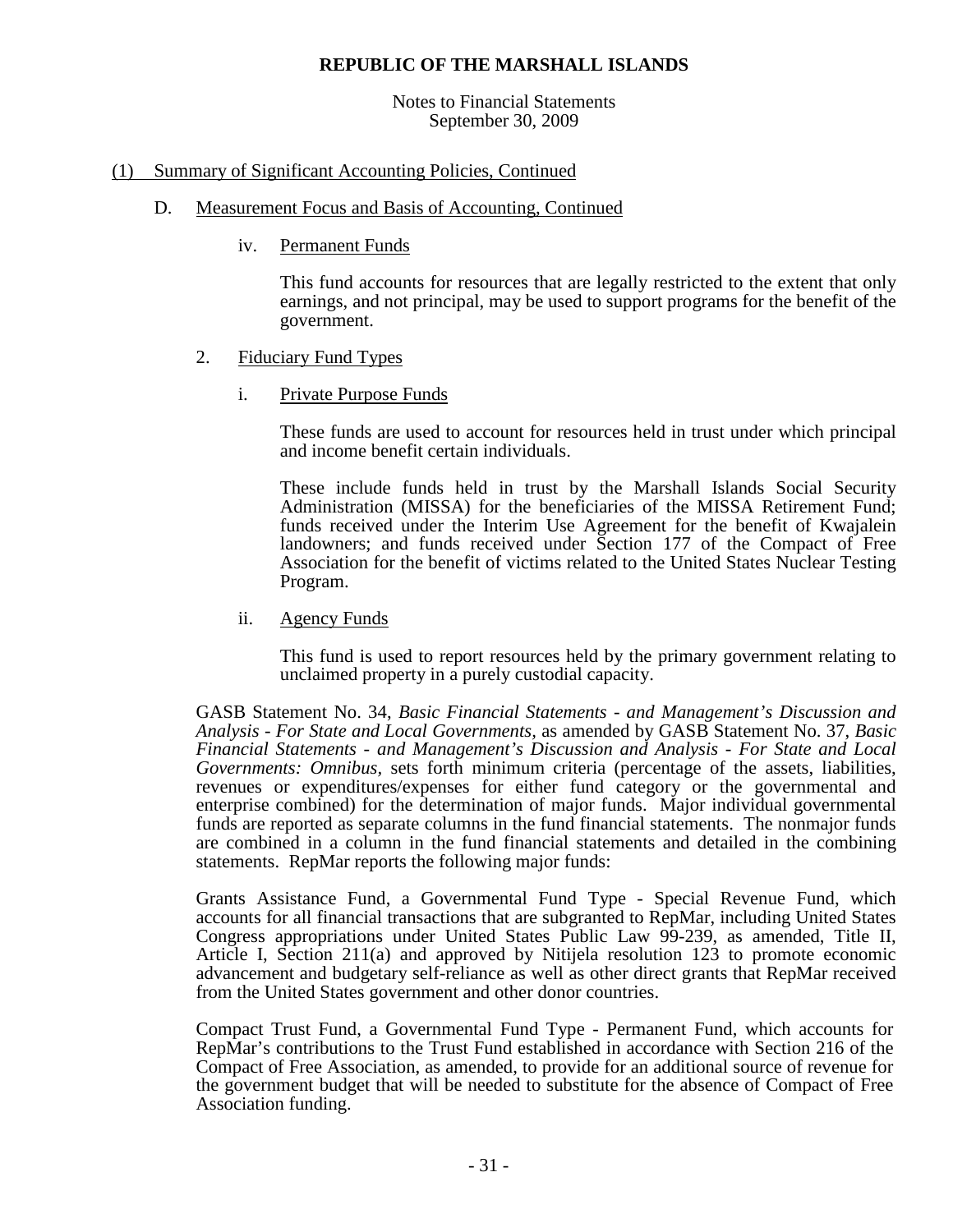Notes to Financial Statements September 30, 2009

#### (1) Summary of Significant Accounting Policies, Continued

#### E. Reporting Standards

As allowed by GASB Statement No. 20, *Accounting and Financial Reporting for Proprietary Funds and Other Governmental Entities that Use Proprietary Fund Accounting*, RepMar's discretely presented component units follow all GASB pronouncements and those Financial Accounting Standards Board Statements and Interpretations, Accounting Principles Board Opinions, and Accounting Research Bulletins that were issued on or before November 30, 1989, except those that conflict with a GASB pronouncement.

#### F. Cash and Cash Equivalents and Time Certificates of Deposit

RepMar pools cash resources of its various funds in order to facilitate the management of cash. Unless otherwise required by law, interest income received on pooled cash accrues to the General Fund. Cash and cash equivalents applicable to a particular fund are readily identifiable. Cash and cash equivalents include cash on hand, demand deposits, and shortterm investments in U.S. Treasury obligations with a maturity date within three months of the date acquired by RepMar. Deposits maintained in time certificates of deposit with original maturity dates greater than three months are separately classified on the statement of net assets/balance sheet.

#### G. Investments

Investments and related investment earnings are recorded at fair value. Fair value is the amount at which a financial instrument could be exchanged in a current transaction between willing parties, other than in a forced or liquidation sale.

Investments of 20% or more of the voting stock of an investee are presumed to give the investor significant influence and are carried using the equity method. Under the equity method, the investor records, as earnings or loss, its proportionate share of the investee's earnings or loss.

#### H. Receivables

In general, tax revenue is recognized on the government-wide financial statements, when assessed or levied and on the governmental fund financial statements to the extent that it is both measurable and available. Receivables are stated net of estimated allowances for uncollectible accounts. Reimbursements due to RepMar for expenditures on federally funded reimbursement and grant programs are reported as "receivables from federal agencies" on the governmental fund balance sheet.

Receivables of the primary government and the discretely presented component units are primarily due from businesses and individuals residing on the islands of Majuro and Ebeye. The allowance for uncollectable accounts primarily represents estimated allowances for uncollectible amounts that are determined based upon past collection experience and aging of the accounts.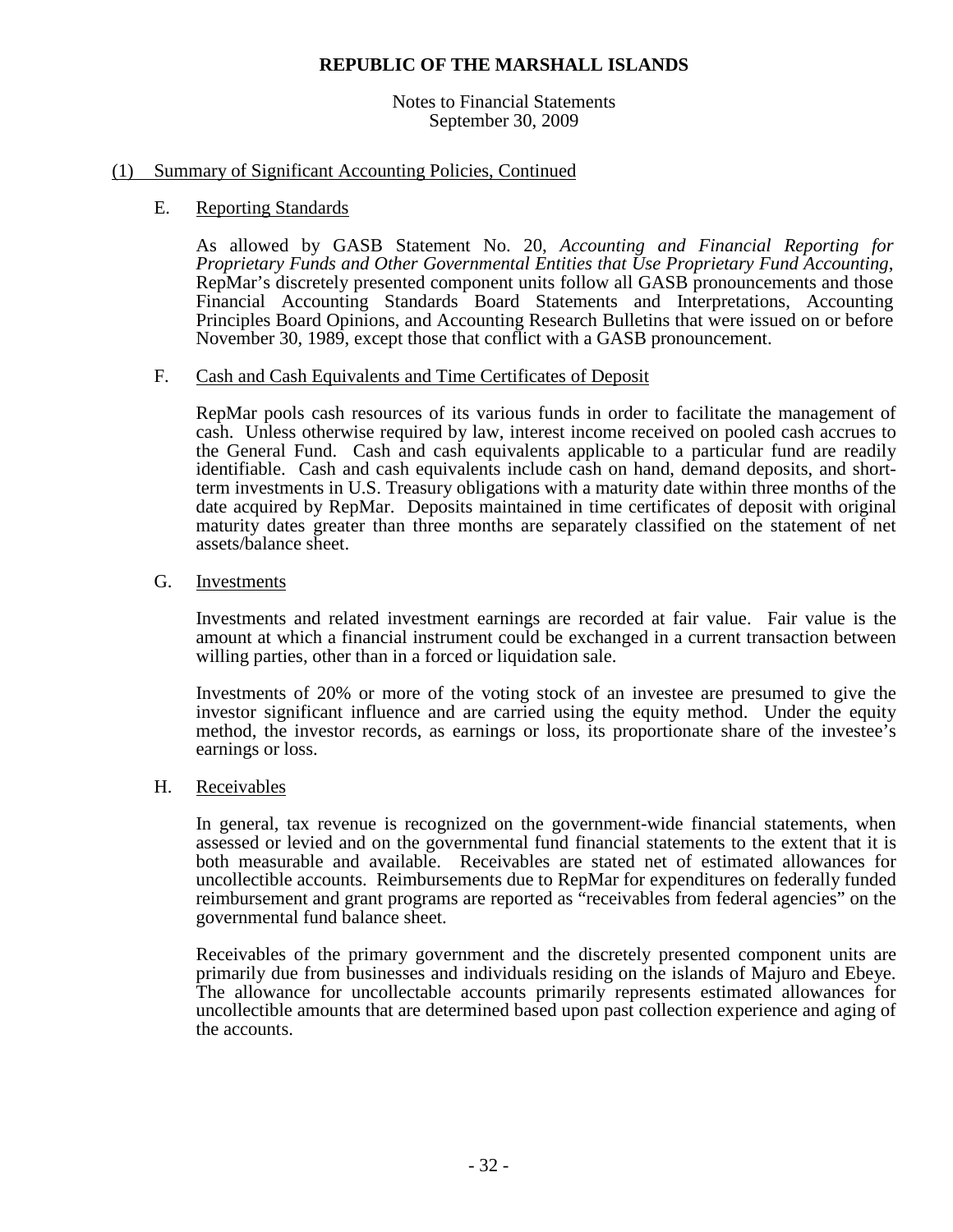Notes to Financial Statements September 30, 2009

#### (1) Summary of Significant Accounting Policies, Continued

#### I. Inventories and Prepaid Items

Inventories of the discretely presented component units are valued at the lower of cost (FIFO) or market.

Certain payments made to vendors or persons for services reflect costs applicable to future accounting periods and are recorded as prepaid items in both government-wide and fund financial statements.

#### J. Interfund Receivables/Payables

During the course of its operations, RepMar records transactions between individual funds for goods provided or services rendered. Receivables and payables resulting from transactions between funds are classified as "due from other funds" or "due to other funds" on the governmental fund balance sheet.

These balances result from the time lag between the dates that 1) interfund goods and services are provided or reimbursable expenditures occur, 2) transactions are recorded in the accounting system, and 3) payments between funds are made, and are scheduled to be collected in the subsequent year.

#### K. Restricted Assets

Certain assets of the primary government are classified as restricted assets because their use is restricted through loan agreements or enabling legislation.

#### L. Capital Assets

Capital assets, which include property, plant, equipment and infrastructure assets (e.g. roads, bridges, docks, water and sewer lines, water catchments, and other similar items), are reported in the governmental activity column of the government-wide financial statements. Such assets, whether purchased or constructed, are recorded at historical cost or estimated historical cost. Donated capital assets are recorded at estimated fair market value at the date of donation.

RepMar currently holds no title to land. Singular pieces of machinery and equipment that equal or exceed \$50,000 are capitalized. Buildings and infrastructure projects with a cost that equals or exceeds \$100,000 are capitalized. The costs of normal maintenance and repairs that do not add to the value of assets or materially extend asset lives are not capitalized.

Capital assets of the primary government and the component units are depreciated using the straight-line method over their estimated useful lives, with a full year's depreciation charged in the year of acquisition and disposal, regardless of date.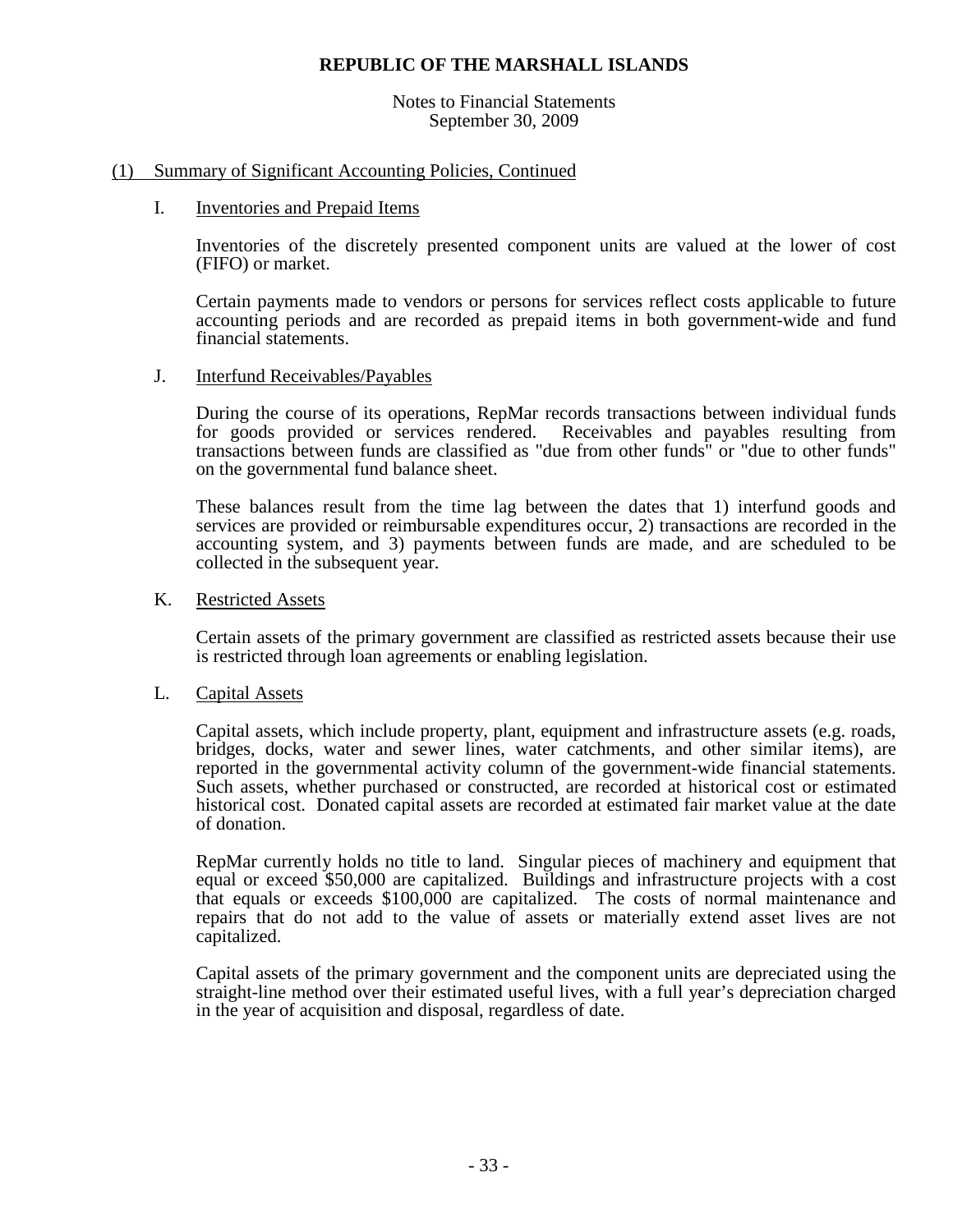Notes to Financial Statements September 30, 2009

#### (1) Summary of Significant Accounting Policies, Continued

#### M. Interfund/Intrafund Transactions

As a general rule, the effect of interfund activity has been eliminated in the government-wide financial statements. Exceptions to this rule are: 1) activities between funds reported as governmental activities and funds reported as business-type activities and 2) activities between funds that are reported in different functional categories in either the governmental or business-type activities column. Elimination of these activities would distort the direct costs and program revenues for the functions concerned.

#### N. Deferred Revenue

In the government-wide financial statements, deferred revenue is recognized when cash, receivables or other assets are recorded prior to being earned. In the governmental fund financial statements, deferred revenue represents monies received or revenues accrued which have not been earned or do not meet the "available" criterion for revenue recognition under the modified accrual basis of accounting. The deferred revenue in the governmental fund types has primarily resulted as federal funds are received in advance of eligible expenditures.

#### O. Compensated Absences

It is the government's policy to permit employees to accumulate earned but unused vacation and sick pay benefits. There is no liability for unpaid accumulated sick leave since the government does not have a policy to pay any amounts when employees separate from service with the government. All vacation pay is accrued when incurred in the governmentwide and fiduciary fund financial statements. A liability for these amounts is reported in governmental funds only if they have matured, for example, as a result of employee resignations and retirements. Annual leave accumulates at the rate of one working day per bi-weekly pay period.

#### P. Fund Equity

In the fund financial statements, governmental funds report reservations of fund balance for amounts that are not available for appropriation or are legally restricted by outside parties for use for a specific purpose. The unreserved fund balances for the governmental funds represent the amount available for budgeting future operations. The reserve for related assets as of September 30, 2009, is represented by the following assets:

|                              |                                |                          |  |            |     | Other        |              |
|------------------------------|--------------------------------|--------------------------|--|------------|-----|--------------|--------------|
|                              |                                | Grants                   |  | Compact    |     | Governmental |              |
|                              | General                        | Assistance               |  | Trust      |     | Funds        | Totals       |
| Cash and cash equivalents    | \$<br>$\overline{\phantom{a}}$ | $\overline{\phantom{a}}$ |  | ۰.         | \$. | 22.268       | \$<br>22.268 |
| Investments                  |                                |                          |  |            |     | 318,630      | 318,630      |
| Due from component units     | 5,768,499                      |                          |  |            |     |              | 5,768,499    |
| Restricted assets:           |                                |                          |  |            |     |              |              |
| Cash and cash equivalents    | 480,000                        |                          |  |            |     |              | 480,000      |
| Time certificates of deposit | 55,000                         |                          |  |            |     |              | 55,000       |
| Investments                  |                                |                          |  | 37,396,848 |     |              | 37,396,848   |
|                              | 6,303,499                      |                          |  | 37,396,848 |     | 340,898      | 44,041,245   |

The reserve for continuing appropriations within the Grants Assistance Fund of \$9,993,717 represents grant awards approved by the U.S. Department of the Interior under the Public Infrastructure Sector grant for projects that have not yet commenced.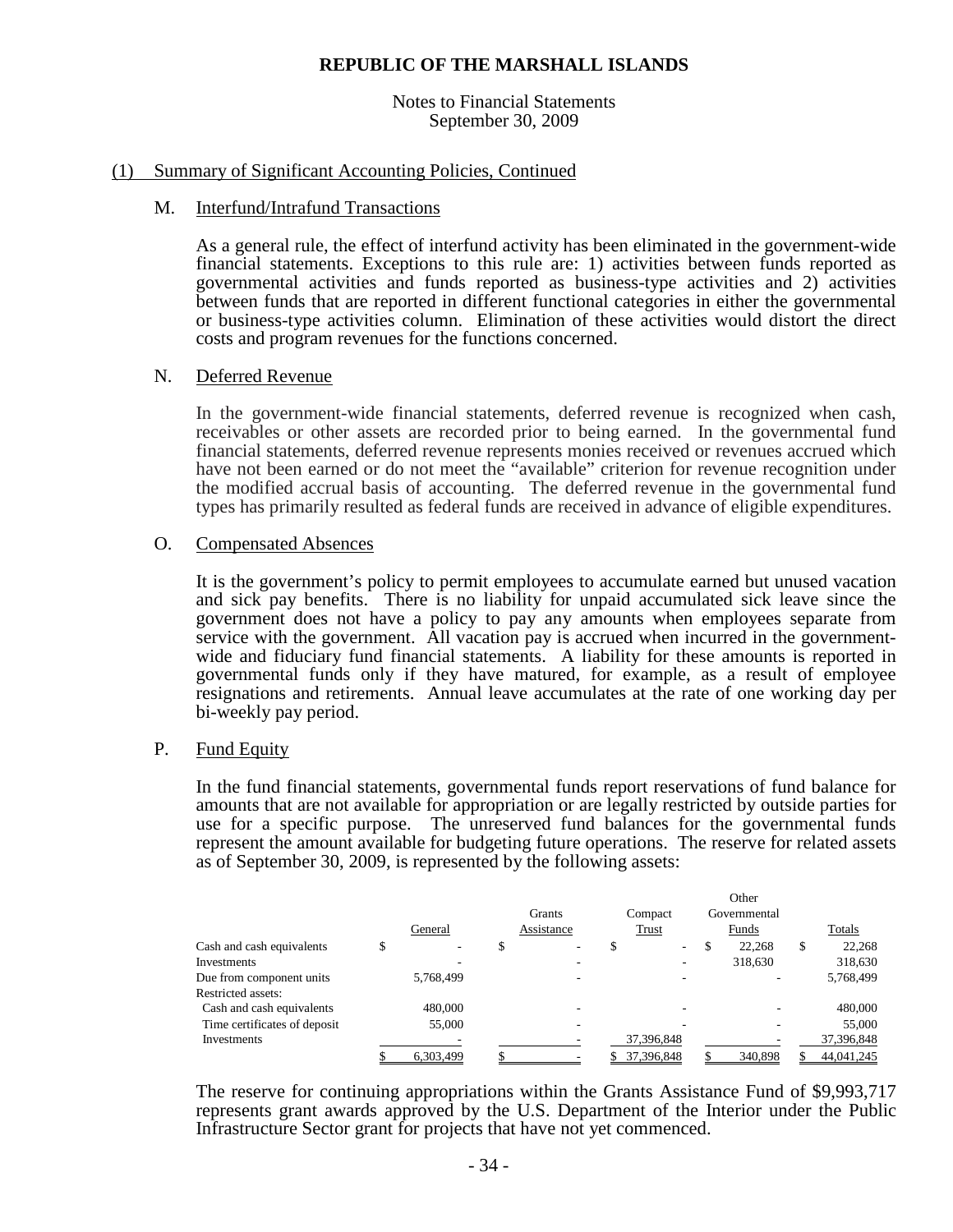Notes to Financial Statements September 30, 2009

#### (1) Summary of Significant Accounting Policies, Continued

#### Q. Dedicated Revenues and Pledges

RepMar has pledged, as security in the event of default for debt issued by the Marshalls Energy Company, Inc. (MEC), a portion of the General Fund's tax revenues. The debt, issued by MEC in May 2007 in the amount of \$12,000,000 to: (i) refinance debts to a fuel supplier; (ii) refinance a commercial bank loan; and (iii) to finance working capital requirements, is payable through April 2017. Total principal and interest remaining on the debt is \$11,375,578, with annual requirements of \$1,920,000 through to maturity.

#### R. Risk Financing

RepMar is exposed to various risks of loss related to torts; theft of, damage to, and destruction of assets; errors and omissions; injuries to employees; and natural disasters. It is the policy of the primary government not to purchase commercial insurance for the risks of loss to which it is exposed. Instead, RepMar management believes it is more economical to manage its risks internally. In the event of claim settlements and judgments, RepMar reports all of its risk management activities in its General Fund. Claims expenditures and liabilities are reported when it is probable that a loss has occurred and the amount of that loss can be reasonably estimated. These losses include an estimate of claims that have been incurred but not reported. No losses have occurred as a result of these policies in any of the past three fiscal years.

#### S. New Accounting Standards

During fiscal year 2009, RepMar implemented the following pronouncements:

- GASB Statement No. 45, *Accounting and Financial Reporting by Employers for Postemployment Benefits Other Than Pensions*, which establishes standards for the measurement, recognition, and display of other postemployment benefits expense/expenditures and related liabilities, note disclosures, and, if applicable, required supplementary information in the financial reports of state and local governmental employers.
- GASB Statement No. 49, *Accounting and Financial Reporting for Pollution Remediation Obligations*, which provides guidance and consistency under which a governmental entity would be required to report a liability related to pollution remediation.
- GASB Statement No. 52, *Land and Other Real Estate Held as Investments by Endowments*, which improves the quality of financial reporting by requiring endowments to report their land and other real estate investments at fair value, creating consistency in reporting among similar entities that exist to invest resources for the purpose of generating income.
- GASB Statement No. 55, *The Hierarchy of Generally Accepted Accounting Principles for State and Local Governments*, which improves financial reporting by contributing to the GASB's efforts to codify all GAAP for state and local governments so that they derive from a single source.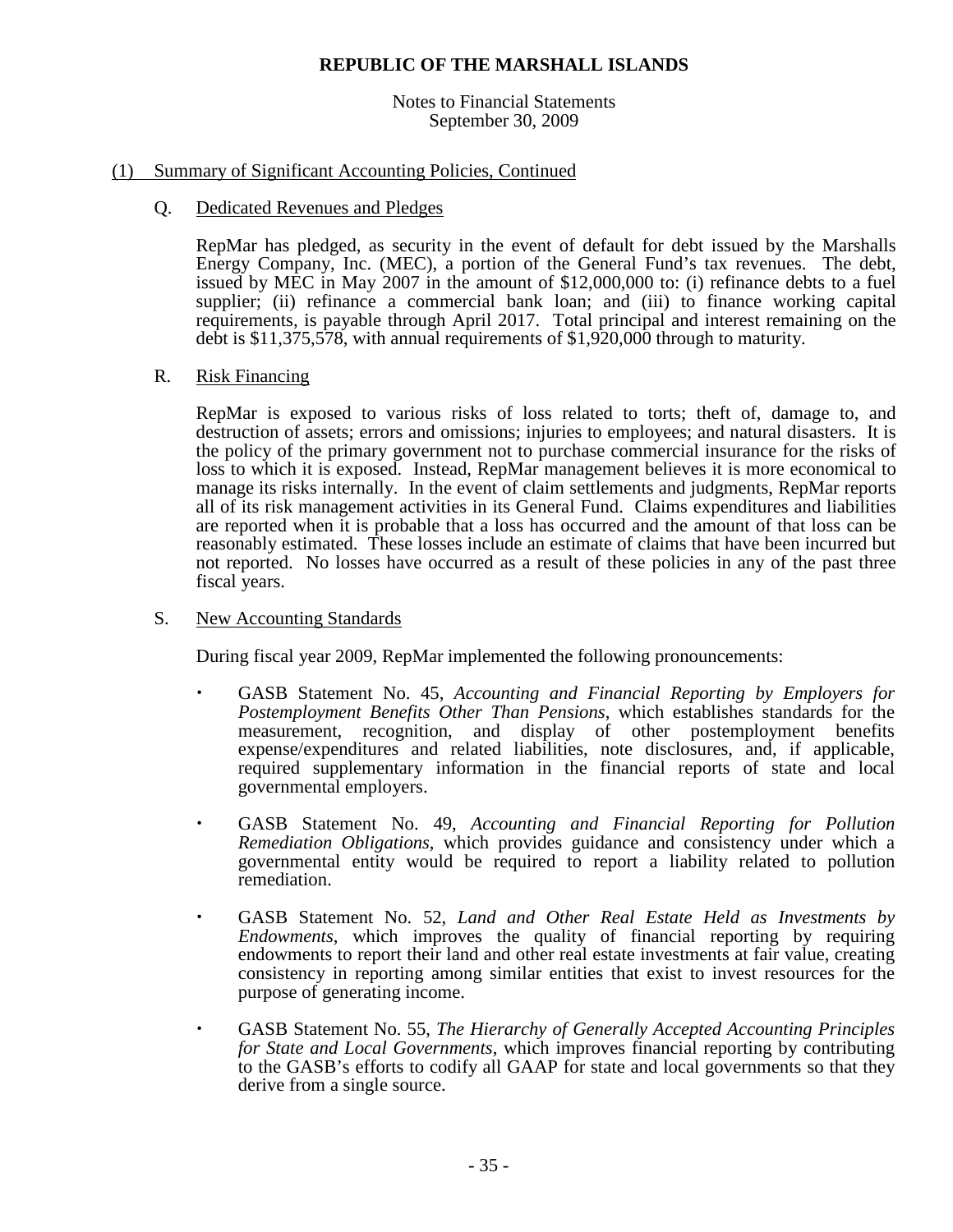Notes to Financial Statements September 30, 2009

#### (1) Summary of Significant Accounting Policies, Continued

- S. New Accounting Standards, Continued
	- GASB Statement No. 56, *Codification of Accounting and Financial Reporting Guidance Contained in the AICPA Statements on Auditing Standards*, which incorporates accounting and financial reporting guidance previously only contained in the American Institute of Certified Public Accountants (AICPA) auditing literature into the GASB's accounting and financial reporting literature for state and local governments, and addresses three issues from the AICPA's literature - related party transactions, going concern considerations, and subsequent events.

The implementation of these pronouncements did not have a material effect on the accompanying financial statements.

In June 2007, GASB issued Statement No. 51, *Accounting and Financial Reporting for Intangible Assets*. GASB Statement No. 51 addresses whether and when intangible assets should be considered capital assets for financial reporting purposes. The provisions of this statement are effective for periods beginning after June 15, 2009. Management does not believe that the implementation of this statement will have a material effect on the financial statements of RepMar.

In June 2008, GASB issued Statement No. 53, *Accounting and Financial Reporting for Derivative Instruments*. GASB Statement No. 53 is intended to improve how state and local governments report information about derivative instruments - financial arrangements used by governments to manage specific risks or make investments - in their financial statements. The provisions of this statement are effective for periods beginning after June 15, 2009. Management does not believe that the implementation of this statement will have a material effect on the financial statements of RepMar.

In December 2008, GASB issued Technical Bulletin No. 2008-1, *Determining the Annual Required Contribution Adjustment for Postemployment Benefits*, which clarifies the requirements of GASB Statement No. 27, *Accounting for Pensions by State and Local Governmental Employers,* and Statement No. 45, *Accounting and Financial Reporting by Employers for Postemployment Benefits Other Than Pensions,* for calculating the annual required contribution (ARC) adjustment. The provisions of this statement are effective for periods beginning after December 15, 2008. Management does not believe that the implementation of this statement will have a material effect on the financial statements of RepMar.

In March 2009, GASB issued Statement No. 54, *Fund Balance Reporting and Governmental Fund Type Definitions*, which enhances the usefulness of fund balance information by providing clearer fund balance classifications that can be more consistently applied and by clarifying the existing governmental fund type definitions. The provisions of this statement are effective for periods beginning after June 15, 2010. Management has not evaluated the effect that the implementation of this statement will have on the financial statements of RepMar.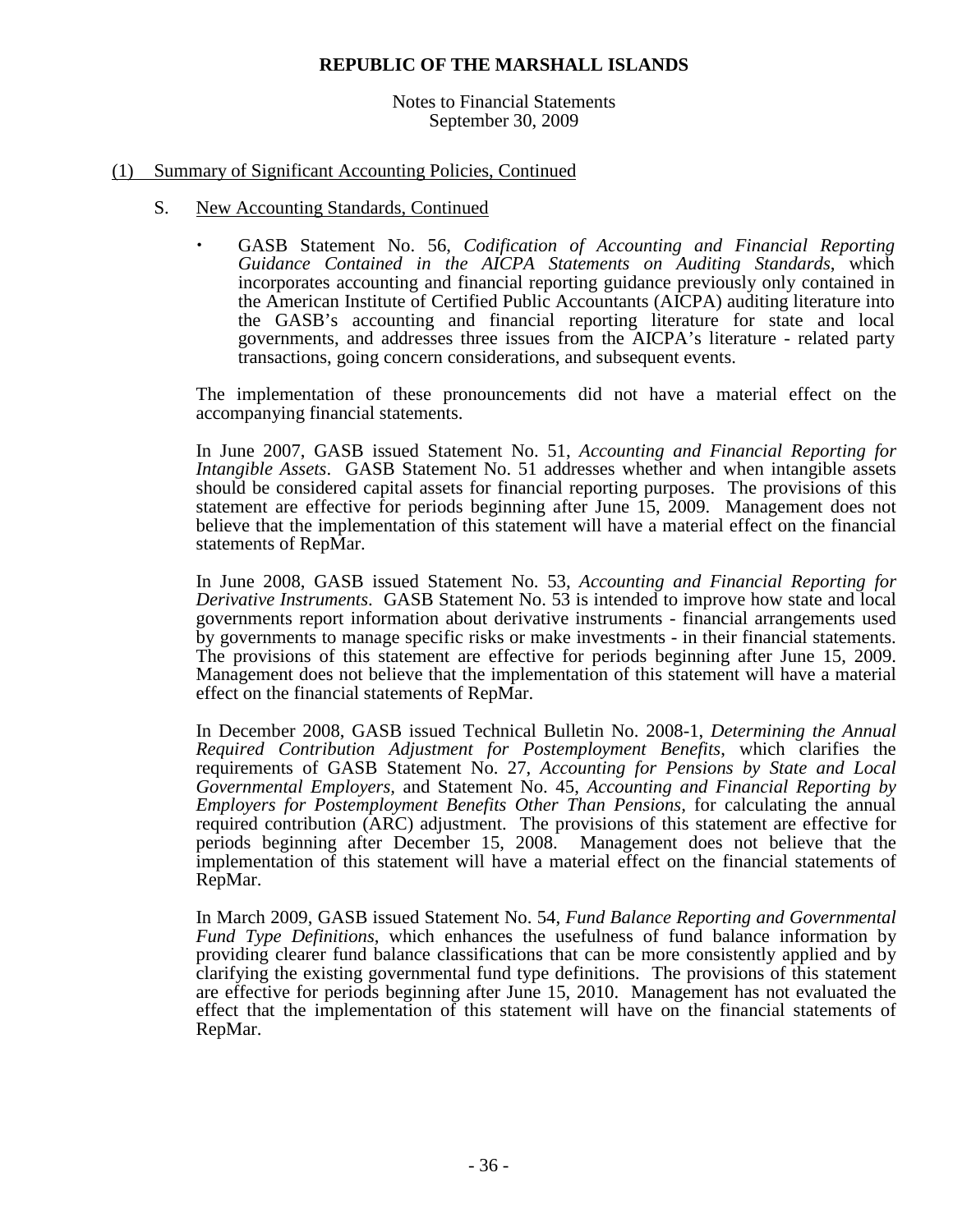Notes to Financial Statements September 30, 2009

#### (1) Summary of Significant Accounting Policies, Continued

T. Estimates

The preparation of financial statements in conformity with GAAP requires management to make estimates and assumptions that affect the reported amounts of assets and liabilities and disclosures of contingent assets and liabilities at the date of the financial statements and the reported amounts of revenues, expenditures and expenses during the reporting period. Actual results could differ from those estimates.

## U. Total Columns

Total columns are presented primarily to facilitate financial analysis. The Management's Discussion and Analysis includes certain prior year summarized comparative information in total. Such information does not include sufficient detail to constitute a full comparative presentation. Accordingly, such information should be read in conjunction with RepMar's financial statements for the year ended September 30, 2008 from which summarized information was derived.

#### (2) Deposits and Investments

GASB Statement No. 40 addresses common deposit and investment risks related to credit risk, concentration of credit risk, interest rate risk and foreign currency risk. As an element of interest rate risk, disclosure is required of investments that have fair values that are highly sensitive to changes in interest rates. GASB Statement No. 40 also requires disclosure of formal policies related to deposit and investment risks.

The deposit and investment policies of RepMar are governed by 3 MIRC 7, *Investment of Public Funds*, and 11 MIRC 1, *Financial Management*, in conjunction with various trust agreements. Under 3 MIRC 7, the Secretary of Finance, subject to approval of the Cabinet, may transfer specific amounts of money from the General Fund, and invest such money in financial institution investment accounts, provided however that:

- (a) Public monies shall not be deposited with any financial institution that is not a member of the Federal Deposit Insurance Corporation (FDIC) of the United States or the Federal Savings and Loan Insurance Corporation (FSLIC) of the United States, unless the Secretary of Finance is satisfied, on the advice of the Banking Commissioner, that a financial institution (although not a member of the FDIC or FSLIC), owns sufficient assets to cover the total amount of the deposit;
- (b) The demand deposit account shall be continuously maintained to cover not less than seventyfive percent of the cash expenditures projected to be expended over the next succeeding ninety day period;
- (c) All deposits, accounts and funds maintained pursuant to this Act shall be subordinate deposits, accounts and funds of the General Fund; and
- (d) No withdrawal of monies shall be made out of or charged against time or savings deposits, accounts or funds maintained pursuant to this Act except to transfer funds into the demand deposit account of the General Fund. All expenditures shall be made out of or charged against the demand deposit account of the General Fund only.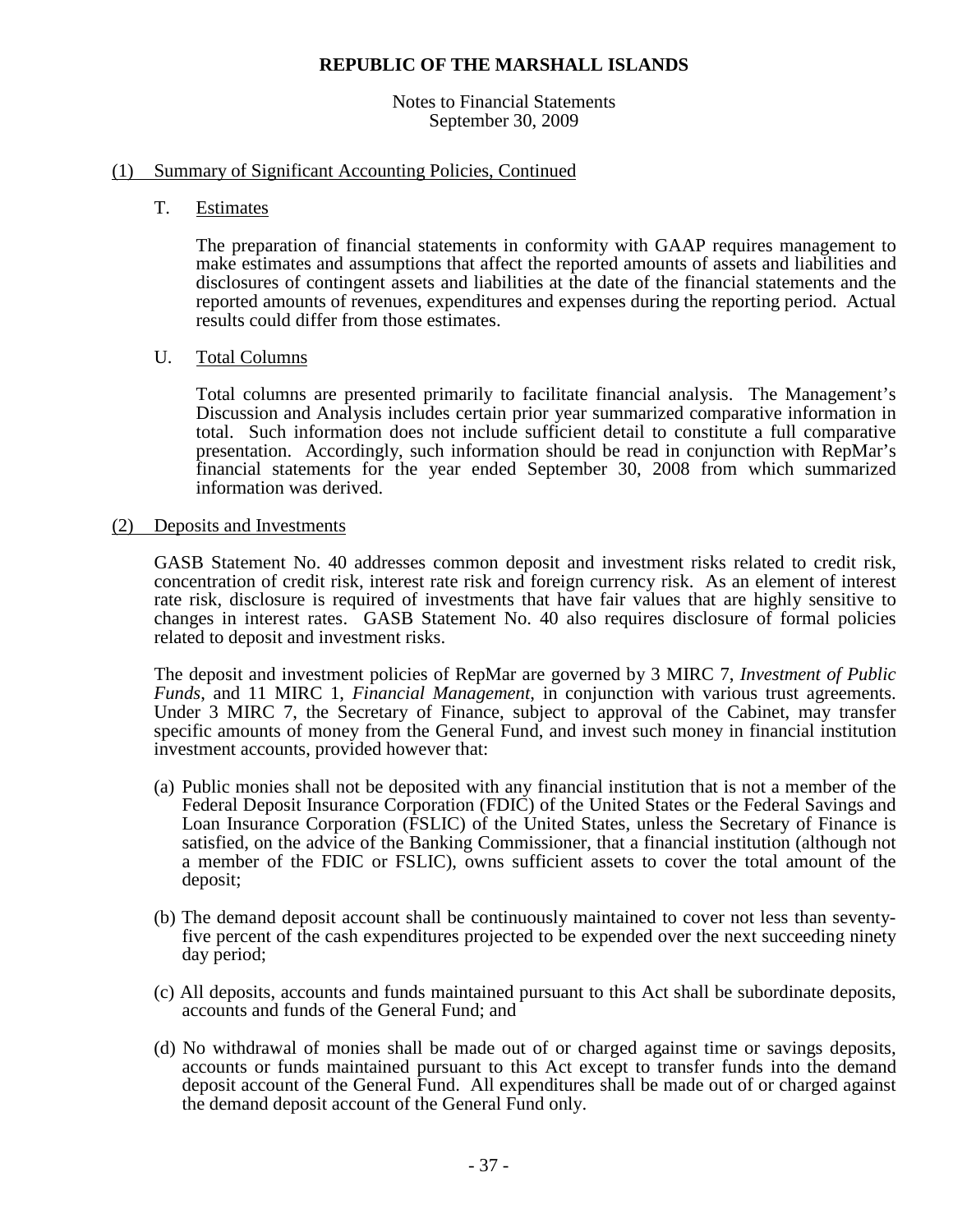Notes to Financial Statements September 30, 2009

#### (2) Deposits and Investments, Continued

Under 11 MIRC 1, the Secretary of Finance may invest any monies of RepMar, which:

- (a) Are funds that have not been appropriated by Act;
- (b) In his judgment are in excess of the amounts necessary for meeting the immediate requirements of RepMar; and
- (c) In his judgment will not impede or hamper the necessary financial operations of RepMar.

Any of such investments shall be due to mature no later than one (1) year from the date of investment, unless otherwise directed and authorized by the Cabinet for a longer period. Income derived from investments may be reinvested, unless the Cabinet decides otherwise, at the discretion of the Secretary of Finance and shall be recognized as revenue in accordance with generally accepted accounting principles. Long-term investments shall be in time certificates of deposits, bonds, notes, prime commercial paper or other low-risk investments.

A. Deposits

GASB Statement No. 3 previously required government entities to present deposit risks in terms of whether the deposits fell into the following categories:

- Category 1 Deposits that are federally insured or collateralized with securities held by RepMar or its agent in RepMar's name;
- Category 2 Deposits that are uninsured but fully collateralized with securities held by the pledging financial institution's trust department or agent in RepMar's name; or
- Category 3 Deposits that are collateralized with securities held by the pledging financial institution's trust department or agent but not in RepMar's name and noncollateralized deposits.

GASB Statement No. 40 amended GASB Statement No. 3 to in effect eliminate disclosure for deposits falling into categories 1 and 2 but retained disclosures for deposits falling under category 3. Category 3 deposits are those deposits that have exposure to custodial credit risk. Custodial credit risk is the risk that in the event of a bank failure, RepMar's deposits may not be returned to it. Such deposits are not covered by depository insurance and are either uncollateralized, or collateralized with securities held by the pledging financial institution or held by the pledging financial institution but not in the depositor-government's name. RepMar does not have a deposit policy for custodial credit risk.

As of September 30, 2009, the carrying amount of the primary government's total cash and cash equivalents and time certificates of deposit was \$33,501,433 and the corresponding bank balance was \$33,103,783. Of the bank balances, \$32,255,472 is maintained in financial institutions subject to Federal Deposit Insurance Corporation (FDIC) insurance. As of September 30, 2009, bank deposits in the amount of \$1,412,522 were FDIC insured. RepMar does not require collateralization of its cash deposits; therefore, deposit levels in excess of FDIC insurance coverage are uncollateralized. Accordingly, these deposits are exposed to custodial credit risk.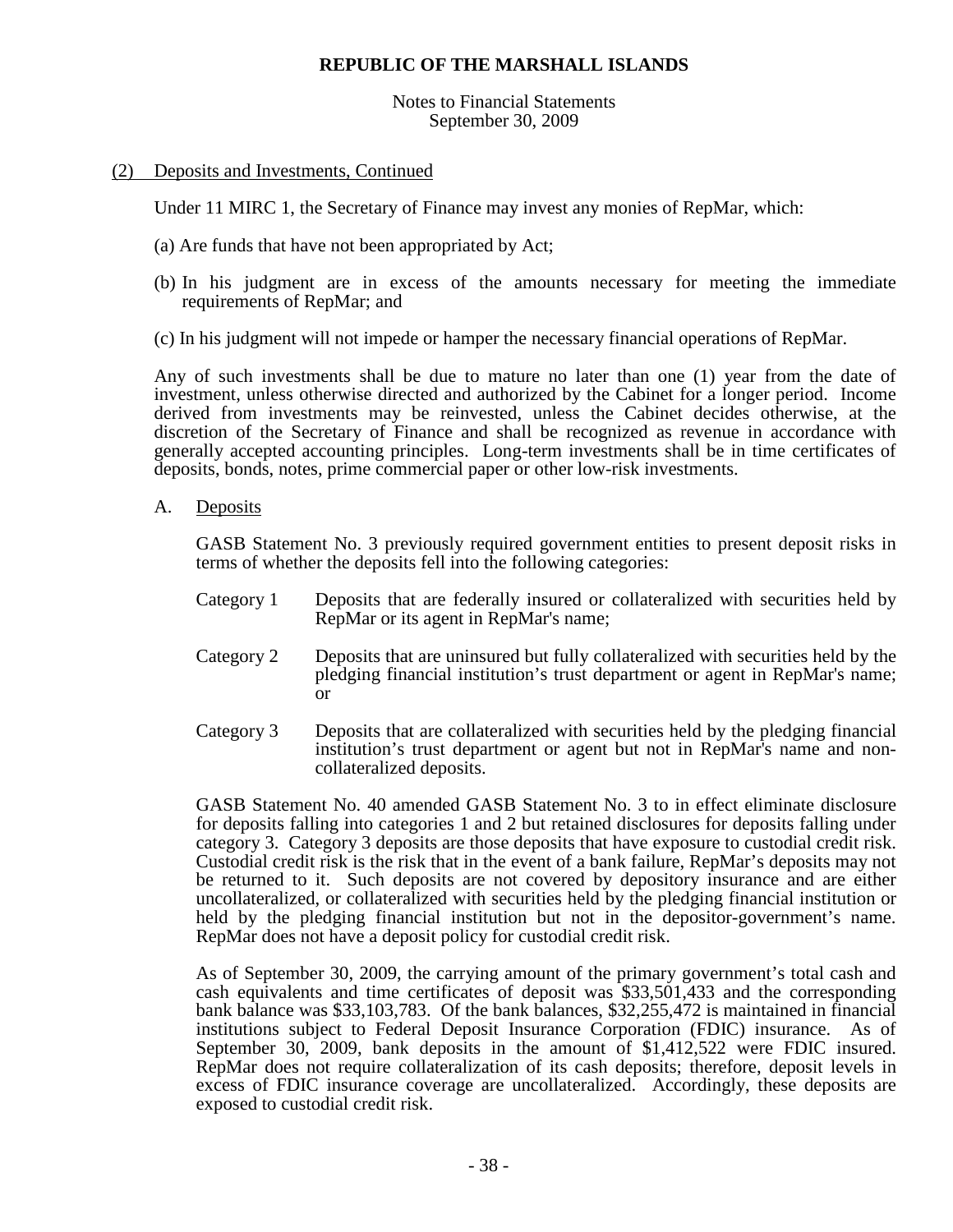Notes to Financial Statements September 30, 2009

#### (2) Deposits and Investments, Continued

#### A. Deposits, Continued

As of September 30, 2009, the carrying amount of the fiduciary fund's total cash and cash equivalents and time certificates of deposit was \$5,611,930 and the corresponding bank balance was \$6,006,787. Of the bank balances, \$172,757 is maintained in financial institutions subject to FDIC insurance. RepMar does not require collateralization of its cash deposits; therefore, deposit levels in excess of FDIC insurance coverage are uncollateralized. Accordingly, these deposits are exposed to custodial credit risk.

As of September 30, 2009, the carrying amount in the aggregate of the discretely presented component units' total cash and cash equivalents and time certificates of deposit was \$9,961,285 and the corresponding bank balance was \$10,251,664. Of the bank balances, \$4,837,045 is maintained in financial institutions subject to FDIC insurance. As of September 30, 2009, bank deposits in the amount of \$1,781,276 were FDIC insured. The component units do not require collateralization of their cash deposits; therefore, deposit levels in excess of FDIC insurance coverage are uncollateralized. Accordingly, these deposits are exposed to custodial credit risk.

B. Investments

GASB Statement No. 3 previously required government entities to present investment risks in terms of whether the investments fell into the following categories:

- Category 1 Investments that are insured or registered, or securities held by RepMar or its agent in RepMar's name;
- Category 2 Investments that are uninsured and unregistered for which the securities are held by the counterparty's trust department or agent in RepMar's name; or
- Category 3 Investments that are uninsured and unregistered, with securities held by the counterparty, or by its trust department or agent but not in RepMar's name.

GASB Statement No. 40 amended GASB Statement No. 3 to in effect eliminate disclosure for investments falling into categories 1 and 2, and provided for disclosure requirements addressing other common risks of investments such as credit risk, interest rate risk, concentration of credit risk, and foreign currency risk. GASB Statement No. 40 did retain and expand the element of custodial credit risk in GASB Statement No. 3.

Investments of the primary government as of September 30, 2009, are as follows:

| <b>Compact Trust Fund:</b> |              |
|----------------------------|--------------|
| Money market funds         | \$3,053,708  |
| Equity mutual funds        | 32,348,567   |
| Fixed income mutual funds  | 1,993,659    |
| Other                      |              |
|                            | \$37,396,848 |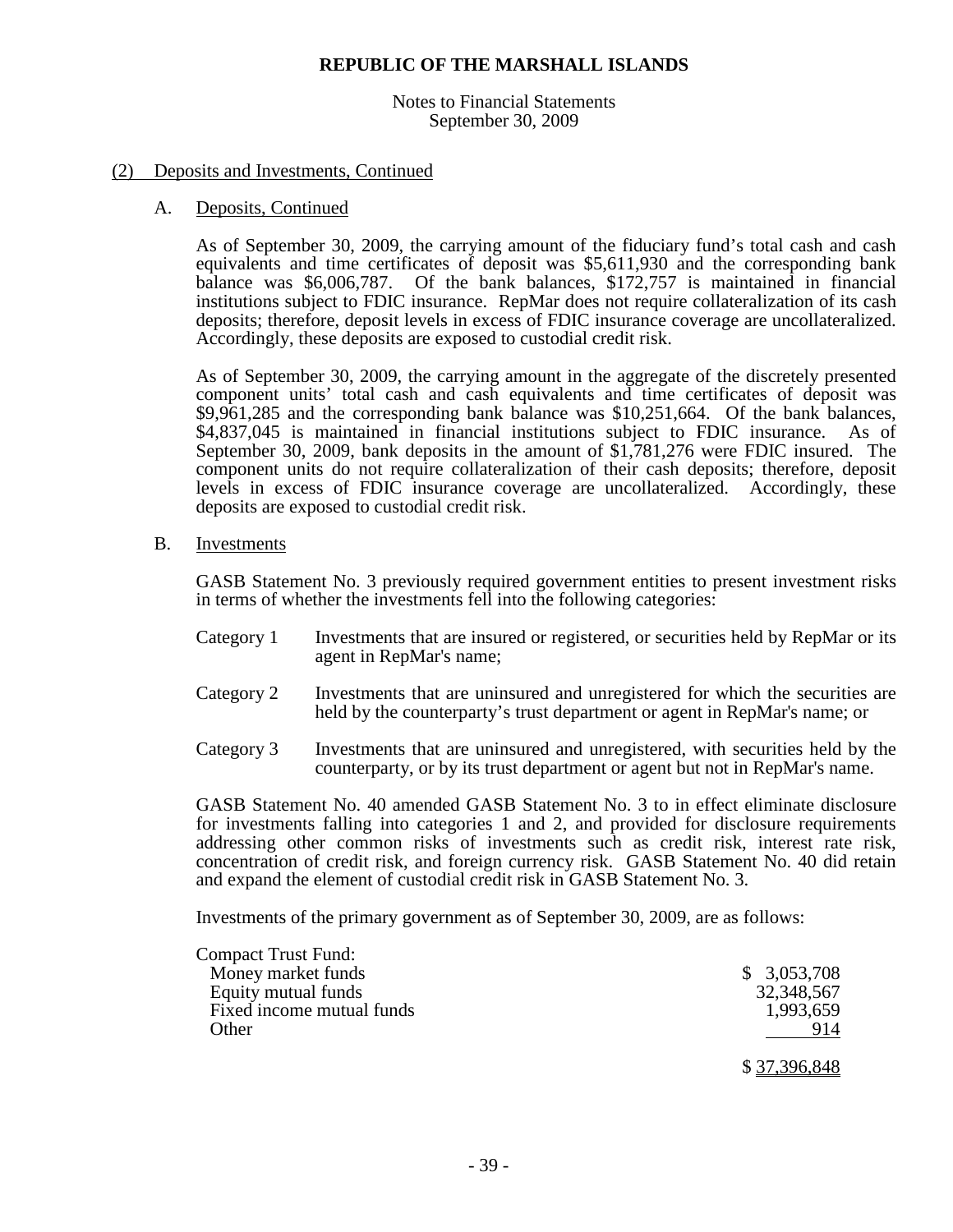Notes to Financial Statements September 30, 2009

#### (2) Deposits and Investments, Continued

#### B. Investments, Continued

Additionally, as of September 30, 2009, the primary government holds approximately 4% of the shares of Pacific Forum Lines in the amount of \$318,630. As the fair market value of this investment is not readily available, such has been recorded at cost.

Custodial credit risk for investments is the risk that in the event of the failure of the counterparty to the transaction, RepMar will not be able to recover the value of investment or collateral securities that are in the possession of an outside party. RepMar's investments are held and administered by trustees in accordance with various trustee agreements. Based on negotiated trust and custody contracts, all of these investments were held in RepMar's name by RepMar's custodial financial institutions at September 30, 2009.

Credit risk for investments is the risk that an issuer or other counterparty to an investment will not fulfill its obligations.

Interest rate risk is the risk that changes in interest rates will adversely affect the fair value of debt instruments. RepMar does not have a formal investment policy that limits investment maturities as a means of managing its exposure to fair value losses arising from increasing interest rates.

Concentration of credit risk for investments is the risk of loss attributed to the magnitude of an entity's investment in a single issuer. GASB Statement No. 40 requires disclosure by issuer and amount of investments in any one issuer that represents five percent (5%) or more of total investments for RepMar. As of September 30, 2009, there were no investments in any one issuer that exceeded 5% of total investments.

Investments of the fiduciary funds as of September 30, 2009, are as follows:

| Marshall Islands Social Security Administration (MISSA): | \$           |
|----------------------------------------------------------|--------------|
| Money market funds                                       | 55,279       |
| Common equity securities                                 | 8,324,080    |
| Mutual funds                                             | 39,982,483   |
|                                                          | \$48,361,842 |
| <b>Nuclear Claims Trust Fund (NCTF):</b>                 | \$           |
| U.S. Treasury obligations                                | 19,064       |
| U.S. Government agencies                                 | 19,876       |
| Corporate notes and bonds                                | 73,885       |
| Total fixed income securities                            | 112,825      |
| Money market funds                                       | 12,628       |
| Other                                                    | 1,076        |
|                                                          | 126,529      |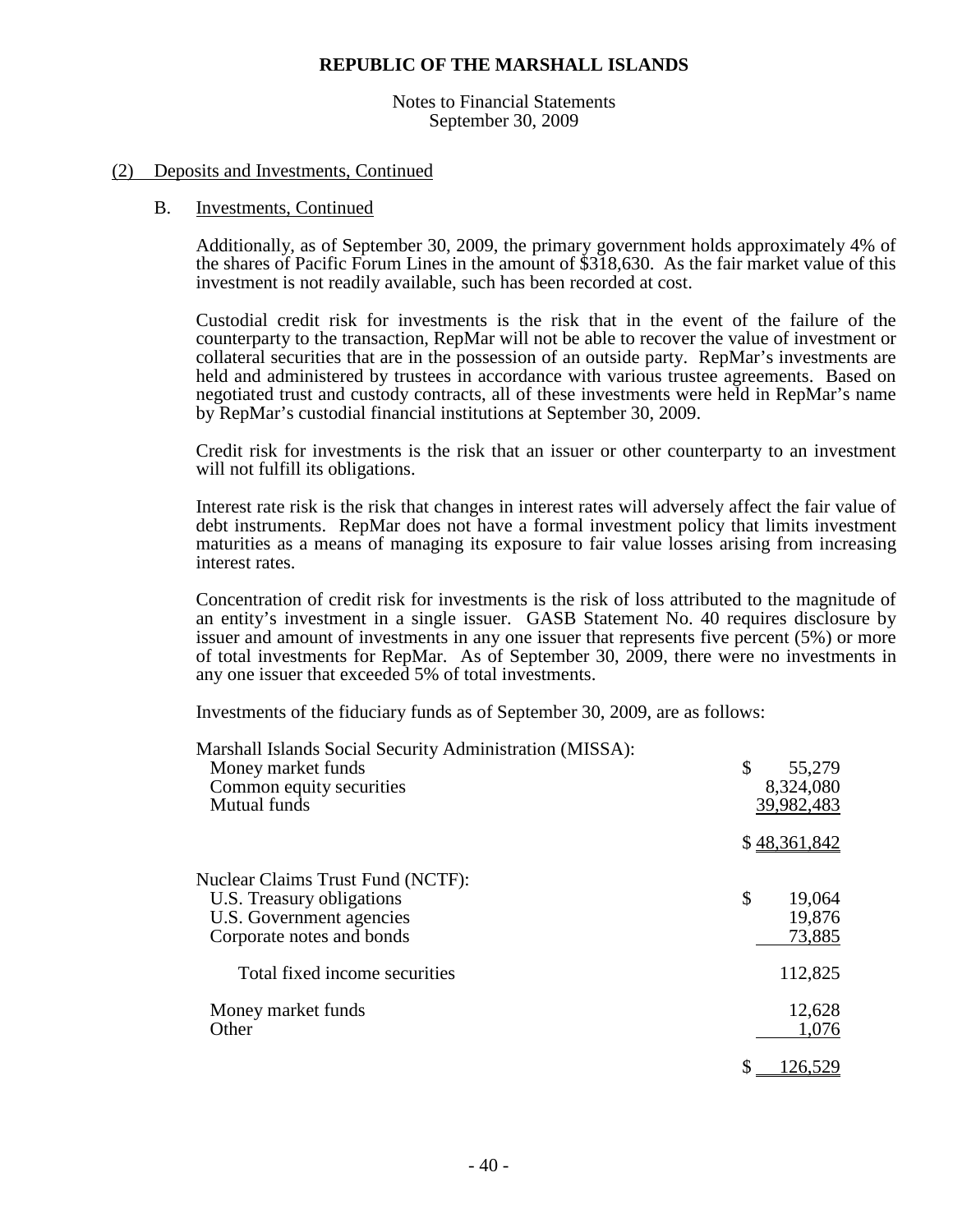Notes to Financial Statements September 30, 2009

#### (2) Deposits and Investments, Continued

#### B. Investments, Continued

Additionally, as of September 30, 2009, MISSA holds approximately 10% of the shares of Marshall Islands Service Corporation, totaling \$30,000, which is accounted for at cost, and approximately 31% of the shares of Bank of Marshall Islands (BOMI), totaling \$8,409,973, which is accounted for under the equity method.

A summary of unaudited financial information as of and for the nine months ended September 30, 2009, for investees accounted for using the equity method of accounting for investments, is as follows:

| Assets       | \$63,129,385 |
|--------------|--------------|
| Liabilities  | \$36,810,382 |
| Net earnings | \$3,332,472  |

As of September 30, 2009, net increase in fair value of investments included equity in net earnings of BOMI amounting to \$1,029,868.

The deposit and investment policies of MISSA are governed by its enabling legislation. The Board is required to engage one or more fund custodians to assume responsibility for the physical possession of MISSA's investments. Legally authorized investments are as follows:

- (i) Government obligations Obligations issued or guaranteed as to principal and interest by RepMar or by the Government of the United States, provided that the total market value of the investments in obligations guaranteed by RepMar shall at the time of purchase not exceed twenty-five percent (25%) of the total market value of all investments of MISSA, and further provided that the principal and interest on each obligation are payable in the currency of the United States.
- (ii) Corporate obligations and mortgage-backed securities Obligations of any public or private entity or corporation created or existing under the laws of RepMar or of the United States or any state, territory or commonwealth thereof, or obligations of any other government or economic community which are payable in United States dollars, or pass through and other mortgage-backed securities provided that the obligation is an agency of the United States Government or is rated in one of the four highest categories by two nationally recognized rating agencies in the United States. No investment under this heading shall exceed five percent of the market value of the Fund or ten percent of the outstanding value of the issue at the time of purchase.
- (iii)Preferred and common stocks Shares of preferred or common stocks of any corporation created or existing under the laws of RepMar or under the laws of the United States or any state, territory or commonwealth thereof provided that the purchase of such shares shall be considered reasonable and prudent by MISSA's investment advisor at the time of purchase, that not more than fifteen percent (15%) percent of the market value of the Fund shall be invested in the stock of any one corporation, and that not more than twentyfive percent (25%) percent of the market value of the Fund shall be invested in any one industry group.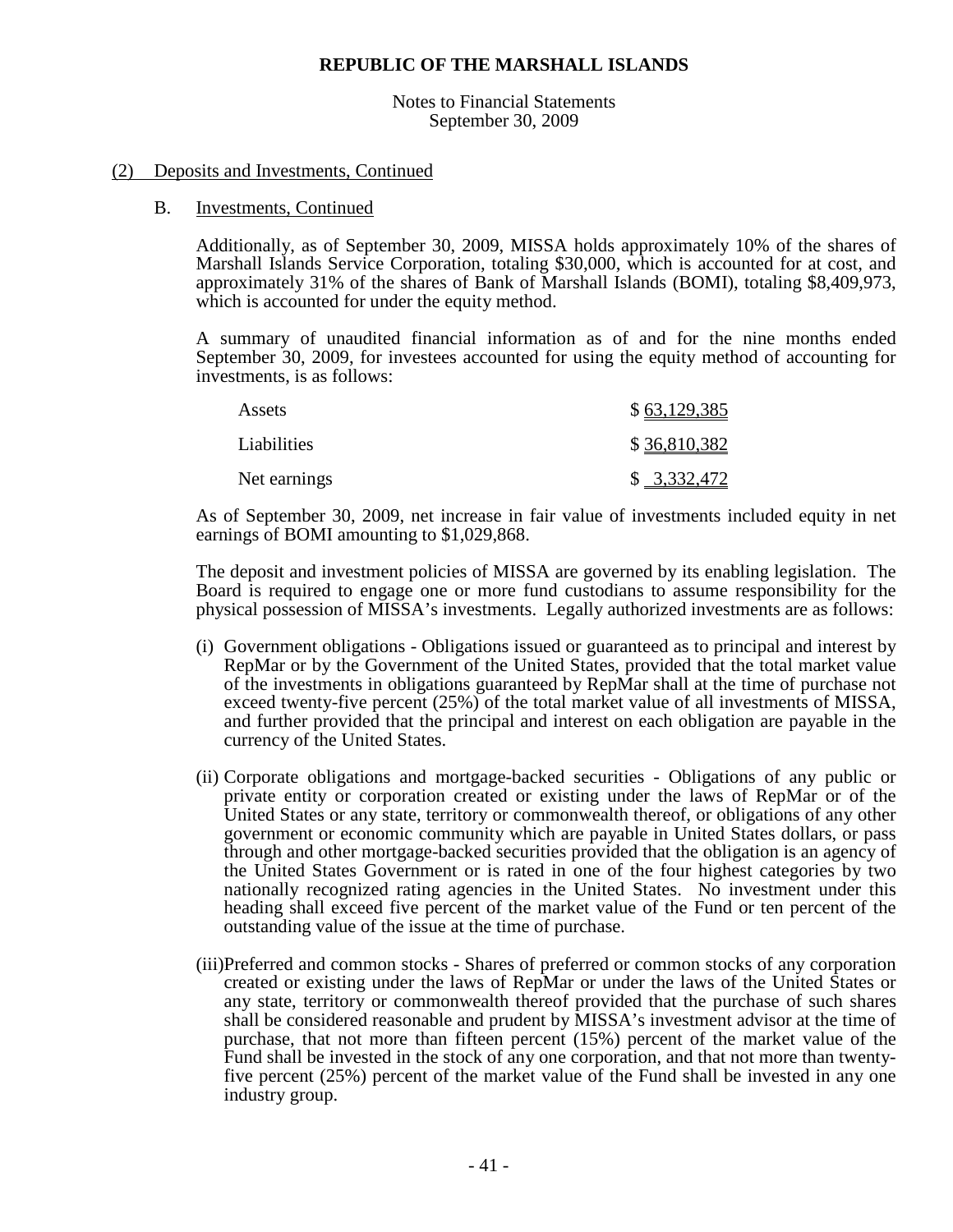Notes to Financial Statements September 30, 2009

#### (2) Deposits and Investments, Continued

#### B. Investments, Continued

(iv)Insurance company obligations - Contracts and agreements supplemental thereto providing for participation in one or more accounts of a life insurance company authorized to do business in the Republic or in any state, territory or commonwealth of the United States provided that the total market value of these investments at no time shall exceed ten percent (10%) of all investments of the Fund.

The deposit and investment policies of the NCTF are governed by an agreement between the Government of the United States and RepMar for the implementation of Section 177 of the Compact of Free Association. Generally, the Fund shall be invested in bonds, notes and other instruments of investment grade and of United States nationality, including both debt and equity issues, common or preferred stocks, money market funds, certificates of indebtedness and mutual funds.

MISSA and NCTF investments are held and administered by trustees in accordance with various trustee agreements. Based on negotiated trust and custody contracts, all of these investments were held respectively in the name of MISSA and NCTF by their custodial financial institutions at September 30, 2009.

|                           | Moody's        | Investment Maturities (In Years) |        |    |        |    |         |     |                          |              |
|---------------------------|----------------|----------------------------------|--------|----|--------|----|---------|-----|--------------------------|--------------|
|                           | Credit         |                                  | Less   |    |        |    |         |     | Greater                  | Fair         |
|                           | Rating         |                                  | Than 1 |    | 1 to 5 |    | 6 to 10 |     | Than 10                  | Value        |
| U.S. Treasury obligations | Aaa            | \$                               | Ξ.     | \$ | 19,064 | \$ | ۰       | \$. | $\overline{\phantom{0}}$ | \$<br>19,064 |
| U.S. Government agencies  | Aaa            |                                  |        |    | 19.876 |    |         |     |                          | 19,876       |
| Corporate notes and bonds | Aaa            |                                  |        |    | 8,096  |    |         |     |                          | 8,096        |
| Corporate notes and bonds | Aa3            |                                  |        |    | 3,176  |    |         |     |                          | 3,176        |
| Corporate notes and bonds | Aa2            |                                  |        |    | 2,031  |    | 12,521  |     |                          | 14,552       |
| Corporate notes and bonds | Aa1            |                                  |        |    | 10,502 |    |         |     |                          | 10,502       |
| Corporate notes and bonds | A <sub>3</sub> |                                  |        |    | 7.694  |    | 2.008   |     | 2,024                    | 11,726       |
| Corporate notes and bonds | A <sub>2</sub> |                                  |        |    | 4,325  |    | 3,273   |     |                          | 7,598        |
| Corporate notes and bonds | A <sub>1</sub> |                                  |        |    | 4,315  |    | 5,389   |     |                          | 9,704        |
| Corporate notes and bonds | Baa2           |                                  |        |    | 2,150  |    | 1,986   |     |                          | 4,136        |
| Corporate notes and bonds | Baa1           |                                  |        |    | 2,054  |    | 2,341   |     |                          | 4,395        |
|                           |                |                                  |        |    | 83,283 |    | 27,518  |     | 2.024                    | 12,825       |

As of September 30, 2009, the NCTF's investments in debt securities were as follows:

MISSA and NCTF do not have a formal investment policy that limits investment maturities as a means of managing its exposure to fair value losses arising from increasing interest rates. Furthermore, as of September 30, 2009, there were no investments in any one issuer that exceeded 5% of total investments.

Investments of the discretely presented component units as of September 30, 2009, are as follows:

| College of the Marshall Islands (CMI): |        |
|----------------------------------------|--------|
| Mutual funds                           | 72,368 |
| Common equity securities               | 6.924  |
| Money market funds                     | 869    |
|                                        |        |
|                                        |        |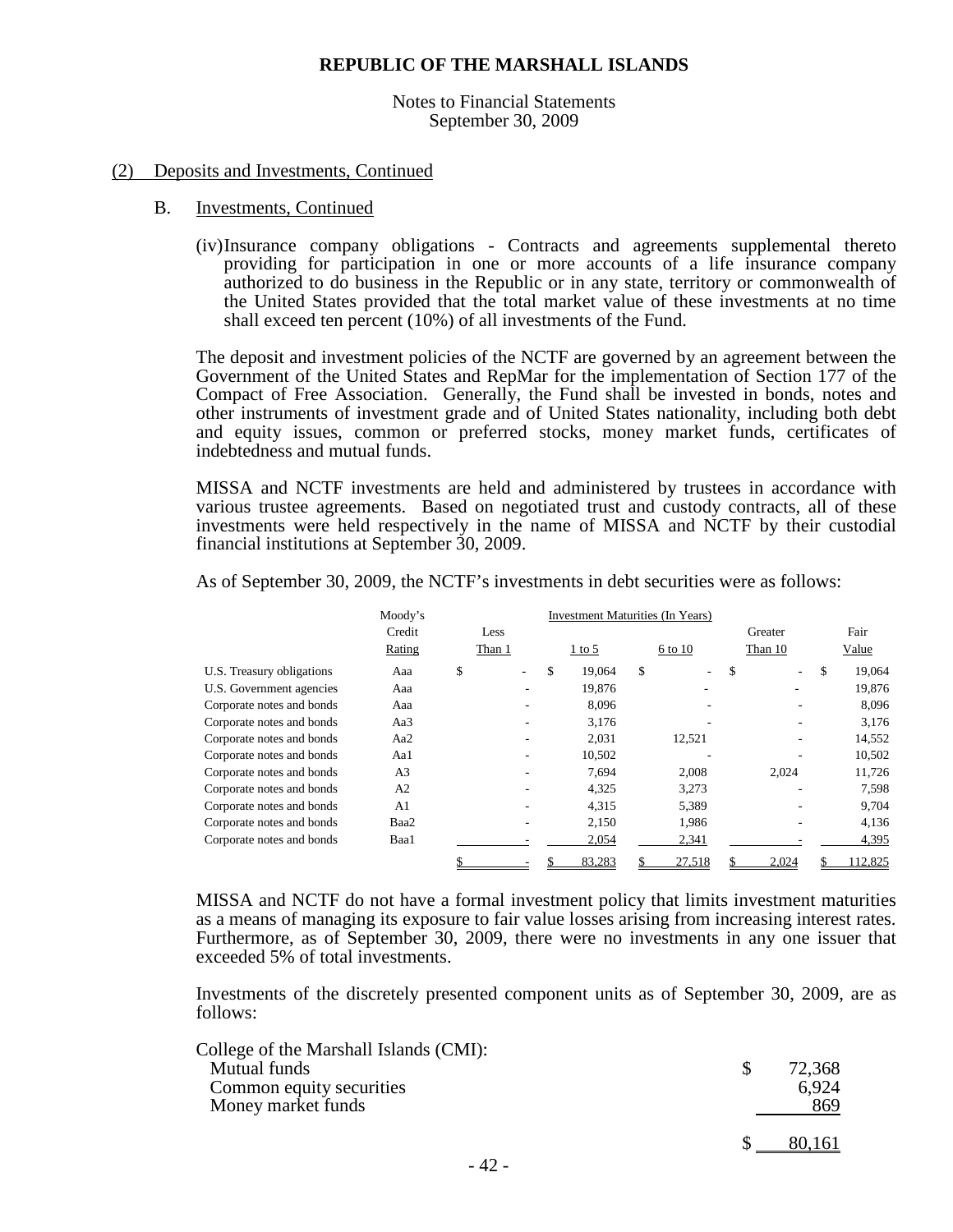Notes to Financial Statements September 30, 2009

#### (2) Deposits and Investments, Continued

#### B. Investments, Continued

The deposit and investment policies of CMI are governed by the Board of Regents. As such, the Board of Regents is authorized to delegate certain responsibilities to third parties. Investment managers have discretion to purchase, sell, or hold the specific securities to meet the objectives set forth in the investment policy. Generally, CMI can invest in cash and cash equivalents, bonds, U.S. and non-U.S. equities, Real Estate Investment Trusts, and commodities.

Investments held by the College of the Marshall Islands Foundation, Inc. and the Friends of the College of the Marshall Islands Foundation, Inc., legally separate tax-exempt foundations of CMI, consist of money market funds, U.S. Treasury and agency obligations, and common stock.

The carrying value of investments held by the Foundations is as follows:

| <b>Restricted for endowments:</b>  |         |
|------------------------------------|---------|
| Money market funds                 | 62,116  |
| U.S. Government notes and bonds    | 205,401 |
| Domestic equities                  | 258,562 |
|                                    | 526,079 |
| Marshall Islands Development Bank: |         |
| Common equity securities           | 423.748 |

The deposit and investment policies of MIDB are governed by MIDB's Board of Directors. Generally, MIDB can provide financial assistance to enterprises operating in the Republic, including making equity investments in such enterprises.

Marshall Islands Marine Resources Authority (MIMRA): Investment in joint venture \$ 4,583,558

On May 1, 2005, MIMRA entered into a joint venture agreement with a third party to form the Marshall Islands Fishing Corporation (MIFCO), an ongoing association for the purpose of engaging in the purse seine fishing business. The association was formally organized during fiscal year 2006 with the purchase of the vessel, RMI201. MIMRA's contributed capital was \$2,940,000, which represented a 49% interest of the vessel's value of \$6,000,000. The parties agreed that MIMRA's contribution to working capital will be provided by the third party and shall be classified as a loan provided to MIMRA at an annual rate of 3%. 100% of MIMRA's share of the profits will be used to pay off this loan for the first two years of operations; thereafter, it will be 50%. The parties agreed that the joint venture will be operated by the third party and MIMRA will not be liable to the joint venture. The outstanding balance of this loan payable amounted to \$1,818,443 at September 30, 2009 and is recorded within the accompanying financial statements as other noncurrent liabilities of the aggregate discretely presented component units.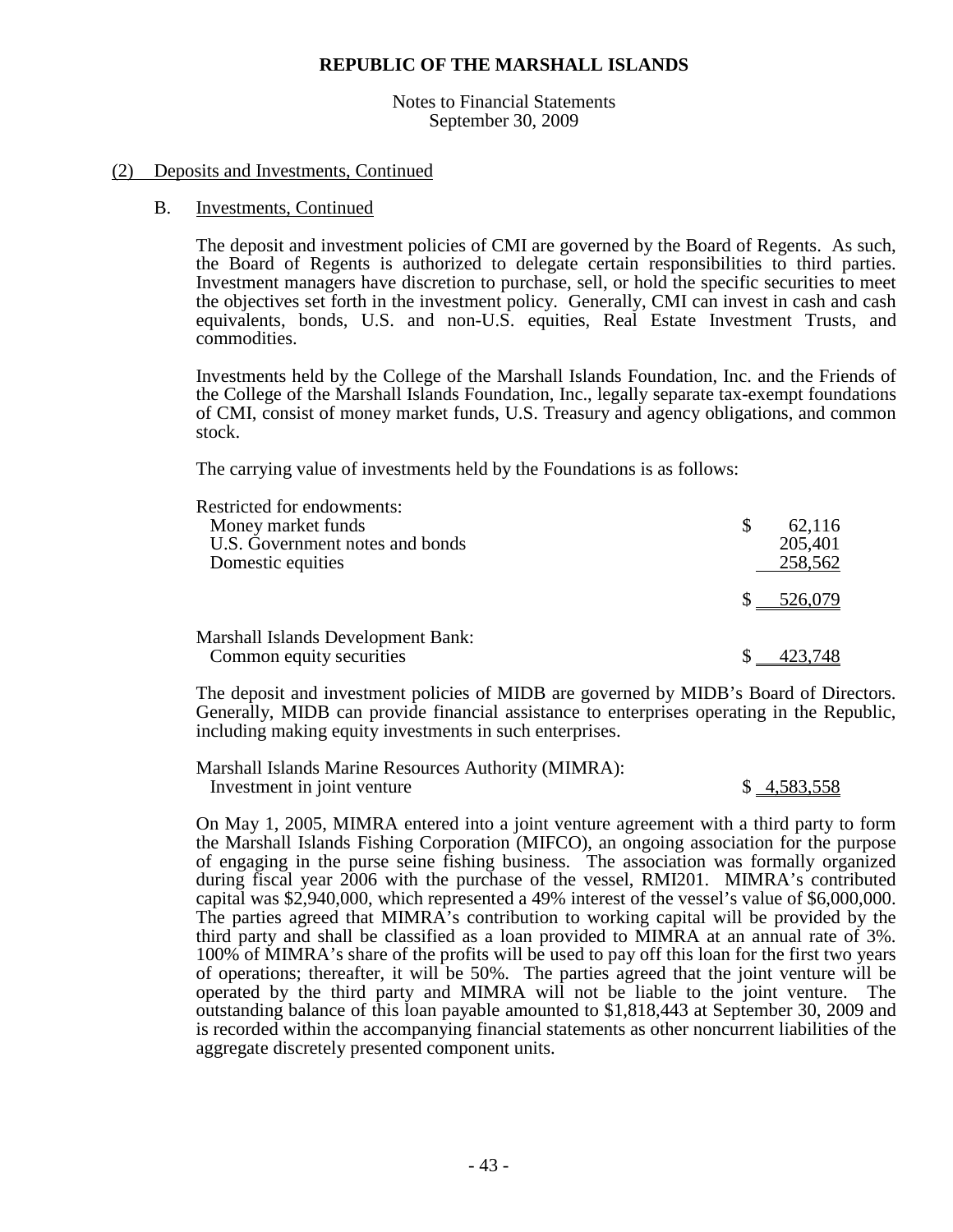Notes to Financial Statements September 30, 2009

#### (2) Deposits and Investments, Continued

#### B. Investments, Continued

A summary of unaudited financial information as of and for the year ended December 31, 2008, for investees accounted for using the equity method of accounting for investments, is as follows:

| Assets       | \$19,886,019 |
|--------------|--------------|
| Liabilities  | \$11,457,210 |
| Net earnings | \$2,428,809  |

As of September 30, 2009, MIMRA recognized equity in net earnings of MIFCO amounting to \$1,171,277.

| Marshall Islands National Telecommunications Authority (MINTA):<br>Common equity securities<br>Money market funds | \$1,237,197<br>56,074 |
|-------------------------------------------------------------------------------------------------------------------|-----------------------|
|                                                                                                                   | \$1,293,271           |

The deposit and investment policies of MINTA are governed by MINTA's Board of Directors. As such, the Board of Directors is authorized to delegate certain responsibilities to third parties. Investment managers have discretion to purchase, sell, or hold the specific securities to meet the objectives set forth in the investment policy. Generally, MINTA can invest in bonds and other indebtedness of the U.S. and in preferred or common stock of any corporation created or existing under the laws of the U.S. or any U.S. state, territory, or commonwealth. Additionally, a maximum of 25% of the total portfolio may be invested in non-U.S. equities.

#### (3) Receivables

Receivables as of September 30, 2009, for the primary government's individual major governmental funds, nonmajor governmental funds in the aggregate, and fiduciary funds, including applicable allowance for uncollectible accounts, are as follows:

|                                   |                 |                      |                          |       |                          | Nonmajor       |       |             |                 |
|-----------------------------------|-----------------|----------------------|--------------------------|-------|--------------------------|----------------|-------|-------------|-----------------|
|                                   |                 | Grants<br>Assistance |                          |       | Compact                  | Governmental   |       | Fiduciary   |                 |
|                                   | General         |                      |                          | Trust |                          | Funds          | Funds |             | Totals          |
| Receivables:                      |                 |                      |                          |       |                          |                |       |             |                 |
| Taxes                             | \$<br>1,987,022 | \$                   | $\overline{\phantom{a}}$ | \$    | $\sim$                   | \$<br>66,315   | \$    | $\omega$ .  | \$<br>2,053,337 |
| Federal agencies                  | 31,337          |                      | 1.902.083                |       |                          | 313,375        |       |             | 2,246,795       |
| General                           | 1,361,874       |                      | 967,360                  |       | $\overline{\phantom{a}}$ | 1,462,185      |       | 3,033,612   | 6,825,031       |
| Loans                             |                 |                      |                          |       | $\overline{\phantom{a}}$ | 18,615,377     |       |             | 18,615,377      |
| Other                             | 349,549         |                      |                          |       |                          | 1.308.646      |       | 6,398,612   | 8,056,807       |
|                                   | 3,729,782       |                      | 2.869,443                |       |                          | 21,765,898     |       | 9,432,224   | 37,797,347      |
| Less: allowance for uncollectible |                 |                      |                          |       |                          |                |       |             |                 |
| Accounts                          | (461, 423)      |                      | (152, 776)               |       |                          | (18, 916, 854) |       | (5,785,867) | (25,316,920)    |
| Net receivables                   | 3.268.359       |                      | 2.716.667                |       |                          | 2.849.044      |       | 3.646.357   | 12.480.427      |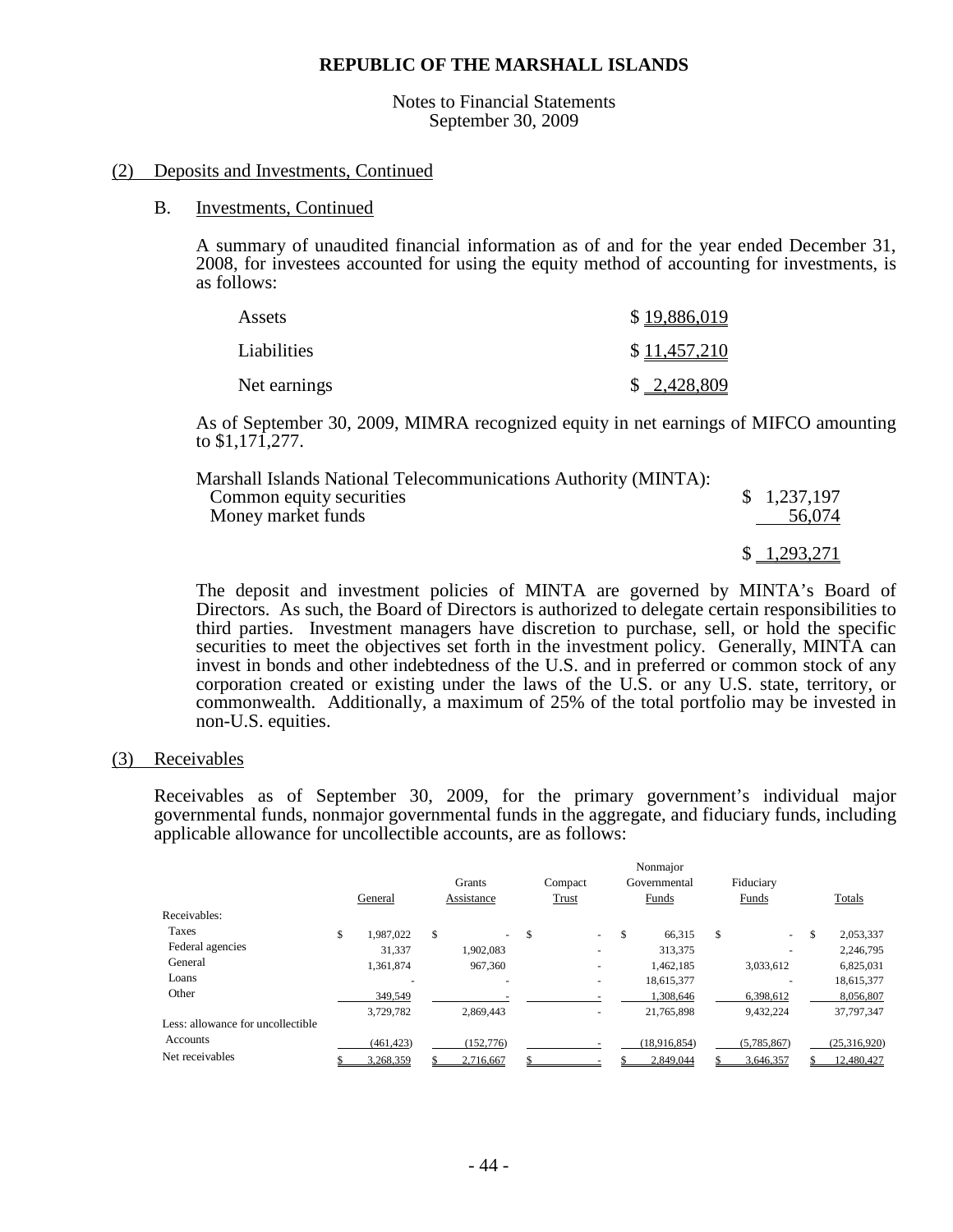Notes to Financial Statements September 30, 2009

#### (3) Receivables, Continued

Loans receivable of the primary government are recorded by the Marshall Islands Scholarship, Grant and Loan Board, the Marshall Islands Development Authority, and the ADB Development Projects Fund. The details of these loans are as follows:

#### Marshall Islands Scholarship, Grant and Loan Board

Loans to qualified Marshallese students under a student financial assistance program, interest free, uncollateralized with no set repayment terms, and may be converted to grants at a later date if the recipients meet certain criteria. These loans have been fully provided for in the allowance for uncollectible accounts. During the year ended September 30, 2009, loans in the amount of \$103,181 were converted to grants as the recipients met the criteria for conversion.  $$14,246,590$ 

#### Marshall Islands Development Authority

Notes receivable from four fishing companies incorporated and operating in the Republic of the Marshall Islands, due August 1992, interest at 6% per annum, interest and principal payable on demand. These notes have been fully provided for in the allowance for uncollectible accounts. 1,780,000

#### ADB Development Projects Fund

Loan to Ebje Ruktok/Rukjenlein Fishing Company, Inc., interest at 8.5% per annum, with repayments commencing March 1995. The loan is a subsidiary loan of a loan agreement (Loan Number 1102 MAR (SF)) between RepMar and the Asian Development Bank. This loan has been fully provided for in the allowance for uncollectible accounts. 2,588,787

\$ 18,615,377

#### Discretely Presented Component Units

Receivables as of September 30, 2009, for the discretely presented component units, including applicable allowance for uncollectible accounts, are as follows:

|                   | College<br>of the<br>Marshall<br>Islands | Marshalls<br>Energy<br>Company,<br>Inc. | Marshall<br><b>Islands</b><br>Development<br>Bank |    | Marshall<br>Islands<br>Marine<br>Resources<br>Authority | Marshall<br>Islands<br>National<br>Telecom.<br>Authority | <b>RMI</b> Ports<br>Authority |             | Non-major<br>Component<br>Units |             | Totals          |
|-------------------|------------------------------------------|-----------------------------------------|---------------------------------------------------|----|---------------------------------------------------------|----------------------------------------------------------|-------------------------------|-------------|---------------------------------|-------------|-----------------|
| Receivables:      |                                          |                                         |                                                   |    |                                                         |                                                          |                               |             |                                 |             |                 |
| Federal agencies  | \$<br>188.120                            | $\mathcal{S}$<br>$\sim$                 | \$<br>$\overline{\phantom{a}}$                    | \$ | $\overline{\phantom{a}}$                                | \$<br>$\sim$                                             | \$                            | 999.629     | \$                              | 23,776      | \$<br>1,211,525 |
| General           | 2.048.840                                | 6,205,021                               |                                                   |    | 118.523                                                 | 1,059,017                                                |                               | 1,284,787   |                                 | 8,035,213   | 18,751,401      |
| Loans             |                                          | ٠                                       | 30,371,171                                        |    |                                                         |                                                          |                               |             |                                 |             | 30,371,171      |
| Other             | 222,074                                  |                                         | 226,491                                           |    | 1,162,650                                               | 80,395                                                   |                               | 343,752     |                                 | 601,906     | 2,637,268       |
|                   | 2,459,034                                | 6,205,021                               | 30,597,662                                        |    | 1,281,173                                               | 1,139,412                                                |                               | 2,628,168   |                                 | 8,660,895   | 52,971,365      |
| Less: allowance   |                                          |                                         |                                                   |    |                                                         |                                                          |                               |             |                                 |             |                 |
| for uncollectible |                                          |                                         |                                                   |    |                                                         |                                                          |                               |             |                                 |             |                 |
| accounts          | (589, 014)                               | (2,397,909)                             | (14, 489, 509)                                    |    | (1,118,013)                                             | (377, 276)                                               |                               | (1,258,502) |                                 | (7,277,939) | (27,508,162)    |
| Net receivables   | .870.020                                 | 3,807,112                               | 16,108,153                                        |    | 163,160                                                 | 762,136                                                  |                               | .369,666    |                                 | .382,956    | 25,463,203      |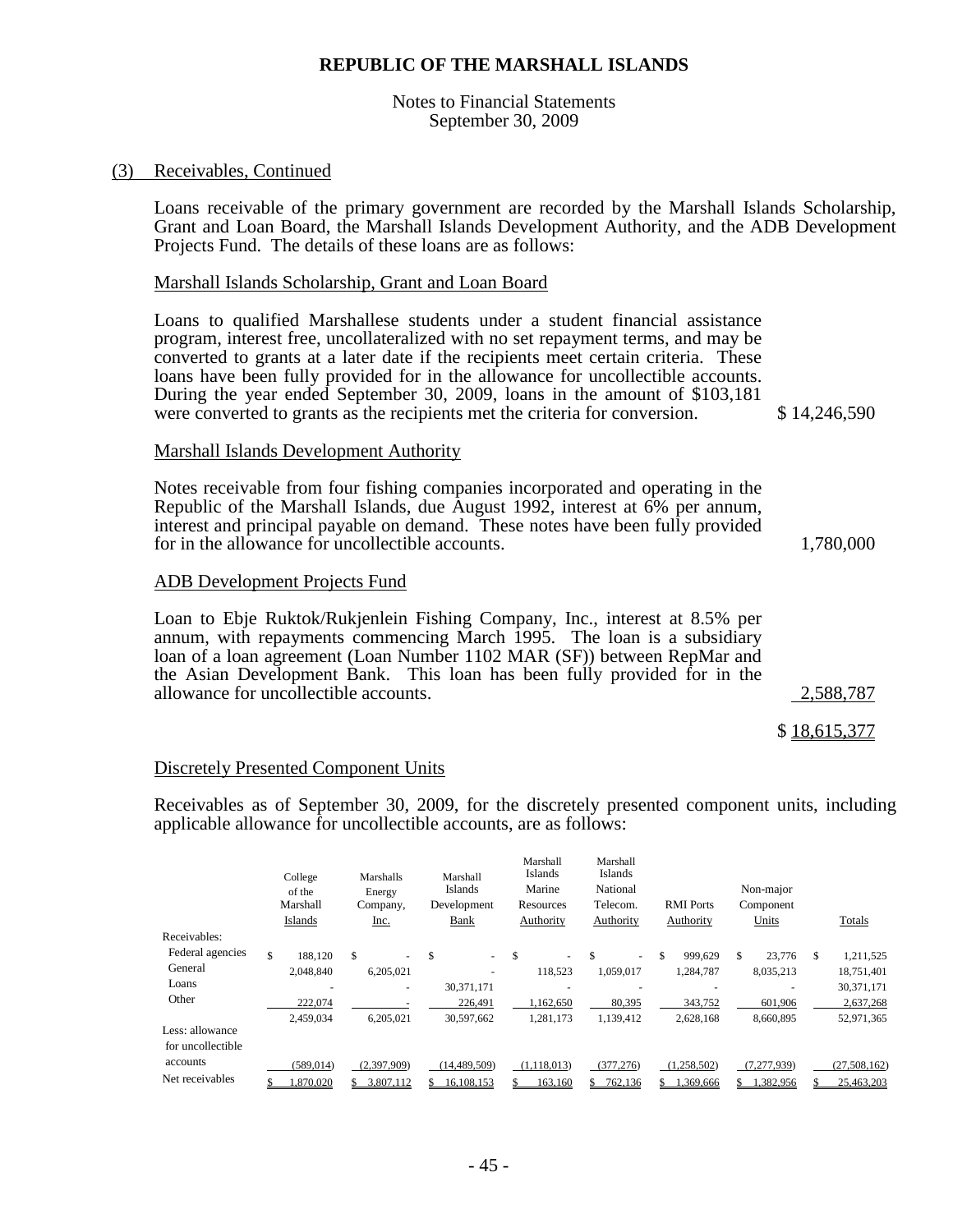Notes to Financial Statements September 30, 2009

#### (3) Receivables, Continued

## Discretely Presented Component Units, Continued

Loans receivable of the discretely presented component units are as follows:

#### Marshall Islands Development Bank (MIDB)

MIDB's loan portfolio is comprised of consumer, housing and business loans. Majority of the loan portfolio is unsecured, while remaining portion is secured by various forms of collateral. Additionally, these loans are cosigned by third parties. The basis for expected repayment of a majority of the consumer loans and housing loans is the continued employment of the borrower and allotment agreements between MIDB and the borrower's employer. Details of these loans by funding source are as follows:

| <b>Investment Development Fund</b> | \$4,185,184  |
|------------------------------------|--------------|
| Compact Section 211                | 1,038,854    |
| Republic of the Marshall Islands   | 25,134,018   |
| <b>Housing Preservation Grant</b>  | 13,115       |
|                                    |              |
|                                    | \$30,371,171 |

All loans are at fixed rates ranging from 5.5% - 6.5% for Investment Development Fund loans, 4% - 6.5% for Compact Section 211 loans, 4% - 12% for Republic of Marshall Islands loans, and 2% - 6% for Housing Preservation Grant loans.

## (4) Interfund Receivables and Payables

Receivables and payables between funds reflected as due to/from other funds in the combined balance sheet at September 30, 2009, are summarized as follows:

| Receivable Fund                         | Payable Fund                | Amount                       |
|-----------------------------------------|-----------------------------|------------------------------|
| General                                 | <b>Grants Assistance</b>    | 1,286,013<br>S               |
| General                                 | Nonmajor governmental funds | 273,221                      |
| <b>Grants Assistance</b>                | General                     | 6,799,802                    |
| Nonmajor governmental funds             | General                     | 1,126,992                    |
| Nonmajor governmental funds             | Nonmajor governmental funds | 862,877                      |
| Fiduciary Funds - Private Purpose Trust | General                     | 25,098,692                   |
| Fiduciary Funds - Agency                | General                     | 161,549                      |
|                                         |                             | $A \wedge B$ $200 \wedge 12$ |

\$ 35,609,146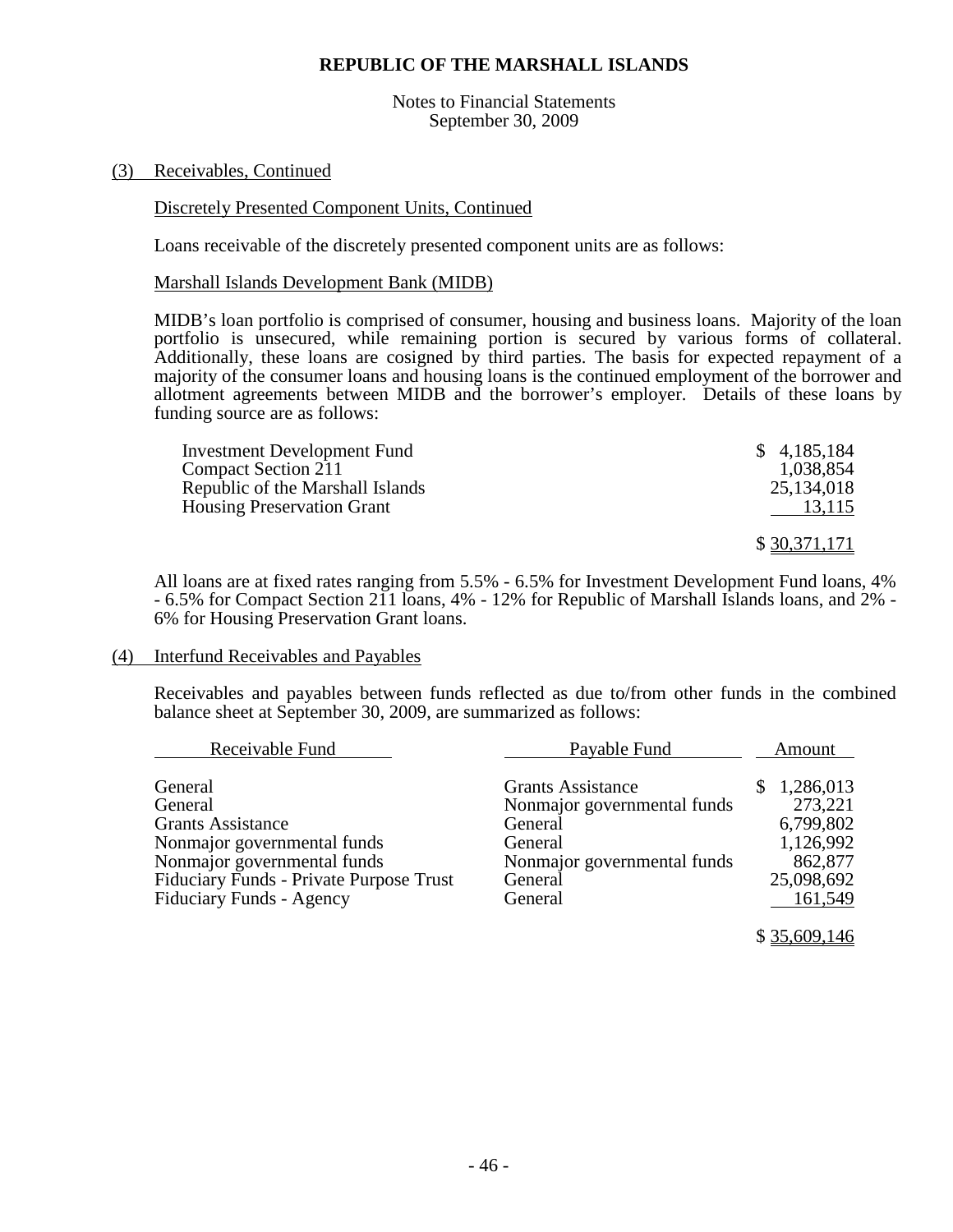#### Notes to Financial Statements September 30, 2009

## (4) Interfund Receivables and Payables, Continued

Receivables and payables between funds reflected as due to/from component units in the statement of net assets at September 30, 2009, are summarized as follows:

| <b>Primary Government</b>                                                                                    | Due From                 | Due To                        |
|--------------------------------------------------------------------------------------------------------------|--------------------------|-------------------------------|
| General Fund:<br>Marshalls Energy Company, Inc.<br><b>Marshall Islands Development Bank</b>                  | \$3,140,171<br>2,628,328 | <sup>8</sup>                  |
| <b>Marshall Islands Marine Resources Authority</b><br><b>RMI</b> Ports Authority<br>Nonmajor component units |                          | 300,000<br>152,678<br>113,639 |
|                                                                                                              | \$5,768,499              | 566,317                       |

The amount recorded as due from component units of the primary government of \$5,768,499 does not equal the corresponding due to primary government of the discretely presented component units of \$9,373,238 due to an allowance for doubtful accounts recorded by the General Fund and the Grants Assistance Fund of \$2,004,739 and \$1,600,000, respectively.

Receivables and payables between funds reflected as due to/from primary government in the statement of net assets at September 30, 2009, are summarized as follows:

|                                           | Due From |  | Due To      |
|-------------------------------------------|----------|--|-------------|
| Discretely Presented Component Units      |          |  |             |
| Marshalls Energy Company, Inc.:           |          |  |             |
| General Fund                              | \$       |  | \$3,303,020 |
| <b>Marshall Islands Development Bank:</b> |          |  |             |
| General Fund                              |          |  | 2,628,328   |
| Nonmajor component units:                 |          |  |             |
| General Fund                              |          |  | 1,841,890   |
| <b>Grants Assistance Fund</b>             |          |  | 1,600,000   |
|                                           |          |  | \$9,373,238 |

The amount recorded by the General Fund due from the Marshall Islands Development Bank (MIDB) of \$2,628,328 accrues interest at the rate of 4% per annum and matures on May 8, 2018. In the event that RepMar redeems this receivable at an earlier date, receipt of funds may be dependent upon the underlying collectability of loans issued by MIDB, as MIDB does not appear to have readily available cash reserves to meet early redemption. Furthermore, in the event that RepMar is unable to liquidate this amount at an earlier date, such may be deemed to constitute a cash transfer out to MIDB. Due to the long term nature of this receivable, such has been included within the reserve for related assets at the governmental fund level and as a long-term receivable at the government-wide level.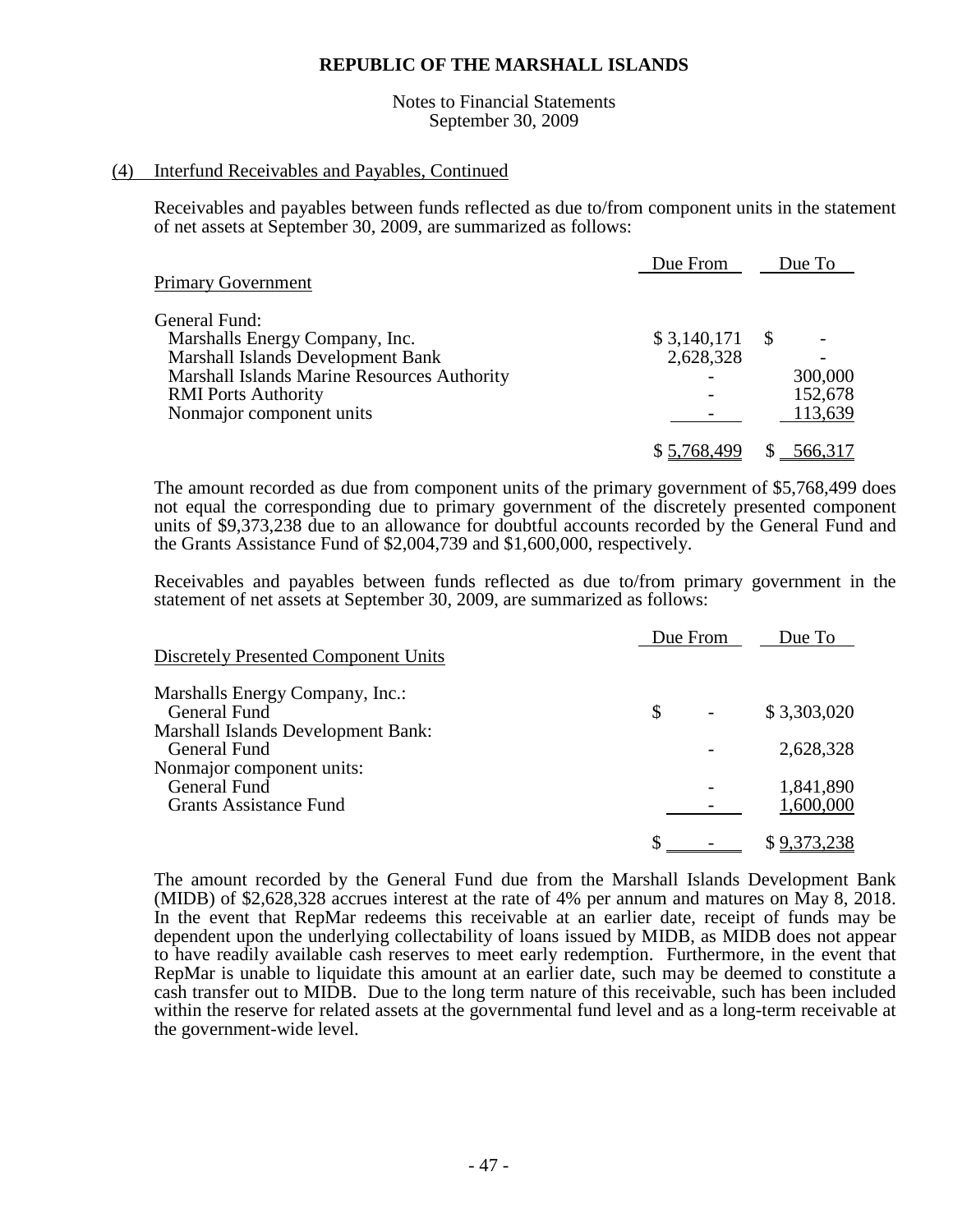#### Notes to Financial Statements September 30, 2009

# (5) Capital Assets

Capital asset activities of the primary government's governmental activities for the year ended September 30, 2009, are as follows:

|                                       | Estimated<br>Useful<br>Lives | <b>Balance</b><br>October<br>1,2008 | Additions   | Retirements | <b>Balance</b><br>September<br>30, 2009 |
|---------------------------------------|------------------------------|-------------------------------------|-------------|-------------|-----------------------------------------|
| Depreciable capital assets:           |                              |                                     |             |             |                                         |
| Electrical distribution               | $30 \text{ yrs}$             | \$30,540,465                        | \$          | \$          | \$30,540,465                            |
| <b>Buildings</b>                      | $30 - 40$ yrs                | 89,431,342                          | 2,090,822   |             | 91,522,164                              |
| Water infrastructure system           | $25 \text{ yrs}$             | 9,616,908                           |             |             | 9,616,908                               |
| Docks, roads and bridges              | $25 - 30$ yrs                | 14,486,813                          |             |             | 14,486,813                              |
| Ships                                 | $25 \text{ yrs}$             | 13,567,254                          |             |             | 13,567,254                              |
| Software                              | $10$ yrs                     | 1,479,708                           | 789,902     |             | 2,269,610                               |
| Heavy equipment                       | $3 - 10$ yrs                 | 2,566,385                           | 89,990      | (738, 896)  | 1,917,479                               |
| Dry-dock                              | $15 \text{ yrs}$             | 2,907,282                           |             |             | 2,907,282                               |
|                                       |                              | 164,596,157                         | 2,970,714   | (738, 896)  | 166,827,975                             |
| Less accumulated depreciation:        |                              |                                     |             |             |                                         |
| Electrical distribution               |                              | (24, 697, 693)                      | (1,018,017) |             | (25,715,710)                            |
| <b>Buildings</b>                      |                              | (32,741,776)                        | (2,376,962) |             | (35, 118, 738)                          |
| Water infrastructure system           |                              | (4,656,078)                         | (384, 677)  |             | (5,040,755)                             |
| Docks, roads and bridges              |                              | (6,491,045)                         | (568, 035)  |             | (7,059,080)                             |
| <b>Ships</b>                          |                              | (5,860,131)                         | (542, 691)  |             | (6,402,822)                             |
| Software                              |                              | (887, 825)                          | (147, 971)  |             | (1,035,796)                             |
| Heavy equipment                       |                              | (1,708,329)                         | (269, 547)  | 567,227     | (1,410,649)                             |
| Dry-dock                              |                              | (2,713,464)                         | (193, 818)  |             | (2,907,282)                             |
|                                       |                              | (79, 756, 341)                      | (5,501,718) | 567,227     | (84,690,832)                            |
| Total depreciable capital assets, net |                              | 84,839,816                          | (2,531,004) | (171, 669)  | 82,137,143                              |
| Construction in progress              |                              | 254,712                             | 5,902,166   | (1,857,913) | 4,298,965                               |
|                                       |                              | \$85,094,528                        | 3,371,162   | (2,029,582) | \$86,436,108                            |

Depreciation expense was charged to functions/programs of the primary government's governmental activities as follows:

| <b>President and Cabinet</b>            | \$<br>3,186 |
|-----------------------------------------|-------------|
| Office of the Chief Secretary           | 73,890      |
| <b>Public Service Commission</b>        | 15,000      |
| Education                               | 904,032     |
| <b>Health and Environment</b>           | 322,287     |
| <b>Transportation and Communication</b> | 521,658     |
| <b>Resources and Development</b>        | 80,225      |
| <b>Internal Affairs</b>                 | 52,913      |
| Justice                                 | 246,541     |
| Finance                                 | 150,296     |
| Foreign Affairs and Trade               | 164,656     |
| <b>Public Works</b>                     | 2,965,731   |
| Nitijela                                | 1,303       |
|                                         | .           |

\$ 5,501,718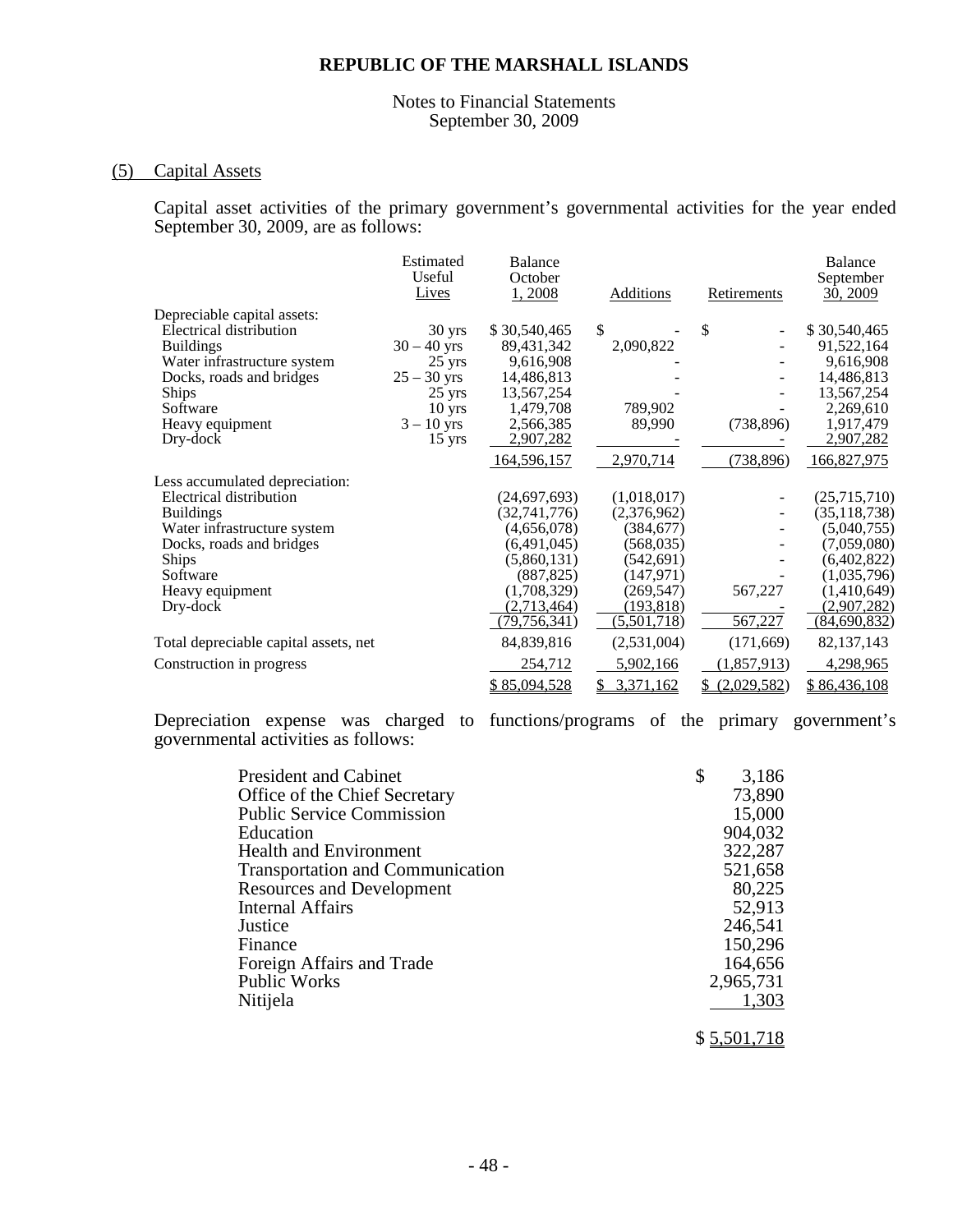#### Notes to Financial Statements September 30, 2009

#### (6) Short-term Debt

#### Primary Government

As of September 30, 2009, the primary government had the following short-term debt outstanding:

Loan with a bank, dated December 22, 2008, interest at 8.5% per annum, with principal and interest payable in bi-weekly installments of \$50,000 through November 22, 2009. Loan proceeds of \$1,000,000 were used to fund advances to the Marshalls Energy Company, Inc. for the purpose of purchasing fuel. The loan has been collateralized by certain investments of the Marshall Islands Development Bank. \$ 201,219

Short-term debt activity for the year ended September 30, 2009, was as follows:

|                            | Beginning<br><b>Balance</b> | Draws       | Repayments | Ending<br><b>Balance</b> |
|----------------------------|-----------------------------|-------------|------------|--------------------------|
| General Fund:<br>Bank loan | $\overline{\phantom{0}}$    | \$1,000,000 | (798, 781) | 201,219                  |

#### Discretely Presented Component Units

As of September 30, 2009, the discretely presented component units had no short-term debt outstanding.

Short-term debt activity for the year ended September 30, 2009, was as follows:

|                                                | Beginning<br><b>Balance</b> | Draws       | Repayments    | Ending<br><b>Balance</b> |
|------------------------------------------------|-----------------------------|-------------|---------------|--------------------------|
| <b>Tobolar Copra Processing</b><br>Plant, Inc. |                             |             |               |                          |
| Bank credit line                               | $\sim$                      | \$1,500,000 | \$(1,500,000) |                          |

#### (7) Long-term Obligations

#### Primary Government

Under the Government Borrowing Act of 1985, RepMar may borrow money for such purposes as approved by the Nitijela of RepMar. As of September 30, 2009, the primary government had the following long-term debt outstanding:

#### Asian Development Bank (ADB) Loans

Loan Number 1102 MAR (SF) - Fisheries Development Project Loan (SDR 2,432,599), non-interest bearing with a service charge of 1% per annum on the amount of the loan withdrawn from the Loan Account. Semiannual loan payments commenced January 1, 2002 in an amount of SDR 24,300, increasing<br>to SDR 48,600 on January 1, 2012.<br>\$2,958,842 to SDR 48,600 on January 1, 2012.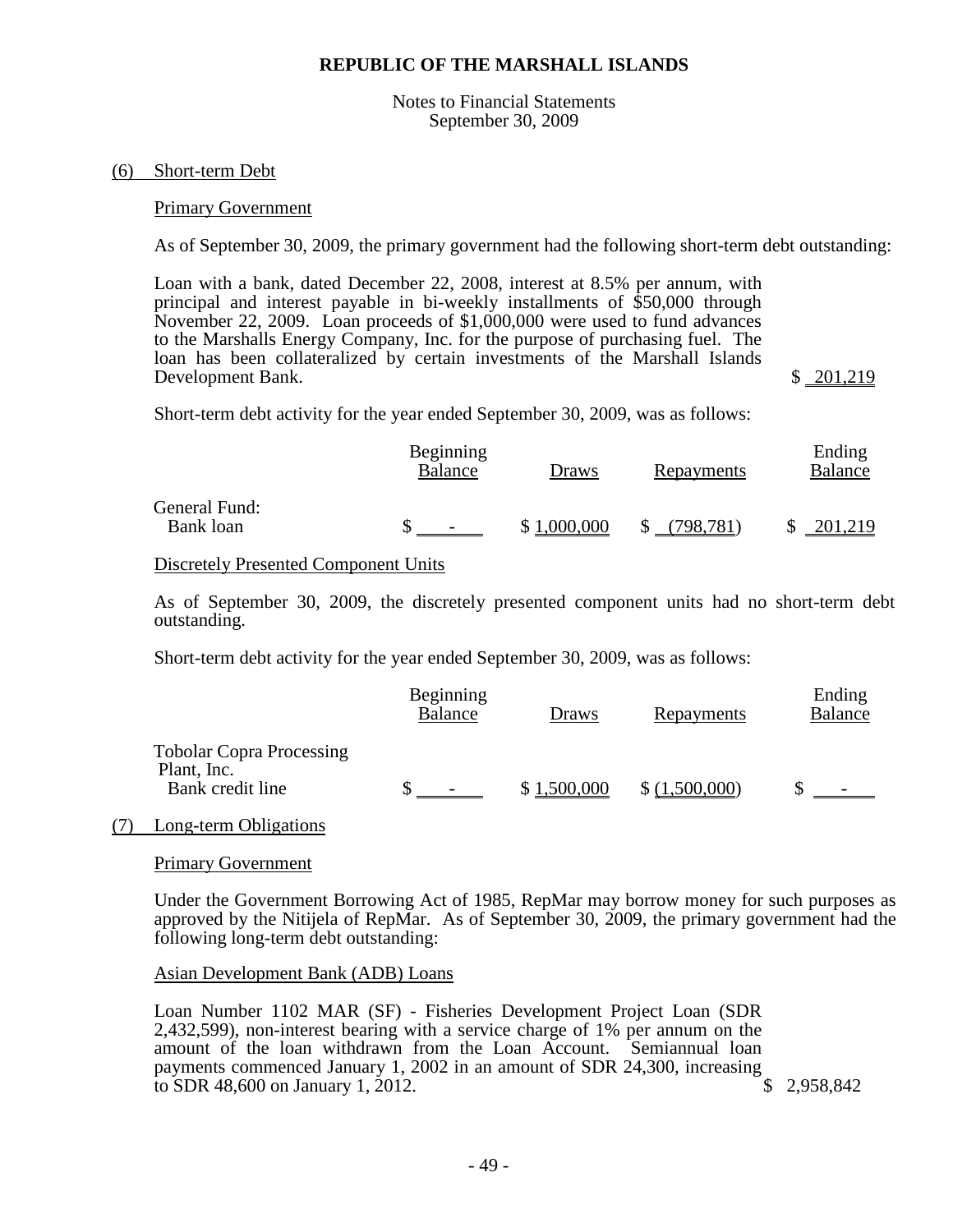Notes to Financial Statements September 30, 2009

#### (7) Long-term Obligations, Continued

Primary Government, Continued

Asian Development Bank (ADB) Loans, Continued

Loan Number 1218 MAR (SF) - Typhoon Rehabilitation Loan (SDR 364,000), non-interest bearing with a service charge of 1% per annum on the amount of the loan withdrawn from the Loan Account. Semiannual loan payments commenced May 15, 2003 in an amount of SDR 3,600, increasing to SDR 7,300 on May 15, 2013. 442,555

Loan Number 1249 MAR (SF) - Basic Education Project Loan (SDR 5,717,446), non-interest bearing with a service charge of 1% per annum on the amount of the loan withdrawn from the Loan Account. Semiannual loan payments commenced April 15, 2004 in an amount of SDR 57,200, increasing to SDR 114,300 on April 15, 2014. 6,942,884

Loan Number 1250 MAR (SF) - Majuro Water Supply Project Loan No. 1 (SDR 478,496), non-interest bearing with a service charge of 1% per annum on the amount of the loan withdrawn from the Loan Account. Semiannual loan payments commenced November 15, 2003 in an amount of SDR 4,800, increasing to SDR 9,600 on November 15, 2013. 635,224

Loan Number 1316 RMI (SF) - Health and Population Project Loan (SDR 3,858,516), non-interest bearing with a service charge of 1% per annum on the amount of the loan withdrawn from the Loan Account. Semiannual loan payments commenced January 1, 2005 in an amount of SDR 38,600, increasing to SDR 77,200 on January 1, 2015. 4,700,562

Loan Number 1389 RMI (SF) - Majuro Water Supply Project Loan No. 2 (SDR 6,062,000), non-interest bearing with a service charge of 1% per annum on the amount of the loan withdrawn from the Loan Account. Semiannual loan payments commenced March 1, 2006 in an amount of SDR 60,700, increasing to SDR 121,200 on March 1, 2016. 7,638,881

Loan Number 1513 RMI (SF) - Public Sector Reform Program Loan (SDR 8,241,000), non-interest bearing with a service charge of 1% per annum on the amount of the loan withdrawn from the Loan Account. Semiannual loan payments commenced June 1, 2007 in an amount of SDR 82,400, increasing to SDR 164,800 on June 1, 2017. 10,725,741

Loan Number 1694 RMI (SF) - Ebeye Health and Infrastructure Project Loan (SDR 6,918,118), non-interest bearing with a service charge of 1% per annum on the amount of the loan withdrawn from the Loan Account. Semiannual loan payments commenced February 1, 2008 in an amount of SDR 144,127. 8,207,493

Loan Number 1791 RMI (SF) - Skills Training and Vocational Education Project Loan (SDR 3,483,174), non-interest bearing with a service charge of 1.5% per annum on the amount of the loan withdrawn from the Loan Account. Semiannual loan payments commenced May 15, 2009 in an amount of SDR 72,566. 4,820,775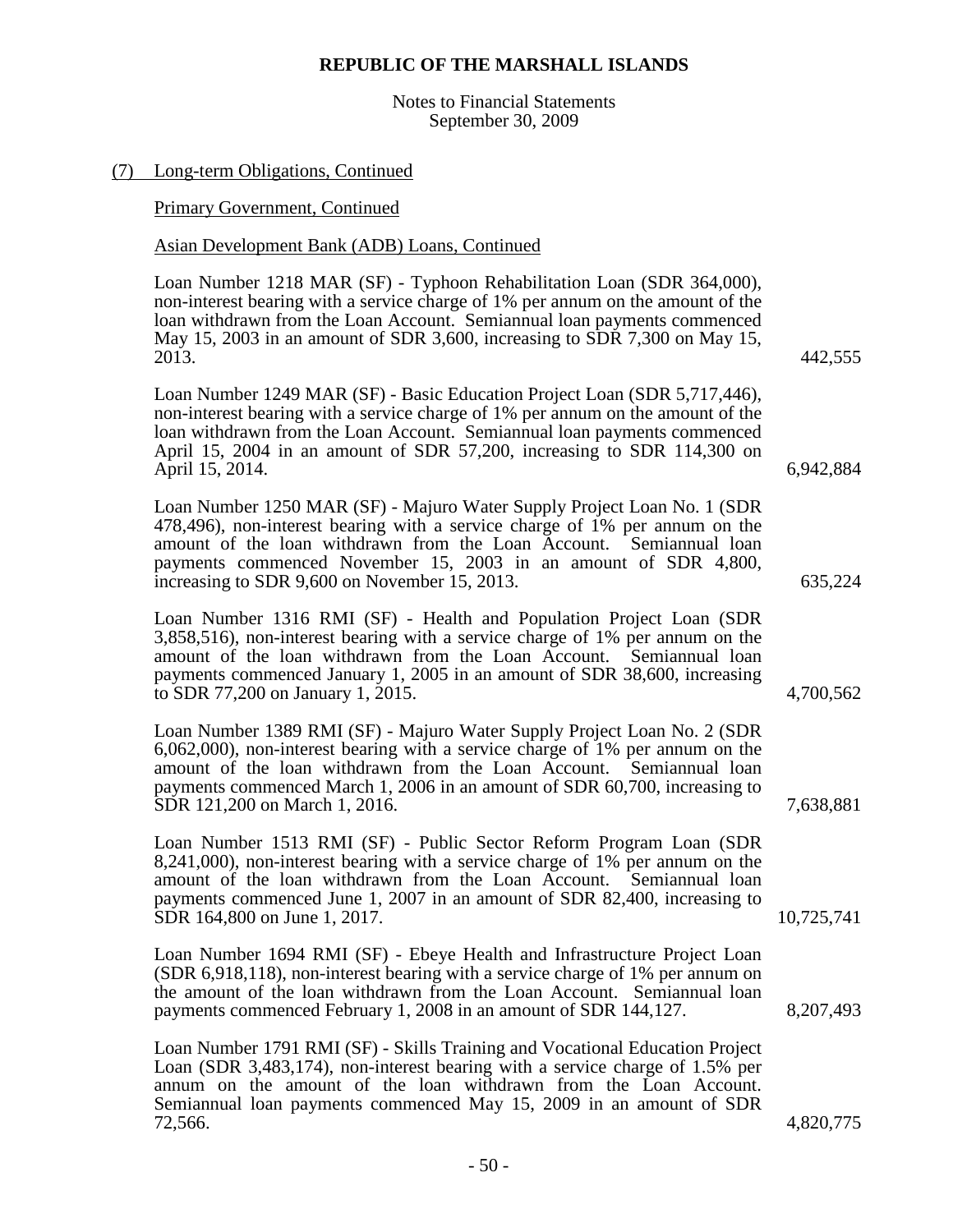Notes to Financial Statements September 30, 2009

#### (7) Long-term Obligations, Continued

#### Primary Government, Continued

#### Asian Development Bank (ADB) Loans, Continued

Loan Number 1828 RMI - Fiscal and Financial Management Program Loan No. 1 (\$4,000,000), interest at the ADB's pool-based variable lending rate system for U.S. dollar loans (5.03% at September 30, 2009), a front-end fee of 1%, and a commitment charge of 0.75% per annum on the amount of the loan unwithdrawn from the Loan Account. Semiannual loan payments commenced November 15, 2004 in an initial amount of \$89,900 with graduated increases of 5% to \$276,100 through May 15, 2016. 2,869,400

Loan Number 1829 RMI (SF) - Fiscal and Financial Management Program Loan No. 2 (SDR 6,320,000), non-interest bearing with a service charge of 1% per annum on the amount of the loan withdrawn from the Loan Account. Semiannual loan payments commence November 15, 2009 in an amount of SDR 197,500, at which time the service charge increases to 1.5% per annum. 8,388,966

Loan Number 1948 RMI (SF) - Outer Island Transport Infrastructure Project (SDR 5,304,000), non-interest bearing with a service charge of 1% per annum on the amount of the loan withdrawn from the Loan Account. Semiannual loan payments commence February 1, 2011 in an amount of SDR 110,500, at which time the service charge increases to 1.5% per annum. 507,517

\$ 58,838,840

The abovementioned ADB loans payable are uncollateralized and are backed by the full faith and credit of RepMar.

Annual debt service requirements to maturity for principal and interest are as follows:

| Year ending<br>September 30, | Principal       | Interest      | Total           |
|------------------------------|-----------------|---------------|-----------------|
| 2010                         | \$<br>2,211,980 | \$<br>797,380 | \$<br>3,009,360 |
| 2011                         | 2,204,445       | 775,925       | 2,980,370       |
| 2012                         | 2,308,777       | 731,968       | 3,040,745       |
| 2013                         | 2,351,099       | 680,726       | 3,031,825       |
| 2014                         | 2,489,869       | 628,231       | 3,118,100       |
| $2015 - 2019$                | 13,414,147      | 2,350,773     | 15,764,920      |
| $2020 - 2024$                | 13, 117, 055    | 1,518,737     | 14,635,792      |
| $2025 - 2029$                | 11,019,542      | 821,184       | 11,840,726      |
| $2030 - 2034$                | 8,285,643       | 283,315       | 8,568,958       |
| $2035 - 2037$                | 1,436,283       | 19,335        | 1,455,618       |
|                              | 58,838,840      | 8,607,574     | 67,446,414      |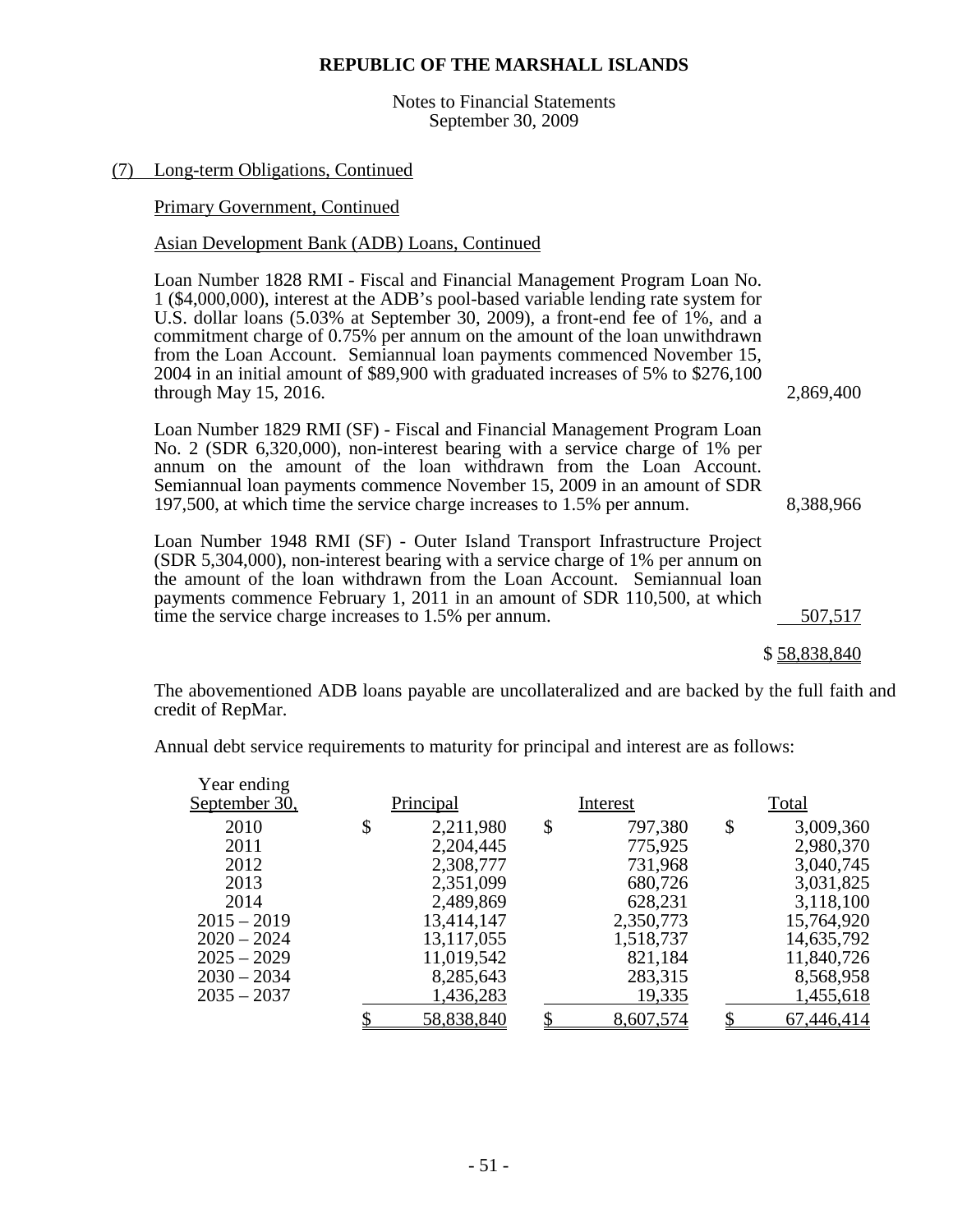Notes to Financial Statements September 30, 2009

#### (7) Long-term Obligations, Continued

#### Discretely Presented Component Units

As of September 30, 2009, the discretely presented component units had the following long-term debt outstanding:

#### Marshalls Energy Company, Inc. (MEC)

Loan with the Federal Financing Bank (FFB), dated November 17, 1997, interest based on the FFB rates at the date of the loan advances and range from 5.49% to 7.25% per annum, with principal and interest payable in quarterly installments of \$273,770 through January 2, 2018, with loan repayments guaranteed by the Rural Utilities Service (RUS). The mortgage notes have been unconditionally guaranteed by RepMar, under which RepMar will make debt service payments to RUS in the event of default by MEC, and have been collateralized by a leasehold mortgage and security agreement over the assets of MEC. These notes are subject to certain coverage ratio requirements. MEC is not in compliance with<br>these ratio requirements as of September 30, 2009. <br>\$6.995.942 these ratio requirements as of September 30, 2009.

Loan with a bank, dated May 25, 2007, interest at 1.75% per annum over the bank's reference rate with a minimum rate of 6.5% (6.5% at September 30, 2009), with principal and interest payable in monthly installments of \$160,000 through May 1, 2010. Loan proceeds of \$12,000,000 were used to refinance debts to a fuel supplier and a loan payable to a commercial bank, and to finance working capital requirements. The loan has been unconditionally guaranteed by RepMar, under which the bank shall exercise lien upon and right of set-off against money, securities, deposits and property of RepMar in possession of the bank in the event of default by MEC, and have been collateralized by a savings account of RepMar of \$480,000, General Fund tax revenues, accounts receivable and a security agreement over the assets of MEC. 9,471,961

#### \$ 16,467,903

| Year ending<br>September 30, | Principal         | Interest      | Total      |
|------------------------------|-------------------|---------------|------------|
|                              |                   |               |            |
| 2010                         | 2,022,622         | \$<br>992,476 | 3,015,098  |
| 2011                         | 2,156,650         | 858,443       | 3,015,093  |
| 2012                         | 2,103,031         | 638,291       | 2,741,322  |
| 2013                         | 2,647,614         | 641,258       | 3,288,872  |
| 2014                         | 2,615,141         | 399,952       | 3,015,093  |
| $2015 - 2018$                | 4,922,845         | 411,793       | 5,334,638  |
|                              | <u>16,467,903</u> | 3.942,213     | 20,410,116 |

Annual debt service requirements to maturity for principal and interest are as follows: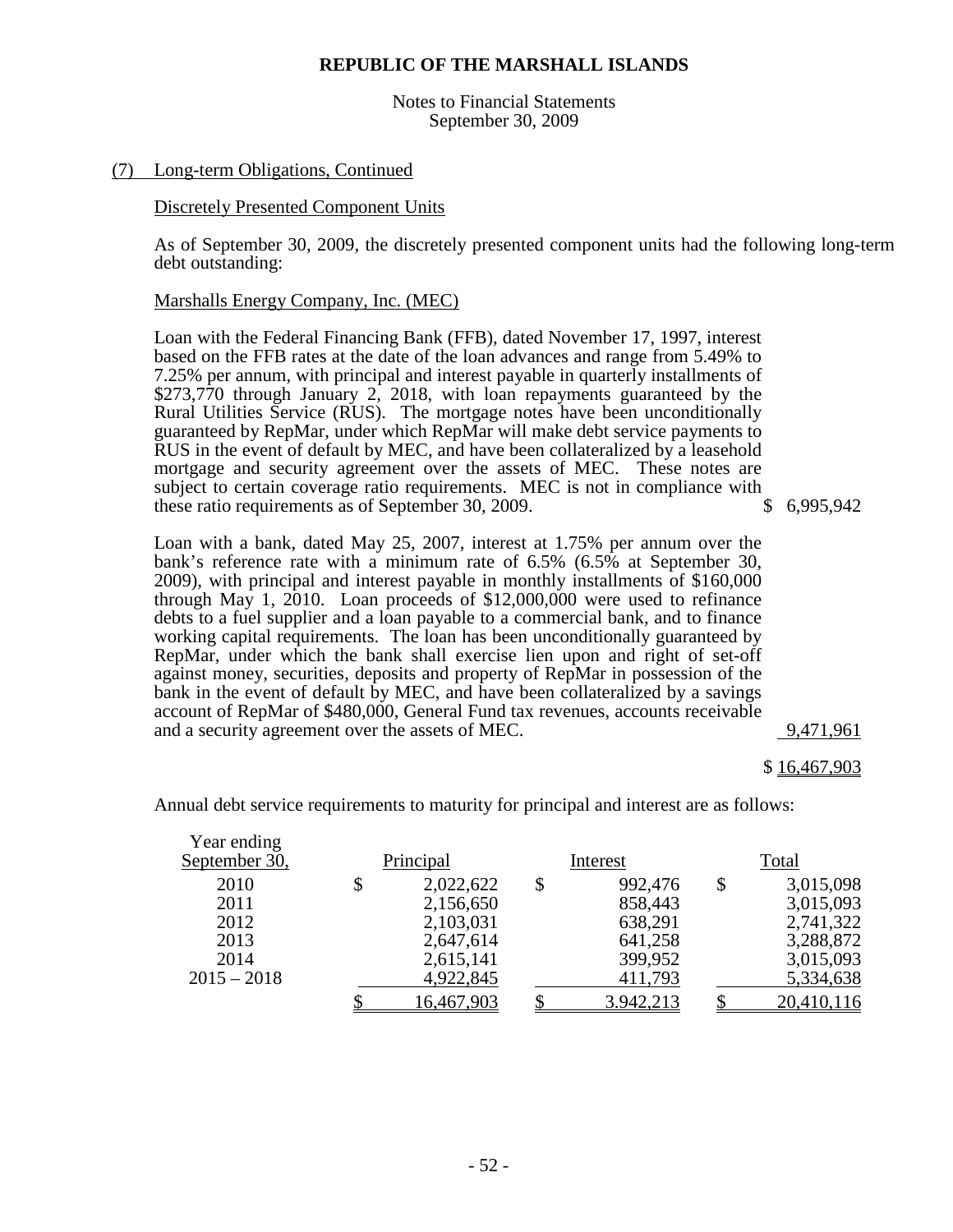Notes to Financial Statements September 30, 2009

#### (7) Long-term Obligations, Continued

#### Discretely Presented Component Units, Continued

#### Marshall Islands Development Bank (MIDB)

Loan payable to the International Commercial Bank of China, due August 6, 2014, payable semi-annually in installments of \$200,000 plus interest at  $\bar{5}$ % per annum, uncollateralized. \$2,000,000 annum, uncollateralized.

Loan with a bank, dated April 15, 2009, interest at 7.5% per annum, with principal and interest payable in monthly installments of \$10,000 through March 28, 2012. Loan proceeds of \$325,000 were used to fund partial withdrawals by RepMar from its certificate of deposit. 274,976

\$ 2,274,976

Annual debt service requirements to maturity for principal and interest are as follows:

| Year ending<br>September 30, | Principal | Interest | Total     |
|------------------------------|-----------|----------|-----------|
| 2010                         | 504,127   | 113,445  | 617,572   |
| 2011                         | 512,004   | 78,060   | 590,064   |
| 2012                         | 458,845   | 57,233   | 516,078   |
| 2013                         | 400,000   | 35,041   | 435,041   |
| 2014                         | 400,000   | 15,250   | 415,250   |
|                              | 2,274,976 | 299,029  | 2,574,005 |

#### Marshall Islands National Telecommunications Authority (MINTA)

Loans with the RUS (formerly the Rural Electrification Administration) from the Rural Electrification and Telephone Revolving Fund, dated August 17, 1989 of \$18.8 million, increased by \$3.999 million on April 23, 1993, and further increased by \$18.5 million, with interest at 3.64% to 5% per annum. Certain portions of these loans have been unconditionally guaranteed by RepMar, under which RepMar will make debt service payments to RUS in the event of default by MINTA. Mortgages over specific MINTA ground leases and essentially all assets of MINTA have collateralized both loans. \$28,568,949 assets of MINTA have collateralized both loans.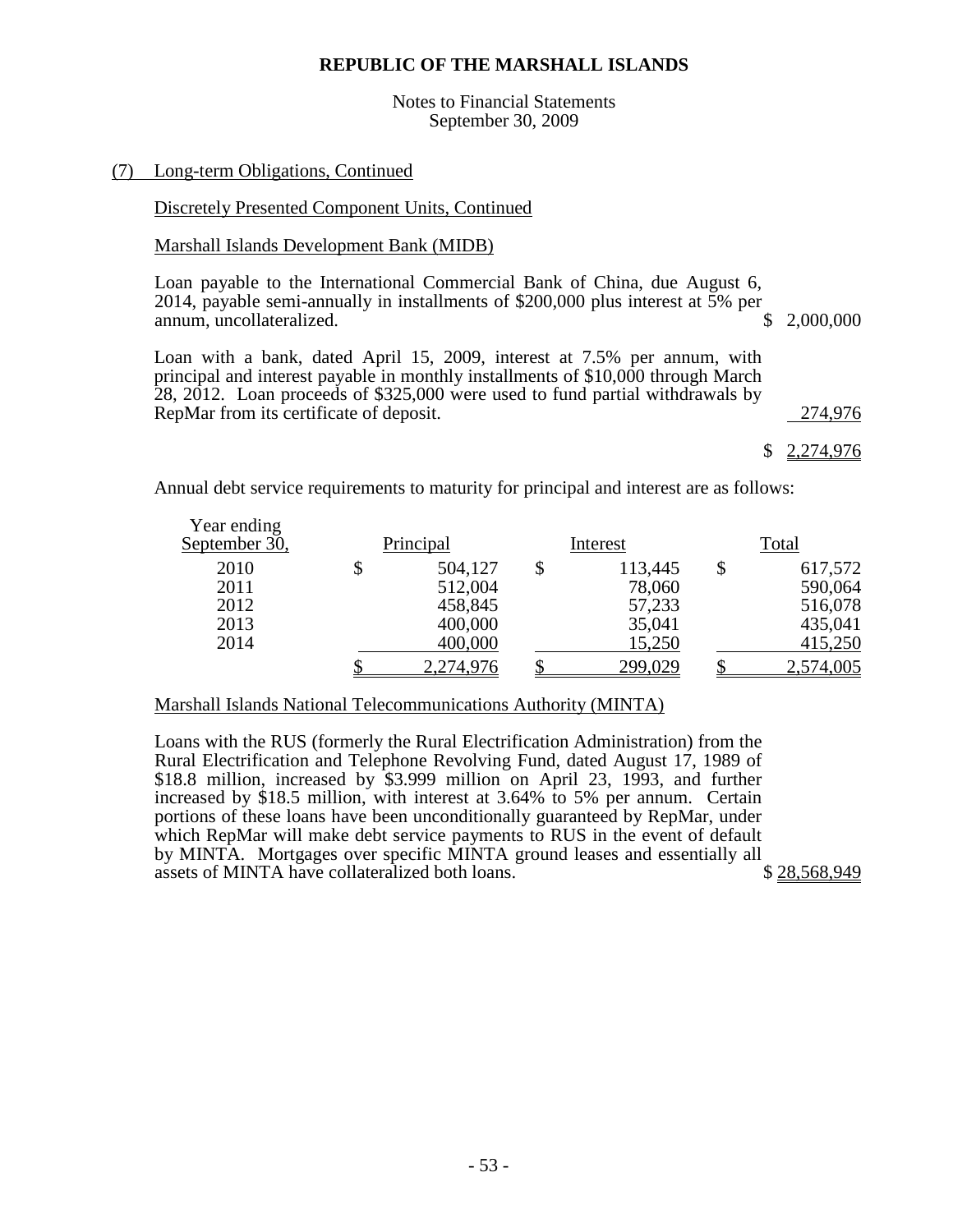Notes to Financial Statements September 30, 2009

## (7) Long-term Obligations, Continued

#### Discretely Presented Component Units, Continued

Marshall Islands National Telecommunications Authority (MINTA), Continued

Annual debt service requirements to maturity for principal and interest are as follows:

| Year ending<br><u>September 30,</u> | Principal     |    | Interest   | Total           |
|-------------------------------------|---------------|----|------------|-----------------|
| 2010                                | \$<br>802,576 | \$ | 1,349,670  | \$<br>2,152,246 |
| 2011                                | 801,455       |    | 1,276,229  | 2,077,684       |
| 2012                                | 1,095,641     |    | 1,270,390  | 2,366,031       |
| 2013                                | 1,149,696     |    | 1,216,334  | 2,366,030       |
| 2014                                | 1,206,443     |    | 1,159,588  | 2,366,031       |
| $2015 - 2019$                       | 6,987,432     |    | 4,842,721  | 11,830,153      |
| $2020 - 2024$                       | 8,895,897     |    | 2,934,256  | 11,830,153      |
| $2025 - 2029$                       | 5,825,279     |    | 1,077,279  | 6,902,558       |
| $2030 - 2031$                       | 1,804,530     |    | 67,627     | 1,872,157       |
|                                     | 28,568,949    | ¢  | 15,194,094 | 43,763,043      |
|                                     |               |    |            |                 |

## RMI Ports Authority (RMIPA)

Loan with a bank, dated January 11, 2007, interest at 7.5% per annum, with principal and interest payable in monthly installments of \$24,000 through November 28, 2009. The loan has been collateralized by a TCD of RMIPA of \$750,000.  $$3750,000$ .  $$43,451$ 

Annual debt service requirements to maturity for principal and interest are as follows:

| Year ending<br>September 30, | Principal |     | Interest | Total |  |  |
|------------------------------|-----------|-----|----------|-------|--|--|
| 2010                         |           | .45 | 549      |       |  |  |

### Air Marshall Islands, Inc. (AMI)

Loan with a bank, dated July 2, 2009, interest at 13.5% per annum, with principal and interest payable in monthly installments of \$30,000 through June 2,<br>2011 The loan has been collateralized by certain aircraft operated by AMI \$ 2011. The loan has been collateralized by certain aircraft operated by AMI.  $$558,279$ 

Annual debt service requirements to maturity for principal and interest are as follows:

| Year ending<br>September 30, | Principal          | Interest         | Total              |
|------------------------------|--------------------|------------------|--------------------|
| 2010<br>2011                 | 303,293<br>254,986 | 57,032<br>14,536 | 360,235<br>269,522 |
|                              | 558,279            | 71,568           |                    |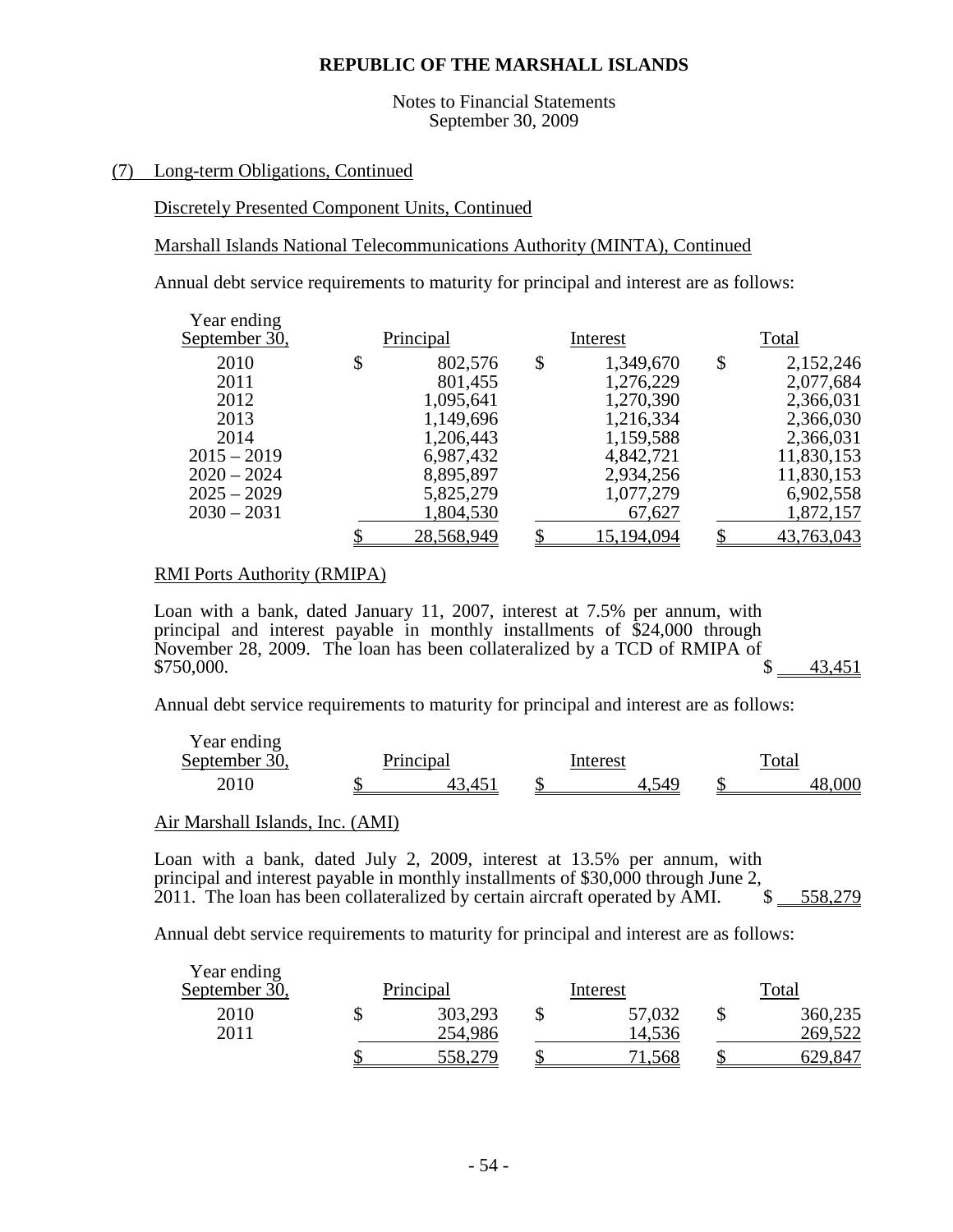#### Notes to Financial Statements September 30, 2009

#### (8) Change in Long-term Obligations

#### Primary Government

Other long-term liabilities will be liquidated in the future from governmental funds. During the year ended September 30, 2009, the following changes occurred in liabilities reported as part of the primary government's long-term liabilities in the statement of net assets:

|                                                      | Balance<br>October 1,<br>2008 | <b>Additions</b>      | Reductions                 | Balance<br>September<br>30, 2009 | Due Within<br>One Year |
|------------------------------------------------------|-------------------------------|-----------------------|----------------------------|----------------------------------|------------------------|
| Loans payable:<br>ADB loans<br>Other:<br>Compensated | 60,603,929                    | \$                    | (1,765,089)                | 58,838,840<br><sup>S</sup>       | 2,211,980<br>S.        |
| absences                                             | 2,798,783<br>63,402,712       | 1,185,184<br>.185.184 | (1.070.942)<br>(2,836,031) | 2,913,025<br>61,751,865          | 1,114,656<br>3,326,636 |

#### Discretely Presented Component Units

Changes in long-term liabilities of discretely presented component units for the year ended September 30, 2009, are as follows:

|                           | Balance          |                  |                         |    | <b>Balance</b> |    |            |  |
|---------------------------|------------------|------------------|-------------------------|----|----------------|----|------------|--|
|                           | October 1.       |                  | Due Within<br>September |    |                |    |            |  |
|                           | 2008             | <b>Additions</b> | Reductions              |    | 30, 2009       |    | One Year   |  |
| Loans payable:            |                  |                  |                         |    |                |    |            |  |
| MEC                       | \$<br>18,342,330 | \$<br>٠          | \$<br>(1,874,427)       | \$ | 16.467.903     | \$ | 2,022,622  |  |
| <b>MIDB</b>               | 2.400,000        | 325,000          | (450, 024)              |    | 2.274.976      |    | 504,127    |  |
| <b>MINTA</b>              | 13.249.015       | 16,181,681       | (861,747)               |    | 28,568,949     |    | 802,576    |  |
| <b>RMIPA</b>              | 314.985          |                  | (271, 534)              |    | 43.451         |    | 43,451     |  |
| AMI                       |                  | 627,877          | (69, 598)               |    | 558,279        |    | 303,293    |  |
|                           | 34,306,330       | 17, 134, 558     | (3,527,330)             |    | 47,913,558     |    | 3,676,069  |  |
| Due to primary government | 10,157,567       | 2,125,000        | (2,909,329)             |    | 9,373,238      |    | 6,744,910  |  |
| Other liabilities         | 2.526.813        |                  | (708, 370)              |    | 1.818.443      |    |            |  |
|                           | 46,990,710       | 19.259.558       | (7.145.029)             |    | 59.105.239     |    | 10.420.979 |  |

#### (9) Restricted Assets

#### Primary Government

Restricted assets of the primary government are as follows:

Investments held in a trust fund for the purpose of accumulating resources to fund RepMar government operations after fiscal year 2023. \$ 37,396,848

Escrow account established in accordance with Section 103(l) of the Compact of Free Association, as amended, for the benefit of landowners of Kwajalein Atoll to be distributed upon conclusion of an agreement amending or superseding the Kwajalein Atoll land use agreement. 24,531,742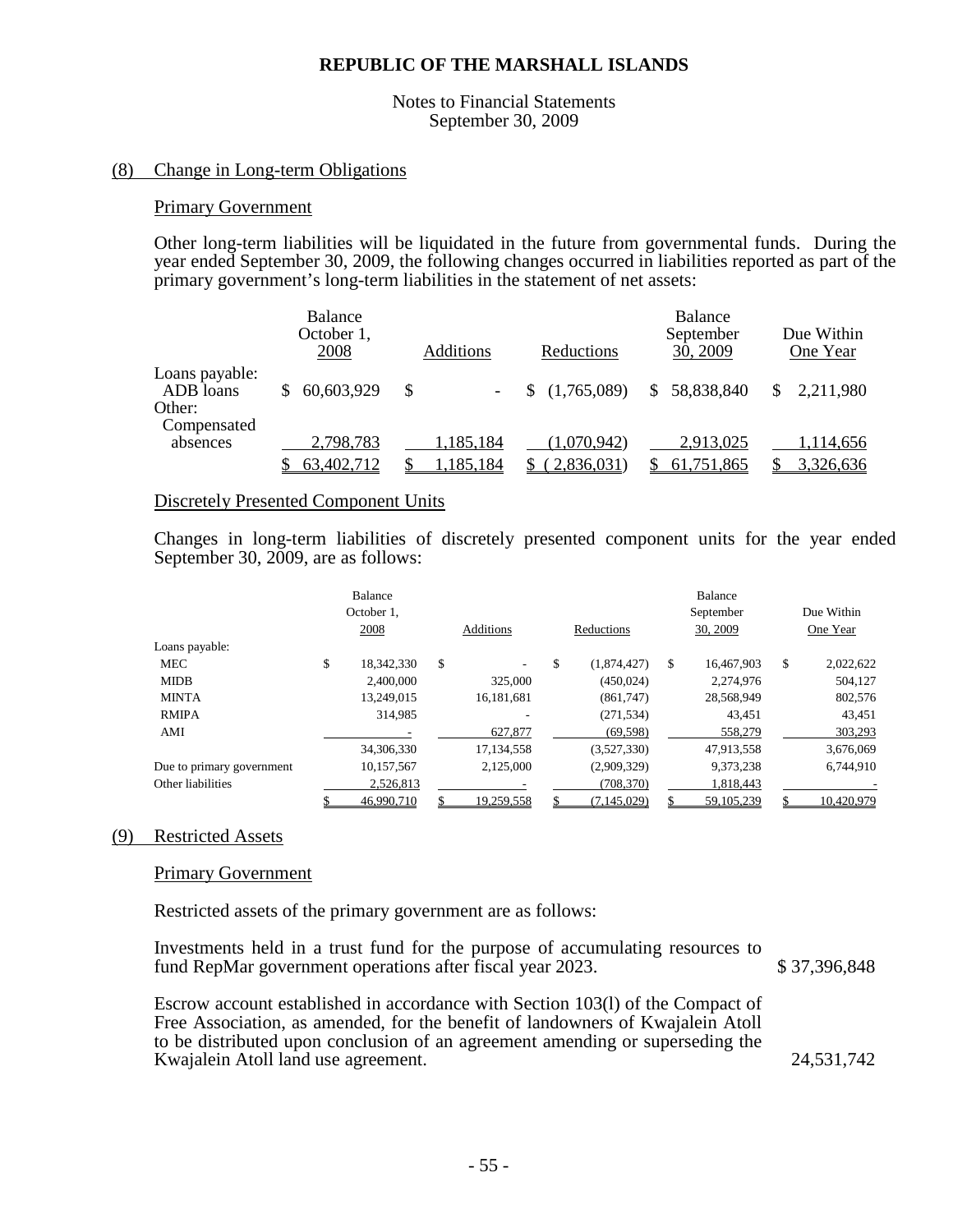Notes to Financial Statements September 30, 2009

# (9) Restricted Assets, Continued

# Primary Government, Continued

| Savings account established in accordance with Section $211(d)(2)$ of the<br>Compact of Free Association, as amended, for the purpose of funding RepMar's<br>infrastructure maintenance plan. | 2,460,119    |
|-----------------------------------------------------------------------------------------------------------------------------------------------------------------------------------------------|--------------|
| Savings account established in accordance with Section 211(e) of the Compact<br>of Free Association, as amended, for the purpose of funding RepMar's disaster<br>assistance emergency fund.   | 436,169      |
| Deposit account established for the purpose of receiving payments pursuant to<br>the Compact of Free Association, as amended.                                                                 | 208,802      |
| Escrow account established for the benefit of landowners of Kwajalein Atoll.                                                                                                                  | 3,864        |
| Savings account pledged as collateral for a \$12,000,000 loan payable by the<br>Marshalls Energy Company, Inc.                                                                                | 480,000      |
| Savings account established for the purpose of accounting for funds held by<br>RepMar in a custodial capacity relating to unclaimed property.                                                 | 67,811       |
| Time certificate of deposit collateralizing a credit card facility.                                                                                                                           | 55,000       |
|                                                                                                                                                                                               | \$65,640,355 |
| <b>Discretely Presented Component Units</b>                                                                                                                                                   |              |
| Restricted assets of the discretely presented component units are as follows:                                                                                                                 |              |
| Marshall Islands Development Bank (MIDB):                                                                                                                                                     |              |

| Time certificates of deposit collateralizing loans funded by Rural Housing<br>Service (RHS).  | 543,790 |
|-----------------------------------------------------------------------------------------------|---------|
| Time certificate of deposit collateralizing outstanding loans issued by an affiliate<br>bank. | 4,702   |
|                                                                                               | 548,492 |
| <b>RMI</b> Ports Authority:                                                                   |         |
| Time certificate of deposit collateralizing loan payable to a bank.                           | 750,000 |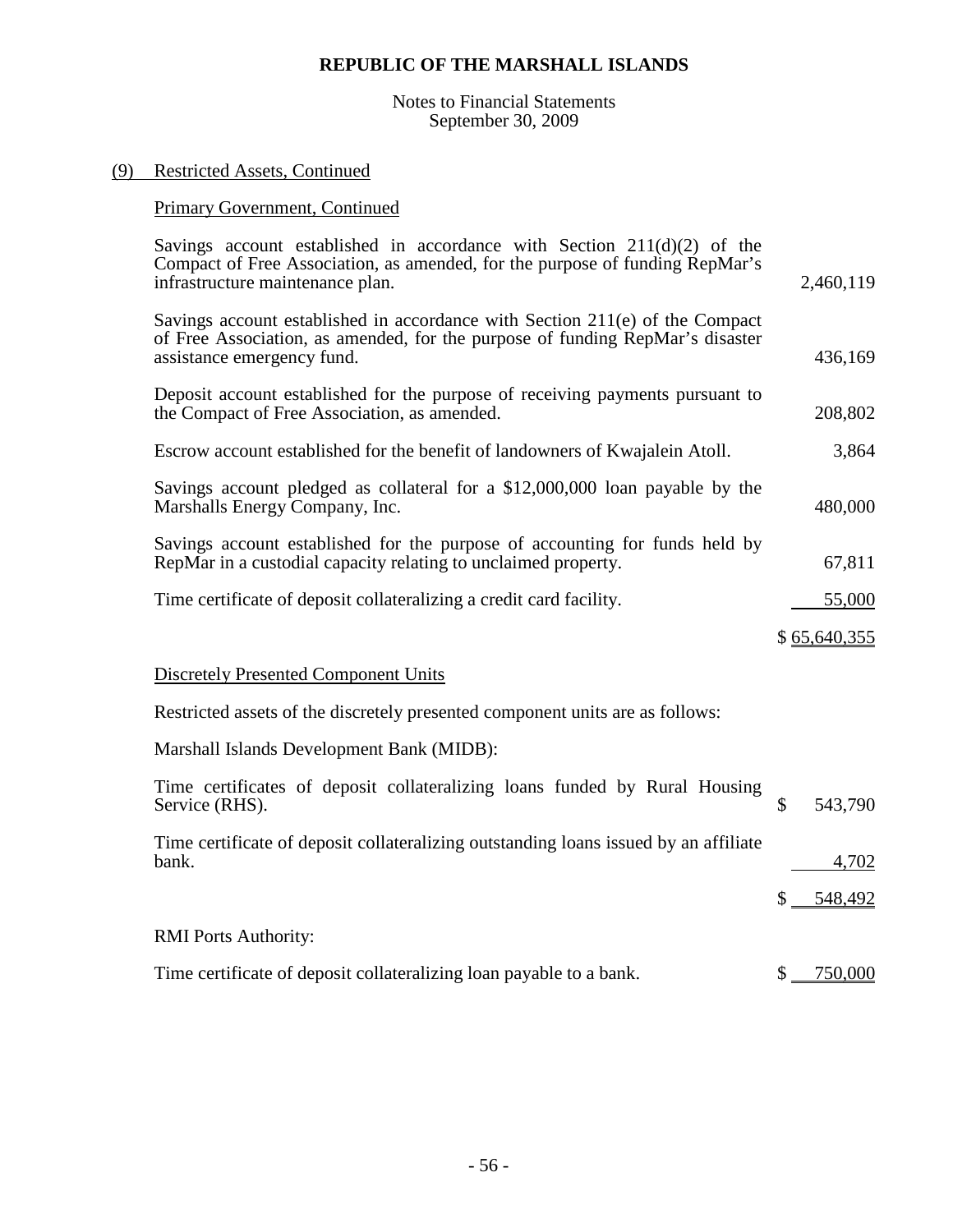#### Notes to Financial Statements September 30, 2009

## (10) Operating Transfers In/Out

Operating transfers in/out for each major governmental fund and nonmajor governmental funds in the aggregate, for the year ended September 30, 2009, are as follows:

|                                                                                                                                 | <b>Transfers Out</b>                         | Transfers In                                                |
|---------------------------------------------------------------------------------------------------------------------------------|----------------------------------------------|-------------------------------------------------------------|
| General Fund:<br><b>Grants Assistance Fund</b><br>Nonmajor governmental funds                                                   | \$<br>1,557,575<br>1,557,575                 | 752,965<br>\$<br>346,287<br>1,099,252                       |
| <b>Grants Assistance Fund:</b><br>General Fund<br><b>Grants Assistance Fund</b><br>Nonmajor governmental funds                  | 752,965<br>802,369<br>2,525,453<br>4,080,787 | 802,369<br>802,369                                          |
| Nonmajor governmental funds:<br>General Fund<br><b>Grants Assistance Fund</b><br>Fiduciary funds<br>Nonmajor governmental funds | 346,287<br>2,674,563<br>3,020,850            | 1,557,575<br>2,099,241<br>128,000<br>2,674,563<br>6,459,379 |
| Fiduciary funds:<br>Nonmajor governmental funds                                                                                 | 128,000<br>\$8,787,212                       | \$8,361,000                                                 |

Operating transfers out of \$8,787,212 does not equal the corresponding operating transfers in of \$8,361,000 due to a timing difference of operating transfers in recorded by the Marshall Islands Scholarship Grant and Loan Board of \$426,212 from the Grants Assistance Fund.

Transfers are used to 1) move revenues from the fund that enabling legislation or budget requires to collect them to the fund that enabling legislation or budget requires to expend them, 2) use unrestricted revenues collected in the General Fund to finance various programs accounted for in other funds in accordance with budgetary authorizations, and 3) record reductions in interfund loans for amounts that are not expected to be repaid.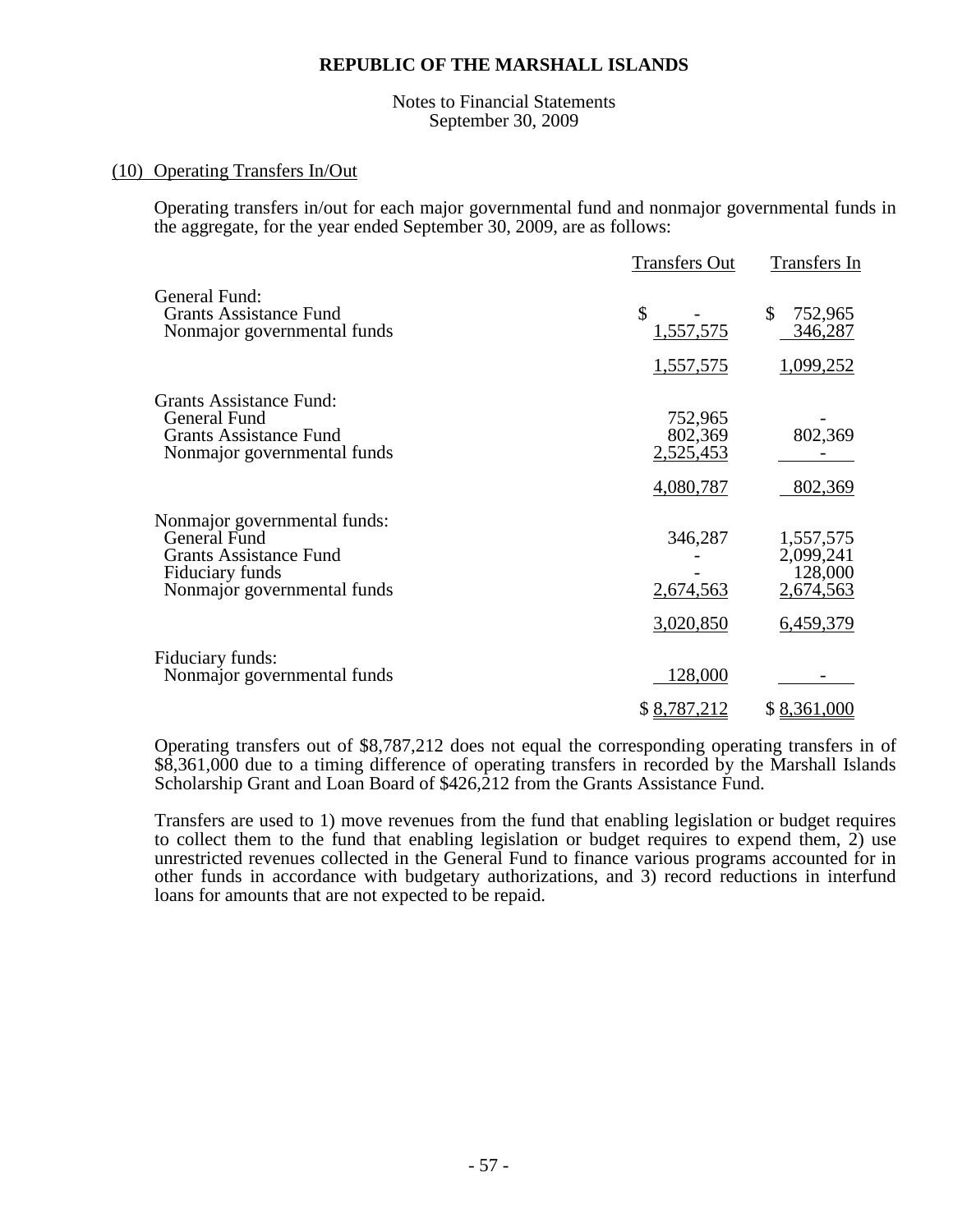Notes to Financial Statements September 30, 2009

# (11) Compact Trust Fund

Section 216(a) of the Compact, as amended, provides for annual contributions from the United States into a trust fund established in accordance with the Agreement Between the Government of the United States of America and the Government of the Republic of the Marshall Islands Implementing Section 216 and Section 217 of the Compact, as Amended, Regarding a Trust Fund (Trust Fund Agreement). The contributions by the United States were conditioned upon RepMar contributing to the trust fund at least \$25 million on October 1, 2003, \$2.5 million prior to October 1, 2004, and a final \$2.5 million prior to October 1, 2005. As of September 30, 2009, RepMar has contributed the required amounts to the "A Account" as required under Article 16 of the Trust Fund Agreement; however, Article 21 of the Trust Fund Agreement states that the United States may withdraw the Present Market Value of its contributions to the "A Account" if certain events occur.

On May 2, 2005, RepMar entered into a Subsequent Contributor Accession Agreement with the Republic of China whereby the Republic of China agreed to contribute annually certain amounts to the "A Account". In addition, the Republic of China agreed to contribute annually certain amounts to the "D Account", which was established by RepMar in accordance with Article 16. However, in the event of a severing of diplomatic relations between the Government of the Republic of the Marshall Islands and the Government of the Republic of China, the Republic of China may withdraw the Present Market Value of its contributions to the "A Account".

Accordingly, the Compact Trust Fund presented within the accompanying financial statements presents only the contributions made to the "A Account" by RepMar and the "D Account" by the Republic of China as well as associated undistributed income.

At September 30, 2009, the fair market value of contributions to the Compact Trust Fund "A Account" by the United States and the Republic of China, including associated undistributed income, is as follows:

| United States - "A Account"     | \$31,215,647 |
|---------------------------------|--------------|
| Republic of China - "A Account" | 6,136,379    |
|                                 | \$37,352,026 |

#### (12) Contingencies and Commitments

#### Sick Leave

It is the policy of RepMar to record expenditures for sick leave when leave is actually taken. Sick leave is compensated time for absence during working hours arising from employee illness or injury. The estimated accumulated amount of unused sick leave as of September 30, 2009 is  $$9,171,504.$ 

#### Insurance Coverage

RepMar does not maintain insurance coverage for a significant amount of fixed assets. In the event of a catastrophe, RepMar may be self-insured to a material extent.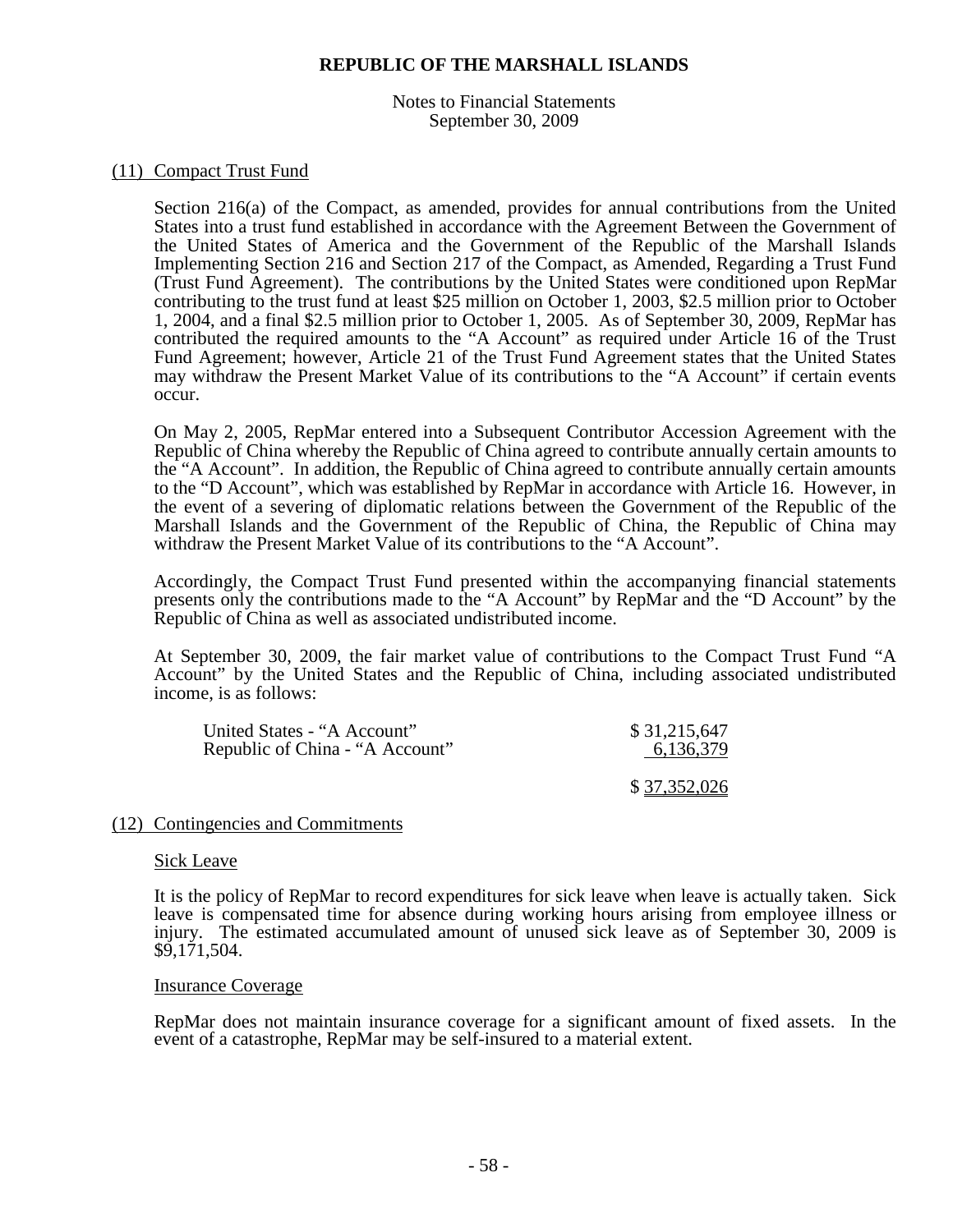Notes to Financial Statements September 30, 2009

# (12) Contingencies and Commitments, Continued

#### Federal Grants

RepMar participates in a number of federally assisted grant programs and other various U.S. Department of the Interior grants. These programs are subject to financial and compliance audits to ascertain if Federal laws and guidelines have been followed. Questioned costs relating to fiscal years 2005 through 2009 have been set forth in RepMar's Single Audit Report for the year ended September 30, 2009. In addition, RepMar is considered to have responsibility for any questioned costs that may result from Single Audits of subgrantees who have not satisfied the audit requirements of OMB Circular A-133. The ultimate disposition of these questioned costs can be determined only by final action of the respective grantor agencies. Therefore, no provision for any liability that may result upon resolution of this matter has been made in the accompanying financial statements.

#### Nuclear Claims Trust Fund (NCTF)

Section 177(c) of the Compact of Free Association (the Compact) provides, on a one-time grant basis, the amount of \$150,000,000 to RepMar to be used to establish a trust fund from which annual distributions are to be made in accordance with Article II of the Agreement between the Government of the United States and RepMar for Implementation of Section 177 of the Compact (the Agreement). Pursuant to the Agreement, RepMar established the NCTF from which these distributions are made. Over a period of fifteen years, the Nuclear Claims Tribunal (NCT) received \$45,750,000 from the NCTF that was made available for whole or partial payment of monetary awards. During the year ended September 30, 2009, NCT received \$128,000 from the NCTF, which included funds to fund partial payment of monetary awards. As of September 30, 2009, NCT has committed to the distribution of monetary awards for personal injury claims of \$23,159,963 and of property damage claims of \$2,284,108,436, which will be paid out against the reserved fund balance and future sums that NCT expects to receive from the NCTF. The reserved fund balance of the NCTF is \$136,990 as of September 30, 2009. Accordingly, additional funds will have to be made available through future earnings of the funds invested in the NCTF after the end of the Compact or from a renegotiated financial settlement of damages with the United States.

#### Marshalls Energy Company, Inc. (MEC)

MEC is currently in noncompliance with certain coverage ratio requirements relating to a loan agreement with the RUS. The mortgage notes have been unconditionally guaranteed by RepMar. RepMar may be liable for the debt service payments to RUS in the event of default by MEC.

#### Leases

RepMar enters into numerous leases with various landowners. The lease terms generally range from one to fifteen years. However, appropriations to fund these leases are made only on an annual basis. For fiscal year 2009, RepMar appropriated \$865,184 to fund such leases.

The Marshall Islands National Telecommunications Authority (MINTA) has long-term commitments for several ground leases and satellite circuit leases. Leases are both cancelable and noncancelable operating leases.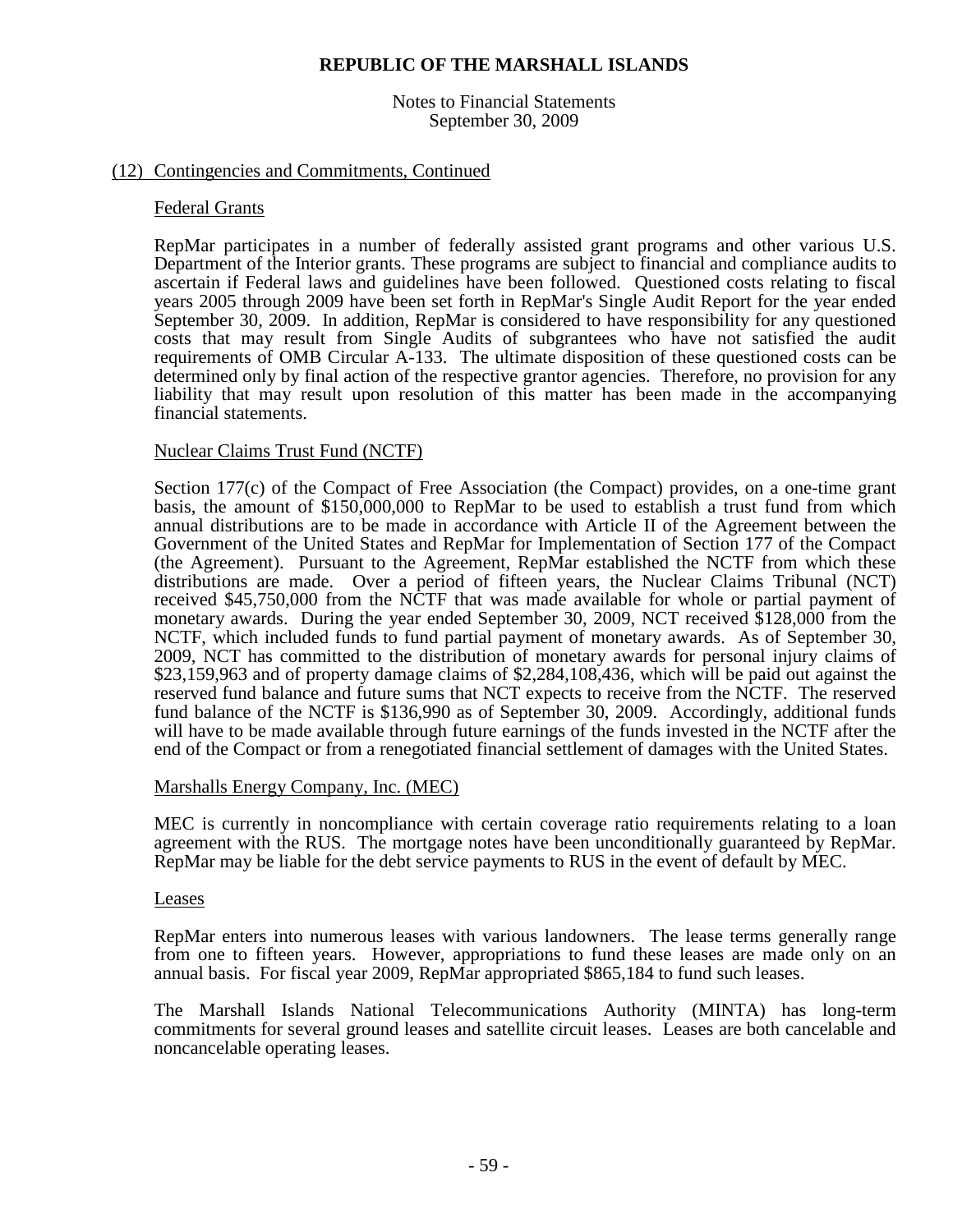#### Notes to Financial Statements September 30, 2009

# (12) Contingencies and Commitments, Continued

#### Leases, Continued

Future minimum annual lease payments under these leases are as follows:

| Year ending<br>September 30  | <b>Total</b>       |
|------------------------------|--------------------|
| 2010<br>2011                 | 929,651<br>\$      |
| 2012                         | 525,543<br>229,864 |
| 2013<br>2014                 | 204,024<br>196,947 |
| $2015 - 2019$                | 454,178            |
| 2020 - 2024<br>$2025 - 2029$ | 288,725<br>8,229   |
| $2030 - 2031$                | 2,915              |
|                              | \$2,840,076        |

Coin Issue<br>RepMar authorized the issuance of certain commemorative coins that are represented to be the legal tender of the Republic of the Marshall Islands. Under the terms of the contract, if an owner of the coins presents them in the Republic of the Marshall Islands, the Government must redeem them for the face value. On October 28, 1998, the Cabinet of RepMar directed the Minister of Finance to terminate the contract.

#### Trust Company of the Marshall Islands

Under the Joint Venture Agreement, as amended, between RepMar and the Trust Company of the Marshall Islands, Inc. (TCMI) dated September 14, 1990, and as amended August 18, 1995, after meeting certain contractual working capital requirements, annual gross revenues of the programs managed by TCMI are shared using a graduated schedule. On August 1, 2002, RepMar agreed to set aside the financial provisions of this Joint Venture Agreement in favor of an annual payment of \$1,000,000, payable in quarterly installments of \$250,000 through December 31, 2006. On December 6, 2006, RepMar agreed to again set aside the financial provisions of this Joint Venture Agreement in favor of an annual payment of \$2,000,000, payable in quarterly installments of \$500,000 through December 31, 2009. On June 8, 2009, RepMar agreed to further amend the financial provisions of this Joint Venture Agreement whereby an annual payment of \$3,000,000 is payable by TCMI through December 31, 2010 in monthly installments of \$250,000, with an effective date of July 1, 2008. For the period January 1, 2011 through December 31, 2013, the annual payment amount increases to \$4,000,000, payable in monthly installments of \$333,333 and further increases to an annual payment amount of \$5,000,000 for the period January 1, 2014 through December 31, 2018, payable in monthly installments of \$416,667. During the year ended September, 30, 2009, RepMar received \$3,250,000 under this Joint Venture Agreement.

The abovementioned annual payments are contingent upon continued net earnings being generated by TCMI. In the event that net earnings of TCMI fall below 2007 levels, the annual payments are to be adjusted accordingly on a prorated basis.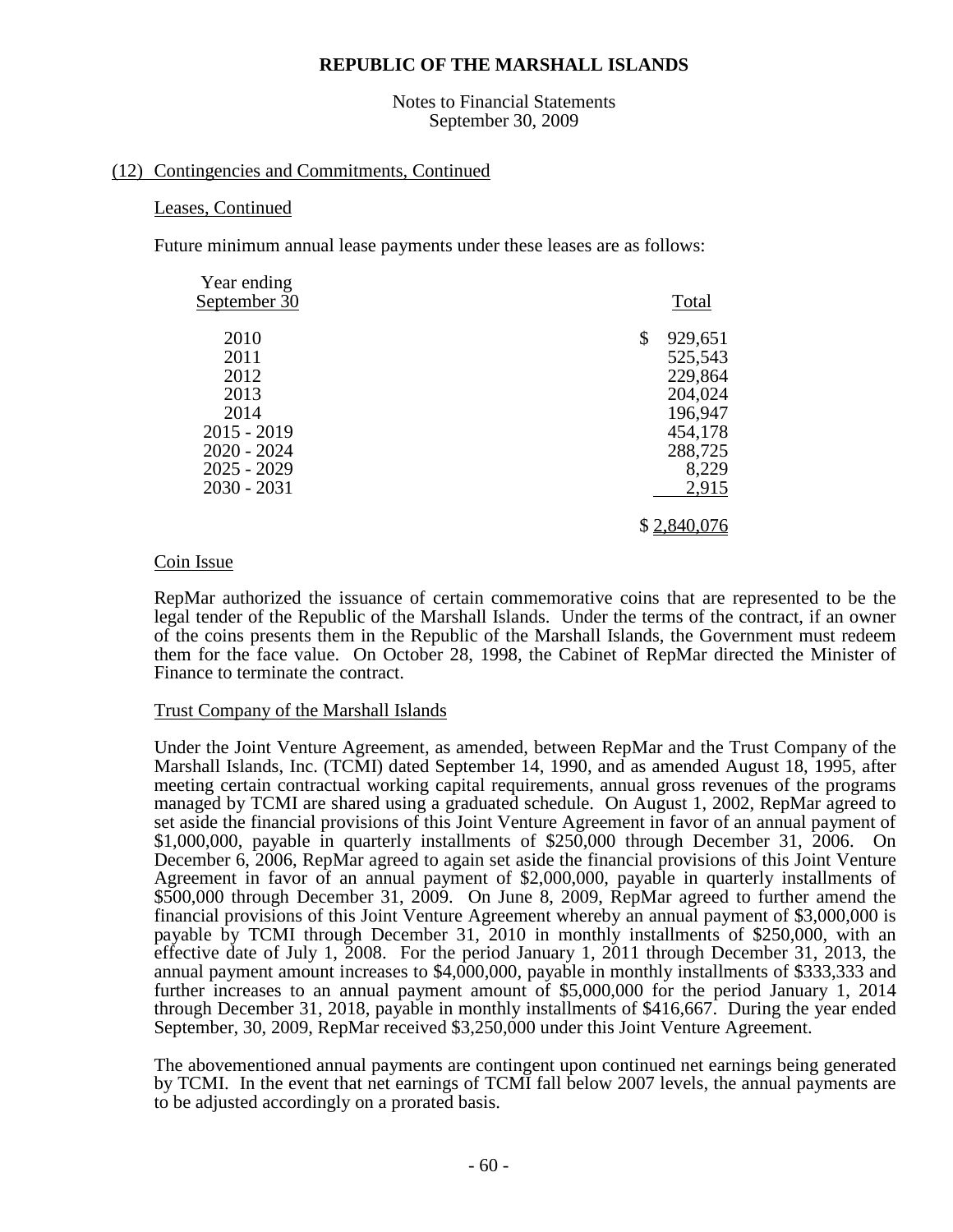Notes to Financial Statements September 30, 2009

## (12) Contingencies and Commitments, Continued

#### Marshall Islands Social Security Administration (MISSA)

In June 2009, MISSA obtained an actuarial valuation of the Retirement Fund as of October 1, 2008. The valuation reported actuarial accrued liabilities for the Retirement Fund of The valuation reported actuarial accrued liabilities for the Retirement Fund of \$225,806,000. As of September 30, 2009, MISSA recorded total fund equity of \$64,879,269 in the Retirement Fund, as funds available to fund future benefit obligations. These conditions indicate that MISSA may be unable to meet its future benefit obligations.

#### Other Commitments

Significant commitments of the primary government as of September 30, 2009, are as follows:

- a) Guaranteed a bank debt of Tobolar Copra Processing Plant, Inc. (TCPPI) with a letter of guarantee. At September 30, 2009, TCPPI had no recorded bank debt.
- b) Guaranteed a debt of Marshall Islands National Telecommunications Authority (MINTA) in respect of a loan from the United States Rural Utilities Service (RUS, formerly Rural Electrification Administration) with a letter of guarantee. At September 30, 2009, MINTA had guaranteed debt totaling \$28,568,949.
- c) Guaranteed a debt of Marshalls Energy Company, Inc. (MEC) in respect to a loan from the United States Rural Utilities Service (RUS) with a letter of guarantee. At September 30, 2009, MEC had guaranteed debt totaling \$6,995,942.
- d) RepMar has entered into lease agreements with certain landowners for the use of land situated at the Majuro international airport. The terms of the lease agreements are for a 25 year period commencing September 1, 1996. Annual lease rental commitments are \$305,613 per year.
- e) RepMar has issued a letter of guarantee in the amount of \$178,000 plus interest for the benefit of the Delap Assembly of God Church for a loan issued by Marshall Islands Development Bank.
- f) In accordance with Cabinet Minute C.M. 121 (2003), the Cabinet of RepMar has issued a government guarantee in the amount of \$5,000,000 for a loan obtained by the Marshall Islands Development Bank. At September 30, 2009, MIDB had guaranteed debt totaling \$2,000,000.
- g) On February 19, 2004, the Cabinet of RepMar approved a joint venture Memorandum of Agreement with a local private corporation whereby RepMar granted and conveyed controlling ownership interest to the corporation of the hotel facility owned by Majuro Resort, Inc. On September 9, 2004, the Cabinet of RepMar approved the appointment of a Committee to re-visit the privatization of the hotel facility including obtaining an independent valuation of the property. As of September 30, 2009, no transfer in ownership has occurred.
- h) In accordance with Cabinet Minute C.M. 126 (2008), the Cabinet of RepMar has guaranteed a credit card facility with a time certificate of deposit totaling \$55,000.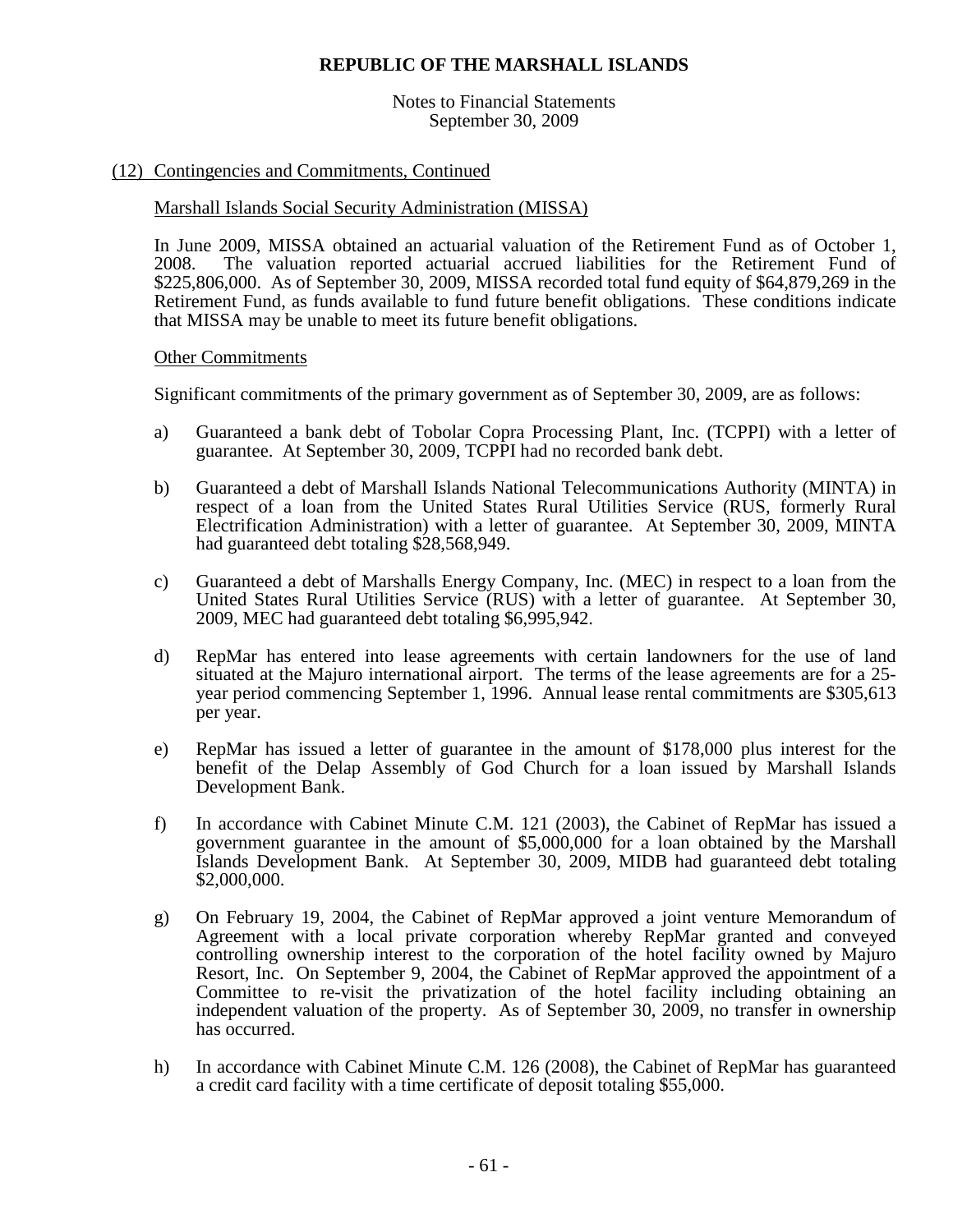#### Notes to Financial Statements September 30, 2009

## (12) Contingencies and Commitments, Continued

#### Other Commitments, Continued

- i) In accordance with Cabinet Minute C.M. 055 (2007), the Cabinet of RepMar has issued a government guarantee for and on behalf of MEC to a fuel supplier for amounts owing by MEC relating to the purchase of fuel products. At September 30, 2009, MEC had guaranteed debt to a fuel supplier totaling \$4,319,596.
- j) In accordance with Cabinet Minute C.M. 048 (2007), the Cabinet of RepMar has authorized the collateralization of General Fund tax revenues for a \$12,000,000 loan obtained by the Marshalls Energy Company, Inc. At September 30, 2009, MEC had guaranteed debt totaling \$9,471,961.

#### (13) Restatement

Subsequent to the issuance of RepMar's 2008 financial statements, it was determined that cash and cash equivalent balances of the General Fund were overstated by \$500,000. As a result of this determination, cash and cash equivalent balances have been restated from the amount previously reported of \$1,903,027.

#### (14) Subsequent Event

On November 5, 2009, the High Court rendered a judgment in favor of the Marshall Islands Social Security Administration (MISSA) relating to delinquent contributions, penalties and interest owed by Majuro Resort, Inc. On June 4, 2010, the High Court amended the judgment to substitute RepMar as the party defendant in place of Majuro Resort, Inc. Under the amended judgment, MISSA was awarded a judgment in the amount of \$464,001, inclusive of penalties, with interest calculated at 9% per annum.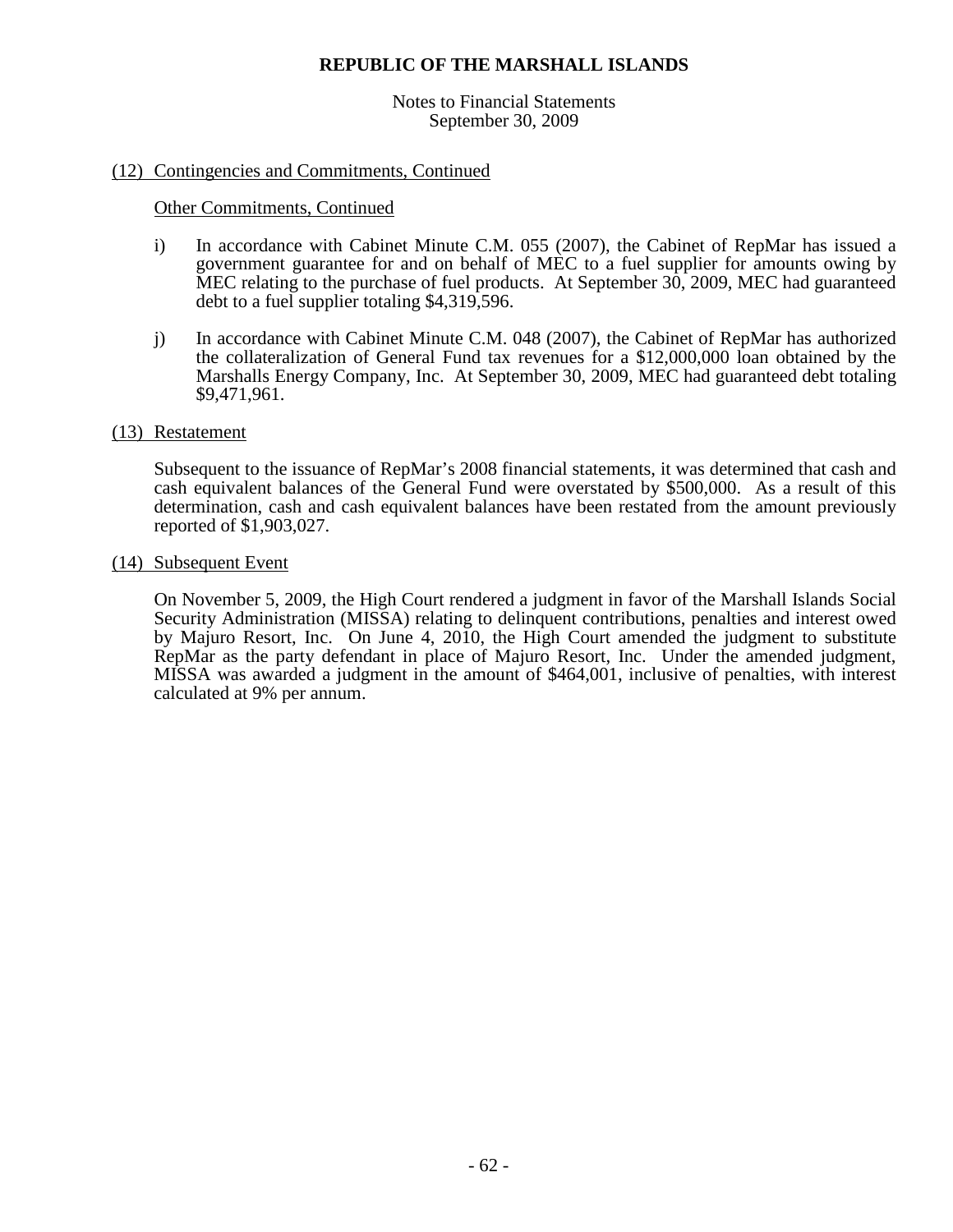# **REQUIRED SUPPLEMENTARY INFORMATION**

# **YEAR ENDED SEPTEMBER 30, 2009**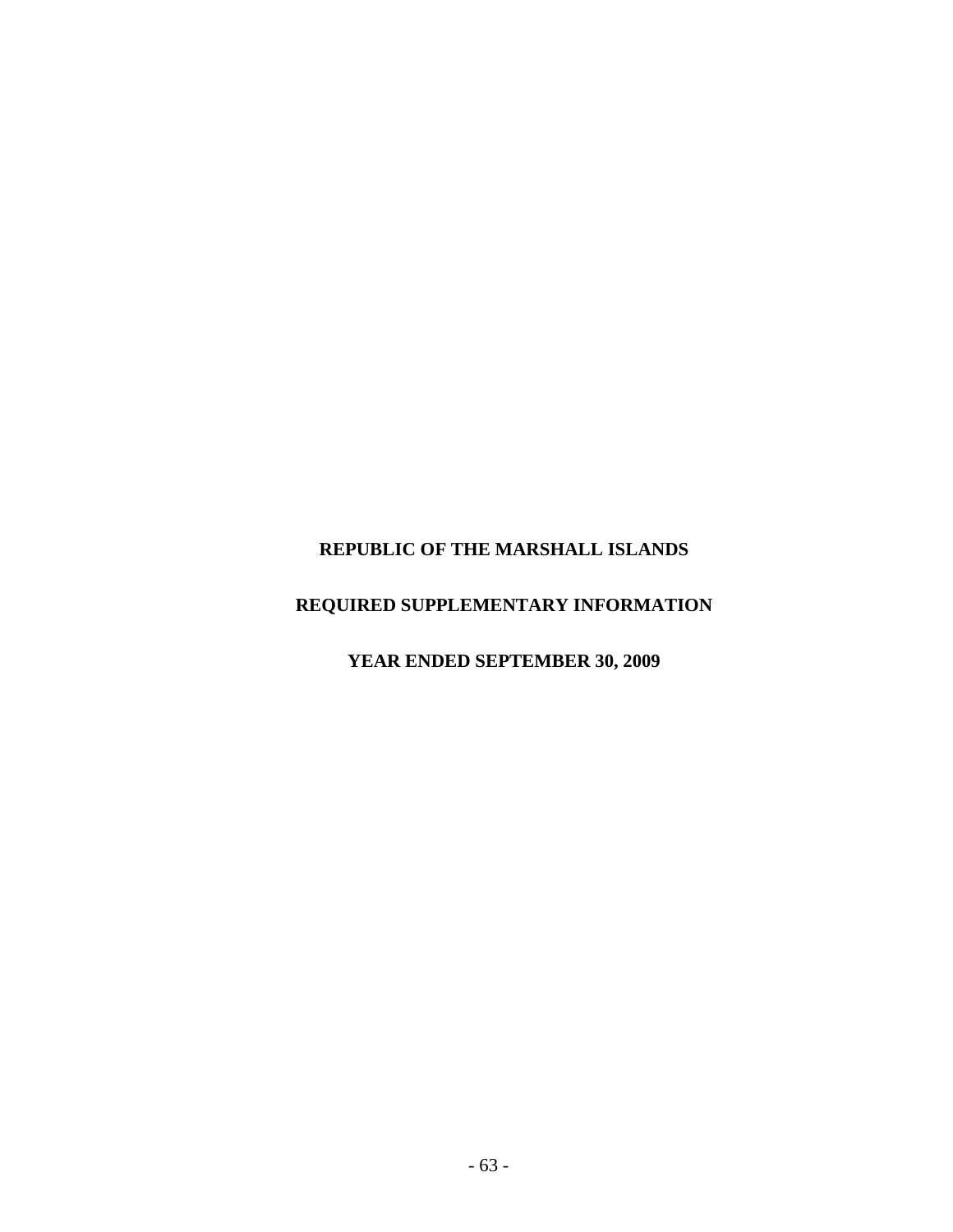# Schedule of Revenues, Expenditures and Changes in Deficit - Budget and Actual General Fund Year Ended September 30, 2009

|                                                           | <b>Budgeted Amounts</b> |             |               | Actual -<br>Budgetary<br><b>Basis</b> |                        | Variance with<br>Final Budget -<br>Positive |             |
|-----------------------------------------------------------|-------------------------|-------------|---------------|---------------------------------------|------------------------|---------------------------------------------|-------------|
|                                                           |                         | Original    |               | Final                                 | (see Note 1)           |                                             | (Negative)  |
| Revenues:                                                 |                         |             |               |                                       |                        |                                             |             |
| <b>Taxes</b>                                              | \$                      | 24,643,523  | \$            | 24,643,523                            | \$<br>24,328,751       | \$                                          | (314, 772)  |
| Fishing rights                                            |                         | 2,000,000   |               | 1,500,000                             | 1,500,000              |                                             |             |
| Fees and charges                                          |                         | 370,079     |               | 370,079                               | 31,330                 |                                             | (338,749)   |
| Interest and dividends                                    |                         | 129,205     |               | 129,205                               | 92,428                 |                                             | (36,777)    |
| Other                                                     |                         | 6,107,089   |               | 7,388,014                             | 7,740,241              |                                             | 352,227     |
| Total revenues                                            |                         | 33,249,896  |               | 34,030,821                            | 33,692,750             |                                             | (338,071)   |
| Expenditures:                                             |                         |             |               |                                       |                        |                                             |             |
| Current:                                                  |                         |             |               |                                       |                        |                                             |             |
| General government:<br><b>President and Cabinet</b>       |                         | 1,938,517   |               | 2,006,357                             | 1,780,181              |                                             | 226,176     |
| Office of the Chief Secretary                             |                         | 673,330     |               | 663,888                               | 652,821                |                                             | 11,067      |
| Special appropriations                                    |                         | 6,144,101   |               | 7,589,579                             | 8,917,137              |                                             | (1,327,558) |
| Council of Iroij                                          |                         | 423,969     |               | 450,668                               | 450,220                |                                             | 448         |
| Office of the Auditor-General                             |                         | 898,340     |               | 883,111                               | 881,360                |                                             | 1,751       |
| <b>Public Service Commission</b>                          |                         | 464,761     |               | 448,235                               | 447,826                |                                             | 409         |
| Office of the Attorney General                            |                         | 876,477     |               | 601,607                               | 592,080                |                                             | 9,527       |
| Ministries                                                |                         | 19,450,507  |               | 19,148,988                            | 18,977,678             |                                             | 171,310     |
| <b>Environmental Protection Authority</b>                 |                         | 201,265     |               | 165,652                               | 170,430                |                                             | (4,778)     |
| Nitijela                                                  |                         | 1,693,545   |               | 1,675,142                             | 1,626,281              |                                             | 48,861      |
| Total expenditures                                        |                         | 32,764,812  |               | 33,633,227                            | 34,496,014             |                                             | (862, 787)  |
| Excess (deficiency) of revenues over                      |                         |             |               |                                       |                        |                                             |             |
| (under) expenditures                                      |                         | 485,084     |               | 397,594                               | (803, 264)             |                                             | (1,200,858) |
| Other financing sources:                                  |                         |             |               |                                       |                        |                                             |             |
| Operating transfers in                                    |                         |             |               |                                       | 1,099,252              |                                             | 1,099,252   |
| Other financing uses:                                     |                         |             |               |                                       |                        |                                             |             |
| Operating transfers out                                   |                         | (1,544,087) |               | (1,456,597)                           | (1,557,575)            |                                             | (100, 978)  |
| Net change in unreserved fund deficit                     |                         | (1,059,003) |               | (1,059,003)                           | (1,261,587)            |                                             | (202, 584)  |
| Other changes in unreserved fund deficit:                 |                         |             |               |                                       |                        |                                             |             |
| Decrease in reserve for related assets                    |                         |             |               |                                       | 1,348,613              |                                             | 1,348,613   |
| Encumbrances for supplies and equipment ordered but       |                         |             |               |                                       |                        |                                             |             |
| not received are reported in the year the order is placed |                         |             |               |                                       |                        |                                             |             |
| for budgetary purposes but in the year the supplies are   |                         |             |               |                                       |                        |                                             |             |
| received for financial reporting purposes                 |                         | 1,059,003   |               | 1,059,003                             | 1,059,003              |                                             |             |
|                                                           |                         |             |               |                                       | 1,146,029              |                                             | 1,146,029   |
| Unreserved fund deficit at the beginning of the year,     |                         |             |               |                                       |                        |                                             |             |
| as previously reported                                    |                         | (3,641,749) |               | (3,641,749)                           | (3,641,749)            |                                             |             |
| Prior-period adjustment                                   |                         |             |               |                                       | (500,000)              |                                             | (500,000)   |
| Unreserved fund deficit at the beginning of the year,     |                         |             |               |                                       |                        |                                             |             |
| as restated                                               |                         | (3,641,749) |               | (3,641,749)                           | (4, 141, 749)          |                                             | (500,000)   |
| Unreserved fund deficit at the end of the year            | \$                      | (3,641,749) | <sup>\$</sup> | (3,641,749)                           | \$<br>$(2,995,720)$ \$ |                                             | 646,029     |

See accompanying notes to required supplementary information - budgetary reporting.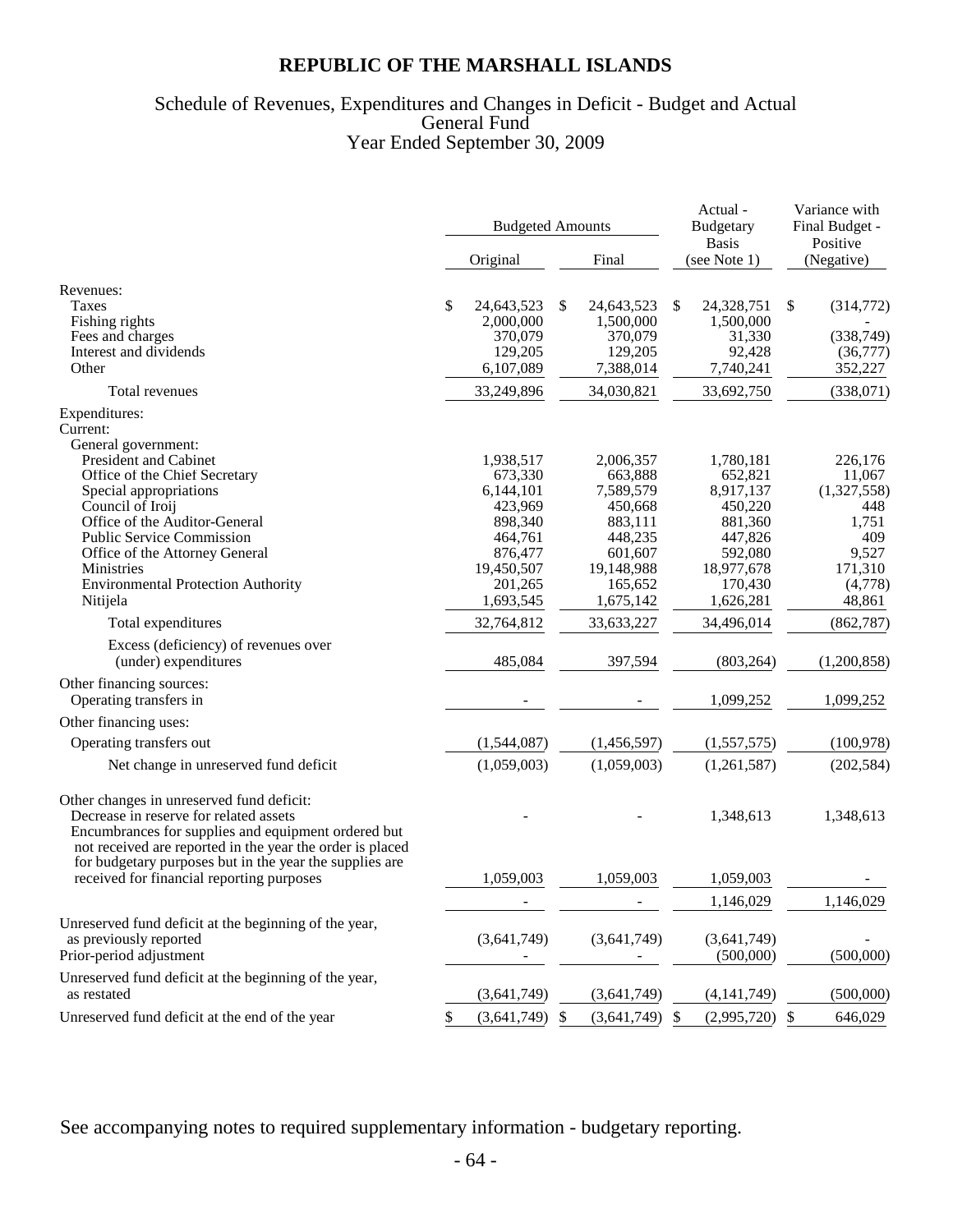### Notes to Required Supplementary Information - Budgetary Reporting September 30, 2009

#### (1) Budgetary Information

The Secretary of Finance and the Chief Budget Officer present to the Cabinet, prior to September 30, proposed budget estimates for the fiscal year commencing October 1. The budget estimates include the overall and total proposed expenditures of RepMar and the means of financing those expenditures. The Cabinet reviews and approves these estimates making changes, as it deems appropriate. The Appropriation Committee of the Nitijela, during the second sitting of the regular session of the Nitijela, holds public hearings at which time Ministries and Offices are required to justify their budget estimates. During the second sitting of the Nitijela, an appropriation bill, as required by the Constitution, is introduced and budget estimates are then legally enacted by the Nitijela.

The Budget Act for fiscal year 2009, Public Law No. 2008-4, was passed by the Nitijela on September 17, 2008. Formal budget integration is employed as a management control device during the year for all funds. The Cabinet has the authority to reprogram budgeted estimates in accordance with the Constitution. All annual appropriations lapse at fiscal year end unless otherwise specified by law. Supplemental appropriations may occur throughout the year. Supplemental appropriations may occur throughout the year. Unexpended encumbrances at each fiscal year end are carried forward until they are expended or canceled without further legislative action. RepMar does not establish budgets for the operations of its other governmental funds.

#### (2) Reconciliation - GAAP and Budgetary Bases of Accounting

Encumbrance accounting is employed in governmental funds. For budgetary purposes, the encumbrances (i.e., purchase orders, contracts) are considered expenditures when incurred. For GAAP reporting purposes, encumbrances outstanding at year end are reported as reservations of fund balances and do not constitute expenditures or liabilities because the commitments will be reappropriated and honored during the subsequent fiscal year.

Accounting principles used in developing data on a budgetary basis differ from those used in preparing the financial statements in conformity with GAAP. Amounts included on the Statement of Revenues, Expenditures, and Changes in Deficit - Budget and Actual - General Fund (which are presented on a non-GAAP budgetary basis) are reconciled to unreserved deficit of the Governmental Fund Balance Sheet within the other changes in unreserved deficit section of that statement. Furthermore, the net change in fund balance (deficit) to the net change in unreserved fund deficit for the General Fund is as follows:

| Net change in fund balance            | \$ (669,333)   |
|---------------------------------------|----------------|
| Reserve for encumbrances              | (592, 254)     |
| Net change in unreserved fund deficit | \$ (1,261,587) |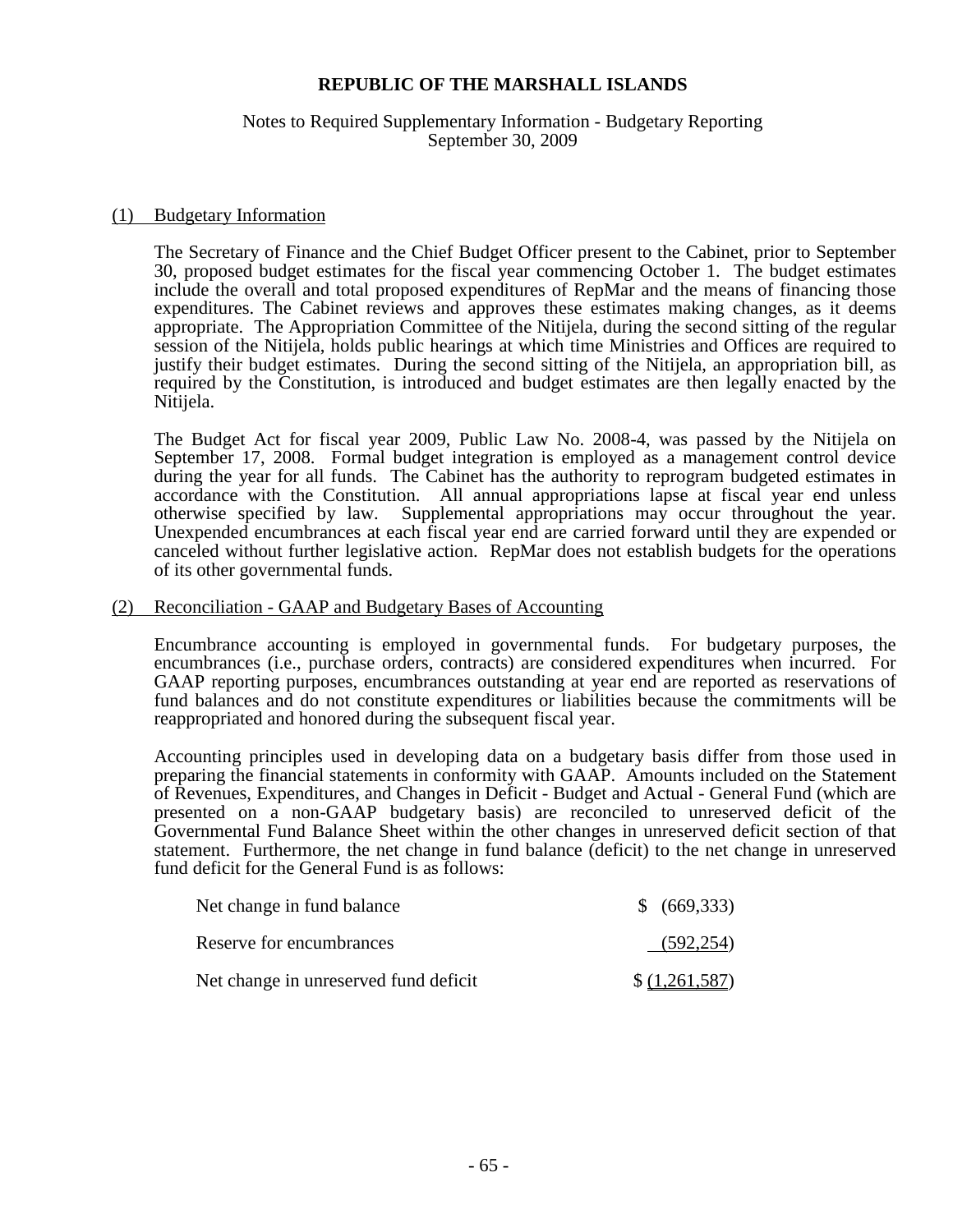# **OTHER SUPPLEMENTARY INFORMATION**

**YEAR ENDED SEPTEMBER 30, 2009**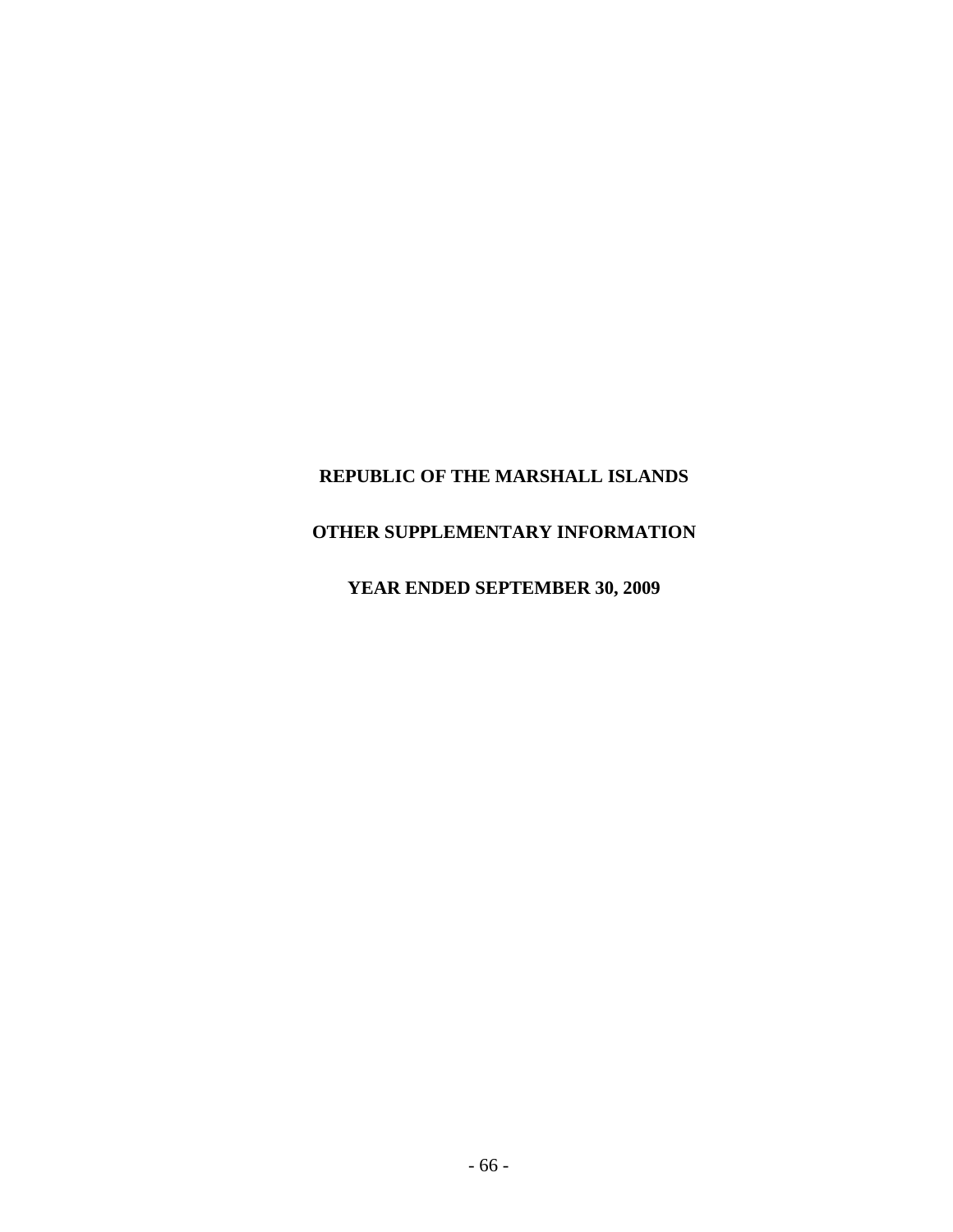# Combining Schedule of Expenditures by Account Governmental Funds Year Ended September 30, 2009

|                           |    |            |               | Special<br>Revenue   |               | Permanent        |                                |               |             |
|---------------------------|----|------------|---------------|----------------------|---------------|------------------|--------------------------------|---------------|-------------|
|                           |    | General    |               | Grants<br>Assistance |               | Compact<br>Trust | Other<br>Governmental<br>Funds |               | Total       |
| Expenditures:             |    |            |               |                      |               |                  |                                |               |             |
| Salaries and wages        | \$ | 15,824,405 | <sup>\$</sup> | 17,491,322           | <sup>\$</sup> |                  | \$<br>1,489,396                | <sup>\$</sup> | 34,805,123  |
| Capital outlay            |    | 447,530    |               | 9,063,268            |               |                  | 297,091                        |               | 9,807,889   |
| Grants and subsidies      |    | 5,871,341  |               | 13, 177, 059         |               |                  | 1,497,446                      |               | 20,545,846  |
| Medical supplies          |    | 9,587      |               | 199,519              |               |                  | 6,063,777                      |               | 6,272,883   |
| Contractual services      |    | 385,887    |               | 3,073,558            |               |                  | 1,028,125                      |               | 4,487,570   |
| Travel                    |    | 960,379    |               | 1,494,735            |               |                  | 209,000                        |               | 2,664,114   |
| <b>Utilities</b>          |    | 2,972,898  |               | 2,061,314            |               |                  | 72.674                         |               | 5,106,886   |
| Supplies and materials    |    | 475,190    |               | 2,505,986            |               |                  | 109,245                        |               | 3,090,421   |
| Leased housing            |    | 757,540    |               | 1,113,366            |               |                  | 62,926                         |               | 1,933,832   |
| POL                       |    | 349.175    |               | 543,096              |               |                  | 77,337                         |               | 969,608     |
| Rentals                   |    | 1,017,980  |               | 285,941              |               |                  | 66,743                         |               | 1,370,664   |
| Food stuffs               |    | 254,681    |               | 1,821,912            |               |                  | 28,572                         |               | 2,105,165   |
| Professional services     |    | 777,512    |               | 623,901              |               |                  | 261,171                        |               | 1,662,584   |
| Principal repayment       |    | 898,206    |               | 866,883              |               |                  |                                |               | 1,765,089   |
| Interest                  |    | 492,091    |               | 404,595              |               |                  |                                |               | 896,686     |
| Allowances                |    | 733,185    |               | 59,250               |               |                  | 9,796                          |               | 802,231     |
| Communications            |    | 539,113    |               | 323,387              |               |                  | 121,028                        |               | 983,528     |
| Freight                   |    | 31,341     |               | 77,668               |               |                  | 101,201                        |               | 210,210     |
| Printing and reproduction |    | 105,329    |               | 68,001               |               |                  | 6,785                          |               | 180,115     |
| Insurance                 |    | 80,740     |               | 33,275               |               |                  | 2,387                          |               | 116,402     |
| Other                     |    | 919,650    |               | 3,440,053            |               |                  | 536,355                        |               | 4,896,058   |
|                           | S  | 33,903,760 | S             | 58,728,089           | \$            |                  | \$<br>12,041,055               |               | 104,672,904 |

See Accompanying Independent Auditors' Report.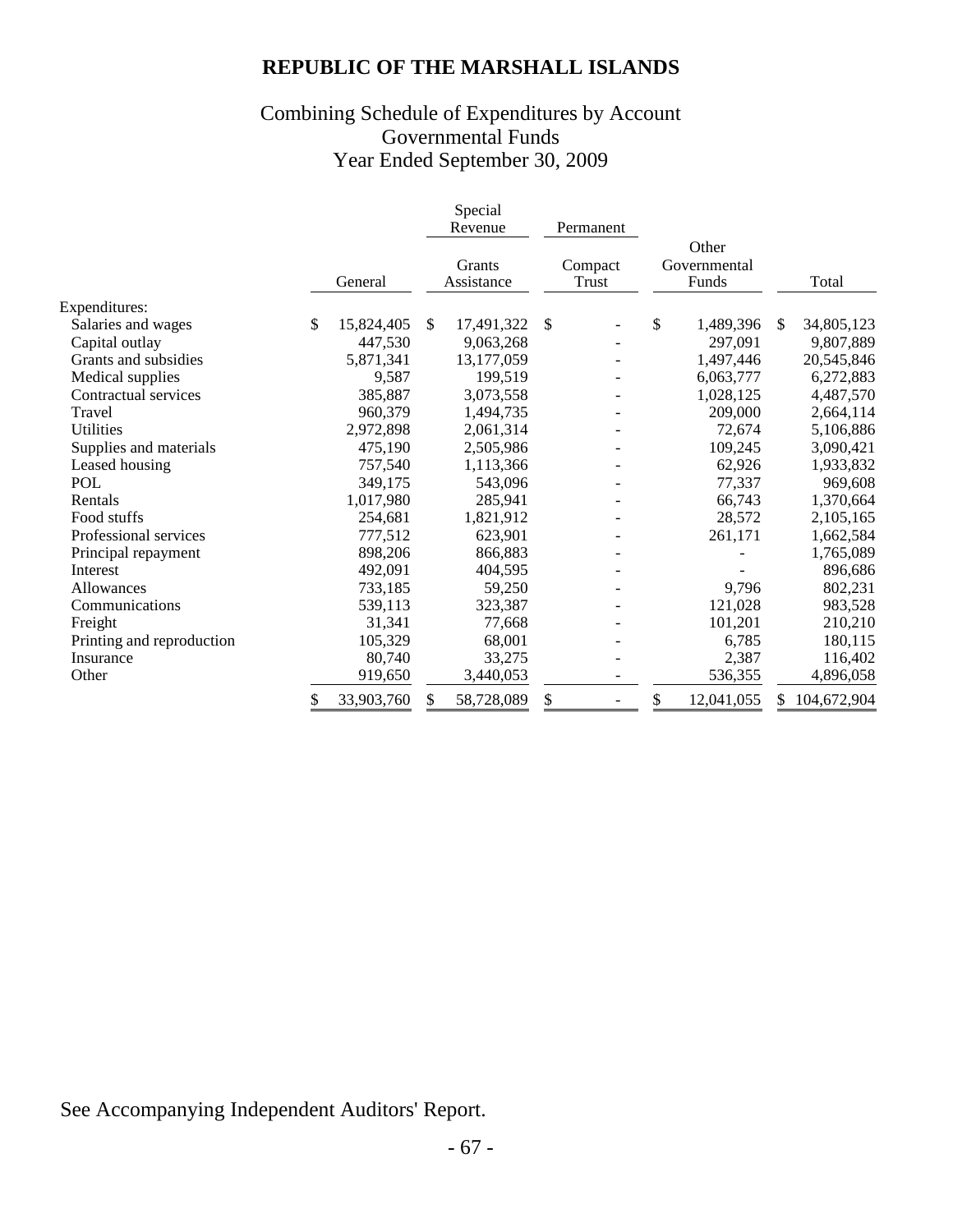## **REPUBLIC OF THE MARSHALL ISLANDS** GENERAL FUND

September 30, 2009

The general fund is used to account for resources traditionally associated with government, which are not required legally or by sound financial management to be accounted for in another fund.

See Accompanying Independent Auditors' Report.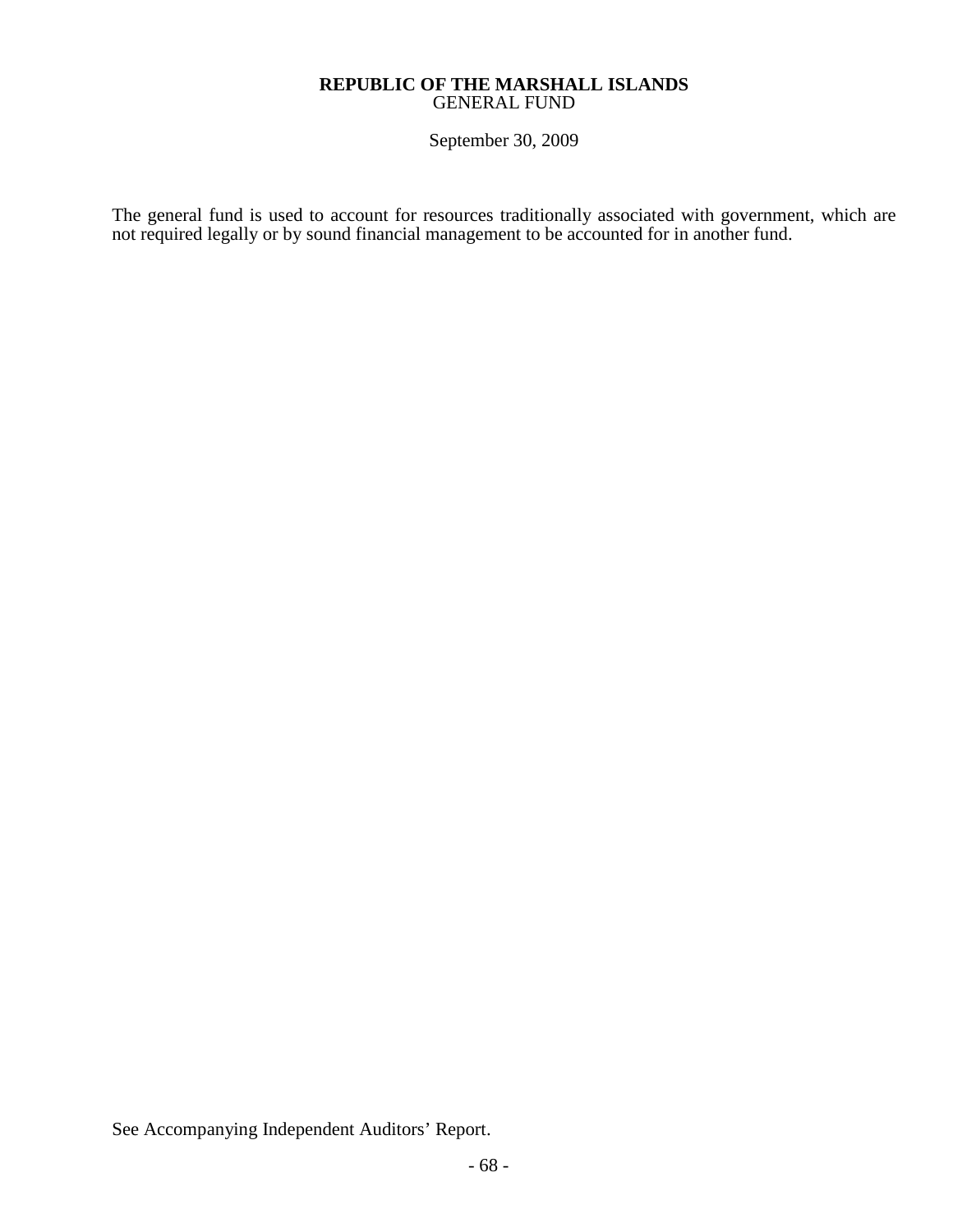# Schedule of Revenues, Expenditures by Function, and Changes in Fund Balance - General Fund Year Ended September 30, 2009 (with comparative totals for the year ended September 30, 2008)

|                                                                             | 2009                | 2008       |
|-----------------------------------------------------------------------------|---------------------|------------|
| Revenues:                                                                   |                     |            |
| Taxes:                                                                      |                     |            |
| Income                                                                      | \$<br>11,203,742 \$ | 10,979,040 |
| Import                                                                      | 6,422,748           | 7,775,583  |
| Gross revenue                                                               | 5,394,373           | 5,849,248  |
| Fuel                                                                        | 715,327             | 896,766    |
| Penalties and interest                                                      | 77,133              | 108,423    |
| Other                                                                       | 515,428             | 550,163    |
|                                                                             | 24,328,751          | 26,159,223 |
| Fishing rights                                                              | 1,500,000           | 1,500,000  |
| Fees and charges                                                            | 31,330              | 49,820     |
| Interest and dividends                                                      | 92,428              | 405,302    |
|                                                                             |                     |            |
| Other:                                                                      |                     |            |
| Taiwan grant                                                                | 4,000,000           | 4,000,000  |
| Ship registry                                                               | 3,250,000           | 2,000,000  |
| Other grants                                                                | 40,153              | 85,712     |
| Other                                                                       | 450,088             | 459,055    |
|                                                                             | 7,740,241           | 6,544,767  |
| Total revenues                                                              | 33,692,750          | 34,659,112 |
| Expenditures:                                                               |                     |            |
| President and Cabinet:                                                      |                     |            |
| Office of the President                                                     | 368,032             | 295,662    |
| <b>President and Ministers</b>                                              | 575,459             | 570,298    |
| <b>Cabinet Operations</b>                                                   | 418,764             | 475,096    |
| <b>Customary Law Commission</b>                                             | 152,512             | 152,442    |
| RMI/USP Joint Secondary Education Project                                   | 222,880             | 222,880    |
| <b>National Band</b>                                                        |                     | 74,189     |
|                                                                             | 1,737,647           | 1,790,567  |
|                                                                             |                     |            |
| Office of the Chief Secretary:                                              |                     |            |
| Administration                                                              | 280,845             | 229,929    |
| Deputy Chief Secretary - Ebeye                                              | 93,286              | 97,836     |
| Economic Policy, Planning and Statistics Office                             | 173,251             | 180,683    |
| Office of Environmental Planning and Policy Coordination<br>Disaster Office | 74,991              | 97,993     |
|                                                                             | 30,448              | 36,400     |
|                                                                             | 652,821             | 642,841    |
| Special appropriations:                                                     |                     |            |
| Presidential summit                                                         | 14,999              | 154,621    |
| Outer Islands Development Projects                                          | 291,379             |            |
| Marshall Islands Shipping Corporation                                       | 994,000             |            |
| Alele Corporation                                                           | 66,928              |            |
| Jaluit Power Plant subsidy                                                  |                     | 62,388     |
| Land leases                                                                 | 865,184             | 862.724    |
| Majuro Landowners electricity bills                                         |                     | 929,271    |
| Leased housing                                                              | 198,428             | 210,680    |
| Marshall Islands Visitors Authority                                         | 149,100             | 149,100    |
| MWSC water subsidy                                                          | 93,310              | 99,400     |
| Contingencies                                                               | 450,000             |            |
| International subscriptions/membership fees                                 | 308,116             | 241,963    |
| Ebeye Public Works                                                          | 248,500             |            |
| Copra price stabilization subsidy                                           | 589,185             | 1,000,000  |
| ADB loan repayment                                                          | 1,290,297           | 2,413,710  |
| General Election and Constitutional Convention                              | 43,868              | 439,179    |
| <b>National Energy Support Account</b>                                      | 2,988,843           |            |
| Air Marshall Islands                                                        | 325,000             | 1,370,933  |
|                                                                             | 8,917,137           | 7,933,969  |

# See Accompanying Independent Auditors' Report.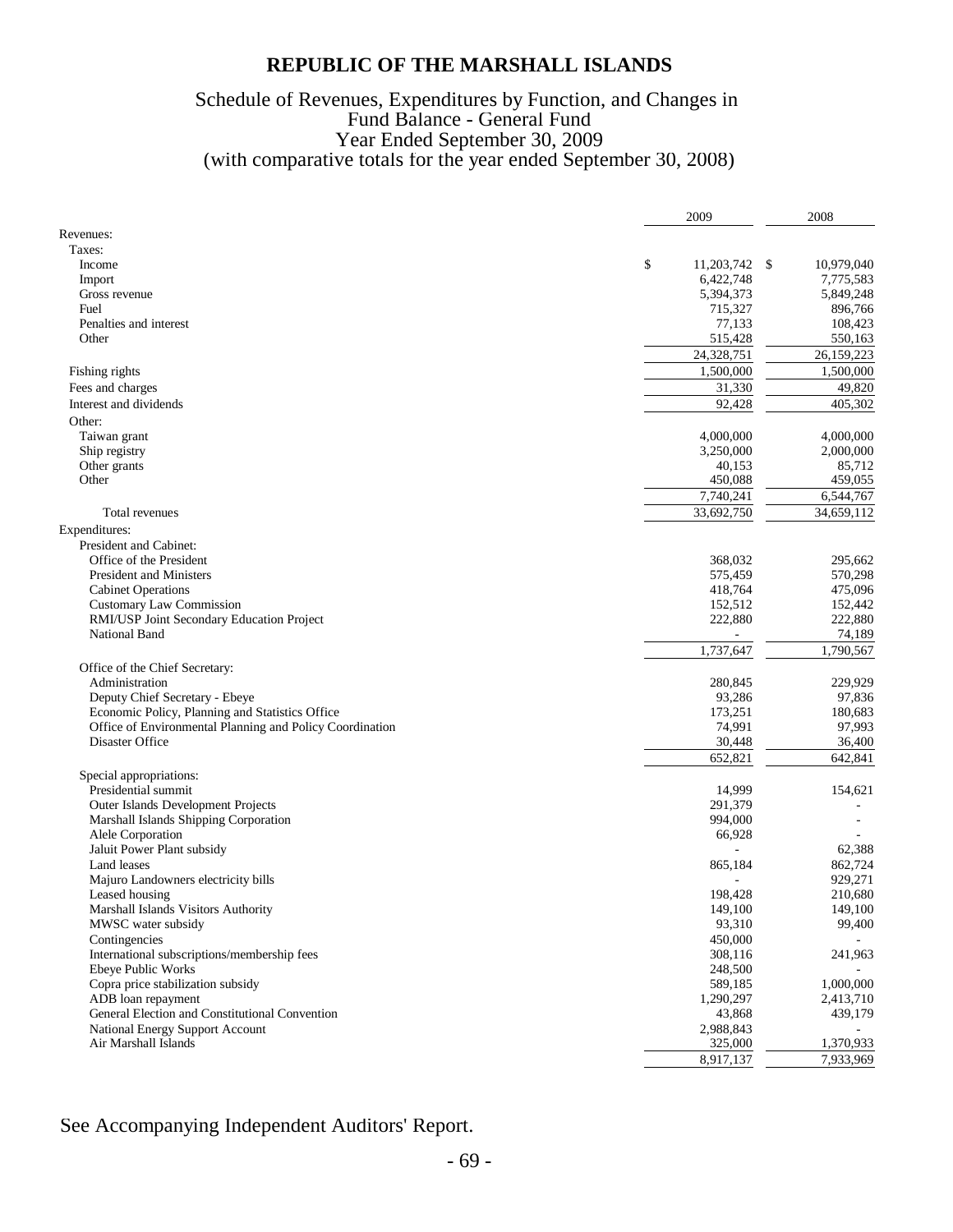# Schedule of Revenues, Expenditures by Function, and Changes in Fund Balance - General Fund, Continued Year Ended September 30, 2009 (with comparative totals for the year ended September 30, 2008)

|                                                                   | 2009            | 2008            |
|-------------------------------------------------------------------|-----------------|-----------------|
| Expenditures, continued:                                          |                 |                 |
| Council of Iroij:                                                 |                 |                 |
| Administration                                                    | 118,658         | 158,873         |
| <b>Members</b>                                                    | 331,562         | 325,906         |
|                                                                   | 450,220         | 484,779         |
| Nitijela:                                                         |                 |                 |
| Operations                                                        | 513,011         | 498,484         |
| General membership                                                | 987,978         | 899,235         |
| Speaker's contingency                                             | 28,736          | 71,618          |
| Committee                                                         | 49,269          | 8,488           |
| Legislative counsel                                               | 47,287          | 81,951          |
|                                                                   | 1,626,281       | 1,559,776       |
| Office of the Auditor-General:                                    |                 |                 |
| Auditor-General salary                                            | 4,638           | 42,733          |
| Operations                                                        | 184,288         | 135,746         |
| Single audit - local match                                        | 424,624         | 328,470         |
|                                                                   | 613,550         | 506,949         |
| Public Service Commission:                                        |                 |                 |
| <b>Members</b>                                                    | 92,547          | 92,443          |
| Administration                                                    | 355,279         | 367,084         |
|                                                                   | 447,826         | 459,527         |
| Office of the Attorney General                                    | 591,330         | 582,463         |
| Ministries:                                                       |                 |                 |
| Ministry of Education                                             | 3,667,951       | 3,771,941       |
| Ministry of Health and Environment                                | 2,568,717       | 2,334,807       |
| Ministry of Transportation and Communication                      | 581,833         | 1,582,317       |
| Ministry of Resources and Development                             | 586,356         | 587,960         |
| Ministry of Internal Affairs                                      | 1,909,202       | 1,774,269       |
| Ministry of Justice                                               | 2,881,084       | 2,848,501       |
| Ministry of Finance                                               | 2,729,547       | 4,621,054       |
| Ministry of Foreign Affairs and Trade                             | 2,636,204       | 2,312,955       |
| Ministry of Public Works                                          | 1,135,624       | 1,230,744       |
|                                                                   | 18,696,518      | 21,064,548      |
| <b>Environmental Protection Authority</b>                         | 170,430         | 204,186         |
| Total expenditures                                                | 33,903,760      | 35,229,605      |
| Excess (deficiency) of revenues over (under) expenditures         | (211,010)       | (570, 493)      |
| Other financing sources:                                          |                 |                 |
| Operating transfers in:                                           |                 |                 |
| Republic of China Fund                                            | 752,965         | 4,604,495       |
| Ministry of Justice Fund                                          | 346,287         | 386,377         |
| Total other financing sources                                     | 1,099,252       | 4,990,872       |
| Other financing uses:                                             |                 |                 |
| Operating transfers out:                                          |                 |                 |
| Judiciary Fund                                                    | 866,354         | 845,314         |
| Section 221(b) Education and Health Care Fund                     | ä,              | 4,280           |
| <b>Postal Services Fund</b>                                       | 121,813         | 51,447          |
| Marshall Islands Health Fund                                      | 140,000         |                 |
| Marshall Islands Scholarship, Grant and Loan Board Fund           | 98,961          | 100,000         |
| Nuclear Claims Tribunal                                           | 50,000          |                 |
| Local Government Fund                                             | 280,447         | 394,240         |
| Total other financing uses                                        | 1,557,575       | 1,395,281       |
| Net change in fund balance                                        | (669, 333)      | 3,025,098       |
| Fund balance at the beginning of the year, as previously reported | 5,069,366       | 2,044,268       |
| Prior-period adjustment                                           | (500,000)       |                 |
| Fund balance at the beginning of the year, as restated            | 4,569,366       | 2,044,268       |
| Fund balance at the end of the year                               | \$<br>3,900,033 | 5,069,366<br>\$ |
|                                                                   |                 |                 |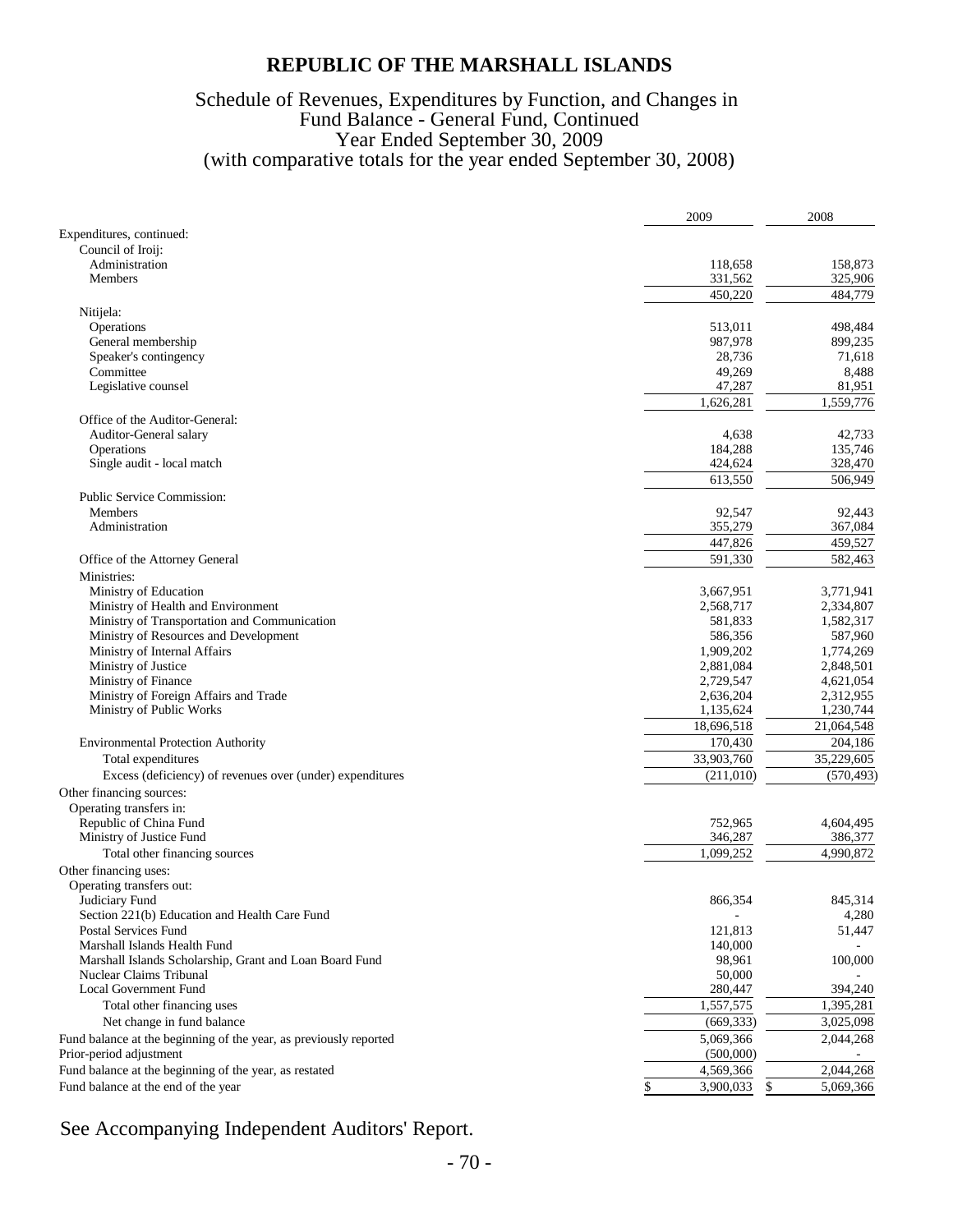# Schedule of Revenues, Expenditures and Changes in Deficit Budget and Actual - General Fund Year Ended September 30, 2009

|                                                              |                        | <b>Budgeted Amounts</b> |                          |                                    |                        |
|--------------------------------------------------------------|------------------------|-------------------------|--------------------------|------------------------------------|------------------------|
|                                                              | Original               |                         | Final                    | Actual -<br><b>Budgetary Basis</b> | Variance               |
| Revenues:                                                    |                        |                         |                          |                                    |                        |
| Taxes:                                                       |                        |                         |                          |                                    |                        |
| Income                                                       | \$<br>10,555,406       | -\$                     | 10,555,406               | \$<br>11,203,742                   | \$<br>648,336          |
| Import<br>Gross revenue                                      | 7,980,409<br>4,945,182 |                         | 7,980,409<br>4,945,182   | 6,422,748<br>5,394,373             | (1,557,661)<br>449,191 |
| Fuel                                                         | 483,898                |                         | 483,898                  | 715,327                            | 231,429                |
| Penalties and interest                                       | 137,701                |                         | 137,701                  | 77,133                             | (60, 568)              |
| Other                                                        | 540,927                |                         | 540,927                  | 515,428                            | (25, 499)              |
|                                                              | 24,643,523             |                         | 24,643,523               | 24,328,751                         | (314, 772)             |
| Fishing rights                                               | 2,000,000              |                         | 1,500,000                | 1,500,000                          |                        |
| Fees and charges                                             | 370,079                |                         | 370,079                  | 31,330                             | (338, 749)             |
| Interest and dividends                                       | 129,205                |                         | 129,205                  | 92,428                             | (36,777)               |
| Taiwan grant                                                 | 4,000,000              |                         | 4.000.000                | 4,000,000                          |                        |
| Ship registry                                                | 2,000,000              |                         | 3,250,000                | 3,250,000                          |                        |
| Other                                                        | 107,089                |                         | 138,014                  | 490,241                            | 352,227                |
|                                                              | 6,107,089              |                         | 7,388,014                | 7,740,241                          | 352,227                |
| Total revenues                                               | 33,249,896             |                         | 34,030,821               | 33,692,750                         | (338,071)              |
| Expenditures:                                                |                        |                         |                          |                                    |                        |
| President and Cabinet:                                       |                        |                         |                          |                                    |                        |
| Office of the President                                      | 462,633                |                         | 400,118                  | 396,848                            | 3,270                  |
| President and Ministers                                      | 591,356<br>482,249     |                         | 575,461                  | 575,459                            |                        |
| <b>Cabinet Operations</b><br><b>Customary Law Commission</b> | 179,262                |                         | 430,850<br>154,168       | 430,826<br>154,168                 | 24                     |
| RMI/USP Joint Secondary Education Project                    | 222,656                |                         | 445,760                  | 222,880                            | 222,880                |
| <b>National Band</b>                                         |                        | 361                     | $\overline{\phantom{a}}$ |                                    |                        |
|                                                              | 1,938,517              |                         | 2,006,357                | 1,780,181                          | 226,176                |
| Office of the Chief Secretary:                               |                        |                         |                          |                                    |                        |
| Administration                                               | 213,818                |                         | 280,913                  | 280,845                            | 68                     |
| Deputy Chief Secretary - Ebeye<br><b>EPPSO</b>               | 92,576<br>228,038      |                         | 101,544<br>173,252       | 93,286                             | 8,258                  |
| <b>OEPPC</b>                                                 | 93,437                 |                         | 74,991                   | 173,251<br>74,991                  | -1                     |
| Disaster Office                                              | 45,461                 |                         | 33,188                   | 30,448                             | 2,740                  |
|                                                              | 673,330                |                         | 663,888                  | 652,821                            | 11,067                 |
| Special appropriations:                                      |                        |                         |                          |                                    |                        |
| Presidential summit                                          | 17,772                 |                         | 14,999                   | 14,999                             |                        |
| Outer Islands Development Projects                           | 238,863                |                         | 291,379                  | 291,379                            |                        |
| Marshall Islands Shipping Corporation                        | 994,000                |                         | 994,000                  | 994,000                            |                        |
| Alele Corporation<br>Land leases                             | 64,428                 |                         | 66,928                   | 66,928                             |                        |
| Leased housing                                               | 574,532<br>244,786     |                         | 865,184<br>198,447       | 865,184<br>198,428                 | 19                     |
| Marshall Islands Visitors Authority                          | 149,100                |                         | 149,100                  | 149,100                            |                        |
| MWSC water subsidy                                           | 99,400                 |                         | 93,400                   | 93,310                             | 90                     |
| Contingencies                                                |                        |                         | 450,000                  | 450,000                            |                        |
| International subscriptions/membership fees                  | 349,354                |                         | 308,354                  | 308,116                            | 238                    |
| Ebeye Public Works                                           | 248,500                |                         | 264,600                  | 248,500                            | 16,100                 |
| Copra price stabilization subsidy                            | 589,185                |                         | 589,185                  | 589,185                            |                        |
| ADB loan repayment<br>General Election                       | 999,066                |                         | 1,336,113                | 1,290,297                          | 45,816                 |
| <b>Constitution Day</b>                                      | 49,700                 | 9,633                   | 44,862<br>7,500          | 43,868<br>$\overline{\phantom{a}}$ | 994<br>7,500           |
| Emergency payments                                           |                        |                         | 81,496                   |                                    | 81,496                 |
| National Energy Support Account                              | 1,515,782              |                         | 1,509,032                | 2,988,843                          | (1,479,811)            |
| Air Marshall Islands, Inc.                                   |                        |                         | 325,000                  | 325,000                            |                        |
|                                                              | 6,144,101              |                         | 7,589,579                | 8,917,137                          | (1,327,558)            |
| Council of Iroij:<br>Administration                          | 97,878                 |                         | 118,924                  | 118,658                            | 266                    |
| Members                                                      | 326,091                |                         | 331,744                  | 331,562                            | 182                    |
|                                                              | 423,969                |                         | 450,668                  | 450,220                            | 448                    |
| Office of the Auditor-General:                               |                        |                         |                          |                                    |                        |
| Auditor-General salary                                       | 41,977                 |                         | 5,277                    | 4,638                              | 639                    |
| Operations                                                   | 302,852                |                         | 185,360                  | 184,288                            | 1,072                  |
| Single audit - local match                                   | 553,511                |                         | 692,474                  | 692,434                            | 40                     |
|                                                              | 898,340                |                         | 883,111                  | 881,360                            | 1,751                  |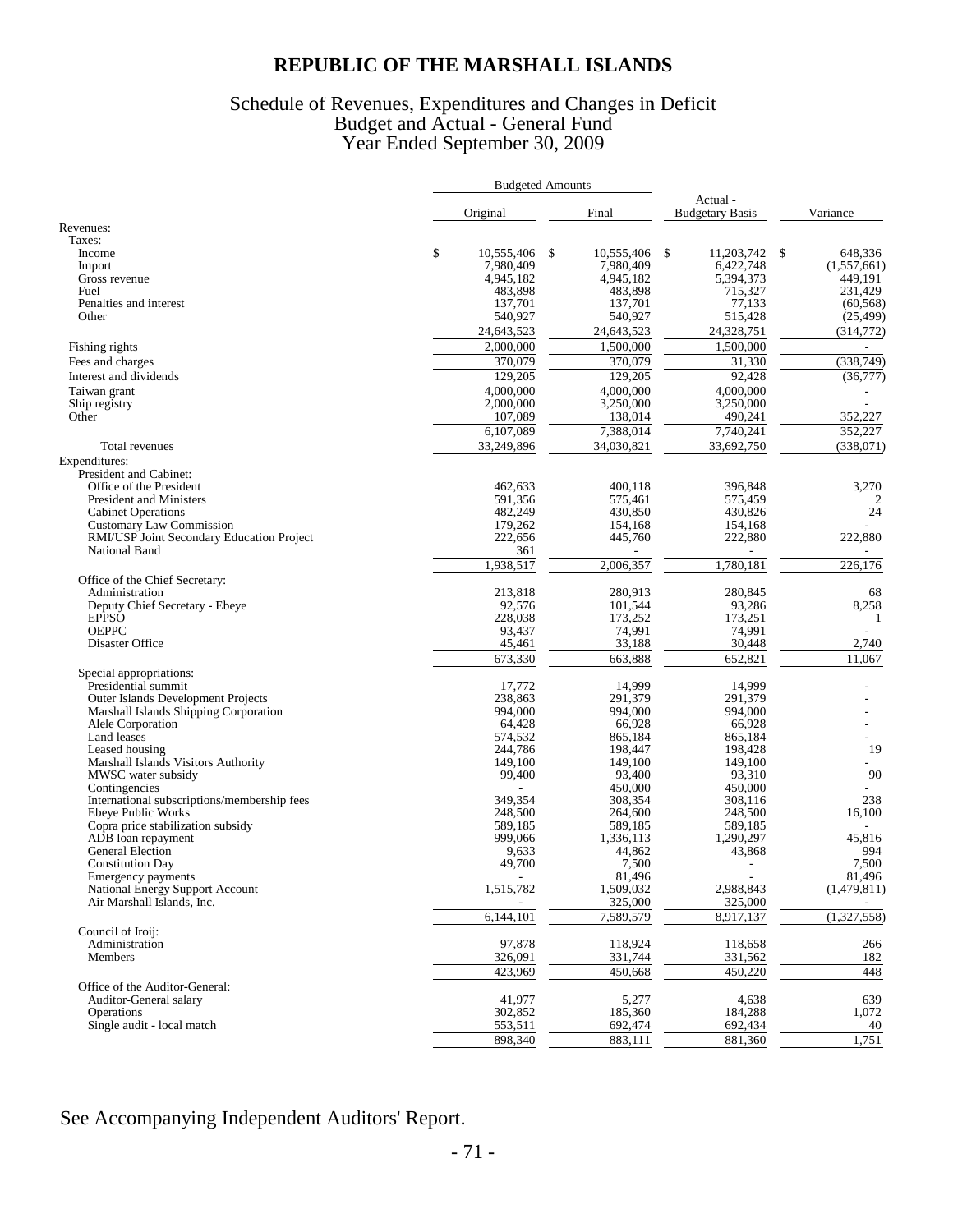# Schedule of Revenues, Expenditures and Changes in Deficit, Continued Budget and Actual - General Fund Year Ended September 30, 2009

|                                                                                                                                                                | <b>Budgeted Amounts</b>  |                        |                                    |                    |
|----------------------------------------------------------------------------------------------------------------------------------------------------------------|--------------------------|------------------------|------------------------------------|--------------------|
|                                                                                                                                                                | Original                 | Final                  | Actual -<br><b>Budgetary Basis</b> | Variance           |
| Expenditures, continued:                                                                                                                                       |                          |                        |                                    |                    |
| Public Service Commission:                                                                                                                                     |                          |                        |                                    |                    |
| <b>Members</b>                                                                                                                                                 | 92.825                   | 92.825                 | 92.547                             | 278                |
| Administration                                                                                                                                                 | 371,936                  | 355,410                | 355,279                            | 131                |
|                                                                                                                                                                | 464,761                  | 448,235                | 447,826                            | 409                |
| Office of the Attorney General                                                                                                                                 | 876,477                  | 601,607                | 592,080                            | 9.527              |
| Ministries:                                                                                                                                                    |                          |                        |                                    |                    |
| Ministry of Education                                                                                                                                          | 4,140,180<br>3,084,874   | 3,740,411<br>2,663,800 | 3,667,951<br>2,579,686             | 72.460<br>84,114   |
| Ministry of Health and Environment<br>Ministry of Transportation and Communication                                                                             | 729,698                  | 634,313                | 583,083                            | 51,230             |
| Ministry of Resources and Development                                                                                                                          | 715,014                  | 627,279                | 590,473                            | 36,806             |
| Ministry of Internal Affairs                                                                                                                                   | 2.178.923                | 2.030.741              | 1,924,644                          | 106.097            |
| Ministry of Justice                                                                                                                                            | 2,891,558                | 2,935,024              | 2,965,960                          | (30,936)           |
| Ministry of Finance                                                                                                                                            | 1,964,236                | 2,569,533              | 2,741,897                          | (172, 364)         |
| Ministry of Foreign Affairs and Trade                                                                                                                          | 2.590.132                | 2,777,446              | 2.788.159                          | (10,713)           |
| Ministry of Public Works                                                                                                                                       | 1,155,892                | 1,170,441              | 1,135,825                          | 34,616             |
|                                                                                                                                                                | 19,450,507               | 19,148,988             | 18,977,678                         | 171,310            |
| <b>Environmental Protection Authority</b>                                                                                                                      | 201,265                  | 165,652                | 170,430                            | (4,778)            |
| Nitiiela:                                                                                                                                                      |                          |                        |                                    |                    |
| Operations                                                                                                                                                     | 557,377                  | 513,190                | 513,011                            | 179                |
| General Membership                                                                                                                                             | 960,636                  | 1,017,853              | 987,978                            | 29,875             |
| Speaker's Contingency                                                                                                                                          | 57,322                   | 30,220                 | 28,736                             | 1,484              |
| Committee                                                                                                                                                      | 56,417                   | 54,886                 | 49,269                             | 5,617              |
| Legislative Counsel                                                                                                                                            | 61,793                   | 58,993                 | 47,287                             | 11,706             |
|                                                                                                                                                                | 1,693,545                | 1,675,142              | 1,626,281                          | 48,861             |
| Total expenditures                                                                                                                                             | 32,764,812               | 33,633,227             | 34,496,014                         | (862, 787)         |
| Excess (deficiency) of revenues over (under) expenditures                                                                                                      | 485,084                  | 397,594                | (803, 264)                         | (1,200,858)        |
| Other financing sources:                                                                                                                                       |                          |                        |                                    |                    |
| Operating transfers in:                                                                                                                                        |                          |                        |                                    |                    |
| Republic of China Fund<br>Ministry of Justice Fund                                                                                                             | $\overline{\phantom{a}}$ | $\sim$                 | 752,965<br>346,287                 | 752.965<br>346,287 |
|                                                                                                                                                                |                          |                        |                                    |                    |
|                                                                                                                                                                |                          |                        | 1,099,252                          | 1,099,252          |
| Other financing uses:<br>Operating transfers out:                                                                                                              |                          |                        |                                    |                    |
| Judiciary Fund                                                                                                                                                 | 951,486                  | 913,396                | 866,354                            | 47.042             |
| Postal Services Fund                                                                                                                                           |                          |                        | 121,813                            | (121, 813)         |
| Marshall Islands Health Fund                                                                                                                                   |                          |                        | 140,000                            | (140,000)          |
| Marshall Islands Scholarship, Grant and Loan Board Fund                                                                                                        | 98,961                   | 98,961                 | 98,961                             |                    |
| Nuclear Claims Tribunal                                                                                                                                        | 99,400                   | 50,000                 | 50,000                             |                    |
| <b>Local Government Fund</b>                                                                                                                                   | 394.240                  | 394,240                | 280,447                            | 113,793            |
|                                                                                                                                                                | 1,544,087                | 1,456,597              | 1,557,575                          | (100, 978)         |
| Net change in unreserved fund deficit<br>Other changes to unreserved fund deficit:                                                                             | (1,059,003)              | (1,059,003)            | (1, 261, 587)                      | (202, 584)         |
| Decrease in reserve for related assets<br>Encumbrances for supplies and equipment ordered but not<br>received are reported in the year the order is placed for |                          |                        | 1,348,613                          | 1,348,613          |
| budgetary purposes but in the year the supplies are received<br>for financial reporting purposes                                                               | 1.059.003                | 1.059.003              | 1.059.003                          |                    |
|                                                                                                                                                                |                          | ÷                      | 1,146,029                          | 1,146,029          |
| Unreserved fund deficit at the beginning of the year,                                                                                                          |                          |                        |                                    |                    |
| as previously reported                                                                                                                                         | (3,641,749)              | (3,641,749)            | (3,641,749)                        |                    |
| Prior-period adjustment                                                                                                                                        |                          |                        | (500,000)                          | (500,000)          |
| Unreserved fund deficit at the beginning of the year, as restated                                                                                              | (3,641,749)              | (3,641,749)            | (4, 141, 749)                      | (500,000)          |
| Unreserved fund deficit at the end of the year                                                                                                                 | \$<br>(3,641,749)        | \$<br>(3,641,749)      | \$<br>(2,995,720)                  | \$<br>646,029      |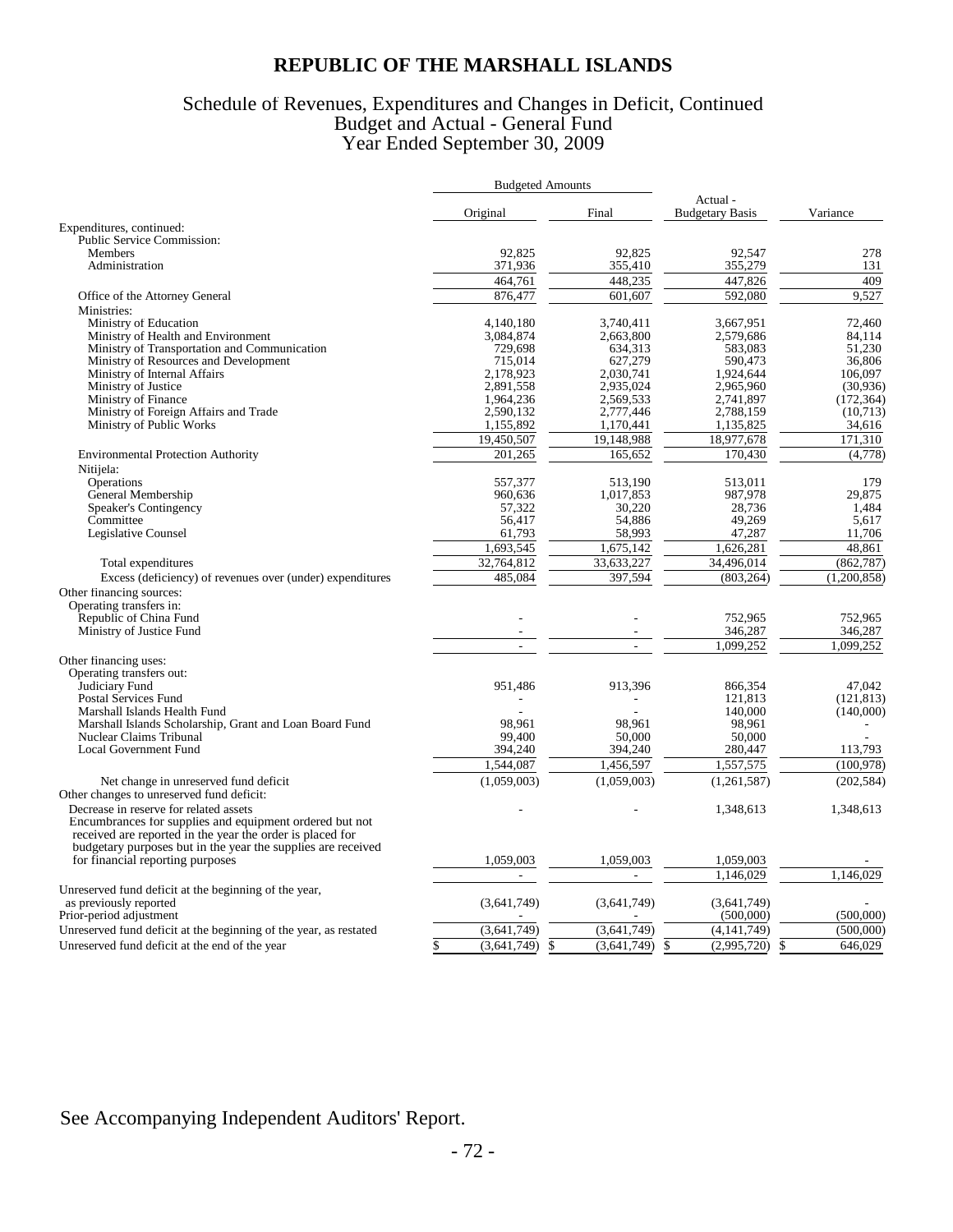## September 30, 2009

Special revenue funds are used to account for specific revenues that are legally restricted for particular purposes. A brief discussion of RepMar's Nonmajor Governmental Funds - Special Revenue Funds as of September 30, 2009, follows:

## Reimbursable Fund

This fund accounts for the operations of the Majuro Weather Station that is funded by the United States Department of Commerce National Weather Service and overtime charges for Customs and Immigration personnel whose attendance is required at the various ports of entry into the Marshall Islands.

## Public Works Fund

This fund was established under Public Law No. 2003-24 and accounts for all charges, fees and other monies collected or generated by the Ministry of Public Works.

## Land Registration Authority Fund

This fund accounts for the operations of the Marshall Islands Land Registration Authority. This Authority was established under Public Law No. 2001-26 to provide a legal framework for registration of land in the Marshall Islands in order to encourage investment and to protect land interest holders.

## Changed Circumstances Fund

This fund accounts for the expenditures related to the Changed Circumstances Study using excess annual proceeds from the Section 177 Nuclear Claims Trust Fund.

#### Labor (General) Fund

This fund accounts for the collection of all fees and charges levied under the Labor (Non-Resident Workers) Act of 2006 (Public Law No. 2006-60) as administered by the Ministry of Foreign Affairs and Trade.

#### Labor (Bond) Fund

This fund accounts for the collection of all bonds paid or forfeited by employers under the Labor (Non-Resident Workers) Act of 2006 (Public Law No. 2006-60) as administered by the Ministry of Foreign Affairs and Trade.

#### Judiciary Fund

This fund accounts for all financial transactions related to RepMar's judicial system as required under Public Law No. 1989-69.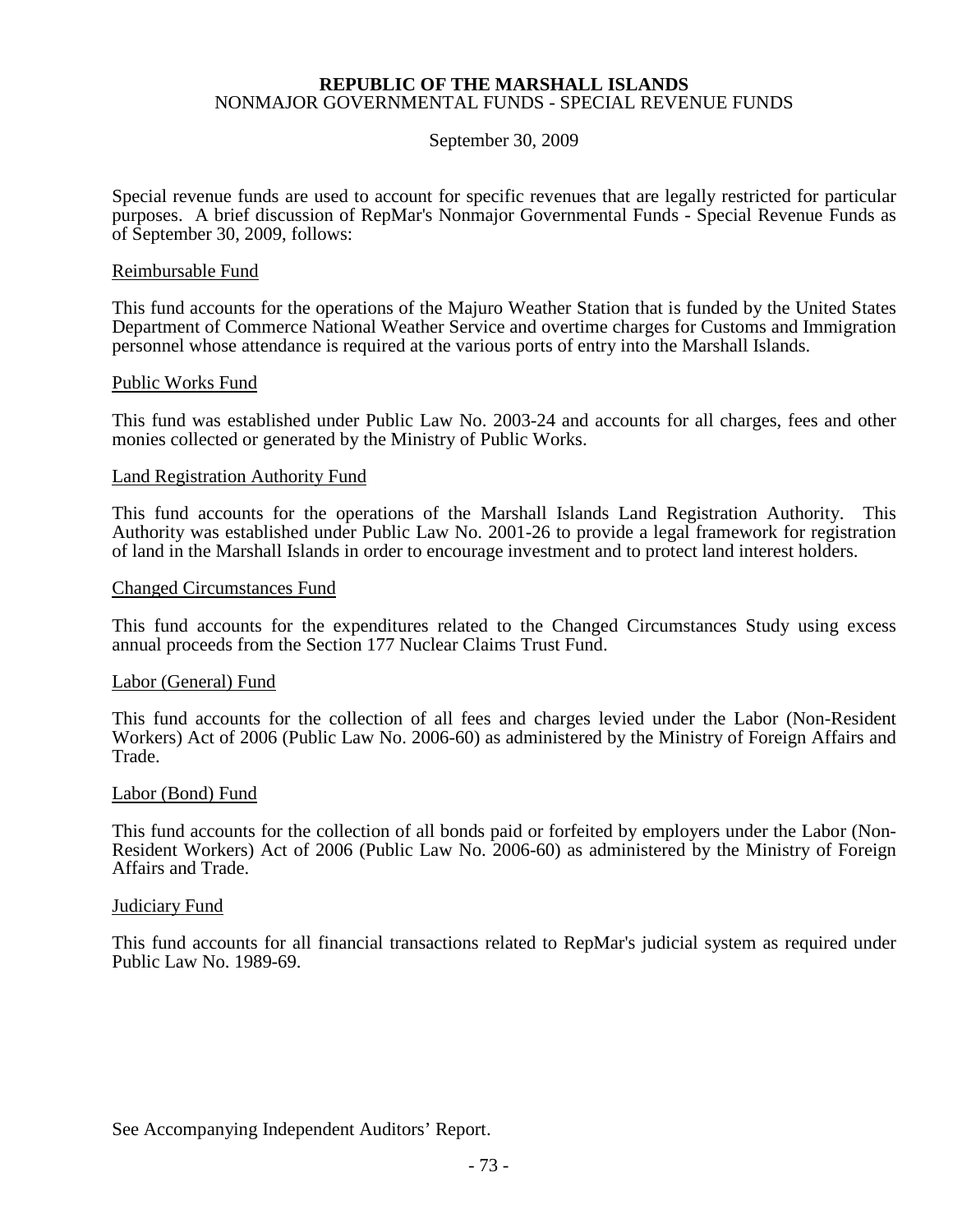## September 30, 2009

## Ministry of Justice Fund

This fund accounts for specific operations of both the Department of Public Safety and Ministry of Justice. This fund was established under Public Law No. 1989-70 and administers fees and fines, as collected by the courts with respect to violation of National Government laws, and any appropriations made by the Nitijela for related purposes.

## Marshall Islands Revised Code Fund

This fund accounts for the maintenance of the Marshall Islands Revised Code. This fund was established under Public Law No. 2006-61 to administer revenue received with respect to the sale and distribution of the Marshall Islands Revised code, and any appropriations made by the Nitijela for related purposes.

## Alternative Energy Fund

This fund accounts for the development, marketing, and operation of alternative energy systems. This fund was established under Public Law No. 1989-63 to administer revenue received with respect to alternative energy systems, and any appropriations made by the Nitijela for related purposes.

#### National Environmental Protection Authority Fund

This fund accounts for the operations of the National Environmental Protection Authority. This fund was established under Public Law No. 1984-31, as amended by Public Law No. 1987-2, for the protection and management of the environment.

#### Resident Workers Training Account Fund

This fund was established under Public Law No. 1987-6 and accounts for all monies collected under the provisions of the Nonresident Workers Act 1983 from employers who employ non-resident workers, and accounts for all financial transactions of the National Training Council.

#### Postal Service Fund

This fund was established under Public Law No. 1985-4 to account for and administer monies collected and paid under the provisions of the Postal Service Act 1983 and any appropriations made by the Nitijela for related purposes.

#### Sea Patrol Fund

This fund was established under Public Law No. 1991-143 and accounts for all charges, fees and fines generated and received by the Sea Patrol Division through the use of the patrol boat M.V. Lomor.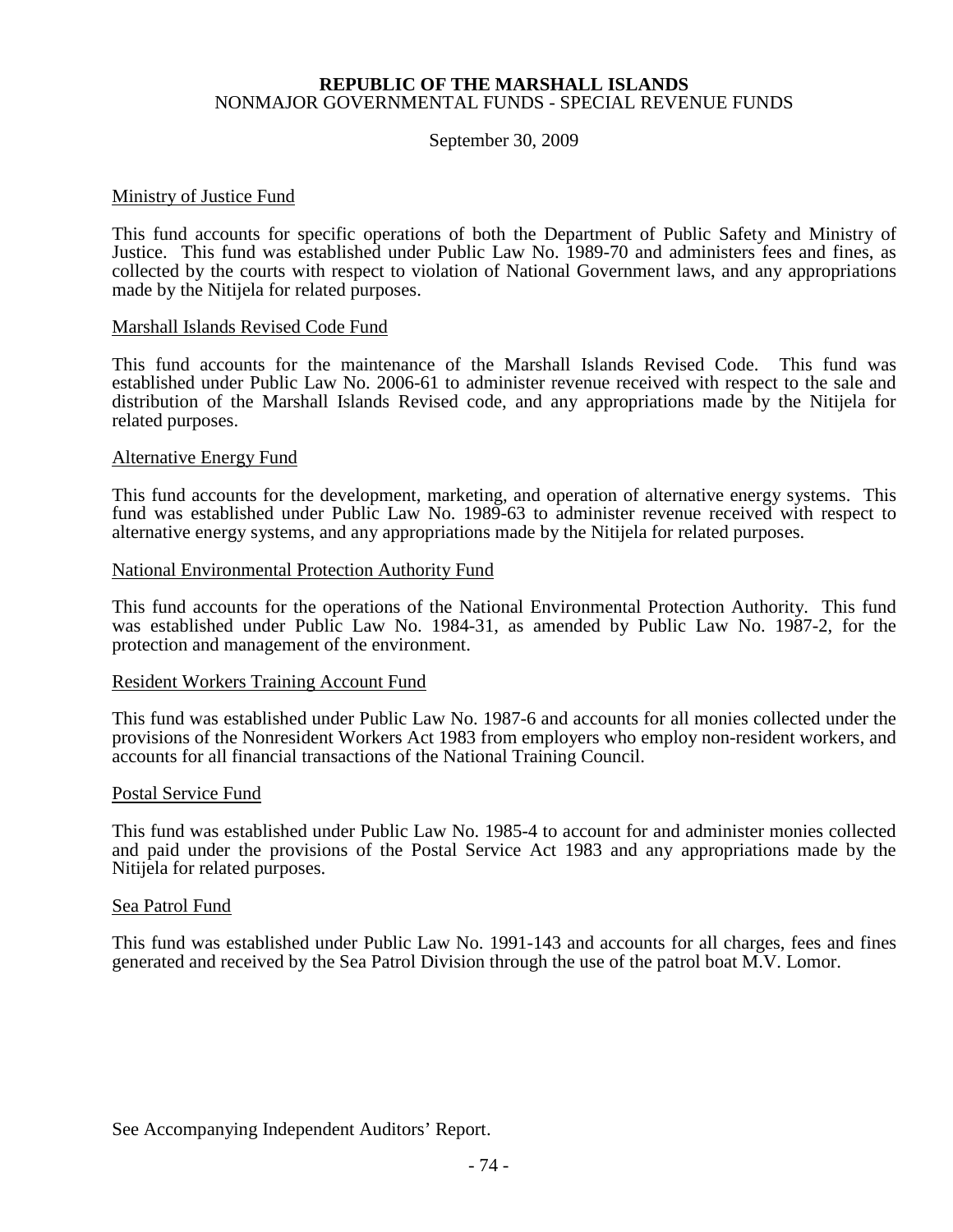## September 30, 2009

## Transportation Services Fund

This fund was established under Public Law No. 2001-38 and accounts for all charges, fees and other monies collected or generated by the Ministry of Transportation and Communications through the use of their shipping vessels.

## Registrar General Fund

This fund was established under Public Law No. 1992-4 and accounts for all charges, fees and monies collected or generated by the Ministry of Internal Affairs Registrar-General of Births, Deaths and Marriages.

## Ministry of Internal Affairs Fund

This fund was established under Public Law No. 2003-84 and accounts for all charges, fees and monies collected or generated by Ministry of Internal Affairs through Radio V7AB, the Lands and Survey Division, the ID Card Section, the Sports and Recreation Division, and any other funds generated by the Ministry for a specific purpose.

## Marshall Islands Development Authority (MIDA) Fund

This fund accounts for capital projects specified under Public Law No. 1988-14, Section 12 and Schedule 3, appropriated to MIDA from Capital Account funds provided under Section 211 of the Compact of Free Association. Those appropriations do not lapse at the end of the fiscal year, but continue until either the purpose of the appropriation is complete, or the funds are expended, whichever occurs first.

#### Local Government Fund

This fund accounts for the disbursement of funds to Local Governments. The fund was established under Public Law No. 1981-2 to channel monies appropriated by the Nitijela and granted by RepMar to local governments.

#### Asian Development Bank (ADB) Development Projects

This fund accounts for capital projects funded by Asian Development Bank loans. These projects include the fisheries development (ADB Loan Number 1102 MAR (SF)), typhoon emergency rehabilitation program (ADB Loan Number 1218 MAR (SF)), improvement of basic education (ADB Loan Number 1249 MAR (SF)), Majuro water supply project (ADB Loan Numbers 1250 MAR (SF) and 1389 RMI (SF)), improvement of health care (ADB Loan Number 1316 RMI (SF)), the Ebeye health and infrastructure project (ADB Loan Number 1694 RMI (SF)), and the skills training and vocational education project (ADB Loan Number 1791 RMI (SF)).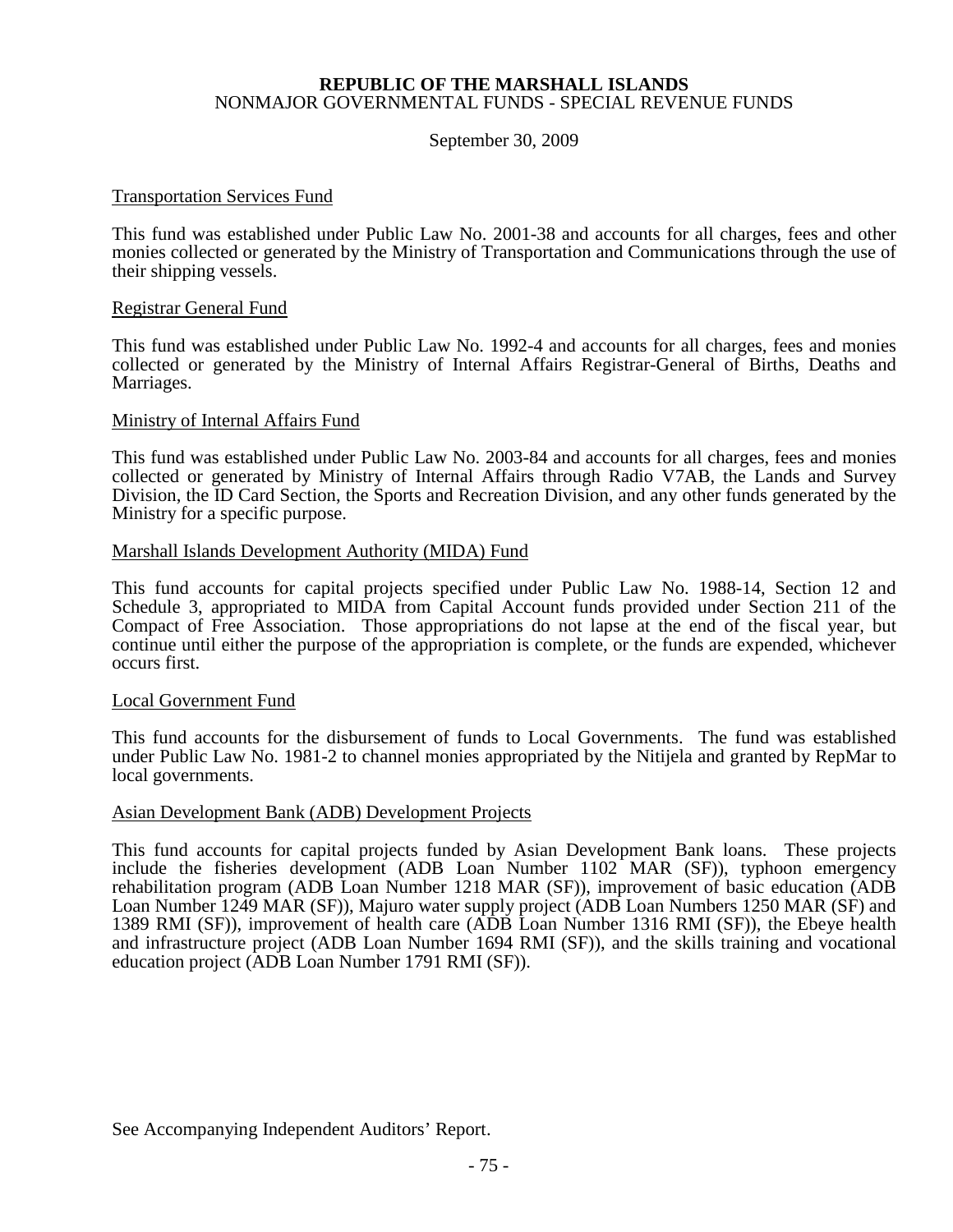## September 30, 2009

## Four-Atoll Medical Fund

This fund accounts for transactions from the distribution of annual proceeds from the Nuclear Claims Trust Fund in accordance with Article II, Section 1(a) of the agreement between the Government of the United States and RepMar for the implementation of Section 177 of the Compact of Free Association.

## Marshall Islands Scholarship Grant and Loan Board

This fund was established under Public Law No. 1979-19 and accounts for all disbursements of scholarship funds.

## Health Care Revenue Fund

This fund was established under Public Law No. 1989-59 within the Ministry of Health and Environment to control the expenditure of funds for health care related services.

## Marshall Islands Health Fund

This fund was established under Public Law No. 1990-75, as amended by Public Law Nos. 2001-31 and 2001-35, to account for the operations of the Basic and Supplemental Health Funds delivering comprehensive medical care to the residents of the Marshall Islands.

#### Nuclear Claims Tribunal

This fund accounts for all financial transactions arising from distributions made under the (Compact of Free Association) Section 177 Agreement as a result of the Nuclear Testing Program.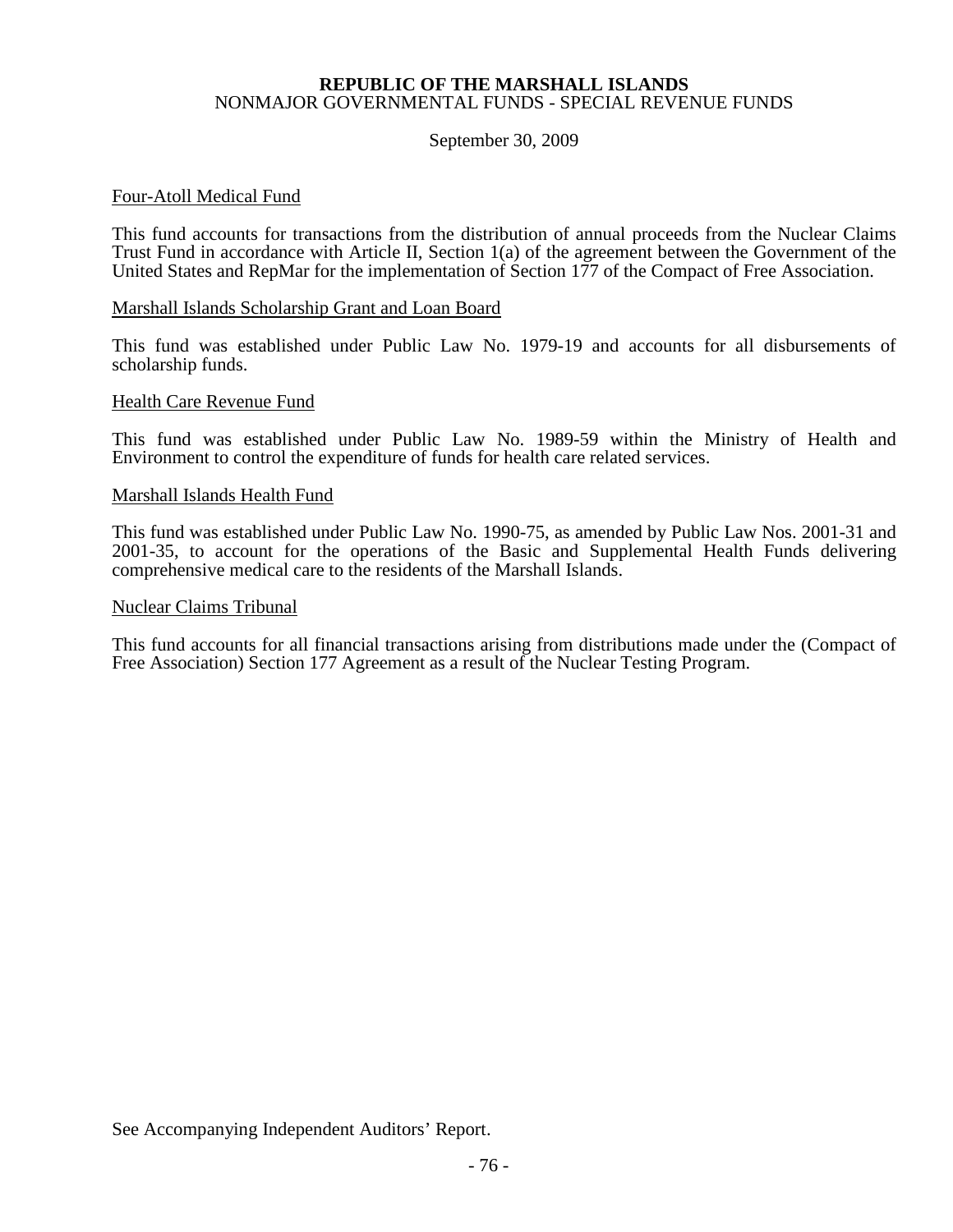# NONMAJOR GOVERNMENTAL FUNDS SPECIAL REVENUE FUNDS

## September 30, 2009 Combining Balance Sheet

|                                                                                               |              | 200090                     |               | 200105               |               | 200224                             |      | 200317                   |      | 200318             |      | 200319                     |               | 200330                        |     | 200332                        |      | 200333                                     |      | 200335                |              | 200337                                               |    | 200340                                     |               | 200515                                   |
|-----------------------------------------------------------------------------------------------|--------------|----------------------------|---------------|----------------------|---------------|------------------------------------|------|--------------------------|------|--------------------|------|----------------------------|---------------|-------------------------------|-----|-------------------------------|------|--------------------------------------------|------|-----------------------|--------------|------------------------------------------------------|----|--------------------------------------------|---------------|------------------------------------------|
|                                                                                               |              | Reimbursable               |               | Public<br>Works      |               | Land<br>Registration<br>Authority  |      | Changed<br>Circumstances |      | Labor<br>(General) |      | Labor<br>(Bond)            |               | Judiciary                     |     | Ministry<br>of Justice        |      | Marshall<br>Islands<br><b>Revised Code</b> |      | Alternative<br>Energy |              | National<br>Environmental<br>Protection<br>Authority |    | Resident<br>Workers<br>Training<br>Account |               | Postal<br>Service                        |
| <b>ASSETS</b>                                                                                 |              |                            |               |                      |               |                                    |      |                          |      |                    |      |                            |               |                               |     |                               |      |                                            |      |                       |              |                                                      |    |                                            |               |                                          |
| Cash and cash equivalents<br>Time certificates of deposit<br>Investments<br>Receivables, net: | $\mathbb{S}$ |                            | <sup>\$</sup> |                      | $\mathcal{S}$ | $\sim$                             | \$.  |                          | - \$ |                    | \$   |                            | <sup>\$</sup> | ÷.                            | -S  |                               | -\$  |                                            | -S   |                       | S            |                                                      | -S | ٠                                          | <sup>\$</sup> |                                          |
| Taxes<br>Federal<br>General                                                                   |              | 313,375                    |               |                      |               |                                    |      |                          |      |                    |      |                            |               |                               |     |                               |      |                                            |      |                       |              |                                                      |    | 66,315<br>٠<br>÷.                          |               |                                          |
| Other<br>Due from other funds                                                                 |              |                            |               | 39,606               |               | $\overline{\phantom{a}}$<br>18,118 |      | 54,458                   |      | 104,835            |      | 60,760                     |               | $\sim$<br>24,281              |     | 40,246                        |      | 3,700                                      |      | 416                   |              |                                                      |    | 810<br>580,217                             |               |                                          |
| Advances                                                                                      |              | (1,685)                    |               | $\sim$               |               | $\overline{\phantom{a}}$           |      | $\sim$                   |      | $\sim$             |      | $\sim$                     |               | (302)                         |     | (614)                         |      | $\sim$                                     |      | $\sim$                |              | $\overline{\phantom{a}}$                             |    | 1,404                                      |               | (710)                                    |
| Total assets                                                                                  | \$.          | 311,690                    | - S           | 39,606               |               | 18,118                             | - \$ | 54,458                   | -8   | 104,835            | -S   | 60,760                     |               | 23,979                        | -8  | 39,632                        | - \$ | 3,700                                      | - \$ | 416 \$                |              | $\sim$                                               |    | 648,746 \$                                 |               | (710)                                    |
| <b>LIABILITIES AND FUND BALANCES</b><br>(DEFICITS)                                            |              |                            |               |                      |               |                                    |      |                          |      |                    |      |                            |               |                               |     |                               |      |                                            |      |                       |              |                                                      |    |                                            |               |                                          |
| Liabilities:<br>Accounts payable<br>Other liabilities and accruals<br>Due to other funds      | $\mathbb{S}$ | 459 \$<br>3,567<br>273,221 |               | $1,096$ \$<br>$\sim$ |               | ٠                                  | \$   |                          | -S   |                    | \$   | $\sim$<br>60,760<br>$\sim$ | <sup>\$</sup> | $(145)$ \$<br>2,917<br>$\sim$ |     | 24,405 \$<br>15,227<br>$\sim$ |      | $\overline{\phantom{a}}$                   | - \$ |                       | $\mathbb{S}$ | $\sim$                                               |    | 5,247 \$<br>181,665<br>$\sim$              |               | 43<br>$\overline{\phantom{a}}$<br>$\sim$ |
| <b>Total liabilities</b>                                                                      |              | 277,247                    |               | 1,096                |               | $\sim$                             |      | $\sim$                   |      | $\sim$             |      | 60,760                     |               | 2,772                         |     | 39,632                        |      | $\sim$                                     |      |                       |              | $\sim$                                               |    | 186,912                                    |               | 43                                       |
| Fund balances:<br>Reserved for:                                                               |              |                            |               |                      |               |                                    |      |                          |      |                    |      |                            |               |                               |     |                               |      |                                            |      |                       |              |                                                      |    |                                            |               |                                          |
| Related assets<br>Encumbrances                                                                |              | 5,889                      |               | 2,887                |               |                                    |      |                          |      | 41                 |      |                            |               | 12,338                        |     | 62,025                        |      |                                            |      |                       |              |                                                      |    | 104,140                                    |               | 229                                      |
| Unreserved (deficit)                                                                          |              | 28,554                     |               | 35,623               |               | 18,118                             |      | 54,458                   |      | 104,794            |      | $\sim$                     |               | 8,869                         |     | (62, 025)                     |      | 3,700                                      |      | 416                   |              | $\sim$                                               |    | 357,694                                    |               | (982)                                    |
| Total fund balances                                                                           |              | 34,443                     |               | 38,510               |               | 18,118                             |      | 54,458                   |      | 104,835            |      | $\sim$                     |               | 21,207                        |     | $\overline{\phantom{a}}$      |      | 3,700                                      |      | 416                   |              | $\sim$                                               |    | 461,834                                    |               | (753)                                    |
| Total liabilities and fund<br>balances                                                        | \$           | 311,690                    | - S           | 39,606               |               | 18,118                             | -S   | 54,458                   | -8   | 104,835            | - \$ | 60,760                     | -S            | 23,979                        | - S | 39,632                        | -S   | 3,700                                      | - \$ | 416S                  |              |                                                      |    | 648,746                                    | - \$          | (710)                                    |
|                                                                                               |              |                            |               |                      |               |                                    |      |                          |      |                    |      |                            |               |                               |     |                               |      |                                            |      |                       |              |                                                      |    |                                            |               |                                          |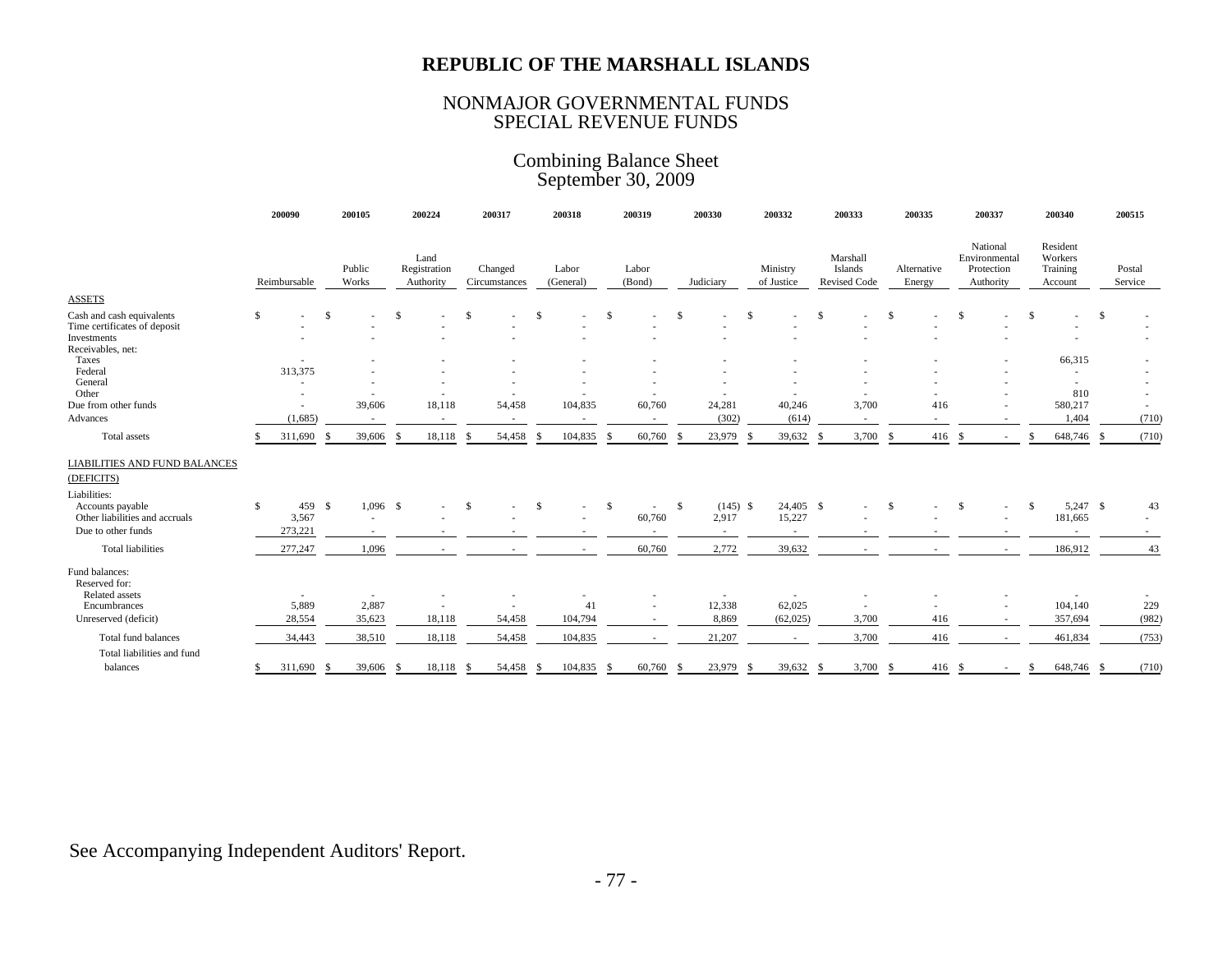# NONMAJOR GOVERNMENTAL FUNDS SPECIAL REVENUE FUNDS

## September 30, 2009 Combining Balance Sheet, Continued

|                                                                                               |    | 200520     |               | 200525                     |               | 200527               |               | 200528                             |      | 300400      |               | 300600                             |               | 300612                |    | 800405                                  |               |                                                                |      |                                 |     |                                 |     |                               |               |                                     |
|-----------------------------------------------------------------------------------------------|----|------------|---------------|----------------------------|---------------|----------------------|---------------|------------------------------------|------|-------------|---------------|------------------------------------|---------------|-----------------------|----|-----------------------------------------|---------------|----------------------------------------------------------------|------|---------------------------------|-----|---------------------------------|-----|-------------------------------|---------------|-------------------------------------|
|                                                                                               |    | Sea Patrol |               | Transportation<br>Services |               | Registrar<br>General |               | Ministry of<br>Internal<br>Affairs |      | <b>MIDA</b> |               | Local<br>Government                |               | Four-Atoll<br>Medical |    | ADB<br>Development<br>Projects          |               | Marshall<br>Islands<br>Scholarship,<br>Grant and<br>Loan Board |      | Health<br>Care<br>Revenue       |     | Marshall<br>Islands<br>Health   |     | Nuclear<br>Claims<br>Tribunal |               | Total                               |
| <b>ASSETS</b>                                                                                 |    |            |               |                            |               |                      |               |                                    |      |             |               |                                    |               |                       |    |                                         |               |                                                                |      |                                 |     |                                 |     |                               |               |                                     |
| Cash and cash equivalents<br>Time certificates of deposit<br>Investments<br>Receivables, net: | \$ |            | <sup>\$</sup> |                            | -S            | ٠                    | $\mathcal{S}$ | $\sim$                             | - \$ | 318,630     | <sup>\$</sup> |                                    | <sup>\$</sup> |                       | -S | 22,268<br>×<br>$\overline{\phantom{a}}$ | - \$          | 406,286 \$<br>154,226<br>٠                                     |      | 657,752                         | - S | 545,175 \$                      |     | 43,867                        | -S            | .675,348<br>154,226<br>318,630      |
| Taxes<br>Federal                                                                              |    |            |               |                            |               |                      |               |                                    |      |             |               |                                    |               |                       |    |                                         |               |                                                                |      |                                 |     |                                 |     | ÷                             |               | 66,315<br>313,375                   |
| General<br>Other<br>Due from other funds                                                      |    | 5.868      |               | $\sim$<br>18,202           |               | $\sim$<br>391        |               | 64,008                             |      |             |               | $\sim$<br>14,251                   |               | 153,032<br>97,635     |    |                                         |               | ٠                                                              |      | $\sim$<br>27,651<br>862,877     |     | 1,211,185<br>1,076,425          |     | $\sim$<br>251<br>$\sim$       |               | 1,211,185<br>1,258,169<br>1,989,869 |
| Advances                                                                                      |    | $\sim$     |               | $\sim$                     |               | $\sim$               |               | $\overline{\phantom{a}}$           |      |             |               | $\sim$                             |               | $\sim$                |    |                                         |               |                                                                |      | 62,450                          |     | $\overline{\phantom{a}}$        |     |                               |               | 60,543                              |
| Total assets                                                                                  | S. | 5,868      | -S            | 18,202                     | -S            | 391                  | - \$          | 64,008                             | -8   | 318,630     | <sup>\$</sup> | 14,251                             | <sup>S</sup>  | 250,667               | -8 | 22,268                                  | -S            | 560,512                                                        | -S   | 1,610,730                       |     | \$2,832,785                     | - S | 44,118                        | <sup>\$</sup> | 7,047,660                           |
| <b>LIABILITIES AND FUND BALANCES</b><br>(DEFICITS)                                            |    |            |               |                            |               |                      |               |                                    |      |             |               |                                    |               |                       |    |                                         |               |                                                                |      |                                 |     |                                 |     |                               |               |                                     |
| Liabilities:<br>Accounts payable<br>Other liabilities and accruals<br>Due to other funds      | \$ |            | <sup>\$</sup> |                            | $\mathcal{S}$ | ٠                    | \$            | $\sim$<br>90<br>$\sim$             | -S   |             | $\mathbb{S}$  |                                    | <sup>\$</sup> |                       | S  | ٠<br>$\sim$                             | <sup>\$</sup> | 1,246<br>٠<br>$\overline{\phantom{a}}$                         | - \$ | 167,562 \$<br>800,647<br>$\sim$ |     | 380,303 \$<br>$\sim$<br>862,877 |     | $\sim$<br>41,692<br>$\sim$    | -\$           | 580,216<br>1,106,565<br>1,136,098   |
| <b>Total liabilities</b>                                                                      |    |            |               |                            |               | $\sim$               |               | 90                                 |      | $\sim$      |               |                                    |               |                       |    | $\sim$                                  |               | 1,246                                                          |      | 968,209                         |     | 1,243,180                       |     | 41,692                        |               | 2,822,879                           |
| Fund balances:<br>Reserved for:                                                               |    |            |               |                            |               |                      |               |                                    |      |             |               |                                    |               |                       |    |                                         |               |                                                                |      |                                 |     |                                 |     |                               |               |                                     |
| Related assets<br>Encumbrances                                                                |    |            |               | 4,070                      |               |                      |               | $\sim$<br>12,775                   |      | 318,630     |               | $\overline{\phantom{a}}$<br>14,251 |               |                       |    | 22,268<br>$\sim$                        |               | 719,152                                                        |      |                                 |     |                                 |     | $\sim$<br>9,799               |               | 340,898<br>947,596                  |
| Unreserved (deficit)                                                                          |    | 5,868      |               | 14,132                     |               | 391                  |               | 51,143                             |      |             |               | $\sim$                             |               | 250,667               |    | $\sim$                                  |               | (159, 886)                                                     |      | 642,521                         |     | 1,589,605                       |     | (7, 373)                      |               | 2,936,287                           |
| Total fund balances                                                                           |    | 5,868      |               | 18,202                     |               | 391                  |               | 63,918                             |      | 318,630     |               | 14,251                             |               | 250,667               |    | 22,268                                  |               | 559,266                                                        |      | 642,521                         |     | 1,589,605                       |     | 2,426                         |               | 4,224,781                           |
| Total liabilities and fund<br>balances                                                        | \$ | 5,868      | -S            | 18,202                     | - S           | 391                  | - \$          | 64,008                             | - S  | 318,630     | -S            | 14,251                             | -S            | 250,667               |    | 22,268                                  | -S            | 560,512                                                        | - \$ | 1,610,730                       |     | \$ 2,832,785                    | - S | 44,118                        |               | \$7,047,660                         |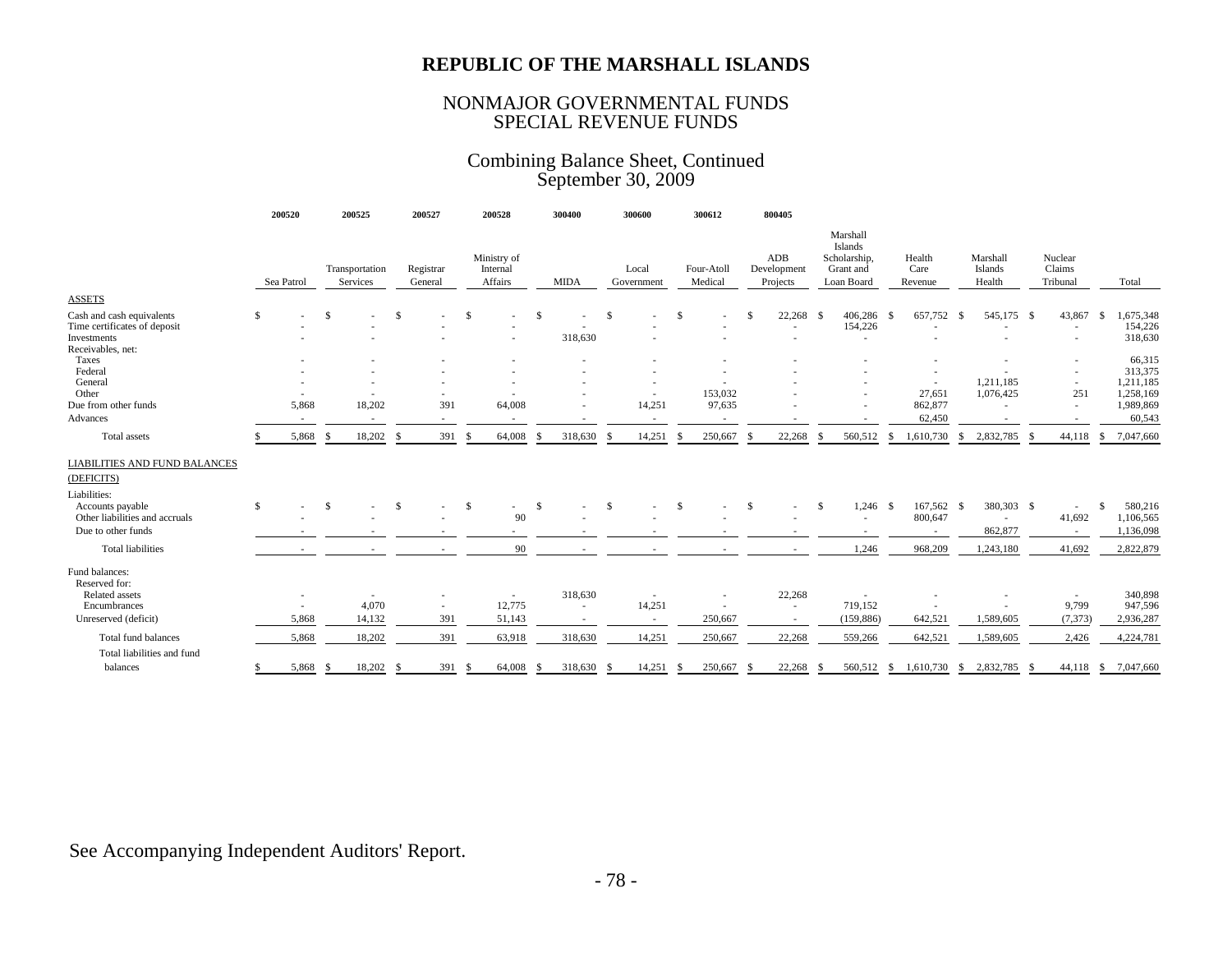## NONMAJOR GOVERNMENTAL FUNDS SPECIAL REVENUE FUNDS

## Combining Schedule of Revenues, Expenditures By Function, and Changes in Fund Balances Year Ended September 30, 2009

|                                                                     |     | 200090                   | 200105          |                          | 200224                            |    | 200317                   |     | 200318                   | 200319          |                          |     | 200330                              | 200332                 | 200333                                     | 200335                | 200337                                               |    | 200340                                     | 200515            |
|---------------------------------------------------------------------|-----|--------------------------|-----------------|--------------------------|-----------------------------------|----|--------------------------|-----|--------------------------|-----------------|--------------------------|-----|-------------------------------------|------------------------|--------------------------------------------|-----------------------|------------------------------------------------------|----|--------------------------------------------|-------------------|
|                                                                     |     | Reimbursable             | Public<br>Works |                          | Land<br>Registration<br>Authority |    | Changed<br>Circumstances |     | Labor<br>(General)       | Labor<br>(Bond) |                          |     | Judiciary                           | Ministry<br>of Justice | Marshall<br>Islands<br><b>Revised Code</b> | Alternative<br>Energy | National<br>Environmental<br>Protection<br>Authority |    | Resident<br>Workers<br>Training<br>Account | Postal<br>Service |
| Revenues:<br>Federal and other grants                               | -\$ | 349,646 \$               |                 | $\sim$                   | - \$                              |    |                          | -S  |                          | \$              |                          | -\$ |                                     | \$                     | <sup>\$</sup>                              |                       | S                                                    | S  |                                            | -S                |
| Fees and charges                                                    |     | 123,632                  |                 | 3,797                    |                                   |    |                          |     | 55,185                   |                 |                          |     | 1,025                               | 560,326                |                                            |                       |                                                      |    | 245,021                                    |                   |
| Sales                                                               |     | $\overline{\phantom{a}}$ |                 | 10,168                   |                                   |    |                          |     | $\overline{\phantom{a}}$ |                 |                          |     | $\overline{\phantom{a}}$            | 19,308                 |                                            |                       |                                                      |    |                                            |                   |
| Total revenues                                                      |     | 473,278                  |                 | 13,965                   |                                   |    |                          |     | 55,185                   |                 | $\overline{\phantom{a}}$ |     | 1,025                               | 579,634                |                                            |                       | $\overline{\phantom{a}}$                             |    | 245,021                                    |                   |
| <b>Expenditures by Function:</b><br>Current:<br>General government: |     |                          |                 |                          |                                   |    |                          |     |                          |                 |                          |     |                                     |                        |                                            |                       |                                                      |    |                                            |                   |
| Nitijela                                                            |     |                          |                 |                          |                                   |    |                          |     |                          |                 |                          |     |                                     |                        | 300                                        |                       |                                                      |    |                                            |                   |
| Judiciary<br>Attorney-General                                       |     | 25,870                   |                 |                          |                                   |    |                          |     |                          |                 |                          |     | 862,354<br>$\overline{\phantom{a}}$ |                        |                                            |                       |                                                      |    |                                            |                   |
| Ministry of Education                                               |     | $\overline{\phantom{a}}$ |                 |                          |                                   |    |                          |     |                          |                 |                          |     |                                     |                        |                                            |                       |                                                      |    | 133,076                                    |                   |
| Ministry of Health and Environment<br>Ministry of Resources and     |     | $\overline{\phantom{a}}$ |                 |                          |                                   |    |                          |     |                          |                 |                          |     |                                     |                        |                                            |                       |                                                      |    |                                            |                   |
| Development                                                         |     | 17,986                   |                 |                          |                                   |    |                          |     |                          |                 |                          |     |                                     |                        |                                            |                       |                                                      |    |                                            |                   |
| Ministry of Internal Affairs                                        |     | $\overline{\phantom{a}}$ |                 |                          |                                   |    |                          |     |                          |                 |                          |     |                                     | ٠                      |                                            |                       |                                                      |    |                                            |                   |
| Ministry of Justice                                                 |     | ۰                        |                 |                          |                                   |    |                          |     |                          |                 |                          |     |                                     | 233,347                |                                            |                       |                                                      |    |                                            |                   |
| Ministry of Finance                                                 |     | 425,447                  |                 |                          |                                   |    |                          |     |                          |                 |                          |     |                                     |                        |                                            |                       |                                                      |    |                                            | 122,566           |
| Ministry of Foreign Affairs and Trade<br>Ministry of Public Works   |     |                          |                 | 25,441                   |                                   |    |                          |     | 19,200                   |                 |                          |     |                                     |                        |                                            |                       |                                                      |    |                                            |                   |
| Nuclear claims related                                              |     | $\overline{\phantom{a}}$ |                 |                          |                                   |    |                          |     | ٠                        |                 |                          |     |                                     |                        |                                            |                       |                                                      |    |                                            |                   |
|                                                                     |     |                          |                 | $\overline{\phantom{a}}$ |                                   |    |                          |     |                          |                 |                          |     |                                     |                        |                                            |                       |                                                      |    |                                            |                   |
| Total expenditures                                                  |     | 469,303                  |                 | 25,441                   | ٠                                 |    |                          |     | 19,200                   |                 | $\overline{\phantom{a}}$ |     | 862,354                             | 233,347                | 300                                        |                       | ٠                                                    |    | 133,076                                    | 122,566           |
| Excess (deficiency) of revenues                                     |     |                          |                 |                          |                                   |    |                          |     |                          |                 |                          |     |                                     |                        |                                            |                       |                                                      |    |                                            |                   |
| over (under) expenditures                                           |     | 3,975                    |                 | (11, 476)                |                                   |    |                          |     | 35,985                   |                 |                          |     | (861, 329)                          | 346,287                | (300)                                      |                       |                                                      |    | 111,945                                    | (122, 566)        |
| Other financing sources (uses):<br>Operating transfers in           |     |                          |                 |                          |                                   |    |                          |     |                          |                 |                          |     | 866,354                             |                        |                                            |                       |                                                      |    |                                            | 121,813           |
| Operating transfers out                                             |     |                          |                 |                          |                                   |    |                          |     |                          |                 |                          |     | $\overline{\phantom{a}}$            | (346, 287)             |                                            |                       |                                                      |    |                                            |                   |
| Total other financing sources                                       |     |                          |                 |                          |                                   |    |                          |     |                          |                 |                          |     |                                     |                        |                                            |                       |                                                      |    |                                            |                   |
| (uses), net                                                         |     |                          |                 |                          |                                   |    |                          |     |                          |                 | $\blacksquare$           |     | 866,354                             | (346, 287)             |                                            |                       |                                                      |    |                                            | 121,813           |
| Net change in fund balances                                         |     | 3,975                    |                 | (11, 476)                |                                   |    |                          |     | 35,985                   |                 | $\overline{\phantom{a}}$ |     | 5,025                               |                        | (300)                                      |                       | $\overline{\phantom{a}}$                             |    | 111,945                                    | (753)             |
| Fund balances at the beginning                                      |     |                          |                 |                          |                                   |    |                          |     |                          |                 |                          |     |                                     |                        |                                            |                       |                                                      |    |                                            |                   |
| of the year                                                         |     | 30,468                   |                 | 49,986                   | 18,118                            |    | 54,458                   |     | 68,850                   |                 | $\overline{\phantom{a}}$ |     | 16,182                              |                        | 4,000                                      | 416                   |                                                      |    | 349,889                                    |                   |
| Fund balances (deficit) at the end                                  |     |                          |                 |                          |                                   |    |                          |     |                          |                 |                          |     |                                     |                        |                                            |                       |                                                      |    |                                            |                   |
| of the year                                                         |     | 34,443                   |                 | 38,510                   | 18,118<br>-S                      | -8 | 54,458                   | - S | 104,835                  | - \$            |                          |     | 21,207                              | -S                     | 3,700                                      | 416<br>- \$           | - \$                                                 | \$ | 461,834                                    | (753)<br>- \$     |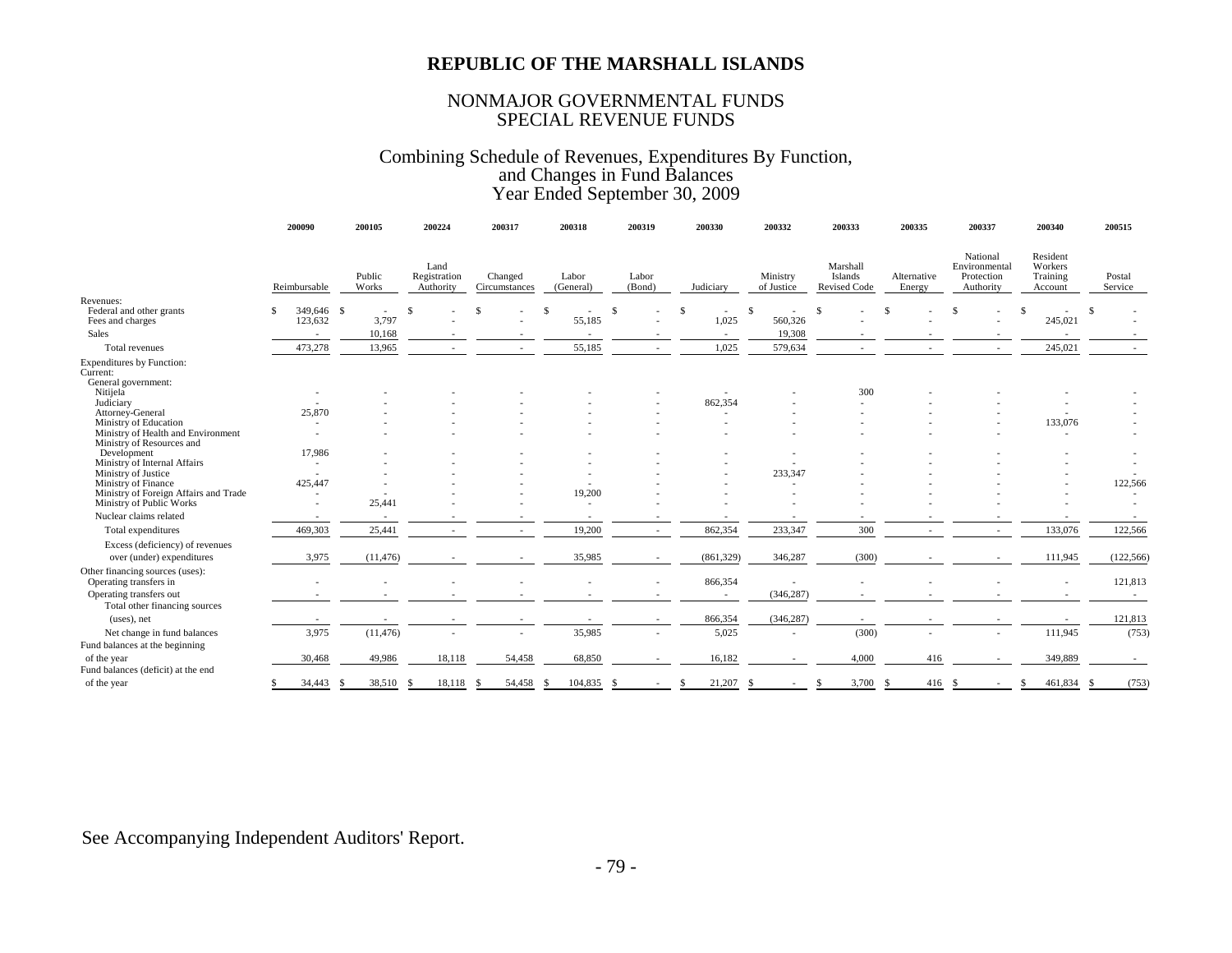## NONMAJOR GOVERNMENTAL FUNDS SPECIAL REVENUE FUNDS

## Combining Schedule of Revenues, Expenditures By Function, and Changes in Fund Balances, Continued Year Ended September 30, 2009

|                                                                     |     | 200520     |    | 200525                     |      | 200527                   |      | 200528                             |    | 300400      | 300600              |    | 300612                |     | 800405                         |                                                                |     |                           |                               |      |                               |    |                      |
|---------------------------------------------------------------------|-----|------------|----|----------------------------|------|--------------------------|------|------------------------------------|----|-------------|---------------------|----|-----------------------|-----|--------------------------------|----------------------------------------------------------------|-----|---------------------------|-------------------------------|------|-------------------------------|----|----------------------|
|                                                                     |     | Sea Patrol |    | Transportation<br>Services |      | Registrar<br>General     |      | Ministry of<br>Internal<br>Affairs |    | <b>MIDA</b> | Local<br>Government |    | Four-Atoll<br>Medical |     | ADB<br>Development<br>Projects | Marshall<br>Islands<br>Scholarship,<br>Grant and<br>Loan Board |     | Health<br>Care<br>Revenue | Marshall<br>Islands<br>Health |      | Nuclear<br>Claims<br>Tribunal |    | Total                |
| Revenues:<br>Federal and other grants<br>Fees and charges           | \$. |            | s. |                            |      |                          | s.   | 54,250 \$<br>35,616                |    |             | \$.                 | -S |                       | \$. |                                | \$<br>22,293                                                   | \$. | 183,497<br>323,254        | - \$<br>6,733,635             | s.   | 18,498                        | -S | 587,393<br>8,122,282 |
| Sales                                                               |     | 75         |    | 205                        |      |                          |      | 16,301                             |    |             |                     |    |                       |     |                                | $\overline{\phantom{a}}$                                       |     | $\overline{\phantom{a}}$  | 23,217                        |      | $\sim$                        |    | 69,274               |
| Total revenues                                                      |     | 75         |    | 205                        |      |                          |      | 106,167                            |    |             |                     |    |                       |     |                                | 22,293                                                         |     | 506,751                   | 6,756,852                     |      | 18,498                        |    | 8,778,949            |
| <b>Expenditures by Function:</b><br>Current:<br>General government: |     |            |    |                            |      |                          |      |                                    |    |             |                     |    |                       |     |                                |                                                                |     |                           |                               |      |                               |    |                      |
| Nitijela                                                            |     |            |    |                            |      |                          |      |                                    |    |             |                     |    |                       |     |                                |                                                                |     |                           |                               |      |                               |    | 300                  |
| Judiciary<br>Attorney-General                                       |     |            |    |                            |      |                          |      |                                    |    |             |                     |    |                       |     |                                |                                                                |     |                           |                               |      |                               |    | 862,354<br>25,870    |
| Ministry of Education                                               |     |            |    |                            |      |                          |      |                                    |    |             |                     |    |                       |     |                                | 1,061,422                                                      |     |                           |                               |      |                               |    | 1,194,498            |
| Ministry of Health and Environment                                  |     |            |    |                            |      |                          |      |                                    |    |             |                     |    |                       |     |                                |                                                                |     | 3,291,041                 | 4,153,120                     |      |                               |    | 7,444,161            |
| Ministry of Resources and                                           |     |            |    |                            |      |                          |      |                                    |    |             |                     |    |                       |     |                                |                                                                |     |                           |                               |      |                               |    |                      |
| Development                                                         |     |            |    |                            |      |                          |      | $\overline{\phantom{a}}$           |    |             |                     |    |                       |     |                                |                                                                |     |                           |                               |      |                               |    | 17,986               |
| Ministry of Internal Affairs                                        |     |            |    |                            |      |                          |      | 94,074                             |    |             | 366,883             |    |                       |     |                                |                                                                |     |                           |                               |      |                               |    | 460,957              |
| Ministry of Justice                                                 |     |            |    |                            |      |                          |      |                                    |    |             |                     |    |                       |     |                                |                                                                |     |                           |                               |      |                               |    | 233,347              |
| Ministry of Finance                                                 |     |            |    |                            |      |                          |      |                                    |    |             |                     |    |                       |     |                                |                                                                |     |                           |                               |      |                               |    | 548,013              |
| Ministry of Foreign Affairs and Trade                               |     |            |    |                            |      |                          |      |                                    |    |             |                     |    |                       |     |                                |                                                                |     |                           |                               |      |                               |    | 19,200               |
| Ministry of Public Works                                            |     |            |    |                            |      |                          |      |                                    |    |             |                     |    |                       |     |                                |                                                                |     |                           |                               |      | ٠                             |    | 25,441               |
| Nuclear claims related                                              |     |            |    |                            |      |                          |      |                                    |    |             |                     |    | 919,592               |     |                                |                                                                |     |                           |                               |      | 289,336                       |    | 1,208,928            |
| Total expenditures                                                  |     |            |    |                            |      | $\overline{\phantom{a}}$ |      | 94,074                             |    |             | 366,883             |    | 919,592               |     | $\sim$                         | 1,061,422                                                      |     | 3,291,041                 | 4,153,120                     |      | 289,336                       |    | 12,041,055           |
| Excess (deficiency) of revenues                                     |     |            |    |                            |      |                          |      |                                    |    |             |                     |    |                       |     |                                |                                                                |     |                           |                               |      |                               |    |                      |
| over (under) expenditures                                           |     | 75         |    | 205                        |      | $\overline{\phantom{a}}$ |      | 12,093                             |    |             | (366, 883)          |    | (919, 592)            |     | $\sim$                         | (1,039,129)                                                    |     | (2,784,290)               | 2,603,732                     |      | (270, 838)                    |    | (3,262,106)          |
| Other financing sources (uses):                                     |     |            |    |                            |      |                          |      |                                    |    |             |                     |    |                       |     |                                |                                                                |     |                           |                               |      |                               |    |                      |
| Operating transfers in                                              |     |            |    |                            |      |                          |      |                                    |    |             | 280,447             |    | 984,000               |     |                                | 1,214,202                                                      |     | 2,674,563                 | 140,000                       |      | 178,000                       |    | 6,459,379            |
| Operating transfers out                                             |     |            |    |                            |      |                          |      |                                    |    |             |                     |    |                       |     |                                |                                                                |     |                           | (2,674,563)                   |      | $\overline{\phantom{a}}$      |    | (3,020,850)          |
| Total other financing sources                                       |     |            |    |                            |      |                          |      |                                    |    |             |                     |    |                       |     |                                |                                                                |     |                           |                               |      |                               |    |                      |
| (uses), net                                                         |     |            |    |                            |      |                          |      |                                    |    |             | 280,447             |    | 984,000               |     | $\overline{\phantom{a}}$       | 1,214,202                                                      |     | 2,674,563                 | (2,534,563)                   |      | 178,000                       |    | 3,438,529            |
|                                                                     |     |            |    |                            |      |                          |      |                                    |    |             |                     |    |                       |     |                                |                                                                |     |                           |                               |      |                               |    |                      |
| Net change in fund balances                                         |     | 75         |    | 205                        |      |                          |      | 12,093                             |    |             | (86, 436)           |    | 64,408                |     | $\overline{\phantom{a}}$       | 175,073                                                        |     | (109, 727)                | 69,169                        |      | (92, 838)                     |    | 176,423              |
| Fund balances at the beginning                                      |     |            |    |                            |      |                          |      |                                    |    |             |                     |    |                       |     |                                |                                                                |     |                           |                               |      |                               |    |                      |
| of the year                                                         |     | 5,793      |    | 17,997                     |      | 391                      |      | 51,825                             |    | 318,630     | 100,687             |    | 186,259               |     | 22,268                         | 384,193                                                        |     | 752,248                   | 1,520,436                     |      | 95,264                        |    | 4,048,358            |
| Fund balances at the end                                            |     |            |    |                            |      |                          |      |                                    |    |             |                     |    |                       |     |                                |                                                                |     |                           |                               |      |                               |    |                      |
| of the year                                                         |     | 5,868      | -S | 18,202                     | - \$ | 391                      | - \$ | 63,918                             | -S | 318,630     | 14,251<br>- \$      |    | 250,667               | -S  | 22,268                         | 559,266                                                        | -8  | 642,521                   | 1,589,605<br><sup>\$</sup>    | - \$ | 2,426                         | -S | 4,224,781            |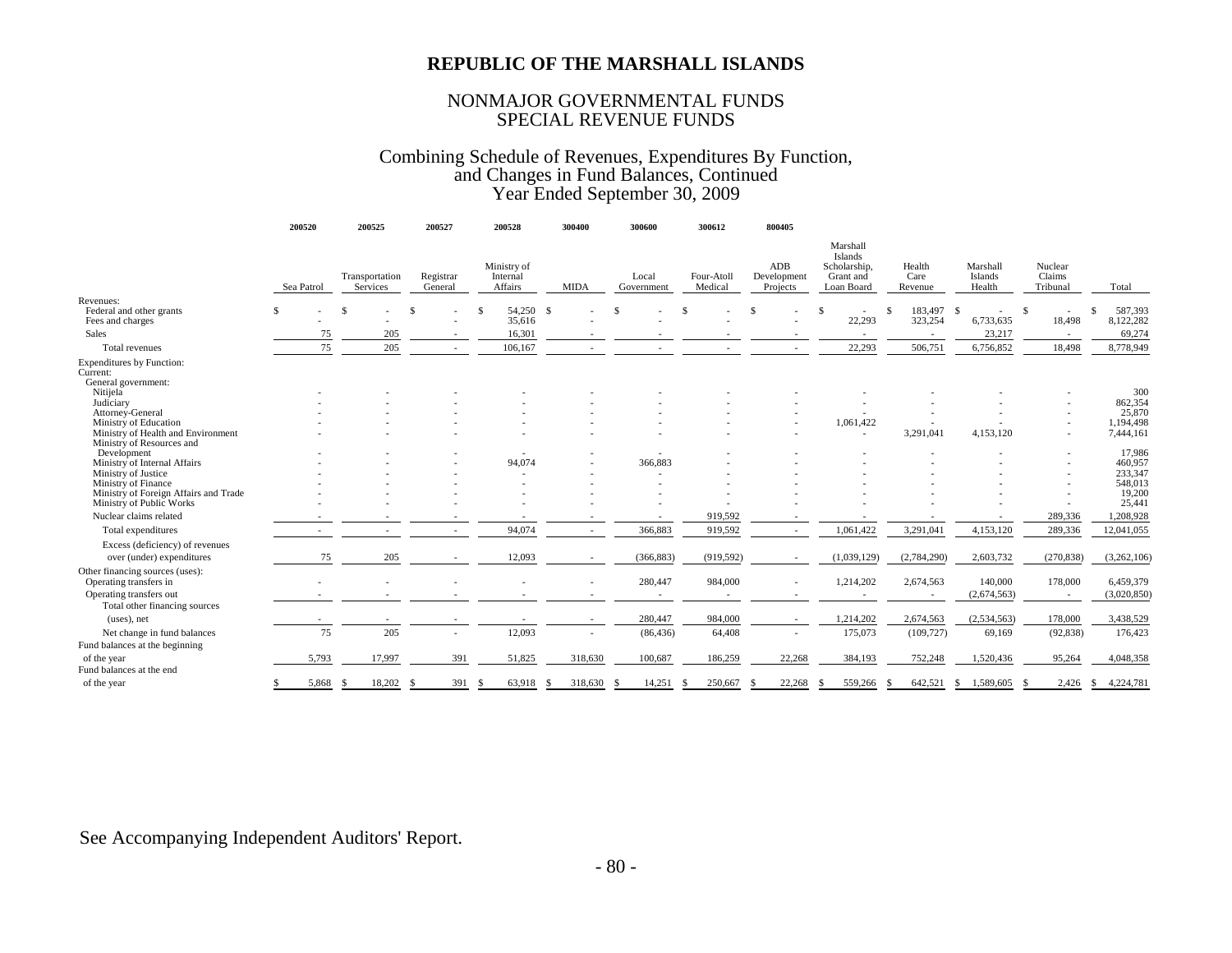## NONMAJOR GOVERNMENTAL FUNDS SPECIAL REVENUE FUNDS

## Year Ended September 30, 2009 and Changes in Fund Balances Combining Schedule of Revenues, Expenditures By Account,

|                                    | 200090                   | 200105          | 200224                            | 200317                   | 200318                   | 200319                   | 200330             | 200332                 | 200333                                     | 200335                | 200337                                               | 200340                                     | 200515             |
|------------------------------------|--------------------------|-----------------|-----------------------------------|--------------------------|--------------------------|--------------------------|--------------------|------------------------|--------------------------------------------|-----------------------|------------------------------------------------------|--------------------------------------------|--------------------|
|                                    | Reimbursable             | Public<br>Works | Land<br>Registration<br>Authority | Changed<br>Circumstances | Labor<br>(General)       | Labor<br>(Bond)          | Judiciary          | Ministry<br>of Justice | Marshall<br>Islands<br><b>Revised Code</b> | Alternative<br>Energy | National<br>Environmental<br>Protection<br>Authority | Resident<br>Workers<br>Training<br>Account | Postal<br>Service  |
| Revenues:                          |                          |                 |                                   |                          |                          |                          |                    |                        |                                            |                       |                                                      |                                            |                    |
| Federal and other grants           | 349,646 \$<br>S.         |                 | -S                                |                          |                          | \$                       | $\mathbf{\hat{S}}$ | $\mathbf{\hat{s}}$     |                                            | £.                    |                                                      | \$                                         | $\mathbf{\hat{s}}$ |
| Fees and charges                   | 123,632                  | 3,797           |                                   | $\overline{\phantom{a}}$ | 55,185                   |                          | 1,025              | 560,326                |                                            |                       | ä,                                                   | 245,021                                    |                    |
| <b>Sales</b>                       | $\sim$                   | 10,168          |                                   | ٠                        | $\overline{\phantom{a}}$ | $\overline{\phantom{a}}$ | $\sim$             | 19,308                 |                                            |                       | ٠                                                    | $\overline{\phantom{a}}$                   |                    |
| Total revenues                     | 473,278                  | 13,965          |                                   | $\sim$                   | 55,185                   | $\sim$                   | 1,025              | 579,634                |                                            |                       | $\sim$                                               | 245,021                                    |                    |
| <b>Expenditures by Account:</b>    |                          |                 |                                   |                          |                          |                          |                    |                        |                                            |                       |                                                      |                                            |                    |
| Grants and subsidies               | $\overline{\phantom{a}}$ |                 |                                   |                          |                          |                          |                    |                        |                                            |                       |                                                      | $\overline{\phantom{a}}$                   | 112,808            |
| Salaries and wages                 | 373,847                  |                 |                                   |                          |                          |                          | 551,139            |                        |                                            |                       |                                                      | 4,231                                      |                    |
| Medical supplies                   | $\sim$                   |                 |                                   |                          |                          |                          |                    |                        |                                            |                       |                                                      | $\blacksquare$                             |                    |
| Contractual services               | $\sim$                   |                 |                                   |                          |                          |                          | 91,378             |                        |                                            |                       |                                                      | $\overline{\phantom{a}}$                   |                    |
| Capital outlay<br>Travel           | 22,368<br>17,651         | 18,537          |                                   |                          | 7,139<br>2,562           |                          | 16,050             | 57,686<br>25,071       |                                            |                       |                                                      | 590                                        | 4,684              |
| Food stuffs                        | 59                       |                 |                                   |                          | $\overline{\phantom{a}}$ |                          | 16,657<br>2,355    | 24,371                 |                                            |                       |                                                      | 24,432<br>$\sim$                           |                    |
| Supplies and materials             | 7,291                    | 6,904           |                                   |                          | 7,834                    |                          | 6,845              | 20,942                 |                                            |                       |                                                      | 8,976                                      | 250                |
| <b>POL</b>                         | 4,506                    |                 |                                   |                          |                          |                          | 18,552             | 49,257                 |                                            |                       |                                                      | 2,981                                      | 727                |
| Rentals                            | 100                      |                 |                                   |                          |                          |                          | 1,352              | 9,100                  |                                            |                       |                                                      | 3,000                                      |                    |
| Allowances                         | $\sim$                   |                 |                                   |                          |                          |                          | 9,796              |                        |                                            |                       |                                                      |                                            |                    |
| Communications                     | $\sim$                   |                 |                                   |                          |                          |                          | 15,980             | 17,408                 |                                            |                       |                                                      | 17,168                                     | 2,497              |
| Insurance                          | 1,250                    |                 |                                   |                          |                          |                          | 442                |                        |                                            |                       |                                                      |                                            |                    |
| Utilities                          | 29,506                   |                 |                                   |                          |                          |                          | 16,950             |                        |                                            |                       |                                                      |                                            |                    |
| Leased housing                     | $\sim$                   |                 |                                   |                          |                          |                          | 61,326             |                        |                                            |                       |                                                      |                                            | 1,600              |
| Freight                            | $\sim$                   |                 |                                   |                          | 406                      |                          | $\sim$             | 2,750                  |                                            |                       |                                                      |                                            |                    |
| Professional services              | 9,650                    |                 |                                   |                          | $\overline{\phantom{a}}$ |                          | 31,604             |                        |                                            |                       |                                                      |                                            |                    |
| Printing and reproduction          | $\sim$                   |                 |                                   |                          | 754                      |                          | 3,082              | 2,523                  |                                            |                       |                                                      | 426                                        |                    |
| Other                              | 3,075                    |                 |                                   | ٠                        | 505                      |                          | 18,846             | 24,239                 | 300                                        |                       |                                                      | 71,272                                     |                    |
| Total expenditures                 | 469,303                  | 25,441          |                                   | ٠                        | 19,200                   | $\sim$                   | 862,354            | 233,347                | 300                                        |                       | $\sim$                                               | 133,076                                    | 122,566            |
| Excess (deficiency) of revenues    |                          |                 |                                   |                          |                          |                          |                    |                        |                                            |                       |                                                      |                                            |                    |
| over (under) expenditures          | 3,975                    | (11, 476)       |                                   |                          | 35,985                   |                          | (861, 329)         | 346,287                | (300)                                      |                       |                                                      | 111,945                                    | (122, 566)         |
| Other financing sources (uses):    |                          |                 |                                   |                          |                          |                          |                    |                        |                                            |                       |                                                      |                                            |                    |
| Operating transfers in             |                          |                 |                                   |                          |                          |                          | 866,354            |                        |                                            |                       |                                                      |                                            | 121,813            |
| Operating transfers out            |                          |                 |                                   |                          |                          |                          | $\sim$             | (346, 287)             |                                            |                       |                                                      |                                            |                    |
| Total other financing sources      |                          |                 |                                   |                          |                          |                          |                    |                        |                                            |                       |                                                      |                                            |                    |
| (uses), net                        |                          |                 |                                   |                          |                          |                          | 866,354            | (346, 287)             |                                            |                       |                                                      |                                            | 121,813            |
| Net change in fund balances        | 3,975                    | (11, 476)       |                                   | ÷,                       | 35,985                   |                          | 5,025              |                        | (300)                                      |                       | $\overline{\phantom{a}}$                             | 111,945                                    | (753)              |
| Fund balances at the beginning     |                          |                 |                                   |                          |                          |                          |                    |                        |                                            |                       |                                                      |                                            |                    |
| of the year                        | 30,468                   | 49,986          | 18,118                            | 54,458                   | 68,850                   | $\sim$                   | 16,182             |                        | 4,000                                      | 416                   | ٠                                                    | 349,889                                    | $\sim$             |
| Fund balances (deficit) at the end |                          |                 |                                   |                          |                          |                          |                    |                        |                                            |                       |                                                      |                                            |                    |
| of the year                        | s.<br>34.443 \$          | 38,510 \$       | 18,118                            | 54,458<br>- \$           | 104,835 \$<br>- \$       |                          | 21,207<br>\$       | - \$                   | 3,700S<br>-S                               | 416S                  |                                                      | 461,834 \$<br>-S                           | (753)              |
|                                    |                          |                 |                                   |                          |                          |                          |                    |                        |                                            |                       |                                                      |                                            |                    |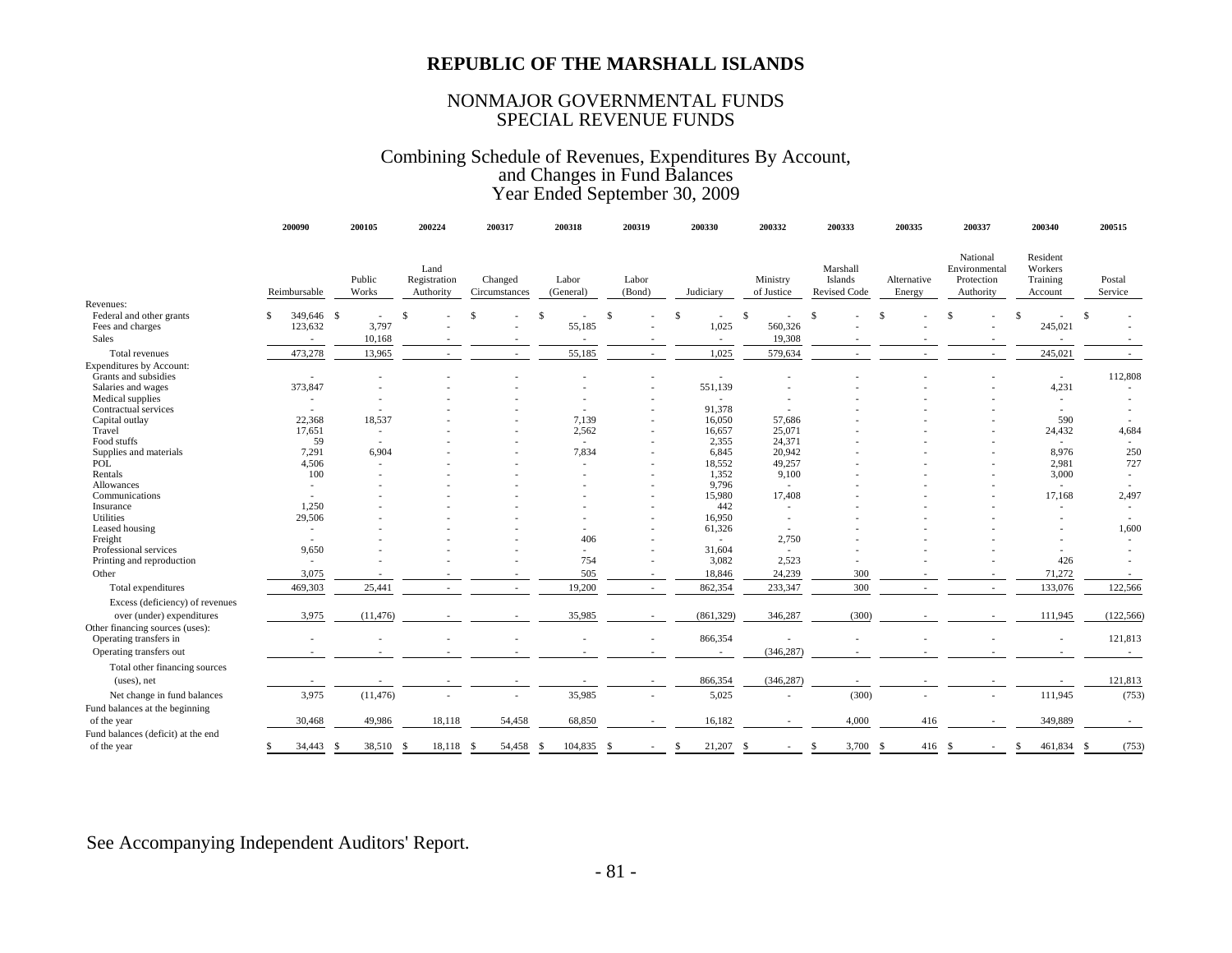## SPECIAL REVENUE FUNDS NONMAJOR GOVERNMENTAL FUNDS

## Year Ended September 30, 2009 and Changes in Fund Balances, Continued Combining Schedule of Revenues, Expenditures By Account,

|                                                                               |    | 200520     | 200525                     |      | 200527               | 200528                             |    | 300400      | 300600              |    | 300612                | 800405                         |      |                                                                |      |                           |                                     |    |                               |                        |                    |
|-------------------------------------------------------------------------------|----|------------|----------------------------|------|----------------------|------------------------------------|----|-------------|---------------------|----|-----------------------|--------------------------------|------|----------------------------------------------------------------|------|---------------------------|-------------------------------------|----|-------------------------------|------------------------|--------------------|
|                                                                               |    | Sea Patrol | Transportation<br>Services |      | Registrar<br>General | Ministry of<br>Internal<br>Affairs |    | <b>MIDA</b> | Local<br>Government |    | Four-Atoll<br>Medical | ADB<br>Development<br>Projects |      | Marshall<br>Islands<br>Scholarship,<br>Grant and<br>Loan Board |      | Health<br>Care<br>Revenue | Marshall<br>Islands<br>Health       |    | Nuclear<br>Claims<br>Tribunal | Total                  |                    |
| Revenues:                                                                     |    |            |                            |      | \$                   |                                    |    |             |                     |    |                       | $\mathcal{S}$                  |      |                                                                |      |                           |                                     |    |                               |                        |                    |
| Federal and other grants<br>Fees and charges                                  | S  |            | £.                         |      |                      | 54,250 \$<br>35,616                |    |             | <sup>\$</sup>       | \$ |                       |                                |      | $\overline{\phantom{a}}$<br>22,293                             | - \$ | 183,497 \$<br>323,254     | 6,733,635                           | -S | 18,498                        | \$.<br>8,122,282       | 587,393            |
|                                                                               |    |            |                            |      |                      |                                    |    |             |                     |    |                       |                                |      |                                                                |      |                           |                                     |    |                               |                        |                    |
| Sales                                                                         |    | 75         | 205                        |      |                      | 16,301                             |    |             |                     |    |                       |                                |      | $\sim$                                                         |      | $\overline{\phantom{a}}$  | 23,217                              |    | $\overline{\phantom{a}}$      |                        | 69,274             |
| Total revenues                                                                |    | 75         | 205                        |      |                      | 106,167                            |    |             |                     |    |                       |                                |      | 22,293                                                         |      | 506,751                   | 6,756,852                           |    | 18,498                        | 8,778,949              |                    |
| <b>Expenditures by Account:</b><br>Grants and subsidies<br>Salaries and wages |    |            |                            |      |                      | $\sim$<br>3,343                    |    |             | 366,883             |    |                       |                                |      | 1,017,755                                                      |      | ٠<br>55,583               | $\overline{\phantom{a}}$<br>308,150 |    | $\sim$<br>193,103             | 1,497,446<br>1,489,396 |                    |
| Medical supplies                                                              |    |            |                            |      |                      | $\sim$                             |    |             |                     |    |                       |                                |      | ٠<br>$\overline{\phantom{a}}$                                  |      | 2,739,163                 | 3,324,614                           |    | $\sim$                        | 6,063,777              |                    |
| Contractual services                                                          |    |            |                            |      |                      | 6,720                              |    |             |                     |    | 919,592               |                                |      |                                                                |      | $\overline{\phantom{a}}$  | $\overline{\phantom{a}}$            |    | 10,435                        | 1,028,125              |                    |
| Capital outlay                                                                |    |            |                            |      |                      | 35,718                             |    |             |                     |    |                       |                                |      | 3,880                                                          |      | 135,123                   | $\overline{\phantom{a}}$            |    | $\sim$                        |                        | 297,091            |
| Travel                                                                        |    |            |                            |      |                      | 22,072                             |    |             |                     |    |                       |                                |      | 3,347                                                          |      | 38,558                    | 31,125                              |    | 22,841                        |                        | 209,000            |
| Food stuffs                                                                   |    |            |                            |      |                      | 1,787                              |    |             |                     |    |                       |                                |      |                                                                |      | $\overline{\phantom{a}}$  |                                     |    | $\overline{\phantom{a}}$      |                        | 28,572             |
| Supplies and materials                                                        |    |            |                            |      |                      | 17,693                             |    |             |                     |    |                       |                                |      | 2,645                                                          |      | 27,947                    | $\overline{\phantom{a}}$            |    | 1,918                         |                        | 109,245            |
| POL                                                                           |    |            |                            |      |                      | 1,314                              |    |             |                     |    |                       |                                |      | $\sim$                                                         |      |                           |                                     |    | $\sim$                        |                        | 77,337             |
| Rentals                                                                       |    |            |                            |      |                      | ٠                                  |    |             |                     |    |                       |                                |      | 9,000                                                          |      | ٠                         | $\overline{\phantom{a}}$            |    | 44,191                        |                        | 66,743             |
| Allowances                                                                    |    |            |                            |      |                      |                                    |    |             |                     |    |                       |                                |      | $\sim$                                                         |      | $\overline{\phantom{a}}$  | $\overline{a}$                      |    | $\sim$                        |                        | 9,796              |
| Communications                                                                |    |            |                            |      |                      |                                    |    |             |                     |    |                       |                                |      | 6,782                                                          |      | 38,918                    | 15,165                              |    | 7,110                         |                        | 121,028            |
| Insurance                                                                     |    |            |                            |      |                      |                                    |    |             |                     |    |                       |                                |      |                                                                |      |                           | 695                                 |    |                               |                        | 2,387              |
| Utilities                                                                     |    |            |                            |      |                      | 150                                |    |             |                     |    |                       |                                |      |                                                                |      | $\overline{\phantom{a}}$  | 26,068                              |    |                               |                        | 72,674             |
| Leased housing                                                                |    |            |                            |      |                      |                                    |    |             |                     |    |                       |                                |      |                                                                |      |                           |                                     |    |                               |                        | 62,926             |
| Freight<br>Professional services                                              |    |            |                            |      |                      |                                    |    |             |                     |    |                       |                                |      |                                                                |      | 98,045<br>59,917          | 160,000                             |    |                               |                        | 101,201<br>261,171 |
| Printing and reproduction                                                     |    |            |                            |      |                      |                                    |    |             |                     |    |                       |                                |      |                                                                |      | $\sim$                    |                                     |    | $\overline{\phantom{a}}$      |                        | 6,785              |
| Other                                                                         |    |            |                            |      |                      | 5,277                              |    |             |                     |    |                       |                                |      | 18,013                                                         |      | 97,787                    | 287,303                             |    | 9,738                         |                        | 536,355            |
|                                                                               |    |            |                            |      |                      |                                    |    |             |                     |    |                       |                                |      |                                                                |      |                           |                                     |    |                               |                        |                    |
| Total expenditures                                                            |    |            |                            |      |                      | 94,074                             |    |             | 366,883             |    | 919,592               |                                |      | 1,061,422                                                      |      | 3,291,041                 | 4,153,120                           |    | 289,336                       | 12,041,055             |                    |
| Excess (deficiency) of revenues                                               |    |            |                            |      |                      |                                    |    |             |                     |    |                       |                                |      |                                                                |      |                           |                                     |    |                               |                        |                    |
| over (under) expenditures                                                     |    | 75         | 205                        |      |                      | 12,093                             |    |             | (366, 883)          |    | (919, 592)            |                                |      | (1,039,129)                                                    |      | (2,784,290)               | 2,603,732                           |    | (270, 838)                    | (3,262,106)            |                    |
| Other financing sources (uses):<br>Operating transfers in                     |    |            |                            |      |                      |                                    |    |             | 280,447             |    | 984,000               |                                |      | 1,214,202                                                      |      | 2,674,563                 | 140,000                             |    | 178,000                       | 6,459,379              |                    |
| Operating transfers out                                                       |    |            |                            |      |                      |                                    |    |             |                     |    |                       |                                |      |                                                                |      | $\overline{\phantom{a}}$  | (2,674,563)                         |    | $\overline{\phantom{a}}$      | (3,020,850)            |                    |
| Total other financing sources                                                 |    |            |                            |      |                      |                                    |    |             |                     |    |                       |                                |      |                                                                |      |                           |                                     |    |                               |                        |                    |
|                                                                               |    |            |                            |      |                      |                                    |    |             | 280,447             |    | 984,000               |                                |      | 1,214,202                                                      |      | 2,674,563                 | (2,534,563)                         |    | 178,000                       | 3,438,529              |                    |
| (uses), net                                                                   |    |            |                            |      |                      |                                    |    |             |                     |    |                       |                                |      |                                                                |      |                           |                                     |    |                               |                        |                    |
| Net change in fund balances                                                   |    | 75         | 205                        |      |                      | 12,093                             |    |             | (86, 436)           |    | 64,408                |                                |      | 175,073                                                        |      | (109, 727)                | 69,169                              |    | (92, 838)                     |                        | 176,423            |
| Fund balances at the beginning                                                |    |            |                            |      |                      |                                    |    |             |                     |    |                       |                                |      |                                                                |      |                           |                                     |    |                               |                        |                    |
| of the year                                                                   |    | 5,793      | 17,997                     |      | 391                  | 51,825                             |    | 318,630     | 100,687             |    | 186,259               | 22,268                         |      | 384,193                                                        |      | 752,248                   | 1,520,436                           |    | 95,264                        | 4,048,358              |                    |
| Fund balances (deficit) at the end                                            |    |            |                            |      |                      |                                    |    |             |                     |    |                       |                                |      |                                                                |      |                           |                                     |    |                               |                        |                    |
| of the year                                                                   | s. | 5,868      | 18,202<br>- \$             | - \$ | 391                  | 63,918<br>- \$                     | -S | 318,630 \$  | 14,251              | -S | 250,667               | $\mathbf{\hat{S}}$<br>22,268   | - \$ | 559,266                                                        | - \$ | 642.521                   | <sup>\$</sup><br>1,589,605 \$       |    | 2,426                         | - \$<br>4,224,781      |                    |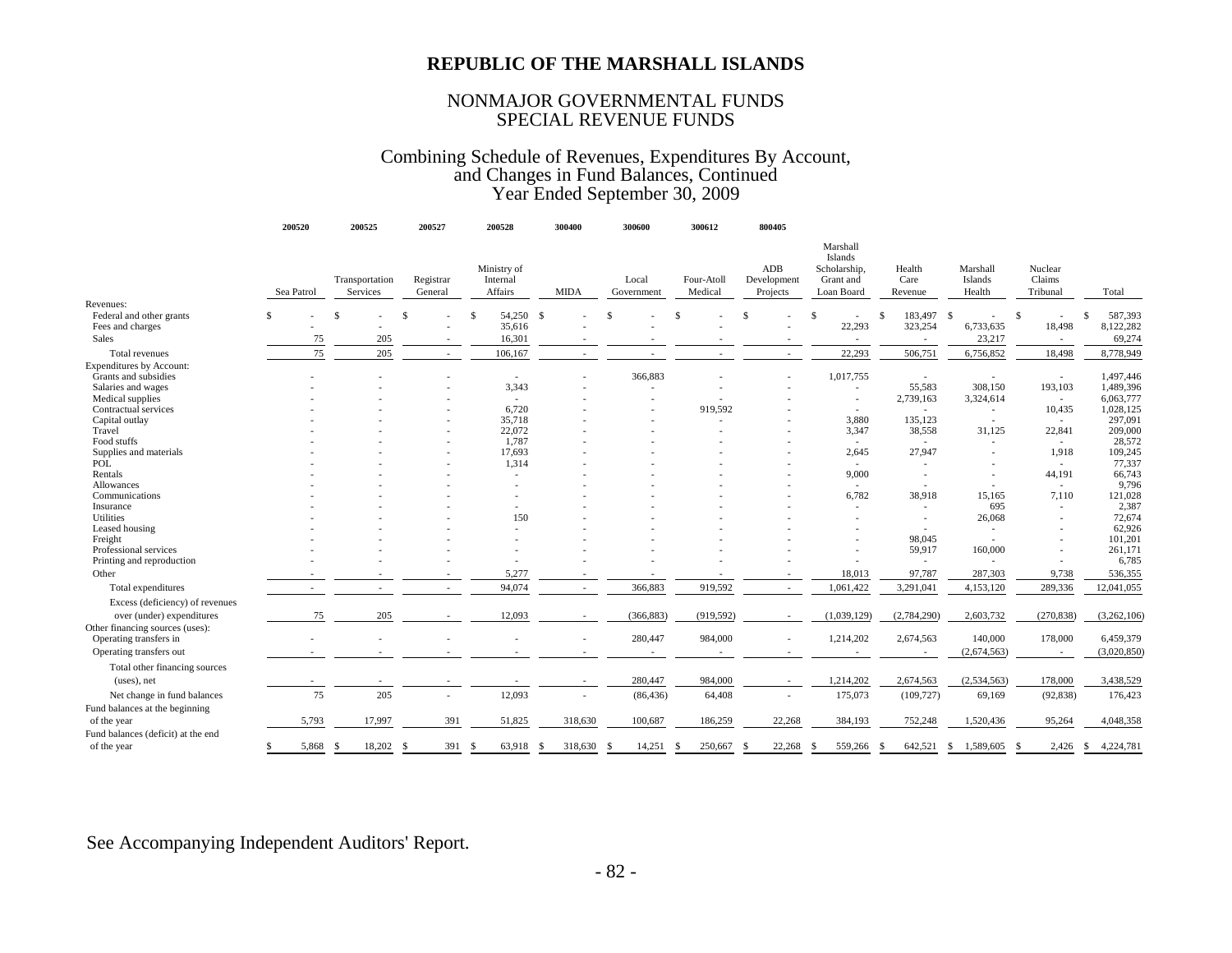## **REPUBLIC OF THE MARSHALL ISLANDS** FIDUCIARY FUNDS - PRIVATE PURPOSE TRUSTS

September 30, 2009

Private purpose trusts are used to report any trust arrangement not properly reported in a pension trust fund or an investment trust fund "under which principal and income benefit individuals, private organizations, or other governments." A brief discussion of RepMar's Private Purpose Trusts as of September 30, 2009, follows:

## Marshall Islands Social Security Administration (MISSA)

This fund established MISSA under Public Law No. 1990-75, which administers the Marshall Islands Social Security Retirement Fund, to provide a financially sound social security system with pension benefits and early retirement.

## Kwajalein Atoll Trust Fund

This fund accounts for funds received under the Interim Use Agreement, to be disbursed to various Kwajalein landowners.

## Section 212 Kwajalein Landowners Fund

This fund accounts for United States Congress appropriations under United States Public Law 99-239, as amended, Title II, Article I, Section 212 and approved by Nitijela resolution 123 in accordance with the Military Use and Operating Rights Agreement.

#### Nuclear Claims Trust Fund

This fund accounts for United States Congress appropriations under United States Public Law 99-239, Compact of Free Association, Section 177(c) which were paid and distributed in accordance with an agreement between the Government of the United States and RepMar for the implementation of Section 177 of the Compact of Free Association.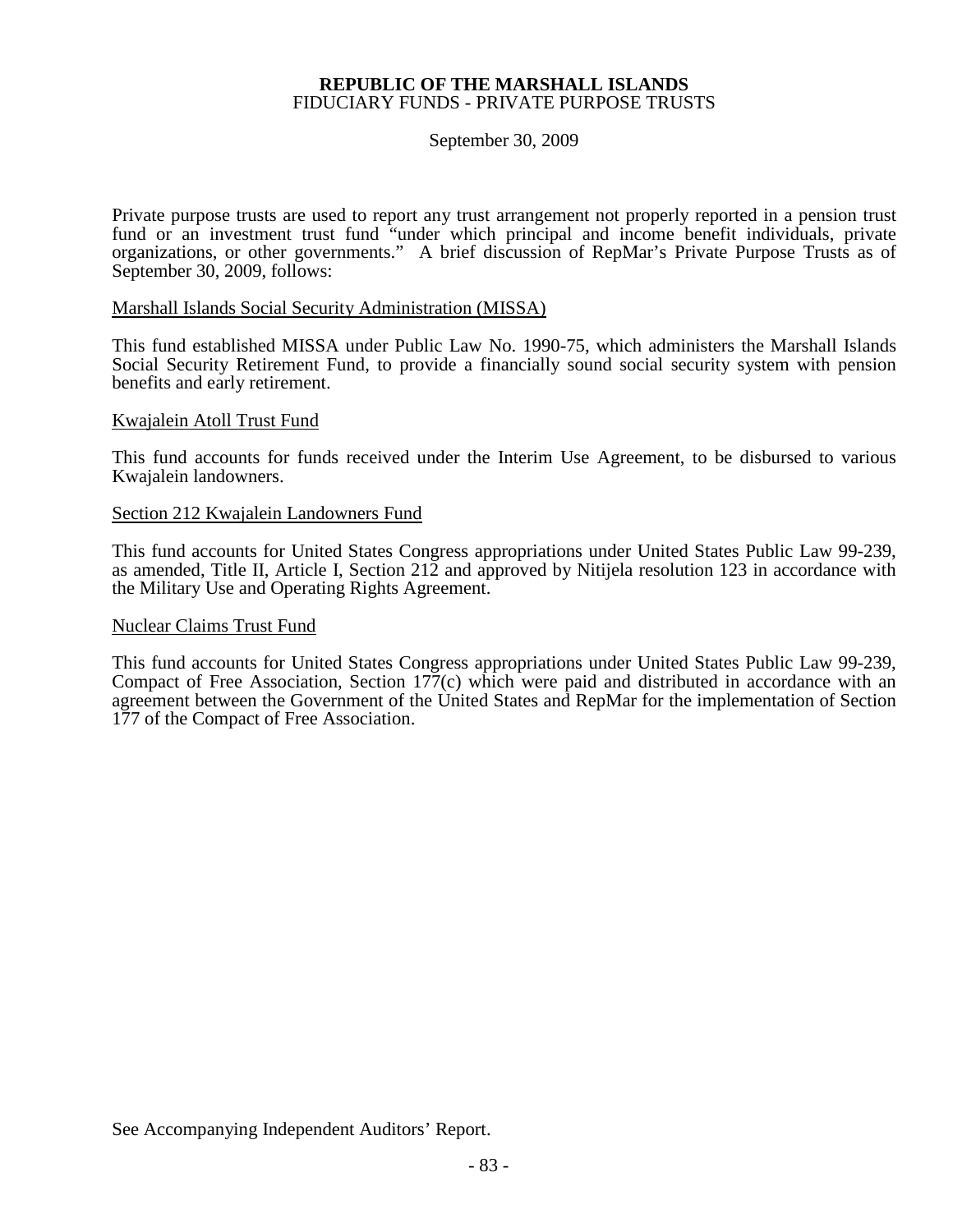## Combining Schedule of Fiduciary Net Assets September 30, 2009 Fiduciary Funds - Private Purpose Trusts

| <b>DILOG Fund Number</b>                                                                   |                                                     | 350610                          |    | 510610                                    | 300614                  |    |                                      |
|--------------------------------------------------------------------------------------------|-----------------------------------------------------|---------------------------------|----|-------------------------------------------|-------------------------|----|--------------------------------------|
|                                                                                            | Marshall<br>Islands<br>Social<br>Security<br>Admin. | Kwajalein<br><b>Atoll Trust</b> |    | Section<br>212<br>Kwajalein<br>Landowners | Nuclear<br>Claims Trust |    | Total                                |
| <b>ASSETS</b>                                                                              |                                                     |                                 |    |                                           |                         |    |                                      |
| Cash and cash equivalents<br>Time certificates of deposit<br>Receivables, net:             | \$<br>836,178<br>4,775,752                          | \$                              | \$ |                                           | \$                      | \$ | 836,178<br>4,775,752                 |
| Contributions<br>Other<br>Investments                                                      | 2,114,800<br>1,531,557<br>56,801,815                |                                 |    |                                           | 126.529                 |    | 2,114,800<br>1,531,557<br>56,928,344 |
| Due from other funds<br>Capital assets, net of accumulated                                 |                                                     | 421,658                         |    | 24,666,573                                | 10,461                  |    | 25,098,692                           |
| depreciation<br><b>Total</b> assets                                                        | 88,151<br>66,148,253                                | 421,658                         |    | 24,666,573                                | 136,990                 |    | 88,151<br>91,373,474                 |
| <b>LIABILITIES</b>                                                                         |                                                     |                                 |    |                                           |                         |    |                                      |
| Accounts payable<br>Other liabilities and accruals                                         | 72,943<br>1,192,550                                 |                                 |    |                                           |                         |    | 72,943<br>1,192,550                  |
| <b>Total liabilities</b>                                                                   | 1,265,493                                           |                                 |    |                                           |                         |    | 1,265,493                            |
| <b>NET ASSETS</b>                                                                          |                                                     |                                 |    |                                           |                         |    |                                      |
| Held in trust for:<br>Social security benefits<br>Nuclear claims<br>Land use distributions | 64,882,760                                          | 421,658                         |    | 24,666,573                                | 136,990                 |    | 64,882,760<br>136,990<br>25,088,231  |
| Total net assets                                                                           | \$<br>64,882,760                                    | \$<br>421,658                   | S  | 24,666,573                                | \$<br>136,990           | S  | 90,107,981                           |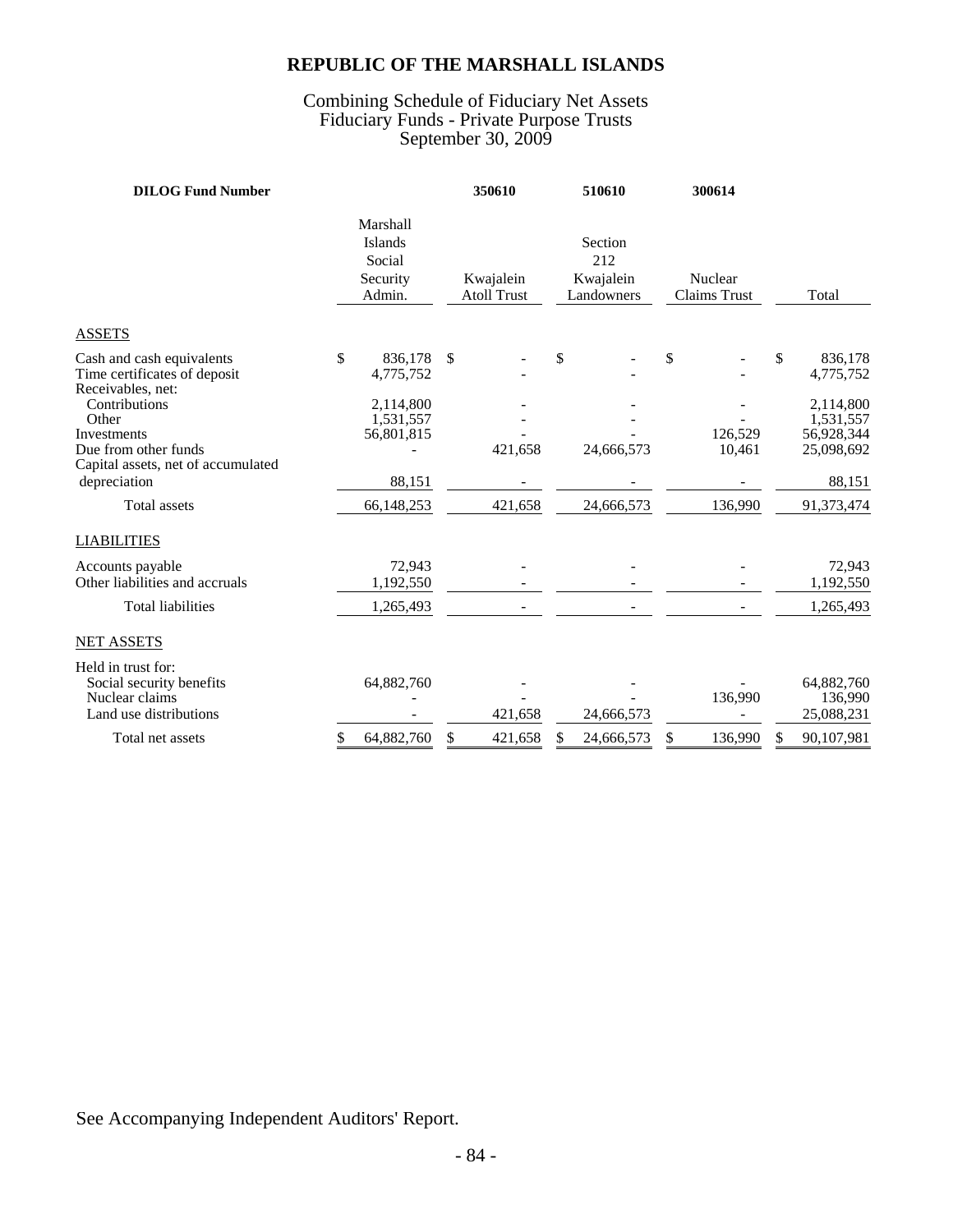## Combining Schedule of Changes in Fiduciary Net Assets Fiduciary Funds - Private Purpose Trusts Year Ended September 30, 2009

| <b>DILOG Fund Number</b>                                                                                                                                 |                                                     | 350610                          | 510610                                    | 300614                         |                                                |
|----------------------------------------------------------------------------------------------------------------------------------------------------------|-----------------------------------------------------|---------------------------------|-------------------------------------------|--------------------------------|------------------------------------------------|
|                                                                                                                                                          | Marshall<br>Islands<br>Social<br>Security<br>Admin. | Kwajalein<br><b>Atoll Trust</b> | Section<br>212<br>Kwajalein<br>Landowners | Nuclear<br><b>Claims Trust</b> | Total                                          |
| Additions:<br>Contributions:<br>Private employees<br>Government employees<br>Penalties and interest                                                      | \$<br>7,912,754<br>3,896,499<br>794,938             | \$                              | \$                                        | \$                             | \$<br>7,912,754<br>3,896,499<br>794,938        |
| Total contributions                                                                                                                                      | 12,604,191                                          |                                 |                                           |                                | 12,604,191                                     |
| Investment earnings (loss):<br>Net increase (decrease) in the fair<br>value of investments<br>Interest and dividends<br>Total investment earnings (loss) | 2,132,085<br>1,319,877<br>3,451,962                 |                                 | 56,719<br>56,719                          | (3,818)<br>(3,818)             | 2,128,267<br>1,376,596<br>3,504,863            |
| Less investment expense                                                                                                                                  | 104,524                                             |                                 |                                           | 6,888                          | 111,412                                        |
| Net investment earnings (loss)                                                                                                                           | 3,347,438                                           |                                 | 56,719                                    | (10,706)                       | 3,393,451                                      |
| Other:<br>Compact funding<br>Other                                                                                                                       | 362,598                                             |                                 | 17,110,328                                |                                | 17,110,328<br>362,598                          |
|                                                                                                                                                          | 362,598                                             |                                 | 17,110,328                                |                                | 17,472,926                                     |
| Total additions                                                                                                                                          | 16,314,227                                          |                                 | 17,167,047                                | (10,706)                       | 33,470,568                                     |
| Deductions:<br>Land use distributions<br><b>Benefits</b><br>Administrative expenses<br>Transfers out                                                     | 13,645,174<br>972,954                               |                                 | 12,101,158<br>12                          | 128,000                        | 12,101,158<br>13,645,174<br>972,966<br>128,000 |
| Total deductions                                                                                                                                         | 14,618,128                                          | $\overline{\phantom{a}}$        | 12,101,170                                | 128,000                        | 26,847,298                                     |
| Change in net assets<br>Net assets at the beginning of                                                                                                   | 1,696,099                                           |                                 | 5,065,877                                 | (138,706)                      | 6,623,270                                      |
| the year                                                                                                                                                 | 63,186,661                                          | 421,658                         | 19,600,696                                | 275,696                        | 83,484,711                                     |
| Net assets at the end of the year                                                                                                                        | 64,882,760<br>\$                                    | \$<br>421,658                   | \$<br>24,666,573                          | \$<br>136,990                  | 90,107,981<br>\$                               |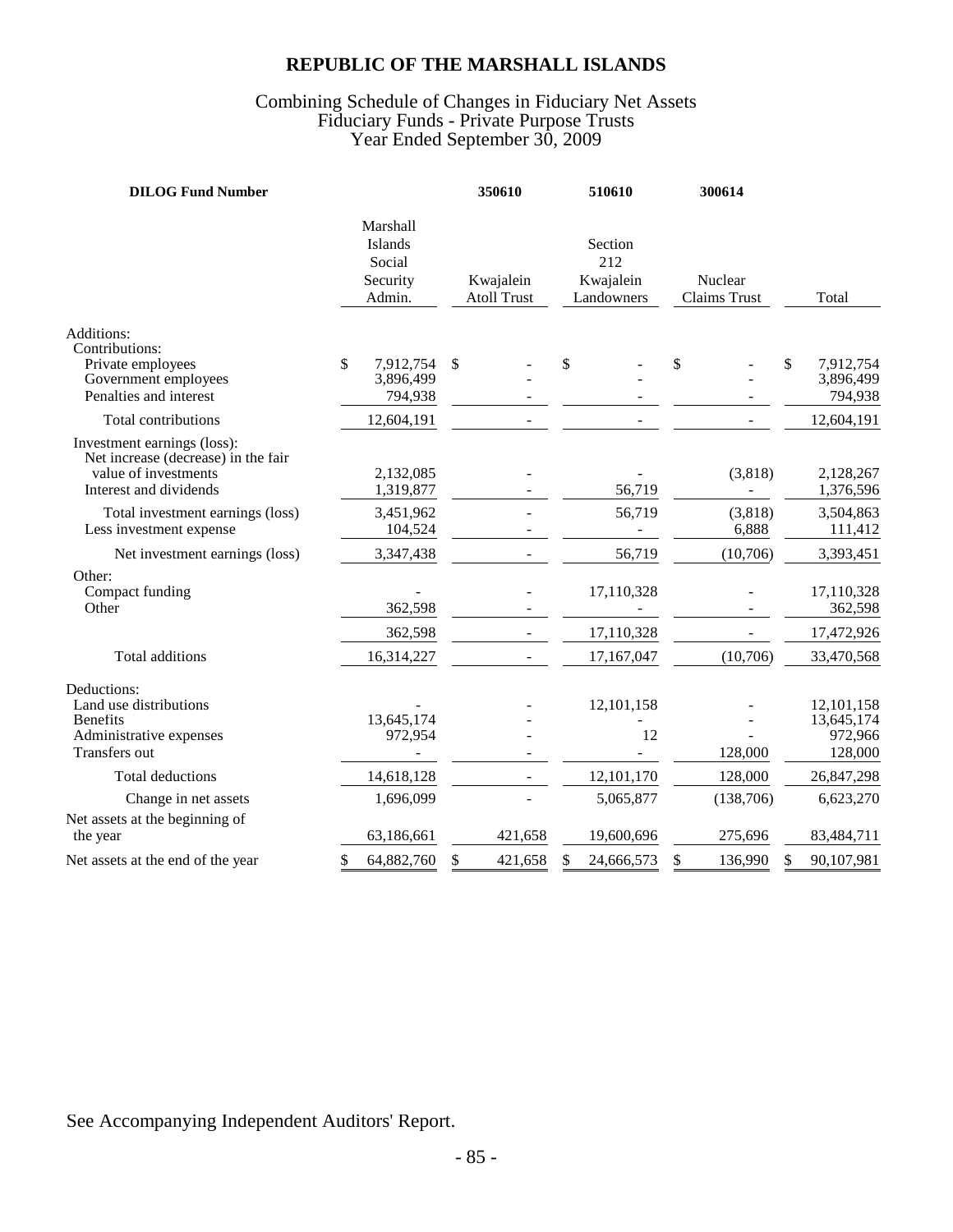## **REPUBLIC OF THE MARSHALL ISLANDS** NONMAJOR COMPONENT UNITS

September 30, 2009

Component units are legally separate organizations for which the elected officials of RepMar are financially accountable. A brief discussion of RepMar's Nonmajor Component Units as of September 30, 2009, follows:

## Air Marshall Islands, Inc. (AMI)

AMI was granted a corporate charter by the Cabinet of RepMar on October 12, 1989 to provide domestic and international carrier service within and from the Marshall Islands. AMI is governed by a seven-member Board of Directors appointed by the President upon approval of the Cabinet of RepMar.

## Kwajalein Atoll Joint Utilities Resources, Inc. (KAJUR)

KAJUR was incorporated under the laws of the Republic of the Marshall Islands on September 1, 1990, to generate and distribute utilities on the island of Ebeye. KAJUR is governed by the Board of Directors of the Marshalls Energy Company, Inc.

## Majuro Resort, Inc. (MRI)

MRI was granted a corporate charter by the Cabinet of RepMar on November 8, 1995 to engage in the operation of a 150-room hotel on the atoll of Majuro. MRI is governed by a seven-member Board of Directors appointed by the President upon approval of the Cabinet of RepMar.

## Majuro Water and Sewer Company, Inc. (MWSC)

MWSC was granted a corporate charter by the Cabinet of RepMar on January 26, 1989 to engage in the business of collecting and distributing fresh water, waste water and maintaining the sewer system. MWSC is governed by a seven-member Board of Directors appointed by the President upon approval of the Cabinet of RepMar.

## Marshall Islands Shipping Corporation (MISC)

MISC was established as a body corporate pursuant to the Marshall Islands Shipping Corporation Act of 2004 (Public Law No. 2005-41) to operate services for the transportation of goods, mails and passengers by sea and to carry on business as ship owners, charterers of ships and vessels, ship brokers, and shipping agents, and to make provision for purposes connected with the aforesaid matters. MISC is governed by a five-member Board of Directors appointed by the President upon approval of the Cabinet of RepMar.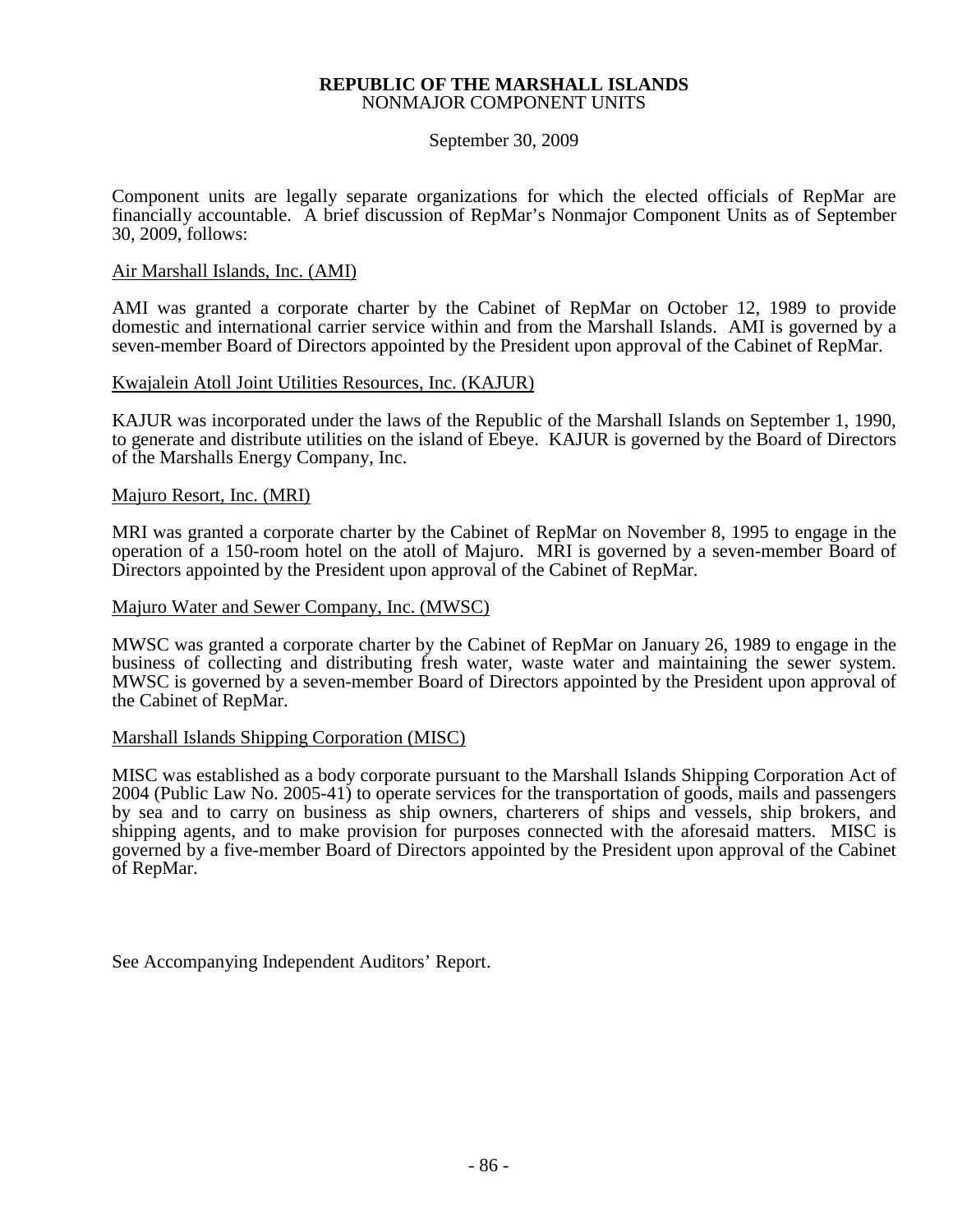## **REPUBLIC OF THE MARSHALL ISLANDS** NONMAJOR COMPONENT UNITS

September 30, 2009

## Marshall Islands Visitors Authority (MIVA)

MIVA was established as a body corporate pursuant to the Tourism Act of 1991 (Public Law No. 1991- 109) to develop and promote the natural, scenic, cultural, historical and recreation attractions of the Marshall Islands. MIVA is governed by a six-member Board of Directors (with the General Manager serving ex officio and without vote), including the Secretary of Resources and Development, the Secretary of Internal Affairs (or designee), three members from the private sector appointed by the Minister of Resources and Development upon approval of the Cabinet of RepMar.

## RMI Environmental Protection Authority (EPA)

EPA was established for the protection and management of the environment. EPA is governed by a five-member Board of Directors appointed by the President in consultation with the Minister of Resources and Development.

## Tobolar Copra Processing Plant, Inc. (TCPPI)

TCPPI was granted a corporate charter by the Cabinet of RepMar on August 13, 1977 for the primary purpose of engaging in the production, processing, and marketing of copra products. TCPPI is governed by a six-member Board of Directors (with the President serving ex officio and without vote) appointed by the President upon approval by the Cabinet of RepMar.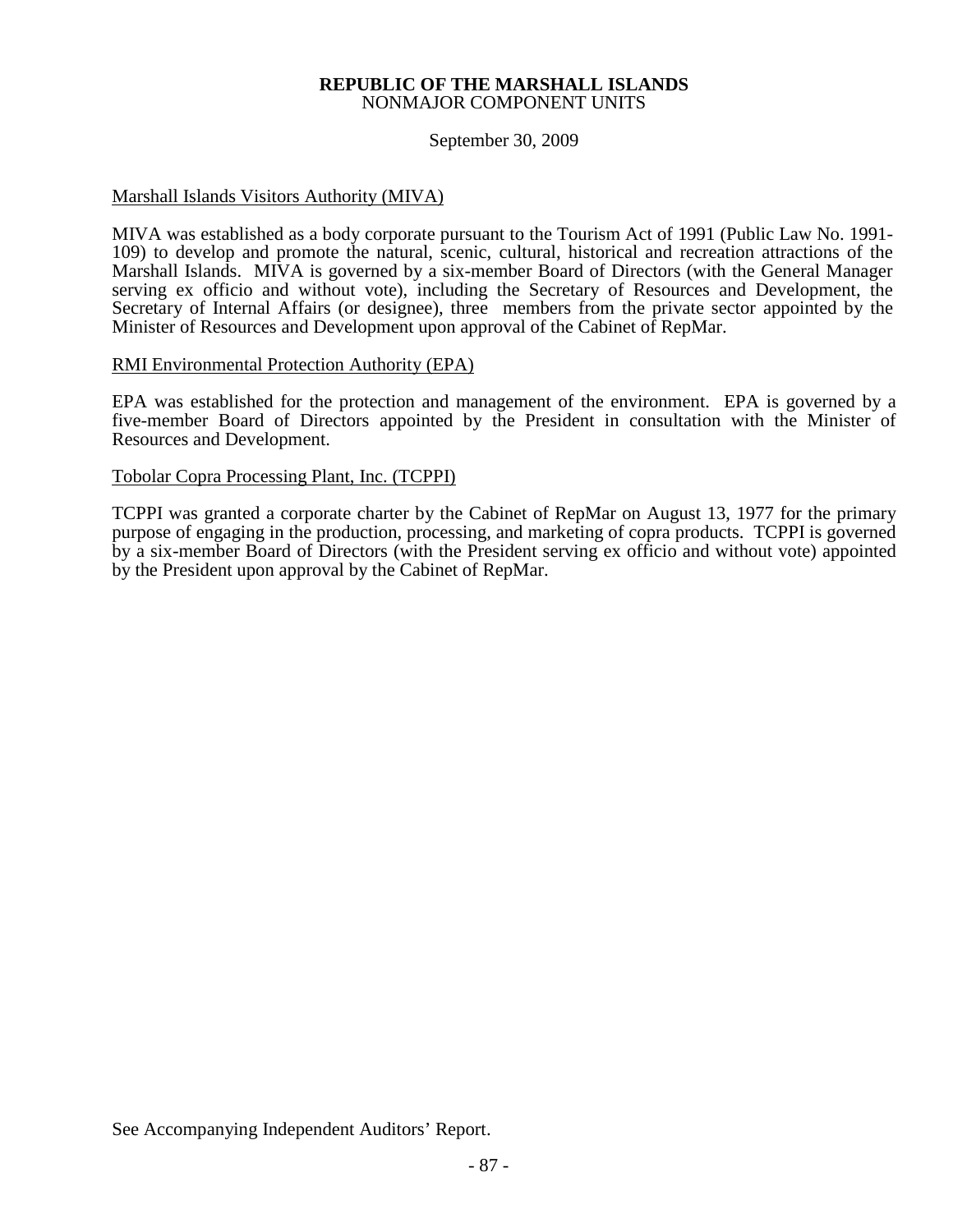# NONMAJOR COMPONENT UNITS

## Combining Schedule of Net Assets September 30, 2009

|                                                 |     | Air<br>Marshall<br>Islands,<br>Inc. |    | Kwajalein<br>Atoll Joint<br><b>Utilities</b><br>Resources,<br>Inc. |      | Majuro<br>Atoll<br>Waste<br>Company,<br>Inc. |              | Majuro<br>Resort,<br>Inc. |              | Majuro<br>Water<br>and Sewer<br>Company,<br>Inc. |    | Marshall<br>Islands<br>Postal<br>Service<br>Authority |    | Marshall<br>Islands<br>Shipping<br>Corporation |              | Marshall<br>Islands<br><b>Visitors</b><br>Authority |     | <b>RMI</b><br>Environmental<br>Protection<br>Authority |               | Tobolar<br>Copra<br>Processing<br>Plant,<br>Inc. |    | Total       |
|-------------------------------------------------|-----|-------------------------------------|----|--------------------------------------------------------------------|------|----------------------------------------------|--------------|---------------------------|--------------|--------------------------------------------------|----|-------------------------------------------------------|----|------------------------------------------------|--------------|-----------------------------------------------------|-----|--------------------------------------------------------|---------------|--------------------------------------------------|----|-------------|
| <b>ASSETS</b>                                   |     |                                     |    |                                                                    |      |                                              |              |                           |              |                                                  |    |                                                       |    |                                                |              |                                                     |     |                                                        |               |                                                  |    |             |
| Current assets:                                 |     |                                     |    |                                                                    |      |                                              |              |                           |              |                                                  |    |                                                       |    |                                                |              |                                                     |     |                                                        |               |                                                  |    |             |
| Cash and cash equivalents                       | \$. | 20.217S                             |    | 235,401 \$                                                         |      | 14,799 \$                                    |              | 73,097 \$                 |              | 42,297 \$                                        |    | 91,475 \$                                             |    | 226,780 \$                                     |              | 191,879 \$                                          |     | 27,039 \$                                              |               | 70.208 \$                                        |    | 993,192     |
| Receivables, net                                |     | 217,369                             |    | 501,923                                                            |      | 35,130                                       |              | 252,200                   |              | 148,417                                          |    | 1,490                                                 |    | 61,796                                         |              | 24,273                                              |     | 34,094                                                 |               | 106,264                                          |    | 1,382,956   |
| Inventories                                     |     | 463,630                             |    | 305,648                                                            |      |                                              |              | 23,251                    |              | 148,001                                          |    | 14,217                                                |    | 8,972                                          |              |                                                     |     |                                                        |               | 819,567                                          |    | 1,783,286   |
| Other current assets                            |     | 237,557                             |    | 786,726                                                            |      | 3,028                                        |              | 15,628                    |              | 10,617                                           |    | 5,051                                                 |    |                                                |              | 1,351                                               |     | 3,080                                                  |               | 263                                              |    | 1,063,301   |
| Total current assets                            |     | 938,773                             |    | 1,829,698                                                          |      | 52,957                                       |              | 364,176                   |              | 349,332                                          |    | 112,233                                               |    | 297,548                                        |              | 217,503                                             |     | 64,213                                                 |               | 996,302                                          |    | 5,222,735   |
| Noncurrent assets:                              |     |                                     |    |                                                                    |      |                                              |              |                           |              |                                                  |    |                                                       |    |                                                |              |                                                     |     |                                                        |               |                                                  |    |             |
| Capital assets, net of accumulated              |     |                                     |    |                                                                    |      |                                              |              |                           |              |                                                  |    |                                                       |    |                                                |              |                                                     |     |                                                        |               |                                                  |    |             |
| depreciation                                    |     | 3,895,904                           |    | 4,241,345                                                          |      | 730,243                                      |              | 1,658,343                 |              | 59,445                                           |    | 41,689                                                |    | 283,767                                        |              | 1,571                                               |     | 44,137                                                 |               | 673,766                                          |    | 11,630,210  |
| Total assets                                    |     | 4,834,677                           |    | 6,071,043                                                          | - \$ | 783,200                                      | -\$          | 2,022,519                 | \$           | 408,777                                          | -S | 153,922                                               |    | 581,315                                        |              | 219,074                                             | -\$ | 108,350                                                |               | 1,670,068                                        |    | 16,852,945  |
| <b>LIABILITIES</b>                              |     |                                     |    |                                                                    |      |                                              |              |                           |              |                                                  |    |                                                       |    |                                                |              |                                                     |     |                                                        |               |                                                  |    |             |
| Current liabilities:                            |     |                                     |    |                                                                    |      |                                              |              |                           |              |                                                  |    |                                                       |    |                                                |              |                                                     |     |                                                        |               |                                                  |    |             |
| Current portion of long-term debt               | \$. | 303,293 \$                          |    |                                                                    | -S   |                                              | <sup>S</sup> | $\sim$                    | <sup>S</sup> |                                                  | -S | $\sim$                                                | -S | $\sim$                                         | <sup>S</sup> |                                                     | -S  |                                                        | <sup>\$</sup> | $\overline{\phantom{a}}$                         | -S | 303,293     |
| Accounts payable                                |     | 345,339                             |    | 386,417                                                            |      | 23,230                                       |              | 306,234                   |              | 40,950                                           |    | 7.277                                                 |    | 287,200                                        |              | $\sim$                                              |     | 3,762                                                  |               | 425,860                                          |    | 1,826,269   |
| Other liabilities and accruals                  |     | 1,038,851                           |    | 1,260,917                                                          |      | 43,270                                       |              | 1,165,375                 |              | 180,441                                          |    | 104,926                                               |    | 231,271                                        |              | 9,657                                               |     |                                                        |               | 19,212                                           |    | 4,053,920   |
| Due to primary government                       |     | 3,441,890                           |    |                                                                    |      |                                              |              |                           |              |                                                  |    |                                                       |    |                                                |              |                                                     |     |                                                        |               | $\overline{\phantom{a}}$                         |    | 3,441,890   |
| Deferred revenues                               |     | 188,069                             |    | 166,302                                                            |      |                                              |              |                           |              | 43,915                                           |    | 18,901                                                |    |                                                |              | $\overline{\phantom{a}}$                            |     | 18,778                                                 |               | $\overline{\phantom{a}}$                         |    | 435,965     |
| Total current liabilities                       |     | 5,317,442                           |    | 1,813,636                                                          |      | 66,500                                       |              | 1,471,609                 |              | 265,306                                          |    | 131,104                                               |    | 518,471                                        |              | 9,657                                               |     | 22,540                                                 |               | 445,072                                          |    | 10,061,337  |
| Noncurrent liabilities:                         |     |                                     |    |                                                                    |      |                                              |              |                           |              |                                                  |    |                                                       |    |                                                |              |                                                     |     |                                                        |               |                                                  |    |             |
| Noncurrent portion of long-term debt            |     | 254,986                             |    |                                                                    |      |                                              |              |                           |              |                                                  |    |                                                       |    |                                                |              |                                                     |     |                                                        |               | $\overline{\phantom{a}}$                         |    | 254,986     |
| <b>Total liabilities</b>                        |     | 5,572,428                           |    | 1,813,636                                                          |      | 66,500                                       |              | 1,471,609                 |              | 265,306                                          |    | 131,104                                               |    | 518,471                                        |              | 9,657                                               |     | 22,540                                                 |               | 445,072                                          |    | 10,316,323  |
| <b>NET ASSETS</b>                               |     |                                     |    |                                                                    |      |                                              |              |                           |              |                                                  |    |                                                       |    |                                                |              |                                                     |     |                                                        |               |                                                  |    |             |
| Invested in capital assets, net of related debt |     | 3,895,904                           |    | 4,241,345                                                          |      | 730,243                                      |              | 1,658,343                 |              | 59,445                                           |    | 41,689                                                |    | 283,767                                        |              | 1,571                                               |     | 44,137                                                 |               | 673,766                                          |    | 11,630,210  |
| Restricted                                      |     |                                     |    |                                                                    |      | $\overline{\phantom{a}}$                     |              | $\sim$                    |              |                                                  |    |                                                       |    |                                                |              | $\sim$                                              |     | 38,435                                                 |               | $\overline{\phantom{a}}$                         |    | 38,435      |
| Unrestricted                                    |     | (4,633,655)                         |    | 16,062                                                             |      | (13,543)                                     |              | (1, 107, 433)             |              | 84,026                                           |    | (18, 871)                                             |    | (220, 923)                                     |              | 207,846                                             |     | 3,238                                                  |               | 551,230                                          |    | (5,132,023) |
| Total net assets                                |     | (737, 751)                          |    | 4,257,407                                                          |      | 716,700                                      |              | 550,910                   |              | 143,471                                          |    | 22,818                                                |    | 62,844                                         |              | 209,417                                             |     | 85,810                                                 |               | 1,224,996                                        |    | 6,536,622   |
|                                                 |     | 4,834,677                           | -S | 6,071,043                                                          | - \$ | 783,200                                      | -S           | 2,022,519                 | -S           | 408,777                                          |    | 153,922                                               |    | 581,315                                        |              | 219,074                                             |     | 108,350                                                | -S            | 1,670,068                                        |    | 16,852,945  |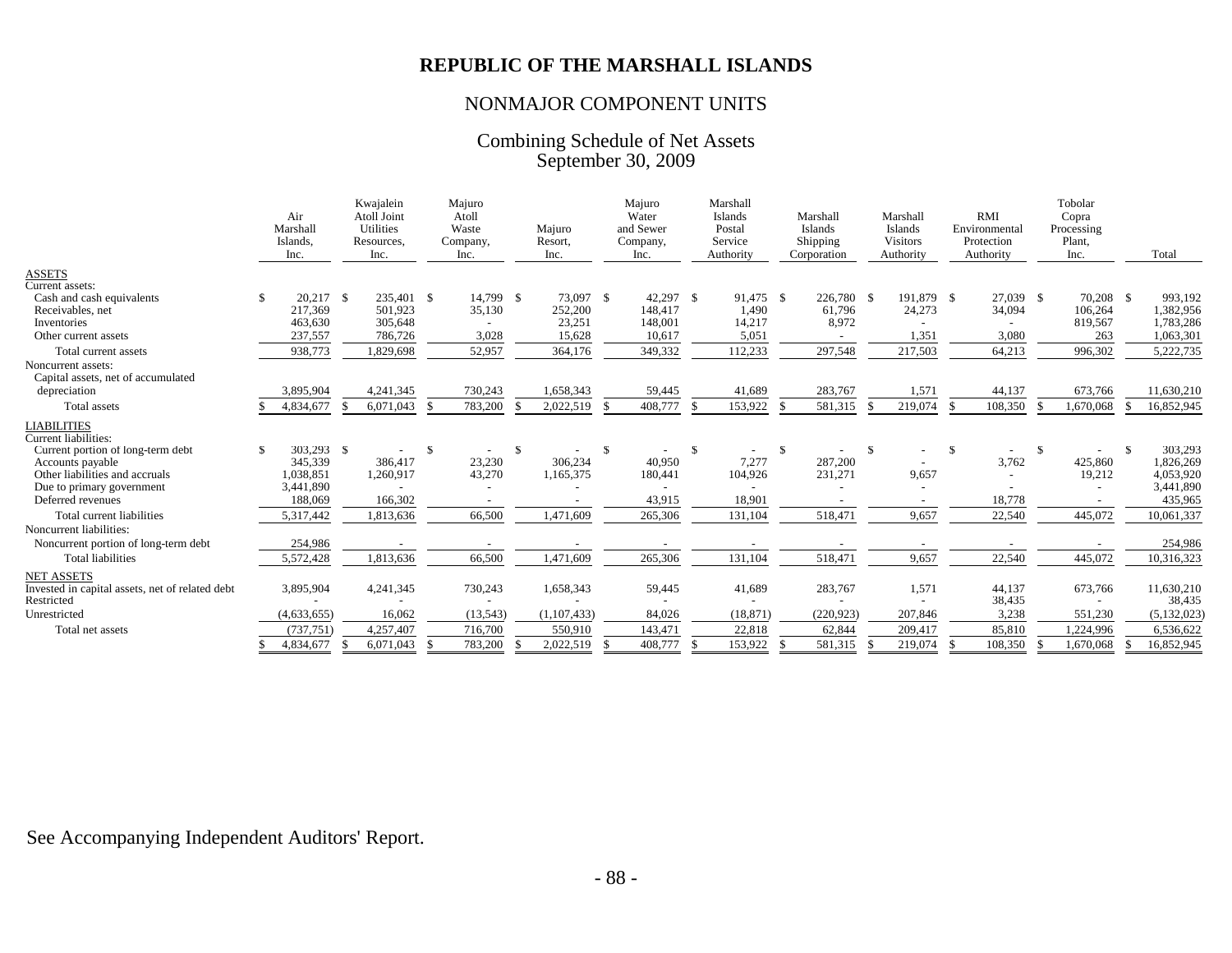# NONMAJOR COMPONENT UNITS

# Combining Schedule of Revenues, Expenses, and Changes in Net Assets Year Ended September 30, 2009

|                                                                                                                                               | Air<br>Marshall<br>Islands,<br>Inc. | Kwajalein<br>Atoll Joint<br><b>Utilities</b><br>Resources,<br>Inc. | Majuro<br>Atoll<br>Waste<br>Company,<br>Inc. | Majuro<br>Resort,<br>Inc.       | Majuro<br>Water<br>and Sewer<br>Company,<br>Inc. | Marshall<br>Islands<br>Postal<br>Service<br>Authority | Marshall<br>Islands<br>Shipping<br>Corporation | Marshall<br>Islands<br><b>Visitors</b><br>Authority | <b>RMI</b><br>Environmental<br>Protection<br>Authority | Tobolar<br>Copra<br>Processing<br>Plant,<br>Inc. | Total                                         |
|-----------------------------------------------------------------------------------------------------------------------------------------------|-------------------------------------|--------------------------------------------------------------------|----------------------------------------------|---------------------------------|--------------------------------------------------|-------------------------------------------------------|------------------------------------------------|-----------------------------------------------------|--------------------------------------------------------|--------------------------------------------------|-----------------------------------------------|
| Operating revenues:                                                                                                                           |                                     |                                                                    |                                              |                                 |                                                  |                                                       |                                                |                                                     |                                                        |                                                  |                                               |
| Charges for services                                                                                                                          | $1,712,346$ \$<br>\$                | 3,053,117 \$                                                       | 173,710 \$                                   | $1,271,541$ \$                  | 925,952 \$                                       | 114,095 \$                                            | 932,817 \$                                     | $\overline{\phantom{a}}$                            | 54,214 \$<br>$\mathcal{S}$                             |                                                  | 8,237,792                                     |
| <b>Sales</b>                                                                                                                                  |                                     |                                                                    |                                              | 861,453                         |                                                  | 211,869                                               | 336,590                                        |                                                     |                                                        | 2,264,985                                        | 3,674,897                                     |
| Other                                                                                                                                         |                                     | 67,830                                                             |                                              | 7,716                           | 23,848                                           |                                                       |                                                | 14,716                                              | 8,367                                                  |                                                  | 122,477                                       |
| Total operating revenues                                                                                                                      | ,712,346                            | 3,120,947                                                          | 173,710                                      | 2,140,710                       | 949,800                                          | 325,964                                               | 1,269,407                                      | 14,716                                              | 62,581                                                 | 2,264,985                                        | 12,035,166                                    |
| Operating expenses:<br>Cost of services<br><b>Administration costs</b><br>Depreciation and amortization                                       | 2,394,684<br>505,045<br>601,397     | 5,408,200<br>860,092                                               | 720,625<br>100,848                           | 1,836,323<br>506,725<br>201,660 | 1,309,044<br>33,134                              | 424,328<br>$\overline{\phantom{0}}$<br>5,609          | 2,549,110<br>78,597                            | 274,110<br>1,633                                    | 460,066<br>15,794                                      | 4,120,690<br>418,168<br>95,740                   | 18,763,004<br>2,164,114<br>1,994,504          |
| Total operating expenses                                                                                                                      | 3,501,126                           | 6,268,292                                                          | 821,473                                      | 2,544,708                       | 1,342,178                                        | 429,937                                               | 2,627,707                                      | 275,743                                             | 475,860                                                | 4,634,598                                        | 22,921,622                                    |
| Operating income (loss)                                                                                                                       | (1,788,780)                         | (3, 147, 345)                                                      | (647,763)                                    | (403,998)                       | (392, 378)                                       | (103, 973)                                            | (1,358,300)                                    | (261, 027)                                          | (413,279)                                              | (2,369,613)                                      | (10, 886, 456)                                |
| Nonoperating revenues (expenses):<br>Contributions from the primary government<br>Interest expense<br>Grants and other contributions<br>Other | 499,400<br>(35,579)<br>179,259      | 3,075,712<br>(97, 165)<br>(403, 124)                               | 695,000<br>669,463                           | (32, 497)                       | 346,928<br>$\overline{\phantom{0}}$<br>(25, 410) | 126,791<br>$\overline{\phantom{a}}$                   | 1,091,847<br>(40,021)                          | 248,500<br>(25,379)                                 | 309,921<br>82,131<br>(39, 409)                         | 997,000<br>(58, 576)<br>31,281                   | 6,696,099<br>(191, 320)<br>777,131<br>314,163 |
| Total nonoperating revenues<br>(expenses), net                                                                                                | 643,080                             | 2,575,423                                                          | 1,364,463                                    | (32, 497)                       | 321,518                                          | 126,791                                               | 1,051,826                                      | 223,121                                             | 352,643                                                | 969,705                                          | 7,596,073                                     |
| Net income (loss)                                                                                                                             | (1, 145, 700)                       | (571, 922)                                                         | 716,700                                      | (436, 495)                      | (70, 860)                                        | 22,818                                                | (306, 474)                                     | (37,906)                                            | (60, 636)                                              | (1,399,908)                                      | (3,290,383)                                   |
| Net assets at the beginning of the year                                                                                                       | 407,949                             | 4,829,329                                                          |                                              | 987,405                         | 214,331                                          |                                                       | 369,318                                        | 247,323                                             | 146,446                                                | 2,624,904                                        | 9,827,005                                     |
| Net assets at the end of the year                                                                                                             | (737, 751)                          | 4,257,407<br>- 5                                                   | 716,700                                      | 550,910                         | 143,471                                          | 22,818<br>- \$                                        | 62,844                                         | 209,417                                             | 85,810<br>-8                                           | 1,224,996                                        | 6,536,622                                     |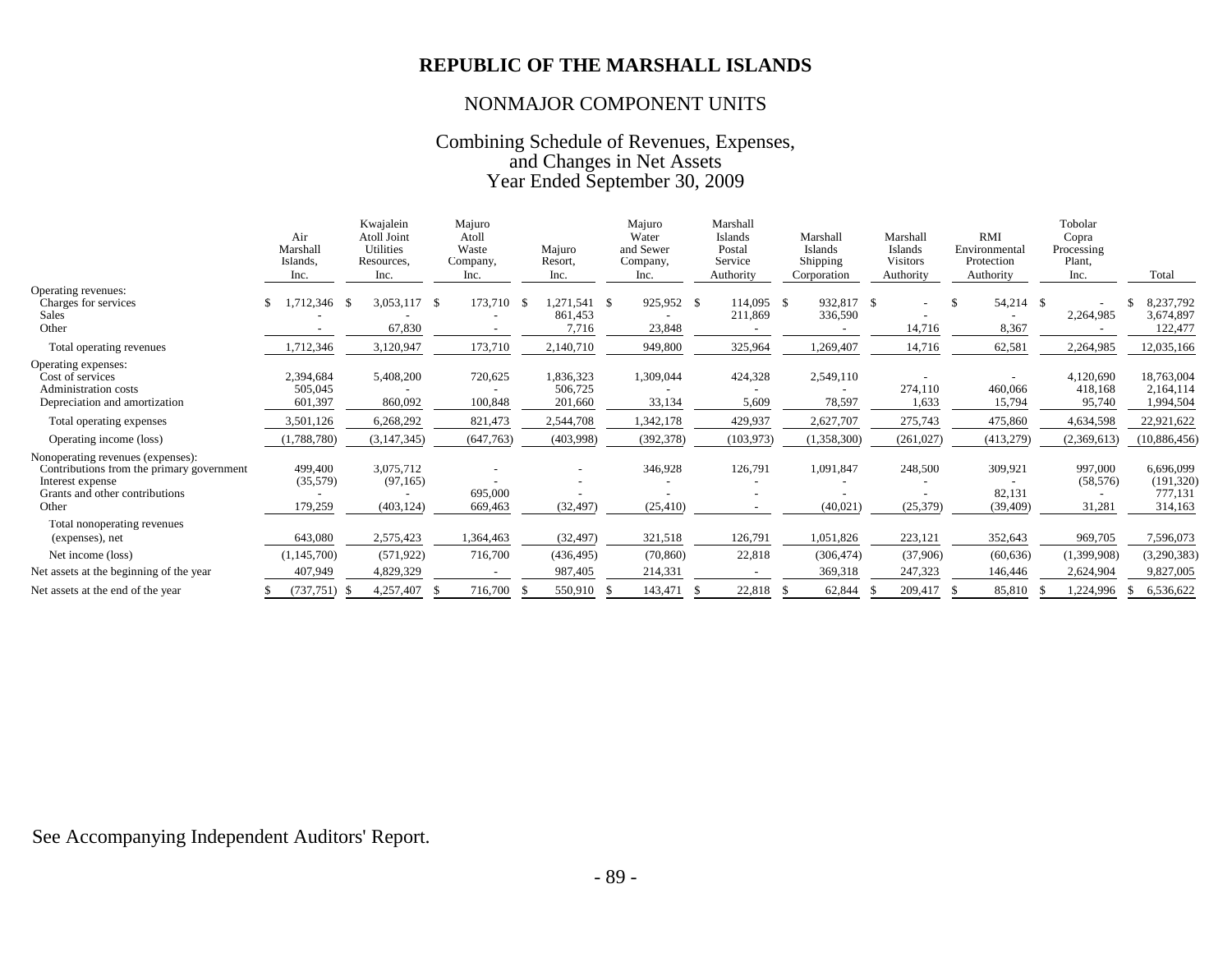## **REPUBLIC OF THE MARSHALL ISLANDS** GRANTS ASSISTANCE FUND

## September 30, 2009

The Grants Assistance Fund accounts for all financial transactions that are subgranted to RepMar. A brief discussion of the funds that comprise the Grants Assistance Fund as of September 30, 2009, follows:

## Section 215(a)(1) Communications Fund

This fund accounts for United States Congress appropriations under United States Public Law 99-239, Title II, Article I, Section 215(a)(1) and approved by Nitijela resolution 62.

## Section 211 Compact Capital Account

This fund accounts for United States Congress appropriations under United States Public Law 99-239, Title II, Article I, Section 211(a)(1) and approved by Nitijela resolution 62. The aforementioned section requires no less than 40% of the total amounts appropriated by the United States Congress to be applied to the capital account.

## Section 216(a)(1) Surveillance and Enforcement Fund

This fund accounts for United States Congress appropriations under United States Public Law 99-239, Title II, Article I, Section 216(a)(1) and approved by Nitijela resolution 62.

## Section 216(a)(3) Scholarship Fund

This fund accounts for United States Congress appropriations under United States Public Law 99-239, Title II, Article I, Section 216(a)(3) and approved by Nitijela resolution 62.

## Section 221(b) Education and Health Care Fund

This fund accounts for United States Congress appropriations under United States Public Law 99-239, Title II, Article I, Section 221(b) and approved by Nitijela resolution 62.

#### Section 213 Audit Fund

This fund accounts for United States Congress appropriations under United States Public Law 99-239, as amended, Title II, Article I, Section 213 and approved by Nitijela resolution 123.

#### U.S. Federal Grants Fund

This fund accounts for all financial transactions that are subgranted to RepMar, as well as other direct federal grants that RepMar received from the United States government.

#### European Union Grants Fund

This fund accounts for all financial transactions that are subgranted to RepMar, as well as other direct federal grants that RepMar received from the European Union.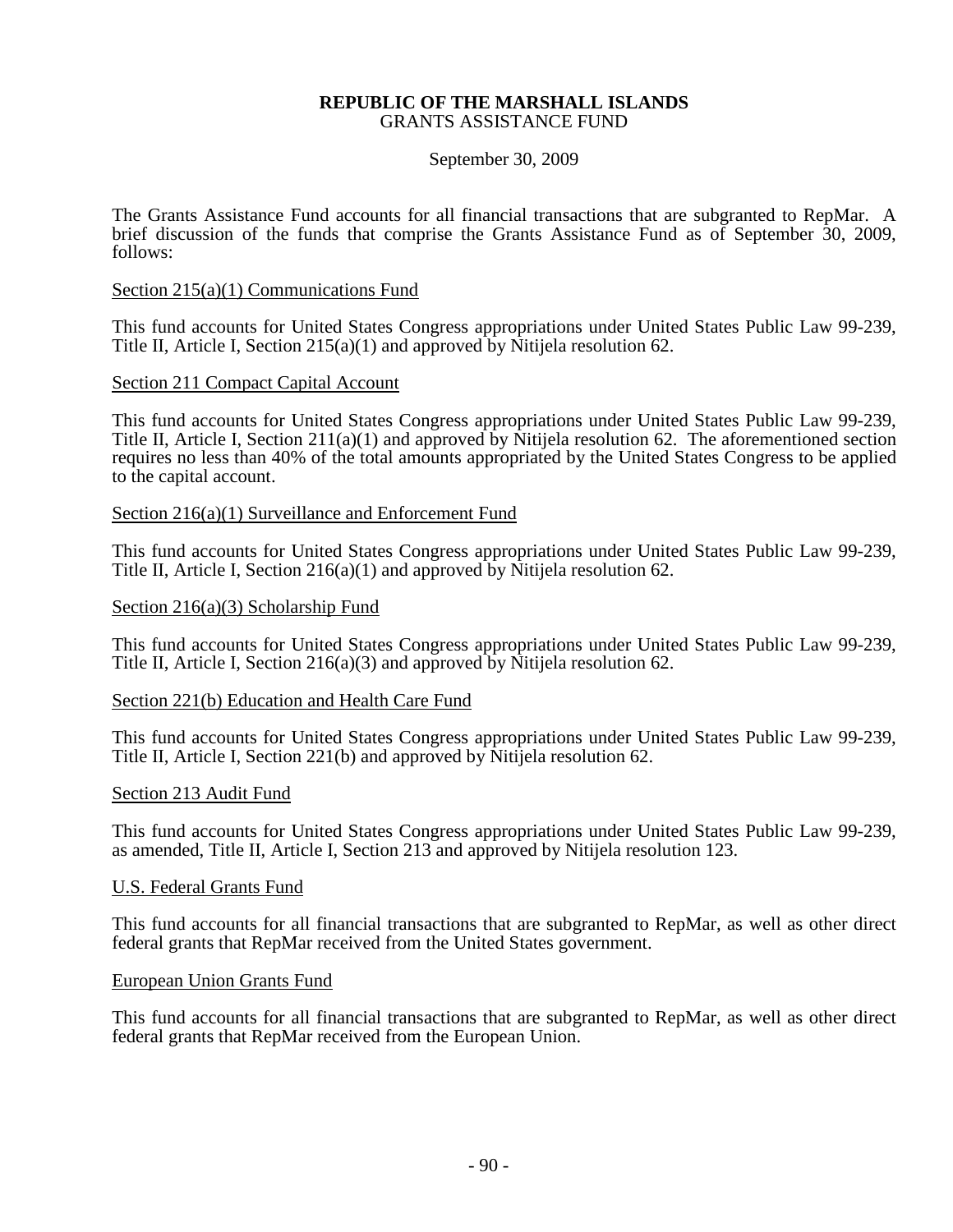## **REPUBLIC OF THE MARSHALL ISLANDS** GRANTS ASSISTANCE FUND

September 30, 2009

## Other Direct Assistance Fund

This fund accounts for all financial transactions related to direct grants received from non-U.S. agencies, which have historically been accounted for herein, and also includes grants from other world organizations.

## Republic of China Projects Fund

This fund accounts for all financial transactions related to direct grants received from the Republic of China relating to designated projects.

## Compact Sector Grants Fund

This fund accounts for United States Congress appropriations under United States Public Law 99-239, as amended, Title II, Article I, Section 211(a) and approved by Nitijela resolution 123 to promote economic advancement and budgetary self-reliance. These appropriations are to be used for assistance in education, health care, the environment, public sector capacity building, and private sector development, or for other areas as mutually agreed, with priorities in the education and health care sectors.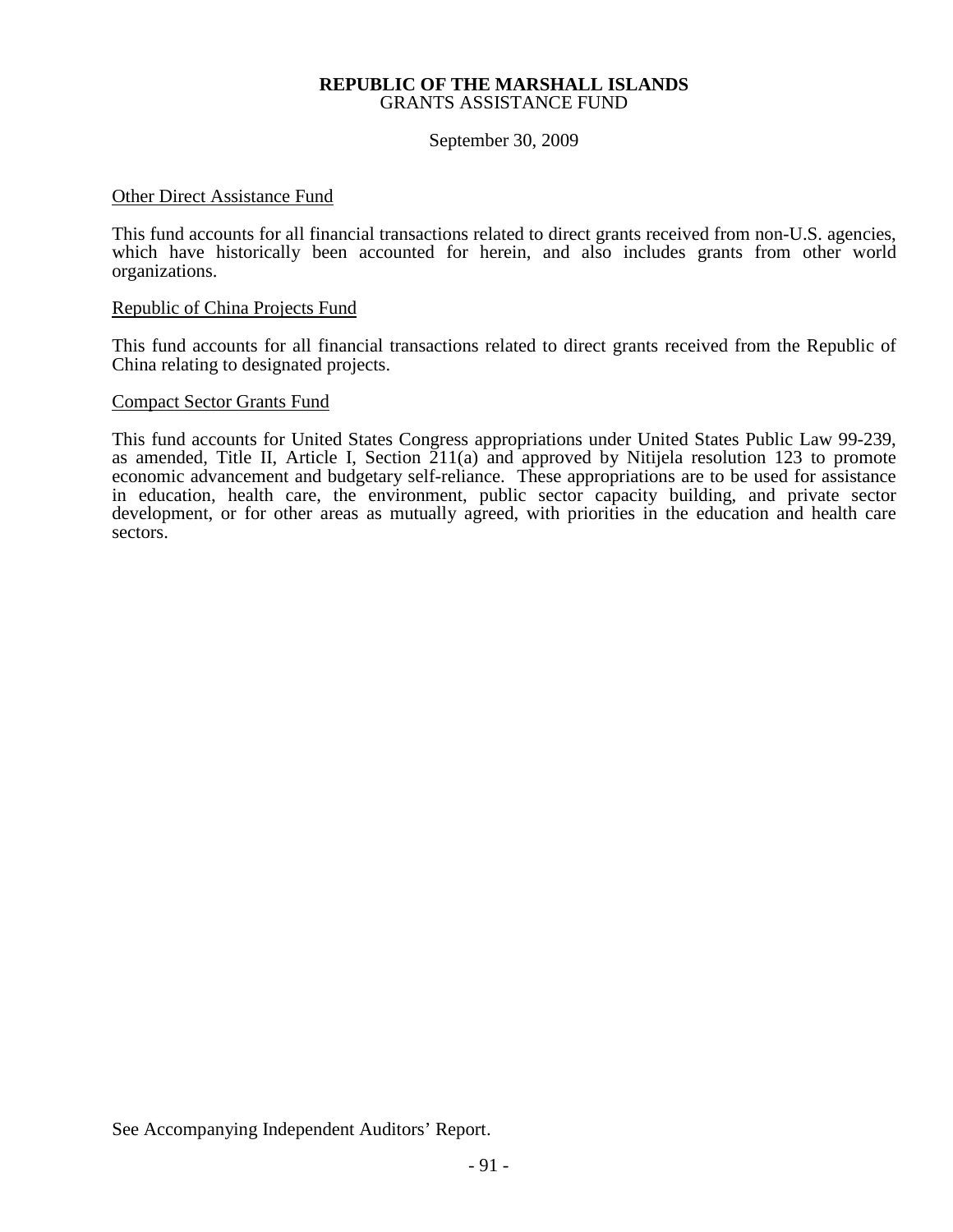# GRANTS ASSISTANCE FUND Combining Balance Sheet

September 30, 2009

| <b>DILOG Fund Number</b>                                                                                                                                                                                                       |              | 350200                                       |                      | 350210                               |                      | 350305                                                     |                    | 350315                              |                     | 510130                           |            | 600350                                               |                   | 700100                                         |                               | 700360                                 |                      | 700370                                |      |                                                                                 |      |                                                                                 |
|--------------------------------------------------------------------------------------------------------------------------------------------------------------------------------------------------------------------------------|--------------|----------------------------------------------|----------------------|--------------------------------------|----------------------|------------------------------------------------------------|--------------------|-------------------------------------|---------------------|----------------------------------|------------|------------------------------------------------------|-------------------|------------------------------------------------|-------------------------------|----------------------------------------|----------------------|---------------------------------------|------|---------------------------------------------------------------------------------|------|---------------------------------------------------------------------------------|
|                                                                                                                                                                                                                                |              | Section<br>215(a)(1)<br>Commu-<br>nications  |                      | Section<br>211<br>Capital<br>Account |                      | Section<br>216(a)(1)<br>Surveillance<br>and<br>Enforcement |                    | Section<br>216(a)(3)<br>Scholarship |                     | Section<br>213<br>Audit          |            | U.S.<br>Federal<br>Grants                            |                   | European<br>Union<br>Grants                    |                               | <b>Other Direct</b><br>Assistance      |                      | Republic of<br>China<br>Projects      |      | Compact<br>Sector                                                               |      | Total                                                                           |
| ASSETS                                                                                                                                                                                                                         |              |                                              |                      |                                      |                      |                                                            |                    |                                     |                     |                                  |            |                                                      |                   |                                                |                               |                                        |                      |                                       |      |                                                                                 |      |                                                                                 |
| Receivables:<br>Federal agencies<br>General<br>Due from other funds<br>Advances<br>Total assets                                                                                                                                | $\mathbb{S}$ | 40,380<br>$\overline{\phantom{a}}$<br>40,380 | $\mathbb{S}$<br>- \$ | $\sim$                               | $\mathcal{S}$<br>-\$ | $\overline{a}$<br>690<br>$\overline{\phantom{a}}$<br>690   | $\mathbb{S}$<br>\$ | 1,593<br>1,593                      | <sup>\$</sup><br>S. | 526,676 \$<br>526,676            | - \$       | 881,510<br>40,664<br>922,174                         | $\mathbf S$<br>-S | 16,202<br>16,202                               | $\mathbb{S}$<br><sup>\$</sup> | 109,330<br>1,488<br>110,818            | <sup>\$</sup><br>-\$ | 814,584<br>814,584                    |      | 1,375,407 \$<br>5,766,299<br>(3,365)<br>7,138,341                               |      | 1,902,083<br>814,584<br>6,799,802<br>54,989<br>9,571,458                        |
|                                                                                                                                                                                                                                |              |                                              |                      |                                      |                      |                                                            |                    |                                     |                     |                                  |            |                                                      |                   |                                                |                               |                                        |                      |                                       |      |                                                                                 |      |                                                                                 |
| LIABILITIES AND FUND BALANCES<br>Liabilities:<br>Accounts payable<br>Other liabilities and accruals<br>Payable to federal agencies<br>Retention payable<br>Contracts payable<br>Due to other funds<br><b>Total liabilities</b> | $\mathbb{S}$ |                                              | <sup>\$</sup>        |                                      | <sup>\$</sup>        | $\overline{\phantom{a}}$<br>$\sim$                         | \$                 | $\overline{\phantom{a}}$            | <sup>\$</sup>       | 45,000<br>481,676<br>526,676     | $^{\circ}$ | 547,097 \$<br>28,658<br>314,698<br>$\sim$<br>890,453 |                   | 20,857 \$<br>1,569<br>30,337<br>52,763         |                               | $2,503$ \$<br>2,347<br>$\sim$<br>4,850 |                      | 52,583<br>4,017<br>757,984<br>814,584 | - \$ | 1,419,930 \$<br>163,471<br>377,032<br>974,350<br>392,278<br>16,016<br>3,343,077 |      | 2,087,970<br>200,062<br>691,730<br>974,350<br>392,278<br>1,286,013<br>5,632,403 |
| Fund balances (deficits):<br>Reserved for:<br>Encumbrances<br>Continuing appropriations<br>Unreserved (deficit)<br>Total fund balances (deficits)<br>Total liabilities and fund balances                                       |              | 40,380<br>40,380<br>40,380                   | - \$                 | 2,693<br>(2,693)                     | S.                   | 690<br>690<br>690                                          | -S                 | 1,593<br>1,593<br>1,593             | \$                  | 241,167<br>(241, 167)<br>526,676 | - \$       | 1,132,737<br>(1,101,016)<br>31,721<br>922,174        | - \$              | 41,509<br>(78,070)<br>(36, 561)<br>$16,202$ \$ |                               | 31,496<br>74,472<br>105,968<br>110,818 | -S                   | 912,200<br>(912,200)<br>814,584       | -S   | 10.775.441<br>9,993,717<br>(16,973,894)<br>3,795,264<br>7,138,341               | - \$ | 13,177,623<br>9,993,717<br>(19, 232, 285)<br>3,939,055<br>9,571,458             |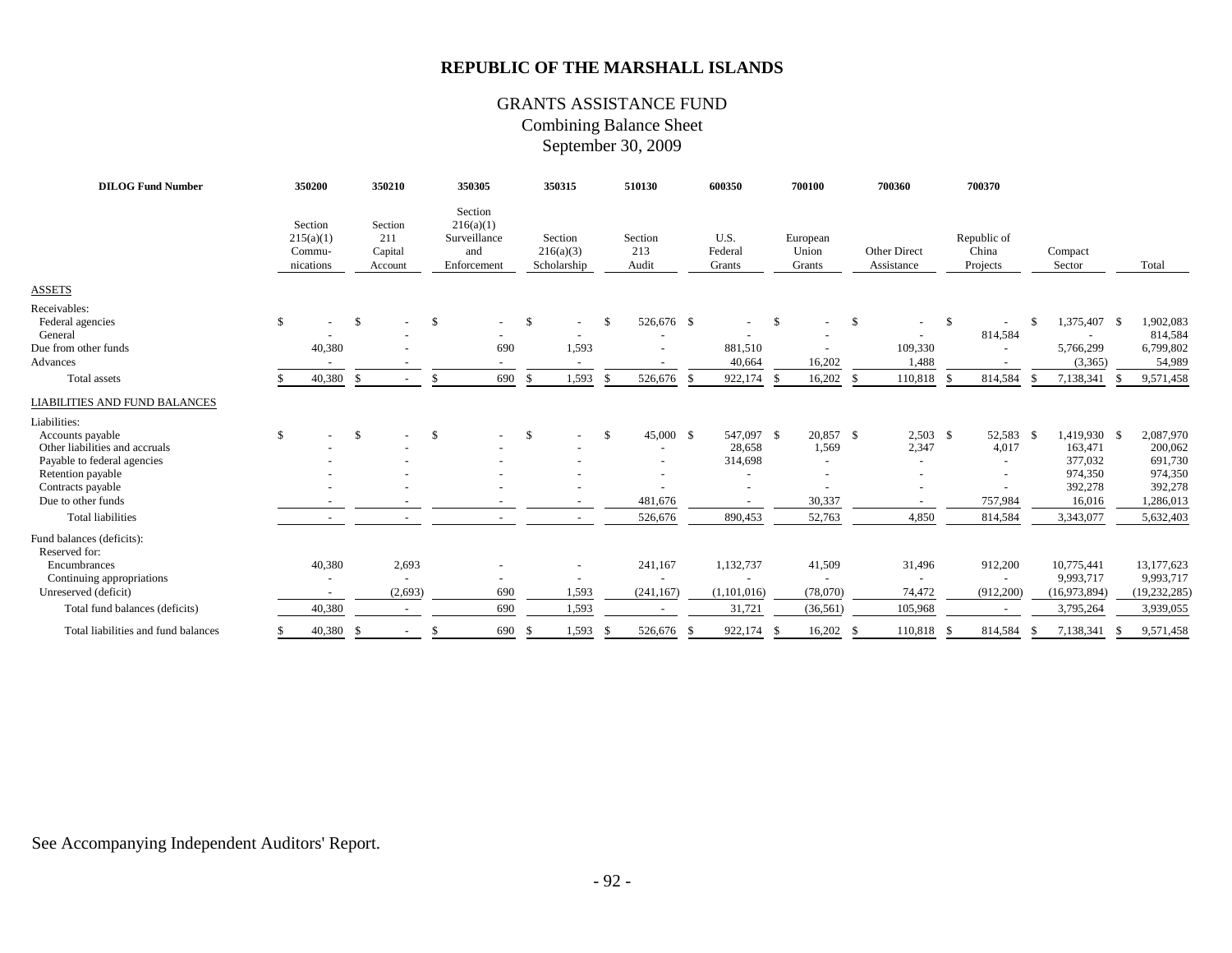# GRANTS ASSISTANCE FUND Combining Schedule of Revenues, Expenditures by Function, and Changes in Fund Balances (Deficits) Year Ended September 30, 2009

| <b>DILOG Fund Number</b>                                                             | 350200                                      | 350210                               | 350305                                                     | 350315                              | 510130                  | 600350                    | 700100                      | 700360                     | 700370                           |                          |                        |
|--------------------------------------------------------------------------------------|---------------------------------------------|--------------------------------------|------------------------------------------------------------|-------------------------------------|-------------------------|---------------------------|-----------------------------|----------------------------|----------------------------------|--------------------------|------------------------|
|                                                                                      | Section<br>215(a)(1)<br>Commu-<br>nications | Section<br>211<br>Capital<br>Account | Section<br>216(a)(1)<br>Surveillance<br>and<br>Enforcement | Section<br>216(a)(3)<br>Scholarship | Section<br>213<br>Audit | U.S.<br>Federal<br>Grants | European<br>Union<br>Grants | Other Direct<br>Assistance | Republic of<br>China<br>Projects | Compact<br>Sector        | Total                  |
| Revenues:                                                                            |                                             |                                      |                                                            |                                     |                         |                           |                             |                            |                                  |                          |                        |
| Federal and other grants                                                             |                                             |                                      |                                                            |                                     | 492,093                 | 8,182,932<br>-S           | 93,187<br>-\$               | 547,117<br>\$              | 6,114,584<br>- \$                | 47,031,664<br>\$         | 62,461,577<br>\$       |
| Expenditures by Function:<br>Current:<br>General government:                         |                                             |                                      |                                                            |                                     |                         |                           |                             |                            |                                  |                          |                        |
| President and Cabinet                                                                |                                             |                                      |                                                            |                                     |                         |                           |                             | $\sim$                     | 78,363                           |                          | 78,363                 |
| Office of the Chief Secretary                                                        |                                             |                                      |                                                            |                                     |                         | 1,012                     | 131,626                     | 269,865                    |                                  |                          | 402,503                |
| Special appropriations                                                               |                                             |                                      |                                                            |                                     |                         |                           | ÷                           | $\sim$                     | 1,182,792                        |                          | 1,182,792              |
| Council of Iroif                                                                     |                                             |                                      |                                                            |                                     |                         |                           |                             | $\omega$                   | 4,218                            |                          | 4,218                  |
| Nitijela                                                                             |                                             |                                      |                                                            |                                     |                         |                           |                             | 29,852                     | $\sim$                           |                          | 29.852                 |
| Office of the Auditor-General                                                        |                                             |                                      |                                                            |                                     | 492,093                 | 18,825                    |                             | $\blacksquare$             | $\sim$                           |                          | 510,918                |
| Ministry of Education                                                                |                                             |                                      |                                                            |                                     | $\blacksquare$          | 2,389,064                 |                             |                            | $\sim$                           | 26,690,040               | 29.079.104             |
| Ministry of Health and Environment                                                   |                                             |                                      |                                                            |                                     |                         | 3,538,623                 |                             | $\overline{a}$             | 12,416                           | 7,358,316                | 10,909,355             |
| Ministry of Transportation and Communications                                        |                                             |                                      |                                                            |                                     |                         |                           |                             | $\sim$                     | 74,550                           | 1,000,000                | 1,074,550              |
| Ministry of Resources and Development                                                |                                             |                                      |                                                            |                                     |                         | 67,626                    |                             | 15,933                     | 1,005,157                        |                          | 1,088,716              |
| Ministry of Internal Affairs                                                         |                                             |                                      |                                                            |                                     |                         | 122,229                   |                             | $\overline{a}$             | 59,726                           | $\overline{\phantom{a}}$ | 181,955                |
| Ministry of Justice                                                                  |                                             |                                      |                                                            |                                     |                         | $\sim$                    | $\blacksquare$              | $\overline{a}$             | 81,522                           | $\sim$                   | 81,522                 |
| Ministry of Finance                                                                  |                                             |                                      |                                                            |                                     |                         | 1,027,560                 | 277,188                     | $\sim$                     | 229,009                          | 3,318,457                | 4,852,214              |
| Ministry of Foreign Affairs                                                          |                                             |                                      |                                                            |                                     |                         |                           | $\blacksquare$              | 45,485                     | 62,399                           | 225,107                  | 332,991                |
| Ministry of Public Works                                                             |                                             |                                      |                                                            |                                     |                         |                           | $\blacksquare$              | $\blacksquare$             | 497,620                          | $\omega$                 | 497,620                |
| <b>Environmental Protection Authority</b>                                            |                                             |                                      |                                                            |                                     |                         |                           |                             |                            | $\sim$                           | 225,371                  | 225,371                |
| Debt service:                                                                        |                                             |                                      |                                                            |                                     |                         |                           |                             |                            |                                  |                          |                        |
| Principal repayment                                                                  |                                             |                                      |                                                            |                                     |                         |                           |                             |                            | 866,883                          |                          | 866,883                |
| Interest                                                                             |                                             |                                      |                                                            |                                     |                         |                           |                             |                            | 404,595                          | $\sim$                   | 404,595                |
| Capital outlay                                                                       |                                             |                                      |                                                            |                                     |                         |                           |                             |                            | $\sim$                           | 6,924,567                | 6,924,567              |
| Total expenditures                                                                   |                                             |                                      |                                                            |                                     | 492,093                 | 7,164,939                 | 408,814                     | 361,135                    | 4,559,250                        | 45,741,858               | 58,728,089             |
| Excess (deficiency) of revenues over                                                 |                                             |                                      |                                                            |                                     |                         |                           |                             |                            |                                  |                          |                        |
| (under) expenditures                                                                 |                                             |                                      |                                                            |                                     |                         | 1,017,993                 | (315, 627)                  | 185,982                    | 1,555,334                        | 1,289,806                | 3,733,488              |
| Other financing sources (uses):<br>Operating transfers in<br>Operating transfers out |                                             |                                      |                                                            |                                     |                         | (984,000)                 |                             | $\omega$                   | (1, 555, 334)                    | 802,369<br>(1,541,453)   | 802,369<br>(4,080,787) |
| Total other financing sources (uses), net                                            |                                             |                                      |                                                            |                                     |                         | (984,000)                 |                             | $\sim$                     | (1, 555, 334)                    | (739, 084)               | (3,278,418)            |
| Net change in fund balances (deficits)                                               |                                             |                                      |                                                            |                                     |                         | 33,993                    | (315, 627)                  | 185,982                    |                                  | 550,722                  | 455,070                |
| Fund balances (deficits) at the beginning<br>of the year                             | 40,380                                      |                                      | 690                                                        | 1,593                               |                         | (2,272)                   | 279,066                     | (80, 014)                  |                                  | 3,244,542                | 3,483,985              |
|                                                                                      |                                             |                                      |                                                            |                                     |                         |                           |                             |                            |                                  |                          |                        |
| Fund balances (deficits) at the end of the year                                      | \$<br>40,380                                | <sup>\$</sup><br>$\blacksquare$      | 690<br>\$                                                  | 1,593<br>$\mathbb{S}$               | -S<br>$\sim$            | 31,721<br>$\mathbb{S}$    | (36,561)<br>-S              | 105,968<br>\$              | - \$<br>$\sim$                   | 3,795,264<br>\$          | 3,939,055<br>- \$      |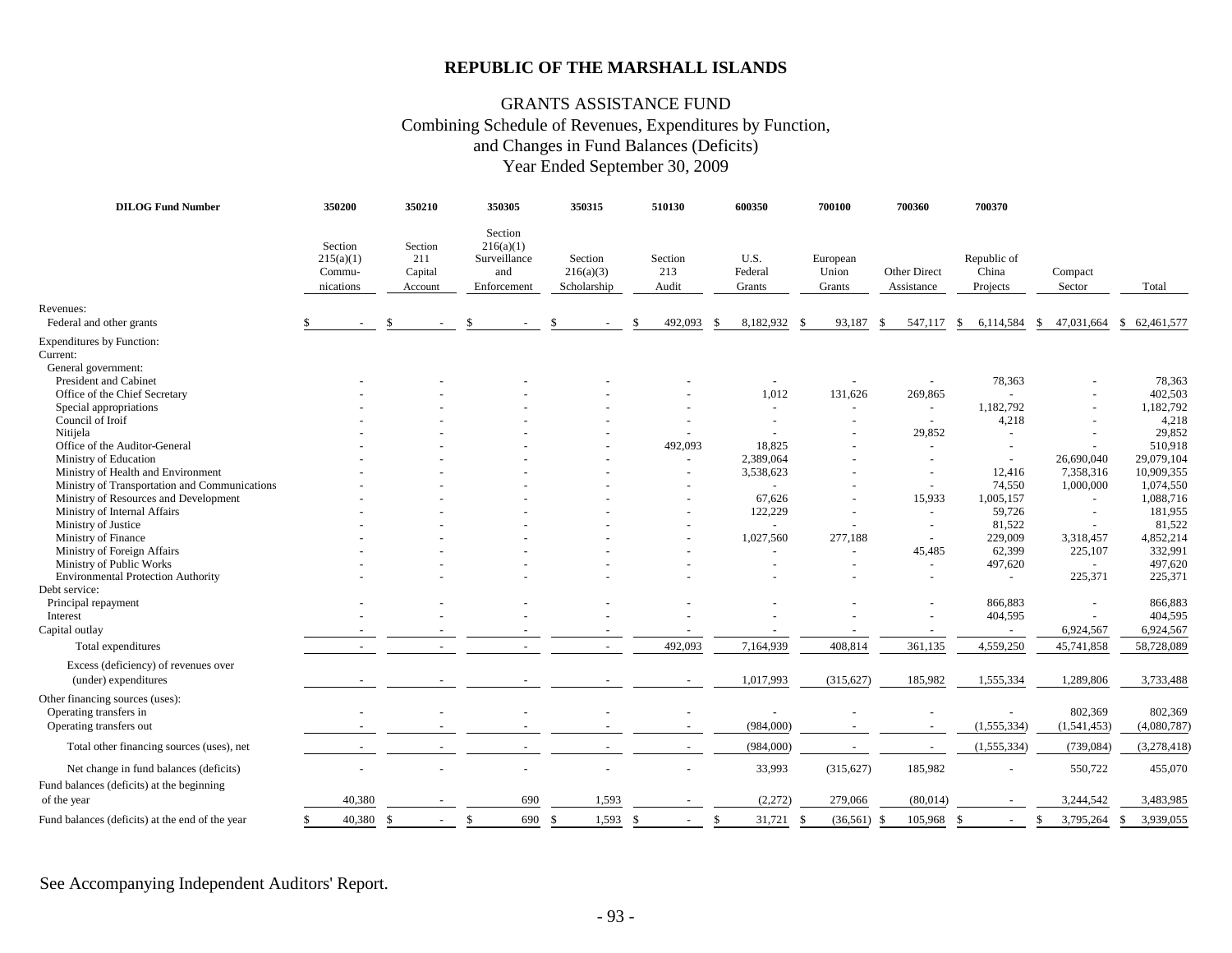# GRANTS ASSISTANCE FUND Combining Schedule of Revenues, Expenditures by Account, and Changes in Fund Balances (Deficits) Year Ended September 30, 2009

| <b>DILOG Fund Number</b>                                                                        | 350200                                      | 350210                               | 350305                                                     | 350315                              | 510130                              | 600350                          | 700100                           | 700360                      | 700370                           |                                       |                                       |
|-------------------------------------------------------------------------------------------------|---------------------------------------------|--------------------------------------|------------------------------------------------------------|-------------------------------------|-------------------------------------|---------------------------------|----------------------------------|-----------------------------|----------------------------------|---------------------------------------|---------------------------------------|
|                                                                                                 | Section<br>215(a)(1)<br>Commu-<br>nications | Section<br>211<br>Capital<br>Account | Section<br>216(a)(1)<br>Surveillance<br>and<br>Enforcement | Section<br>216(a)(3)<br>Scholarship | Section<br>213<br>Audit             | U.S.<br>Federal<br>Grants       | European<br>Union<br>Grants      | Other Direct<br>Assistance  | Republic of<br>China<br>Projects | Compact<br>Sector                     | Total                                 |
| Revenues:                                                                                       |                                             |                                      |                                                            |                                     |                                     |                                 |                                  |                             |                                  |                                       |                                       |
| Federal and other grants                                                                        |                                             |                                      |                                                            |                                     | 492,093                             | 8,182,932<br>- \$               | 93,187<br>- \$                   | 547,117<br>- \$             | - \$<br>6,114,584                | 47,031,664<br><sup>S</sup>            | 62,461,577<br><sup>S</sup>            |
| <b>Expenditures by Account:</b><br>Salaries and wages<br>Capital outlay<br>Grants and subsidies |                                             |                                      |                                                            |                                     |                                     | 2,563,803<br>774,046<br>42,182  | 74,156<br>6,059<br>55,298        | 107,812<br>21,235<br>22,000 | 408,378<br>481,020<br>1,276,057  | 14,337,173<br>7,780,908<br>11,781,522 | 17,491,322<br>9,063,268<br>13,177,059 |
| <b>Utilities</b><br>Leased housing                                                              |                                             |                                      |                                                            |                                     |                                     | 46,963<br>9,000                 |                                  | 138<br>15,573               | (46, 405)<br>$\sim$              | 2,060,618<br>1,088,793                | 2,061,314<br>1,113,366                |
| Supplies and materials<br>Contractual services<br>Travel                                        |                                             |                                      |                                                            |                                     |                                     | 265,519<br>895,077<br>1,017,446 | 24.458<br>163,816<br>30,496      | 21,710<br>6,783<br>40,184   | 37,152<br>9,680<br>$\sim$        | 2,157,147<br>1,998,202<br>406,609     | 2,505,986<br>3,073,558<br>1,494,735   |
| Food stuffs<br>Allowances<br>Professional services                                              |                                             |                                      |                                                            |                                     | $\overline{\phantom{a}}$<br>492,093 | 909,779<br>31,800               | 16,805                           | 59,871<br>$\blacksquare$    | 27,882<br>$\sim$<br>$\sim$       | 807,575<br>59,250<br>100,008          | 1,821,912<br>59,250<br>623,901        |
| Principal repayment<br>Interest                                                                 |                                             |                                      |                                                            |                                     | $\sim$                              |                                 |                                  | $\overline{\phantom{a}}$    | 866,883<br>404,595               | $\sim$<br>$\sim$                      | 866,883<br>404,595                    |
| Medical supplies<br>Communications                                                              |                                             |                                      |                                                            |                                     |                                     | 17,982<br>67,833                |                                  | 11,430                      | $\sim$<br>4,919                  | 181,537<br>239,205                    | 199,519<br>323,387                    |
| POL<br>Rentals                                                                                  |                                             |                                      |                                                            |                                     |                                     | 87,413<br>55,351                | 4,938<br>10,873                  | 715<br>12,581               | 45,354<br>28,838                 | 404,676<br>178,298                    | 543,096<br>285,941                    |
| Freight<br>Printing and reproduction<br>Insurance                                               |                                             |                                      |                                                            |                                     |                                     | 14,382<br>43,577                | 2,669<br>5,459<br>$\overline{a}$ | 68<br>1,131<br>102          | $\sim$<br>2,144<br>12,695        | 60,549<br>15,690<br>20,478            | 77,668<br>68,001<br>33,275            |
| Other<br>Total expenditures                                                                     |                                             |                                      |                                                            |                                     | 492,093                             | 322,786<br>7,164,939            | 13,787<br>408,814                | 39,802<br>361,135           | 1,000,058<br>4,559,250           | 2,063,620<br>45,741,858               | 3,440,053<br>58,728,089               |
| Excess (deficiency) of revenues over<br>(under) expenditures                                    |                                             |                                      |                                                            |                                     |                                     | 1,017,993                       | (315, 627)                       | 185,982                     | 1,555,334                        | 1,289,806                             | 3,733,488                             |
| Other financing sources (uses):<br>Operating transfers in<br>Operating transfers out            |                                             |                                      |                                                            |                                     | $\sim$                              | (984,000)                       |                                  | $\omega$                    | (1, 555, 334)                    | 802,369<br>(1,541,453)                | 802,369<br>(4,080,787)                |
| Total other financing sources (uses), net                                                       |                                             |                                      |                                                            |                                     |                                     | (984,000)                       |                                  | $\sim$                      | (1, 555, 334)                    | (739, 084)                            | (3,278,418)                           |
| Net change in fund balances (deficits)<br>Fund balances (deficits) at the beginning             |                                             |                                      |                                                            |                                     |                                     | 33,993                          | (315,627)                        | 185,982                     |                                  | 550,722                               | 455,070                               |
| of the year                                                                                     | 40,380                                      |                                      | 690                                                        | 1,593                               |                                     | (2,272)                         | 279,066                          | (80, 014)                   |                                  | 3,244,542                             | 3,483,985                             |
| Fund balances (deficits) at the end of the year                                                 | 40,380<br>£.                                | -\$                                  | 690<br>\$                                                  | $1,593$ \$<br>\$                    | $\sim$                              | \$<br>31,721                    | - \$<br>$(36,561)$ \$            | 105,968                     | - \$                             | 3,795,264<br>\$.                      | 3,939,055<br>- \$                     |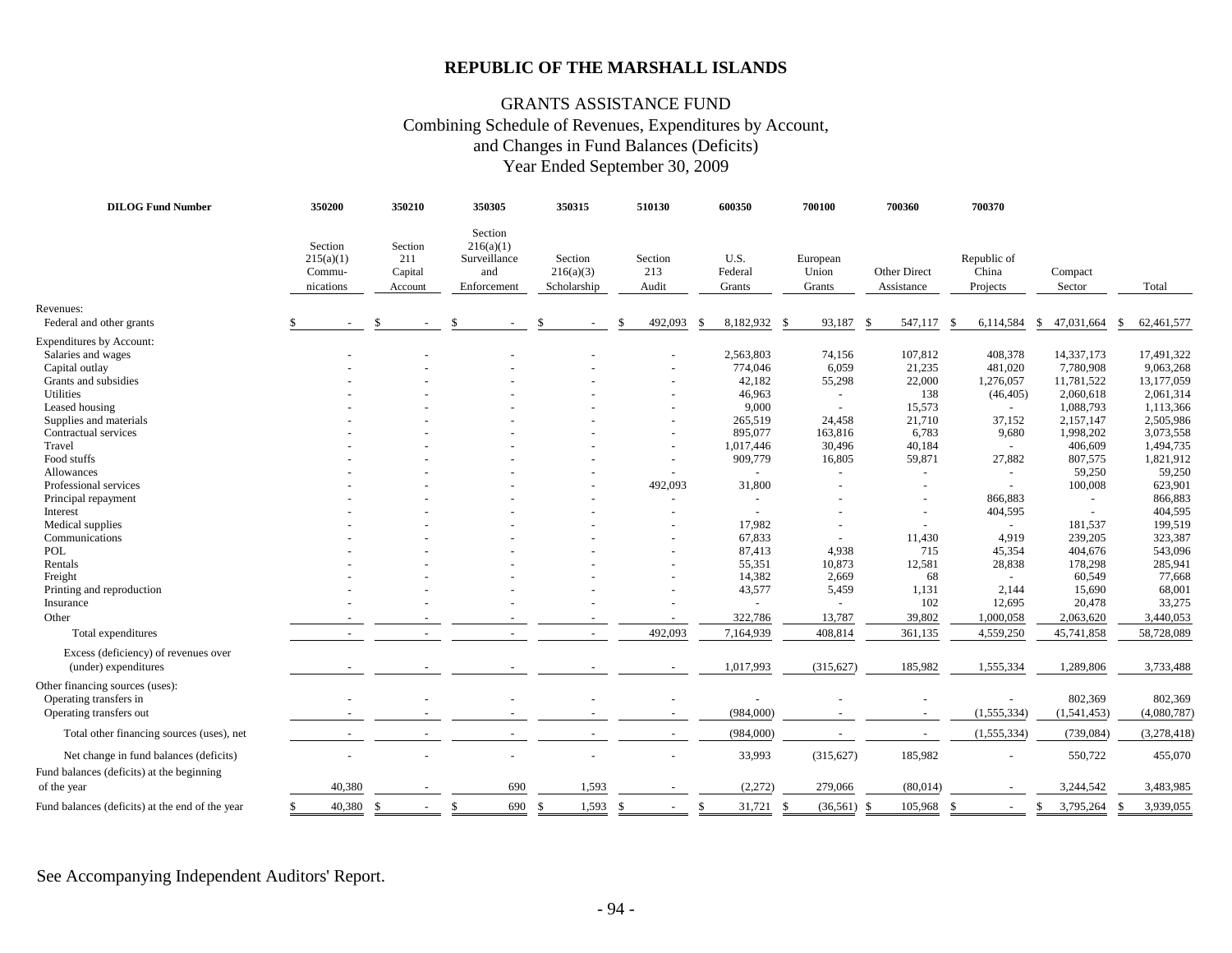## **REPUBLIC OF THE MARSHALL ISLANDS** COMPACT SECTOR GRANTS FUND

## September 30, 2009

## Section 211(a)(1) Education Sector Grant Fund

This fund accounts for United States Congress appropriations under United States Public Law 99-239, as amended, Title II, Article I, Section 211(a)(1) and approved by Nitijela resolution 123 to support and improve the educational system of the Republic of the Marshall Islands.

## Supplemental Education Fund

This fund accounts for United States Congress appropriations under United States Public Law 99-239, as amended, which takes the place of certain domestic grants once offered through the U.S. Department of Education, the U.S. Department of Health and Human Services and the U.S. Department of Labor.

## Section 211(a)(2) Health Sector Grant Fund

This fund accounts for United States Congress appropriations under United States Public Law 99-239, as amended, Title II, Article I, Section 211(a)(2) and approved by Nitijela resolution 123 to support and improve the delivery of preventive, curative, and environmental healthcare services in the Republic of the Marshall Islands.

## Section 211(a)(4) Capacity Building Fund

This fund accounts for United States Congress appropriations under United States Public Law 99-239, as amended, Title II, Article I, Section  $21\bar{1}(a)(4)$  and approved by Nitijela resolution 123 to support the efforts in building an effective, accountable and transparent national and local government and other public sector institutions and systems in the Republic of the Marshall Islands.

#### Section 211(a)(3) Private Sector Development Fund

This fund accounts for United States Congress appropriations under United States Public Law 99-239, as amended, Title II, Article I, Section  $211(a)(3)$  and approved by Nitijela resolution 123 to support the efforts to attract foreign investment and increase indigenous business activity in the Republic of the Marshall Islands.

#### Section 211(a)(5) Environment Sector Fund

This fund accounts for United States Congress appropriations under United States Public Law 99-239, as amended, Title II, Article I, Section  $211(a)(5)$  and approved by Nitijela resolution 123 to increase environmental protection; establish and manage conservation areas; engage in environmental infrastructure planning, design construction and operation; and to involve the citizens of the Marshall Islands in the process of conserving their country's natural resources.

#### Section 211(b)(1) Ebeye Special Needs Fund

This fund accounts for United States Congress appropriations under United States Public Law 99-239, as amended, Title II, Article I, Section  $211(b)(1)$  and approved by Nitijela resolution 123 to support the special needs of the community at Ebeye, Kwajalein Atoll and other Marshallese communities within Kwajalein Atoll.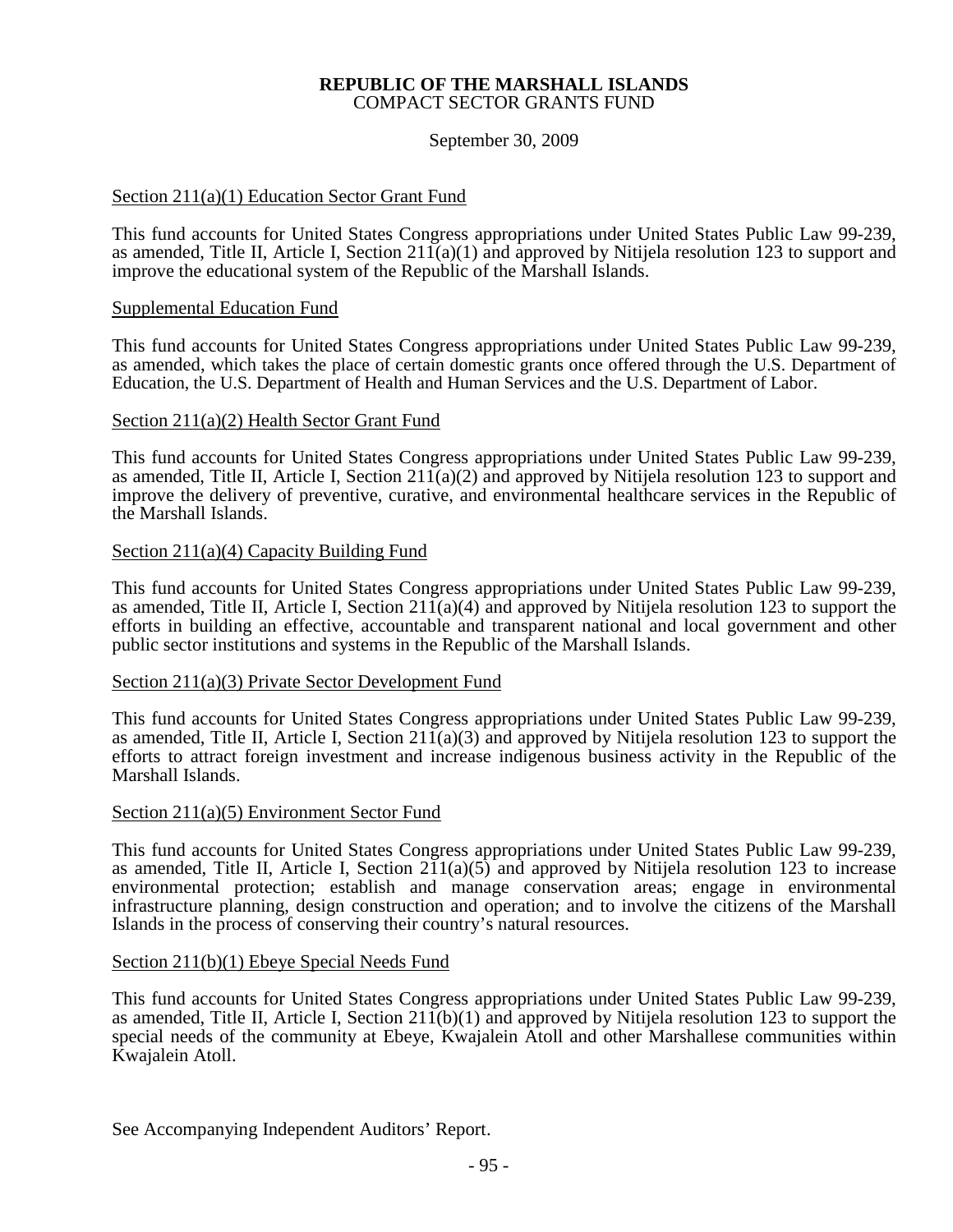## **REPUBLIC OF THE MARSHALL ISLANDS** COMPACT SECTOR GRANTS FUND

## September 30, 2009

## Section 211(b)(2) Landowners Special Needs Fund

This fund accounts for United States Congress appropriations under United States Public Law 99-239, as amended, Title II, Article I, Section 211(b)(1) and approved by Nitijela resolution 123 to support the special needs of the community at Ebeye, Kwajalein Atoll and other Marshallese communities within Kwajalein Atoll with emphasis on the Kwajalein Landowners.

## Section 211(b)(1) Kwajalein Environment Fund

This fund accounts for United States Congress appropriations under United States Public Law 99-239, as amended, Title II, Article I, Section 211(b)(1) and approved by Nitijela resolution 123 to address the special needs of the community at Ebeye, Kwajalein Atoll, with respect to environmental protection issues.

## Section 211(d)(1) Public Infrastructure Sector Grant Fund

This fund accounts for United States Congress appropriations under United States Public Law 99-239, as amended, Title II, Article I, Section  $211(d)(1)$  and approved by Nitijela resolution 123. The aforementioned section requires no less than 30% and no more than 50% of the total amounts appropriated by the United States Congress under Section 211 to be made available in accordance with a list of specific projects included in the infrastructure improvement and maintenance plan prepared by RepMar.

## Section 211(d)(2) Infrastructure Maintenance Fund

This fund accounts for United States Congress appropriations under United States Public Law 99-239, as amended, Title II, Article I, Section 211(d)(2) and approved by Nitijela resolution 123. The aforementioned section requires 5% of the total amounts appropriated by the United States Congress under Section  $211(d)(1)$  to be set aside and made available, with an equal contribution from RepMar, as a contribution to an Infrastructure Maintenance Fund.

#### Section 211(e)(1) Disaster Assistance Emergency Fund

This fund accounts for United States Congress appropriations under United States Public Law 99-239, as amended, Title II, Article I, Section  $211(e)(1)$  and approved by Nitijela resolution 123 to support the establishment of a disaster assistance emergency fund.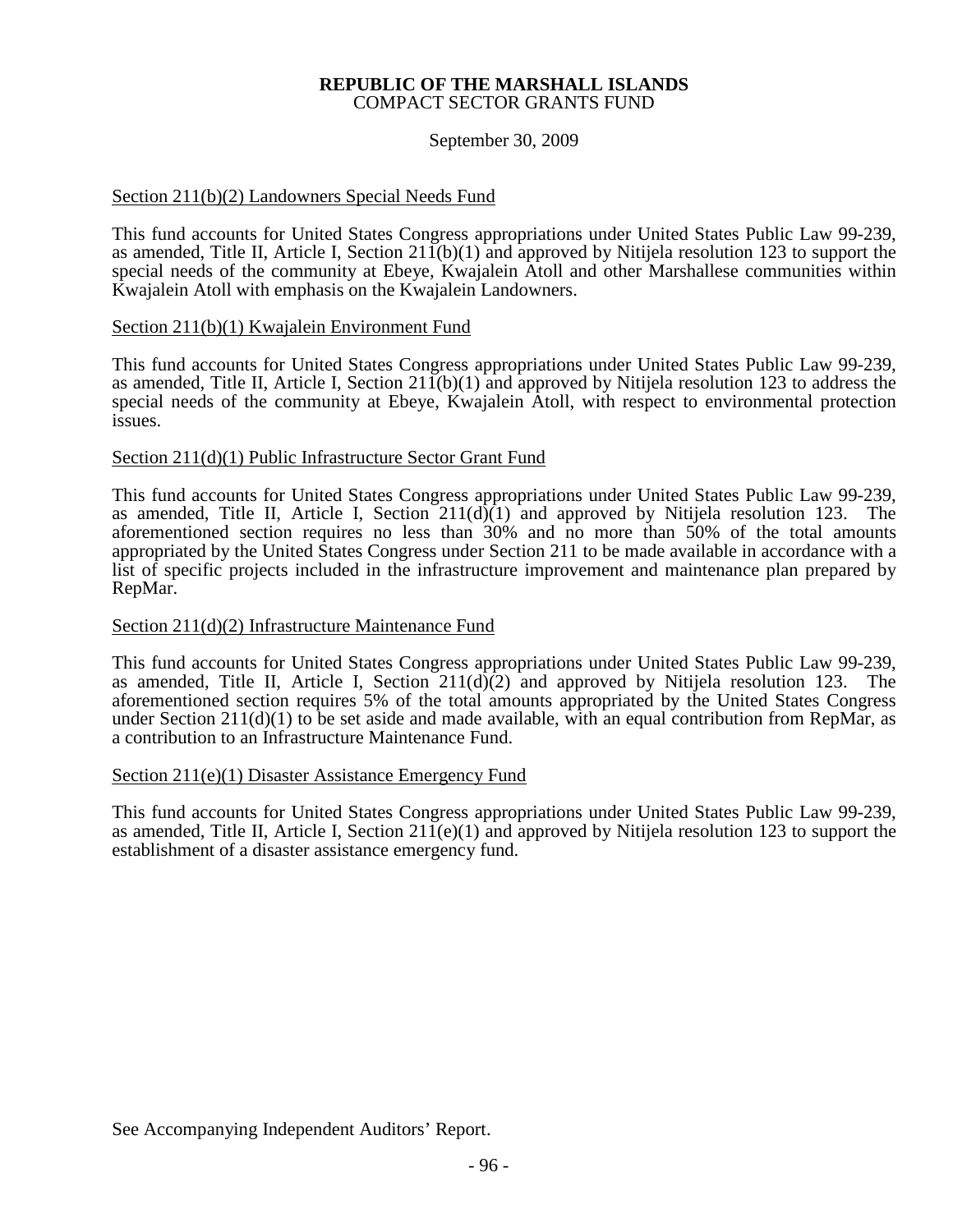# COMPACT OF FREE ASSOCIATION SECTOR GRANTS

Combining Balance Sheet

September 30, 2009

| <b>DILOG Fund Number</b>                                             | 410100                             | 410102                              | 410110                                               | 410120                                               | 410140                              | 410150                                         | 410160                                              | 410170                                           | 510100                                           | 510110                                                | 510120                                         |                                          |
|----------------------------------------------------------------------|------------------------------------|-------------------------------------|------------------------------------------------------|------------------------------------------------------|-------------------------------------|------------------------------------------------|-----------------------------------------------------|--------------------------------------------------|--------------------------------------------------|-------------------------------------------------------|------------------------------------------------|------------------------------------------|
|                                                                      | Section<br>211(a)(1)<br>Education  | Supplemental<br>Education           | Section<br>211(a)(2)<br>Health                       | Section<br>211(a)(4)<br>Capacity<br>Building         | Section<br>211(a)(5)<br>Environment | Section<br>211(b)(1)<br>Ebeye<br>Special Needs | Section<br>211(b)(2)<br>Landowners<br>Special Needs | Section<br>211(b)(3)<br>Kwajalein<br>Environment | Section<br>211(d)(1)<br>Public<br>Infrastructure | Section<br>211(d)(2)<br>Infrastructure<br>Maintenance | Section<br>211(e)(1)<br>Disaster<br>Assistance | Total                                    |
| <b>ASSETS</b>                                                        |                                    |                                     |                                                      |                                                      |                                     |                                                |                                                     |                                                  |                                                  |                                                       |                                                |                                          |
| Receivables:<br>Federal agencies<br>Due from other funds<br>Advances | \$<br>1,192,840                    | -S<br>1,230,138<br>(3,365)          | <sup>\$</sup><br>83,977<br>$\overline{\phantom{a}}$  | -S<br>235,911                                        | $\mathcal{S}$<br>10,487             | $\mathbb{S}$<br>297,284                        | $\mathbb{S}$<br>$\overline{\phantom{a}}$<br>220,403 | \$<br>17,428                                     | 1,375,407 \$<br>-S                               | 2,049,693                                             | -S<br>428,138                                  | 1,375,407<br>\$.<br>5,766,299<br>(3,365) |
| Total assets                                                         | \$1,192,840                        | 1,226,773<br>-8                     | 83,977<br>-8                                         | 235,911<br>-S                                        | 10,487<br>-S                        | 297,284<br>S.                                  | 220,403<br>- \$                                     | 17,428<br><sup>\$</sup>                          | 1,375,407<br>-S                                  | 2,049,693<br><sup>\$</sup>                            | 428,138<br>-S                                  | 7,138,341<br><sup>S</sup>                |
| <b>LIABILITIES AND FUND BALANCES</b>                                 |                                    |                                     |                                                      |                                                      |                                     |                                                |                                                     |                                                  |                                                  |                                                       |                                                |                                          |
| Liabilities:                                                         |                                    |                                     |                                                      |                                                      |                                     |                                                |                                                     |                                                  |                                                  |                                                       |                                                |                                          |
| Accounts payable<br>Other liabilities and accruals                   | \$<br>419,327<br>77,122            | 552,470<br>-\$<br>22,220            | 126,546 \$<br>- \$<br>54,425                         | 45,209 \$<br>$\overline{\phantom{a}}$                | $\sim$                              | 132,948 \$<br>\$<br>6,400                      | 92,340 \$                                           | 4.089 \$<br>1,598                                | 9.485 \$<br>1,706                                | 37,516 \$                                             |                                                | 1,419,930<br>\$.<br>163,471              |
| Payable to federal agencies                                          | 283,112                            | $\sim$                              | 26,055                                               | 24,447                                               |                                     | 41,898                                         |                                                     | 1,520                                            | $\sim$<br>955,922                                | 18,428                                                |                                                | 377,032<br>974,350                       |
| Retention payable<br>Contracts payable<br>Due to other funds         | $\overline{\phantom{a}}$<br>$\sim$ | $\overline{\phantom{a}}$            | $\overline{\phantom{a}}$<br>$\overline{\phantom{a}}$ | $\overline{\phantom{a}}$<br>$\overline{\phantom{a}}$ | $\overline{\phantom{a}}$            |                                                | $\overline{\phantom{a}}$                            | $\sim$<br>$\sim$                                 | 392,278<br>16,016                                | $\sim$                                                |                                                | 392,278<br>16,016                        |
| <b>Total liabilities</b>                                             | 779,561                            | 574,690                             | 207,026                                              | 69,656                                               | $\overline{\phantom{a}}$            | 181,246                                        | 92,340                                              | 7,207                                            | 1,375,407                                        | 55,944                                                |                                                | 3,343,077                                |
| Fund balances (deficits):<br>Reserved for:                           |                                    |                                     |                                                      |                                                      |                                     |                                                |                                                     |                                                  |                                                  |                                                       |                                                |                                          |
| Encumbrances<br>Continuing appropriations                            | 724,287                            | 731,131<br>$\overline{\phantom{a}}$ | 215,085<br>$\overline{\phantom{a}}$                  | 74,925<br>$\overline{\phantom{a}}$                   |                                     | 406,912                                        |                                                     | 5,587<br>$\sim$                                  | 8.298.416<br>9,993,717                           | 319,098                                               | $\sim$<br>$\overline{\phantom{a}}$             | 10,775,441<br>9,993,717                  |
| Unreserved (deficit)                                                 | (311,008)                          | (79,048)                            | (338, 134)                                           | 91,330                                               | 10,487                              | (290, 874)                                     | 128,063                                             | 4,634                                            | (18, 292, 133)                                   | 1,674,651                                             | 428,138                                        | (16,973,894)                             |
| Total fund balances (deficits)                                       | 413,279                            | 652,083                             | (123,049)                                            | 166,255                                              | 10,487                              | 116,038                                        | 128,063                                             | 10,221                                           |                                                  | 1,993,749                                             | 428,138                                        | 3,795,264                                |
| Total liabilities and fund balances                                  | \$1,192,840                        | 1,226,773<br>-S                     | 83,977<br>-8                                         | 235,911<br>-8                                        | 10,487<br>- \$                      | 297,284<br>-S                                  | 220,403<br>- \$                                     | 17,428<br>-S                                     | 1,375,407<br>-S                                  | 2,049,693<br><sup>\$</sup>                            | 428,138                                        | 7,138,341<br>S.                          |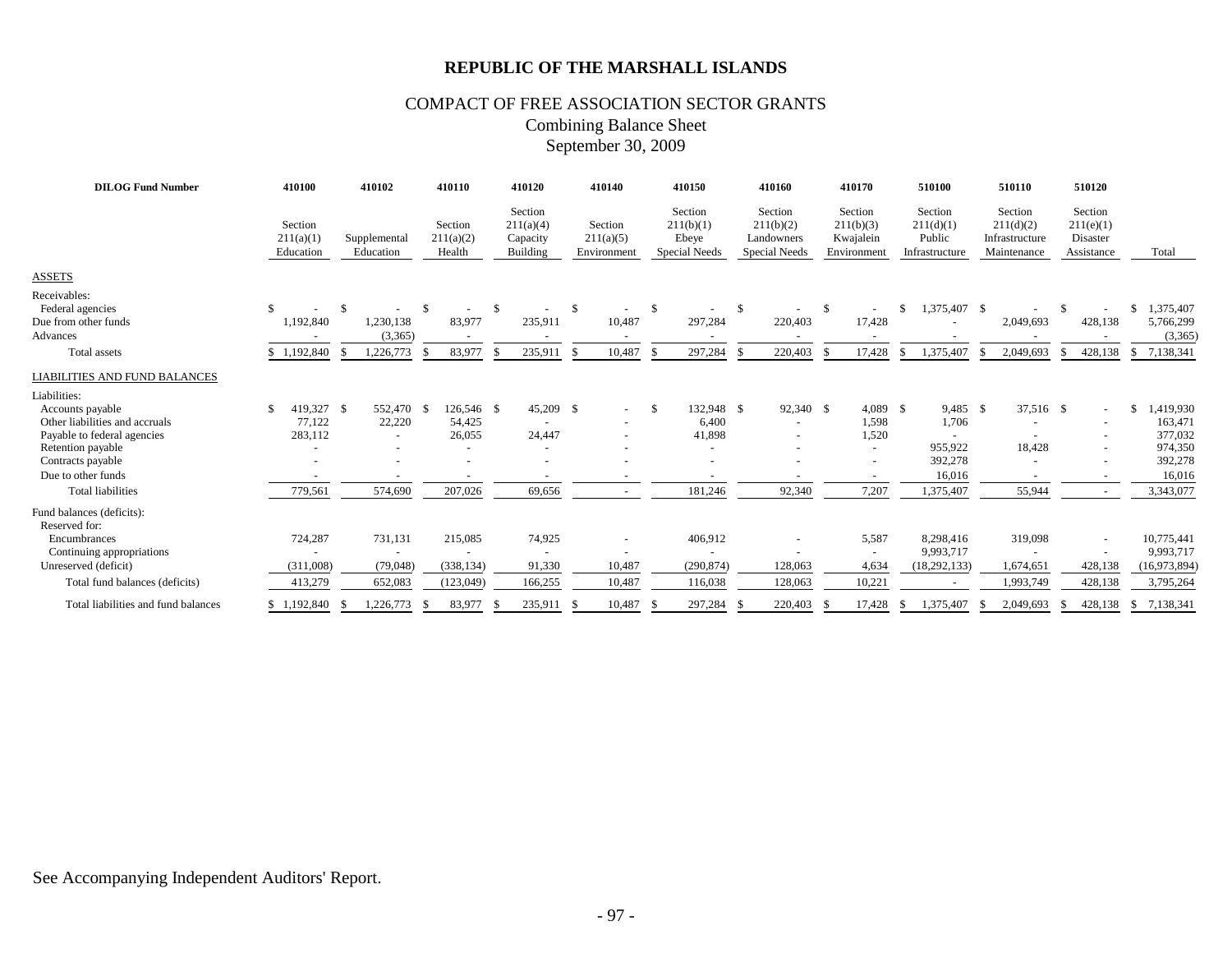# COMPACT OF FREE ASSOCIATION SECTOR GRANTS Combining Schedule of Revenues, Expenditures by Function, Year Ended September 30, 2009 and Changes in Fund Balances (Deficits)

| <b>DILOG Fund Number</b>                                                                               | 410100                            | 410102                    | 410110                         | 410120                                       | 410140                              | 410150                                         | 410160                                              | 410170                                           | 510100                                           | 510110                                                | 510120                                         |                                   |
|--------------------------------------------------------------------------------------------------------|-----------------------------------|---------------------------|--------------------------------|----------------------------------------------|-------------------------------------|------------------------------------------------|-----------------------------------------------------|--------------------------------------------------|--------------------------------------------------|-------------------------------------------------------|------------------------------------------------|-----------------------------------|
|                                                                                                        | Section<br>211(a)(1)<br>Education | Supplemental<br>Education | Section<br>211(a)(2)<br>Health | Section<br>211(a)(4)<br>Capacity<br>Building | Section<br>211(a)(5)<br>Environment | Section<br>211(b)(1)<br>Ebeye<br>Special Needs | Section<br>211(b)(2)<br>Landowners<br>Special Needs | Section<br>211(b)(3)<br>Kwajalein<br>Environment | Section<br>211(d)(1)<br>Public<br>Infrastructure | Section<br>211(d)(2)<br>Infrastructure<br>Maintenance | Section<br>211(e)(1)<br>Disaster<br>Assistance | Total                             |
| Revenues:<br>Compact funding                                                                           | \$12,174,298                      | 6,096,662<br>S.           | 7,378,565<br>- S               | 399,033<br>- \$                              | - \$                                | 3,494,236                                      | 3,203,356 \$<br>- \$                                | 236,734                                          | 13,218,273<br>-S                                 | 602,369<br>- \$                                       | 228,138<br>-\$                                 | \$47,031,664                      |
| <b>Expenditures by Function:</b><br>Current:<br>General government:                                    |                                   |                           |                                |                                              |                                     |                                                |                                                     |                                                  |                                                  |                                                       |                                                |                                   |
| Ministry of Education<br>Ministry of Health and<br>Environment                                         | 11,448,634                        | 5,458,466                 | 7,317,188                      |                                              |                                     | 3,265,979<br>41,128                            |                                                     |                                                  | 6,516,961                                        |                                                       |                                                | 26,690,040<br>7,358,316           |
| Ministry of Transportation and<br>Communications<br>Ministry of Finance<br>Ministry of Foreign Affairs |                                   |                           |                                | 100,008<br>225,107                           |                                     |                                                | 3,218,449                                           |                                                  | 1,000,000                                        |                                                       |                                                | 1,000,000<br>3,318,457<br>225,107 |
| <b>Environmental Protection</b><br>Authority<br>Capital outlay                                         |                                   |                           |                                |                                              |                                     |                                                |                                                     | 225,371<br>$\overline{\phantom{a}}$              | 5,701,312                                        | 1,223,255                                             |                                                | 225,371<br>6,924,567              |
| Total expenditures                                                                                     | 11,448,634                        | 5,458,466                 | 7,317,188                      | 325,115                                      |                                     | 3,307,107                                      | 3,218,449                                           | 225,371                                          | 13,218,273                                       | 1,223,255                                             | $\sim$                                         | 45,741,858                        |
| Excess (deficiency) of revenues<br>over (under) expenditures                                           | 725,664                           | 638,196                   | 61,377                         | 73,918                                       | $\sim$                              | 187,129                                        | (15,093)                                            | 11,363                                           |                                                  | (620, 886)                                            | 228,138                                        | 1,289,806                         |
| Other financing sources (uses):<br>Operating transfers in<br>Operating transfers out                   | (600,000)                         | (841, 453)                |                                |                                              |                                     | (100,000)                                      |                                                     |                                                  |                                                  | 602,369                                               | 200,000<br>$\overline{\phantom{a}}$            | 802,369<br>(1, 541, 453)          |
| Total other financing sources<br>(uses), net                                                           | (600,000)                         | (841, 453)                |                                |                                              |                                     | (100,000)                                      |                                                     |                                                  |                                                  | 602,369                                               | 200,000                                        | (739, 084)                        |
| Net change in fund balances<br>(deficits)                                                              | 125,664                           | (203, 257)                | 61,377                         | 73,918                                       |                                     | 87,129                                         | (15,093)                                            | 11,363                                           |                                                  | (18, 517)                                             | 428,138                                        | 550,722                           |
| Fund balances (deficits) at the<br>beginning of the year                                               | 287,615                           | 855,340                   | (184, 426)                     | 92,337                                       | 10,487                              | 28,909                                         | 143,156                                             | (1,142)                                          |                                                  | 2,012,266                                             |                                                | 3,244,542                         |
| Fund balances (deficits) at the<br>end of the year                                                     | 413,279<br>\$                     | 652,083<br>-S             | (123,049)<br>-S                | 166,255 \$<br>- S                            | 10,487                              | 116,038<br>- \$                                | 128,063 \$<br>- \$                                  | 10,221                                           | -S                                               | 1,993,749<br>\$.                                      | - S                                            | 428,138 \$ 3,795,264              |